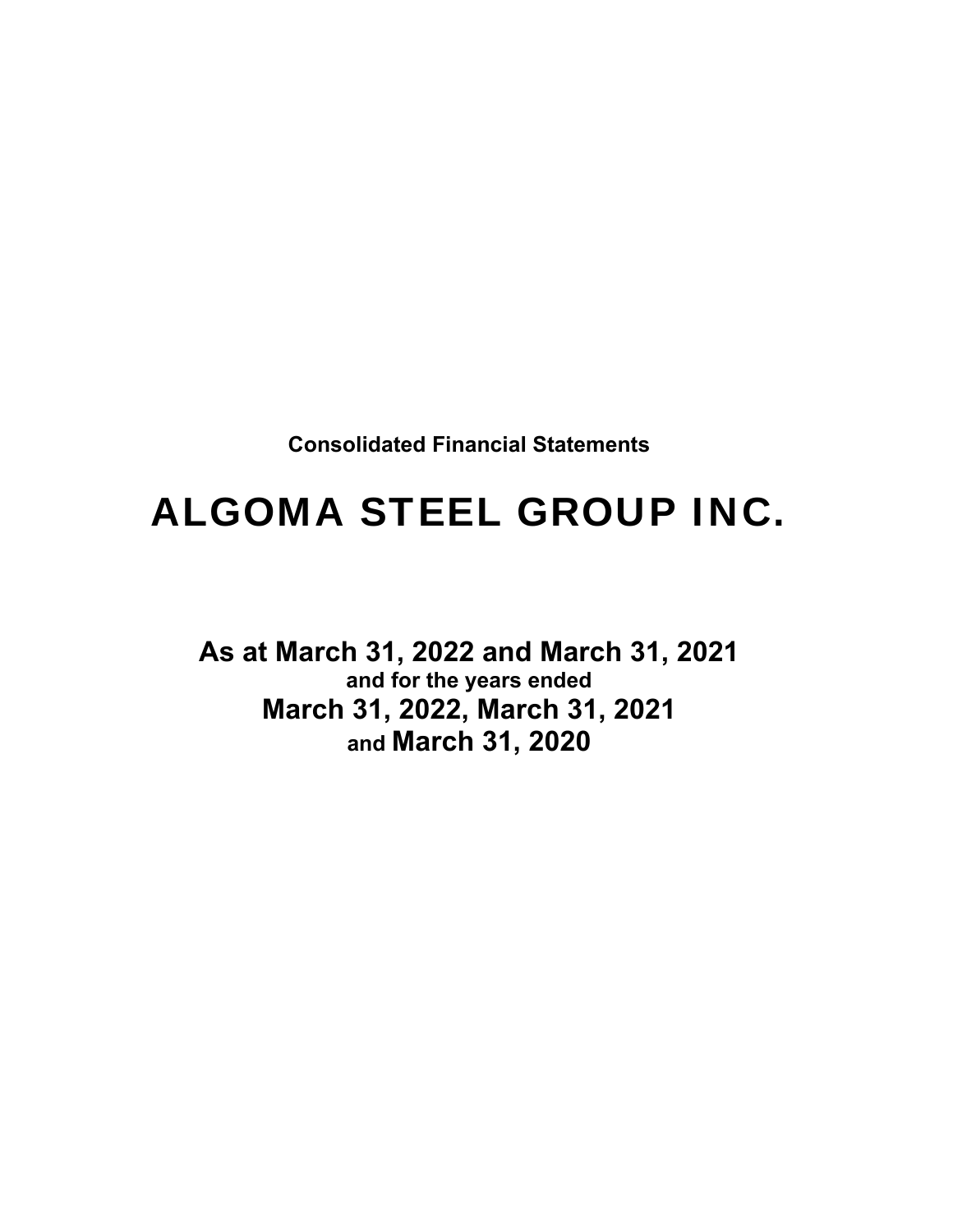# **Report of Independent Registered Public Accounting Firm**

To the Shareholders and the Board of Directors of Algoma Steel Group Inc.

### **Opinion on the Financial Statements**

We have audited the accompanying consolidated statements of financial position of Algoma Steel Group Inc. and subsidiaries (the "Company") as of March 31, 2022 and 2021, the related consolidated statements of net income (loss), comprehensive income (loss), changes in shareholders' equity, and cash flows for each of the three years in the period ended March 31, 2022, and the related notes and Schedule I (collectively referred to as the "financial statements").

In our opinion, the financial statements present fairly, in all material respects, the financial position of the Company as of March 31, 2022 and 2021, and its financial performance and its cash flows for each of the three years in the period ended March 31, 2022, in accordance with International Financial Reporting Standards as issued by the International Accounting Standards Board.

## **Basis for Opinion**

These financial statements are the responsibility of the Company's management. Our responsibility is to express an opinion on the Company's financial statements based on our audits. We are a public accounting firm registered with the Public Company Accounting Oversight Board (United States) (PCAOB) and are required to be independent with respect to the Company in accordance with the U.S. federal securities laws and the applicable rules and regulations of the Securities and Exchange Commission and the PCAOB.

We conducted our audits in accordance with the standards of the PCAOB. Those standards require that we plan and perform the audit to obtain reasonable assurance about whether the financial statements are free of material misstatement, whether due to error or fraud. The Company is not required to have, nor were we engaged to perform, an audit of its internal control over financial reporting. As part of our audits, we are required to obtain an understanding of internal control over financial reporting but not for the purpose of expressing an opinion on the effectiveness of the Company's internal control over financial reporting. Accordingly, we express no such opinion.

Our audits included performing procedures to assess the risks of material misstatement of the financial statements, whether due to error or fraud, and performing procedures that respond to those risks. Such procedures included examining, on a test basis, evidence regarding the amounts and disclosures in the financial statements. Our audits also included evaluating the accounting principles used and significant estimates made by management, as well as evaluating the overall presentation of the financial statements. We believe that our audits provide a reasonable basis for our opinion.

## **Critical Audit Matters**

The critical audit matters communicated below are matters arising from the current-period audit of the financial statements that were communicated or required to be communicated to the audit committee and that (1) relates to accounts or disclosures that are material to the financial statements and (2) involved our especially challenging, subjective, or complex judgments. The communication of critical audit matters does not alter in any way our opinion on the financial statements, taken as a whole, and we are not, by communicating the critical audit matters below, providing a separate opinions on the critical audit matters or on the accounts or disclosures to which they relate.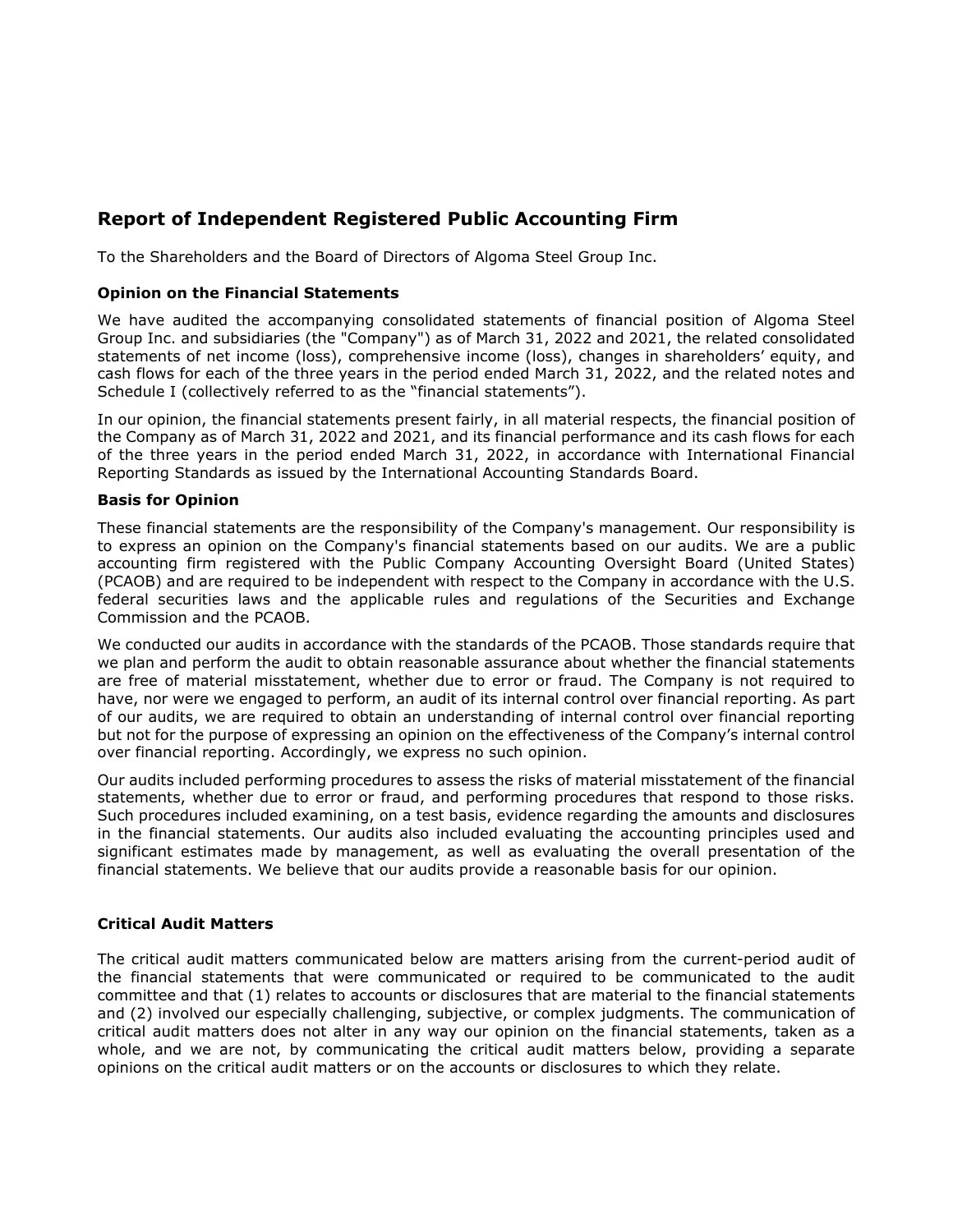## *Merger transaction – Refer to Note 4 to the financial statements*

#### *Critical Audit Matter Description*

On October 19, 2021, the Company completed its merger with Legato Merger Corp (the "Merger") and accounted for the Merger as a share-based payment transaction. The structure and terms of the Merger agreement and the related agreements ("agreements") were complex, particularly with respect to the contingent consideration arrangements ("earnout rights"), listed warrants and replacement LTIP awards. The earnout rights are based on the Company meeting certain adjusted EBITDA targets and the trading price of the Company's common shares as of December 31, 2021 and thereafter. In determining the fair value of the earnout rights, management used the market price of the Company's common shares as an approximation of fair value for each unit of earnout rights.

Management was required to make judgments to determine the accounting treatment for the Merger, including the listed warrants, replacement LTIP awards and earnout rights, and as such, auditing that determination required complex analysis and consideration. In addition, there was subjectivity to assess if the market price of the Company's common shares was an appropriate approximation of the fair value of the earnout rights. This resulted in an increased extent of audit effort, including the involvement of technical accounting and fair value specialists.

## *How the Critical Audit Matter was Addressed in the Audit*

Our audit procedures related to the determination of the accounting treatment of the Merger and the fair value of the earnout rights, included the following, among others:

- With the assistance of technical accounting specialists:
	- $\circ$  Assessed the information in the Merger agreements to assess whether all key facts and circumstances were incorporated into management's assessment.
	- $\circ$  Evaluated management's determination of the accounting treatment of the Merger by analyzing specific facts and circumstances against relevant accounting guidance.
- With the assistance of fair value specialists, evaluated the appropriateness of using the market price of the Company's common shares as an approximation of fair value for each earnout right.

## *Derivative financial instruments — Refer to Notes 3 and 21 to the financial statements*

#### *Critical Audit Matter Description*

The Company entered into agreements to hedge revenue on the sale of steel, specifically hedging the NYMEX price of hot rolled coil steel. The agreement requires the Company to make margin payments to satisfy the cash collateral requirements based on Market to Market (MTM) exposure of the steel price. The fair value of the steel price hedges is calculated using the MTM forward prices of NYMEX hot rolled coil steel based on the applicable settlement dates of the outstanding hedge contracts. The margin payments are recorded as a separate asset as cash collateral, which does not meet the offsetting criteria in IAS 32 *Financial Instruments: Presentation*.

The determination of the accounting treatment for the steel price hedges required management's judgment to interpret the key agreements and evaluate the effectiveness of the steel price hedges. Auditing management's determination of the accounting treatment of the steel price hedges and the fair value of the derivative liability required a high degree of subjectivity which resulted in an increased extent of audit effort, including the involvement of financial instruments and fair value specialists.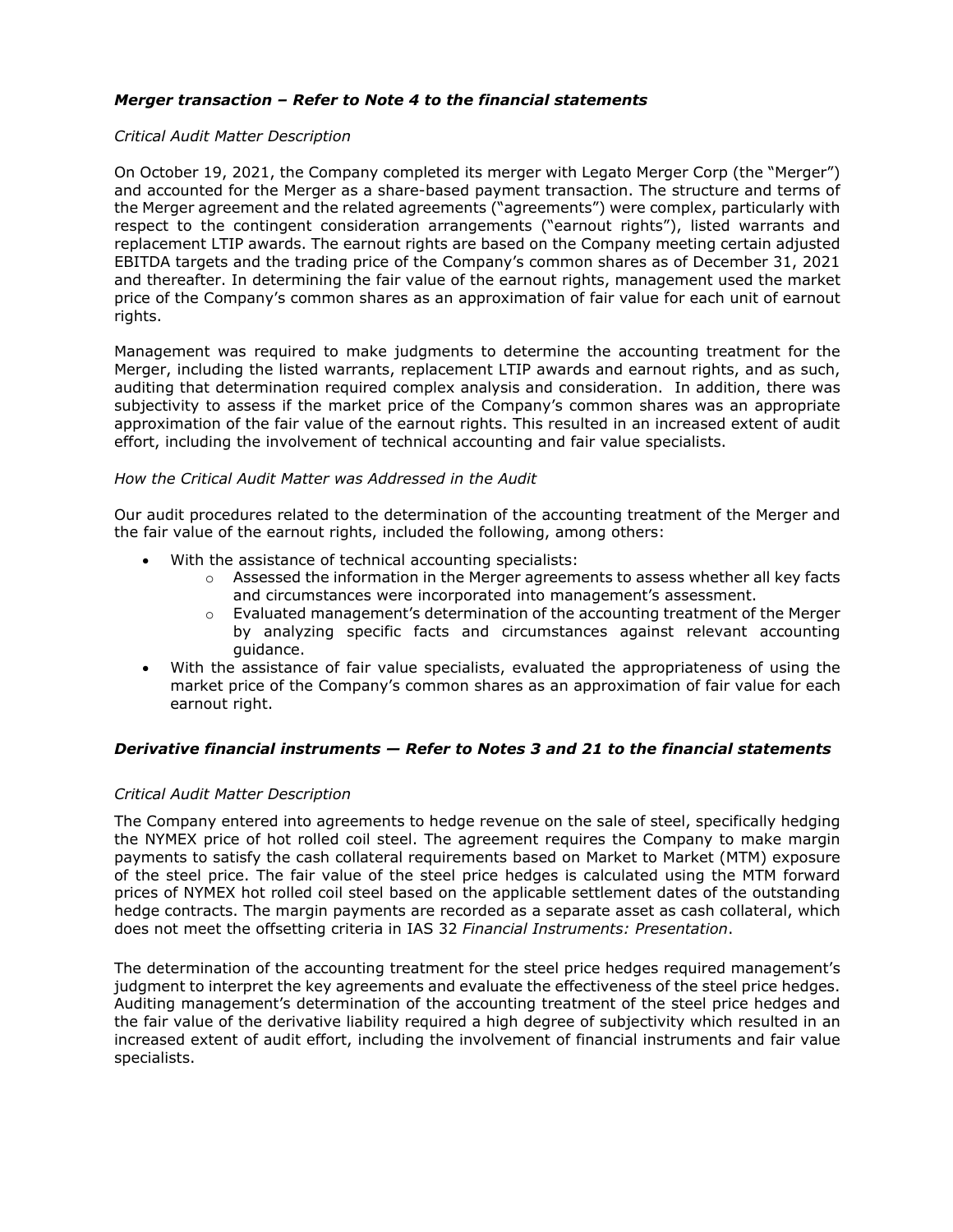## *How the Critical Audit Matter Was Addressed in the Audit*

Our audit procedures related to the accounting treatment for the steel price hedges and the fair value of the derivative liability included the following, among others:

- With the assistance of financial instruments specialists:
	- $\circ$  Read the key steel price hedge agreements, including their legal terms, and other supporting documents and assessed whether all key facts and circumstances were incorporated into management's assessment.
	- o Evaluated management's assessment of the hedge documentation to assess whether the related accounting treatment was in accordance with the relevant accounting guidance and that the hedge was effective.
- With the assistance of fair value specialists, evaluate the fair value of the steel price hedge by developing a range of independent estimates using market price of steel and other third party data, and comparing it to the fair value recorded by management.

/s/Deloitte LLP

Chartered Professional Accountants Licensed Public Accountants

Toronto, Canada June 14, 2022

We have served as the Company's auditor since fiscal 2011.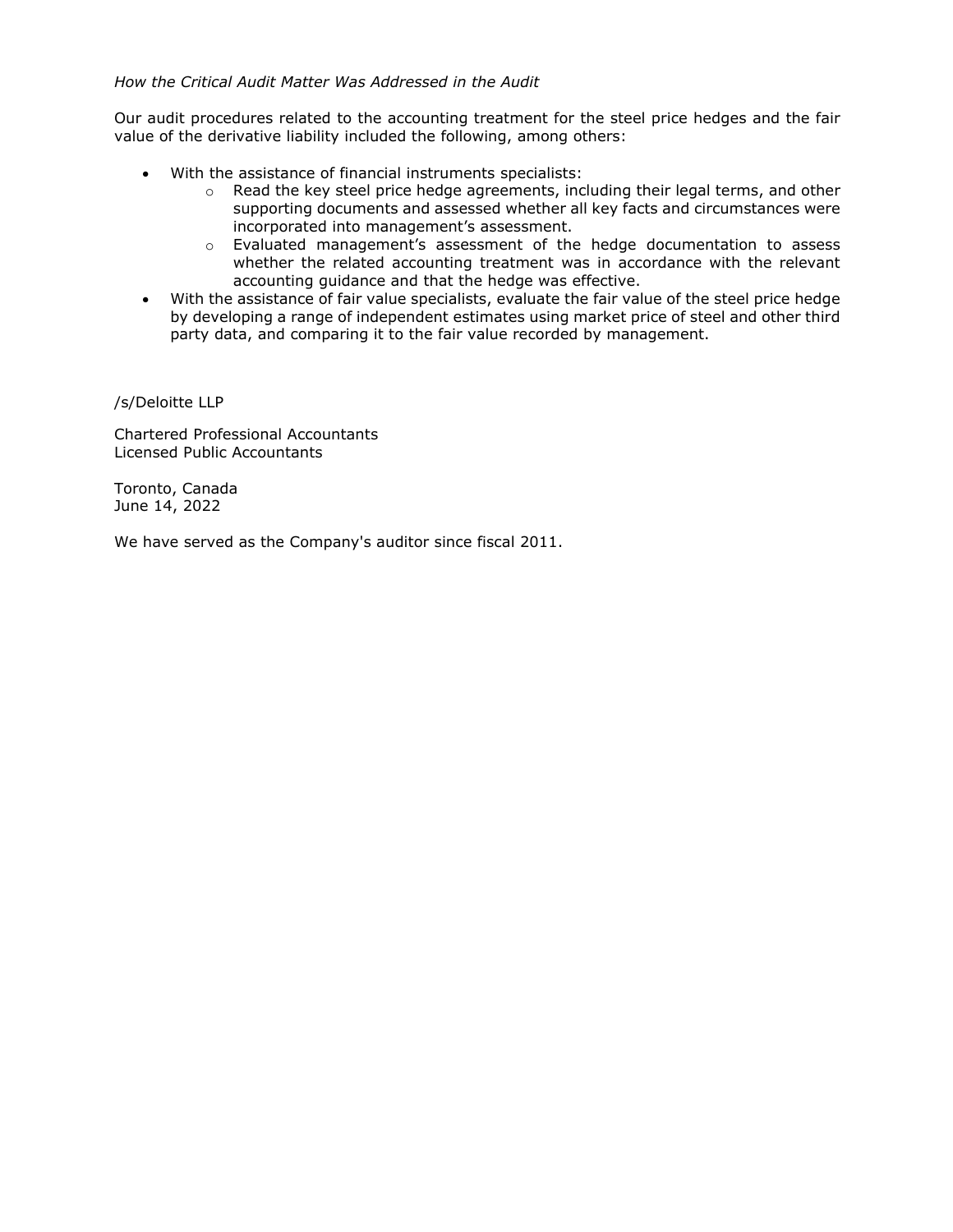# **Consolidated Statements of Net Income (Loss)**

| Years ended,                                                                | March 31,<br>2022 |              |                           | March 31,<br>2021 |                | March 31,<br>2020 |
|-----------------------------------------------------------------------------|-------------------|--------------|---------------------------|-------------------|----------------|-------------------|
| expressed in millions of Canadian dollars                                   |                   |              |                           |                   |                |                   |
| Revenue (Note 7)                                                            | \$                | 3,806.0      | \$                        | 1,794.9           | \$             | 1,956.9           |
| <b>Operating expenses</b>                                                   |                   |              |                           |                   |                |                   |
| Cost of sales (Note 8)                                                      | \$                | 2,292.0      | \$                        | 1,637.7           | \$             | 2,037.0           |
| Administrative and selling expenses (Note 9)                                |                   | 103.0        |                           | 72.4              |                | 56.9              |
| Income (loss) from operations                                               | \$                | 1,411.0      | \$                        | 84.8              | \$             | (137.0)           |
| Other (income) and expenses                                                 |                   |              |                           |                   |                |                   |
| Finance income                                                              | \$                | (0.5)        | \$                        | (1.1)             | \$             | (2.6)             |
| Finance costs (Note 10)                                                     |                   | 48.6         |                           | 68.5              |                | 63.8              |
| Interest on pension and other post-employment benefit obligations (Note 11) |                   | 11.6         |                           | 17.0              |                | 17.3              |
| Foreign exchange loss (gain)                                                |                   | 4.3          |                           | 76.5              |                | (35.3)            |
| <b>Transaction costs</b>                                                    |                   | 26.5         |                           |                   |                |                   |
| Listing expense (Note 4)                                                    |                   | 235.6        |                           |                   |                |                   |
| Change in fair value of warrant liability (Note 4)                          |                   | 6.4          |                           |                   |                |                   |
| Change in fair value of earnout liability (Note 4)                          |                   | (78.1)       |                           |                   |                |                   |
|                                                                             | \$                | 254.4        | $\boldsymbol{\mathsf{S}}$ | 160.9             | \$             | 43.2              |
| Income (loss) before income taxes                                           | \$                | 1,156.6      | \$                        | (76.1)            | \$             | (180.2)           |
| Income tax expense (recovery) (Note 26)                                     |                   | 298.9        |                           |                   |                | (4.3)             |
| Net income (loss)                                                           | \$.               | 857.7        | $\mathfrak{F}$            | (76.1)            | $\mathfrak{F}$ | (175.9)           |
| Net income (loss) per common share                                          |                   |              |                           |                   |                |                   |
| Basic (Note 29)<br>Diluted (Note 29)                                        | \$<br>\$          | 8.53<br>7.75 | \$<br>\$                  | (1.06)<br>(1.06)  | \$<br>\$       | (2.46)<br>(2.46)  |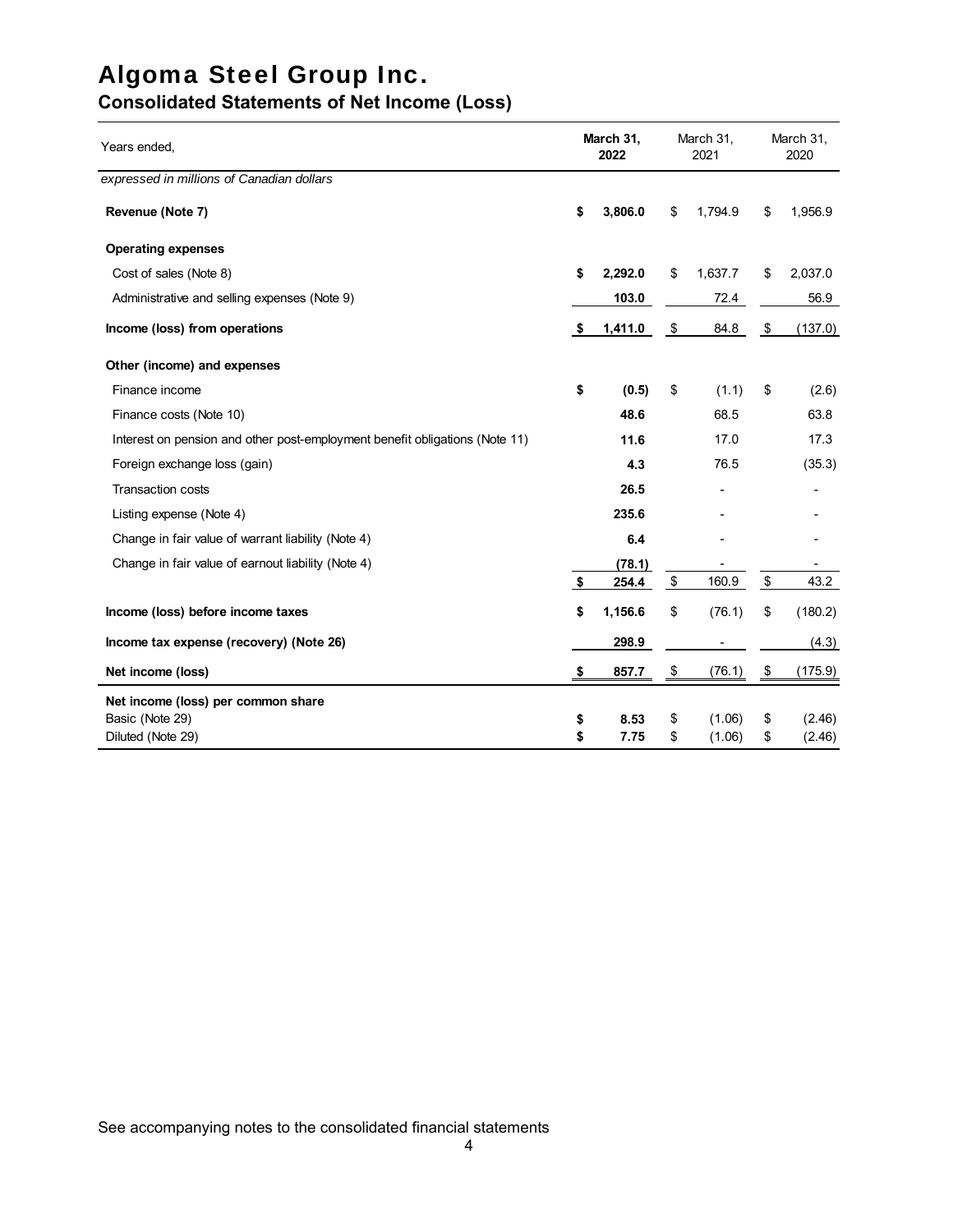# **Consolidated Statements of Comprehensive Income (Loss)**

| Years ended.                                                                                                                                                                                                                                                                                                                                | March 31,<br>2022 |                |          | March 31.<br>2021 | March 31.<br>2020 |              |
|---------------------------------------------------------------------------------------------------------------------------------------------------------------------------------------------------------------------------------------------------------------------------------------------------------------------------------------------|-------------------|----------------|----------|-------------------|-------------------|--------------|
| expressed in millions of Canadian dollars                                                                                                                                                                                                                                                                                                   |                   |                |          |                   |                   |              |
| Net income (loss)                                                                                                                                                                                                                                                                                                                           | \$                | 857.7          | \$       | (76.1)            | \$                | (175.9)      |
| Other comprehensive income (loss), net of income tax,<br>that will be reclassified subsequently to profit or loss<br>Net unrealized income (loss) on cash flow hedges, net of tax<br>recovery of \$7.8 million, \$16.1 million and nil, for the years<br>ended March 31, 2022, March 31, 2021 and March 31, 2020,<br>respectively (Note 21) | \$                | 40.1           | \$       | (64.8)            | \$                |              |
| Other comprehensive income (loss), net of income tax,<br>that will not be reclassified subsequently to profit or loss<br>Foreign exchange gain (loss) on translation to presentation<br>currency                                                                                                                                            | \$                | (15.5)         | \$       | (12.3)            | \$                | 9.5          |
| Remeasurement of pension and other post-employment benefit<br>obligations, net of tax nil, for the years ended March 31, 2022 and<br>March 31, 2021 and (\$7.2) million for the year ended March 31,<br>2020 (Notes 22, 23)                                                                                                                 | S<br>Ŝ.           | 117.9<br>142.5 | \$<br>\$ | 23.0<br>(54.1)    | \$<br>\$          | 74.6<br>84.1 |
| Total comprehensive income (loss)                                                                                                                                                                                                                                                                                                           | \$                | 1,000.2        | \$       | (130.2)           | \$                | (91.8)       |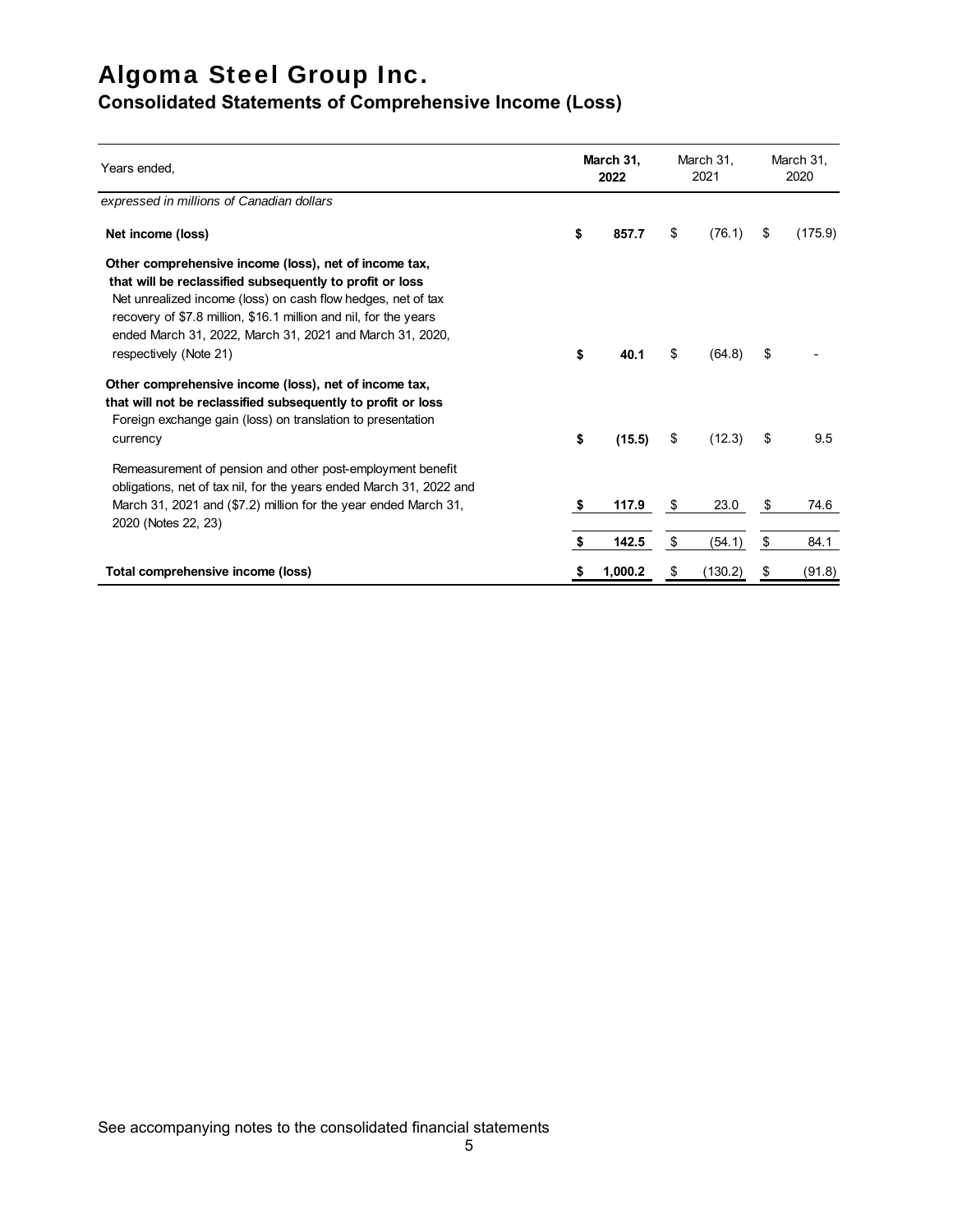# **Consolidated Statements of Financial Position**

| As at,                                                                           |               | March 31,<br>2022 | March 31,<br>2021        |
|----------------------------------------------------------------------------------|---------------|-------------------|--------------------------|
| expressed in millions of Canadian dollars                                        |               |                   |                          |
| <b>Assets</b>                                                                    |               |                   |                          |
| Current                                                                          |               |                   |                          |
| Cash (Note 12)                                                                   | \$            | 915.3             | \$<br>21.2               |
| Restricted cash (Note 12)                                                        |               | 3.9               | 3.9                      |
| Accounts receivable, net (Note 13)                                               |               | 402.3             | 274.6                    |
| Inventories, net (Note 14)                                                       |               | 480.0             | 415.3                    |
| Prepaid expenses and deposits                                                    |               | 79.9              | 74.6                     |
| Margin payments (Note 21)                                                        |               | 29.5              | 49.4                     |
| Other assets                                                                     |               | 5.6               | 3.8                      |
| <b>Total current assets</b>                                                      | \$            | 1,916.5           | \$<br>842.8              |
| Non-current                                                                      |               |                   |                          |
| Property, plant and equipment, net (Note 15)                                     | \$            | 773.7             | \$<br>699.9              |
| Intangible assets, net                                                           |               | 1.1               | 1.5                      |
| Related party receivable (Note 31)                                               |               |                   | 2.2                      |
| Other assets                                                                     |               | 2.3               | 7.5                      |
| <b>Total non-current assets</b>                                                  | \$            | 777.1             | \$<br>711.1              |
| <b>Total assets</b>                                                              |               | 2,693.6           | \$<br>1,553.9            |
| <b>Liabilities and Shareholders' Equity</b>                                      |               |                   |                          |
| <b>Current</b>                                                                   |               |                   |                          |
| Bank indebtedness (Note 16)                                                      | \$            | 0.1               | \$<br>90.1               |
| Accounts payable and accrued liabilities (Note 17)                               |               | 261.9             | 153.8                    |
| Taxes payable and accrued taxes (Note 18)                                        |               | 64.3              | 27.2                     |
| Current portion of other long-term liabilities                                   |               | 0.4               | $\overline{\phantom{0}}$ |
| Current portion of long-term debt (Note 19)                                      |               |                   | 13.6                     |
| Current portion of governmental loans (Note 20)                                  |               | 10.0              | $\overline{\phantom{a}}$ |
| Current portion of environmental liabilities (Note 25)                           |               | 4.5               | 4.5                      |
| Derivative financial instruments (Note 21)                                       |               | 28.8              | 49.4                     |
| Warrant liability (Note 4)                                                       |               | 99.4              | $\overline{\phantom{a}}$ |
| Earnout liability (Note 4)                                                       |               | 22.7              | ٠                        |
| Share-based payment compensation liability (Note 4)                              |               | 45.4              | 10.0                     |
| <b>Total current liabilities</b>                                                 | \$            | 537.5             | \$<br>348.6              |
| Non-current                                                                      |               |                   |                          |
| Long-term debt (Note 19)                                                         | \$            |                   | \$<br>439.3              |
| Long-term governmental loans (Note 20)                                           |               | 85.2              | 86.4                     |
| Accrued pension liability (Note 22)                                              |               | 118.1             | 170.1                    |
| Accrued other post-employment benefit obligation (Note 23)                       |               | 239.8             | 297.8                    |
| Other long-term liabilities (Note 24)                                            |               | 4.0               | 2.5                      |
| Environmental liabilities (Note 25)<br>Deferred income tax liabilities (Note 26) |               | 33.5              | 35.4                     |
|                                                                                  |               | 92.9              | $\blacksquare$           |
| <b>Total non-current liabilities</b>                                             | $\frac{1}{2}$ | 573.5             | \$<br>1,031.5            |
| <b>Total liabilities</b>                                                         | \$            | 1,111.0           | \$<br>1,380.1            |
| Shareholders' equity                                                             |               |                   |                          |
| Capital stock (Note 28)                                                          | \$            | 1,378.0           | \$<br>409.5              |
| Accumulated other comprehensive income                                           |               | 152.0             | 9.5                      |
| Retained earnings (deficit)                                                      |               | 77.8              | (249.3)                  |
| Contributed (deficit) surplus (Note 4)                                           |               | (25.2)            | $4.1$                    |
| <b>Total shareholders' equity</b>                                                | \$            | 1,582.6           | \$<br>173.8              |
| Total liabilities and shareholders' equity                                       | \$            | 2,693.6           | \$<br>1,553.9            |

See accompanying notes to the consolidated financial statements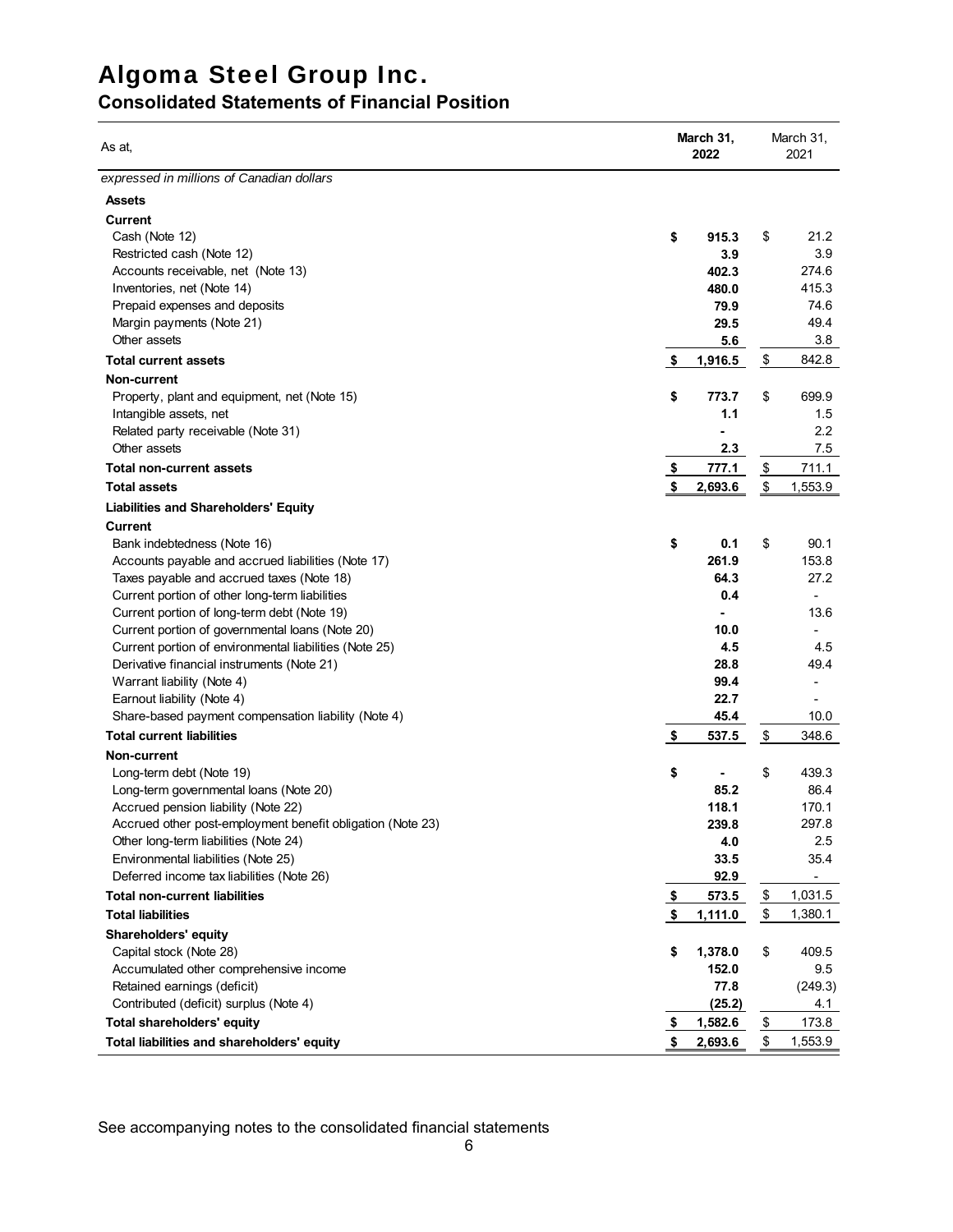# Algoma Steel Group Inc. **Consolidated Statement of Changes in Shareholders' Equity**

| expressed in millions of<br>Canadian dollars |    | Capital<br>stock | Contributed<br>(Deficit)<br><b>Surplus</b> | Foreign<br>exchange gain<br>(loss) on<br>translation to<br>presentation<br>currency | Actuarial gain<br>(loss) on<br>pension and<br>other post-<br>employment<br>benefit<br>obligation, net<br>of tax |      | Cash flow<br>hedge<br>reserve -<br>unrealized<br>loss (Note<br>21) | Accumulated<br>other<br>compre-<br>hensive<br>income (loss) |     | Retained<br>earnings<br>(deficit) | Total<br>Shareholders'<br>equity |
|----------------------------------------------|----|------------------|--------------------------------------------|-------------------------------------------------------------------------------------|-----------------------------------------------------------------------------------------------------------------|------|--------------------------------------------------------------------|-------------------------------------------------------------|-----|-----------------------------------|----------------------------------|
| Balance at March 31, 2019                    | \$ | 409.5            | \$                                         | \$<br>1.9                                                                           | \$<br>$(22.4)$ \$                                                                                               |      |                                                                    | \$<br>$(20.5)$ \$                                           |     | 2.7                               | \$<br>391.7                      |
| Net loss                                     |    |                  |                                            |                                                                                     |                                                                                                                 |      |                                                                    |                                                             |     | (175.9)                           | (175.9)                          |
| Other comprehensive income                   |    |                  |                                            | 9.5                                                                                 | 74.6                                                                                                            |      |                                                                    | 84.1                                                        |     |                                   | 84.1                             |
| Balance at March 31, 2020                    | \$ | 409.5            | \$                                         | \$<br>11.4                                                                          | \$<br>52.2                                                                                                      | - \$ |                                                                    | \$<br>63.6                                                  | -\$ | $(173.2)$ \$                      | 299.9                            |
| Net loss                                     |    |                  |                                            |                                                                                     |                                                                                                                 |      |                                                                    |                                                             |     | (76.1)                            | (76.1)                           |
| Other comprehensive loss                     |    |                  | $\overline{\phantom{a}}$                   | (12.3)                                                                              | 23.0                                                                                                            |      | (64.8)                                                             | (54.1)                                                      |     | $\overline{\phantom{a}}$          | (54.1)                           |
| Balance at March 31, 2021                    | \$ | 409.5            | \$<br>4.1                                  | \$<br>$(0.9)$ \$                                                                    | 75.2                                                                                                            | \$   | $(64.8)$ \$                                                        | 9.5                                                         | \$  | $(249.3)$ \$                      | 173.8                            |
| Net income                                   |    |                  |                                            |                                                                                     |                                                                                                                 |      |                                                                    |                                                             |     | 857.7                             | 857.7                            |
| Other comprehensive (loss) income            |    |                  |                                            | (15.5)                                                                              | 117.9                                                                                                           |      | 40.1                                                               | 142.5                                                       |     |                                   | 142.5                            |
| Issuance and modification of                 |    |                  |                                            |                                                                                     |                                                                                                                 |      |                                                                    |                                                             |     |                                   |                                  |
| performance share units (Note 4)             |    |                  | (30.0)                                     |                                                                                     |                                                                                                                 |      |                                                                    |                                                             |     |                                   | (30.0)                           |
| Issuance of deferred share                   |    |                  |                                            |                                                                                     |                                                                                                                 |      |                                                                    |                                                             |     |                                   |                                  |
| units (Note 34)                              |    |                  | 0.7                                        |                                                                                     |                                                                                                                 |      |                                                                    |                                                             |     |                                   | 0.7                              |
| Issuance of capital stock                    |    | 976.8            |                                            |                                                                                     |                                                                                                                 |      |                                                                    |                                                             |     |                                   | 976.8                            |
| Return of capital (Note 28)                  |    | (8.3)            |                                            |                                                                                     |                                                                                                                 |      |                                                                    |                                                             |     |                                   | (8.3)                            |
| Earnout rights (Note 4)                      |    |                  |                                            |                                                                                     |                                                                                                                 |      |                                                                    |                                                             |     | (521.3)                           | (521.3)                          |
| Dividends paid (Note 35)                     |    |                  |                                            |                                                                                     |                                                                                                                 |      |                                                                    |                                                             |     | (9.3)                             | (9.3)                            |
| Balance at March 31, 2022                    | S  | 1,378.0          | \$<br>(25.2)                               | \$<br>$(16.4)$ \$                                                                   | 193.1                                                                                                           | S    | (24.7)                                                             | \$<br>152.0                                                 | S   | 77.8                              | \$<br>1,582.6                    |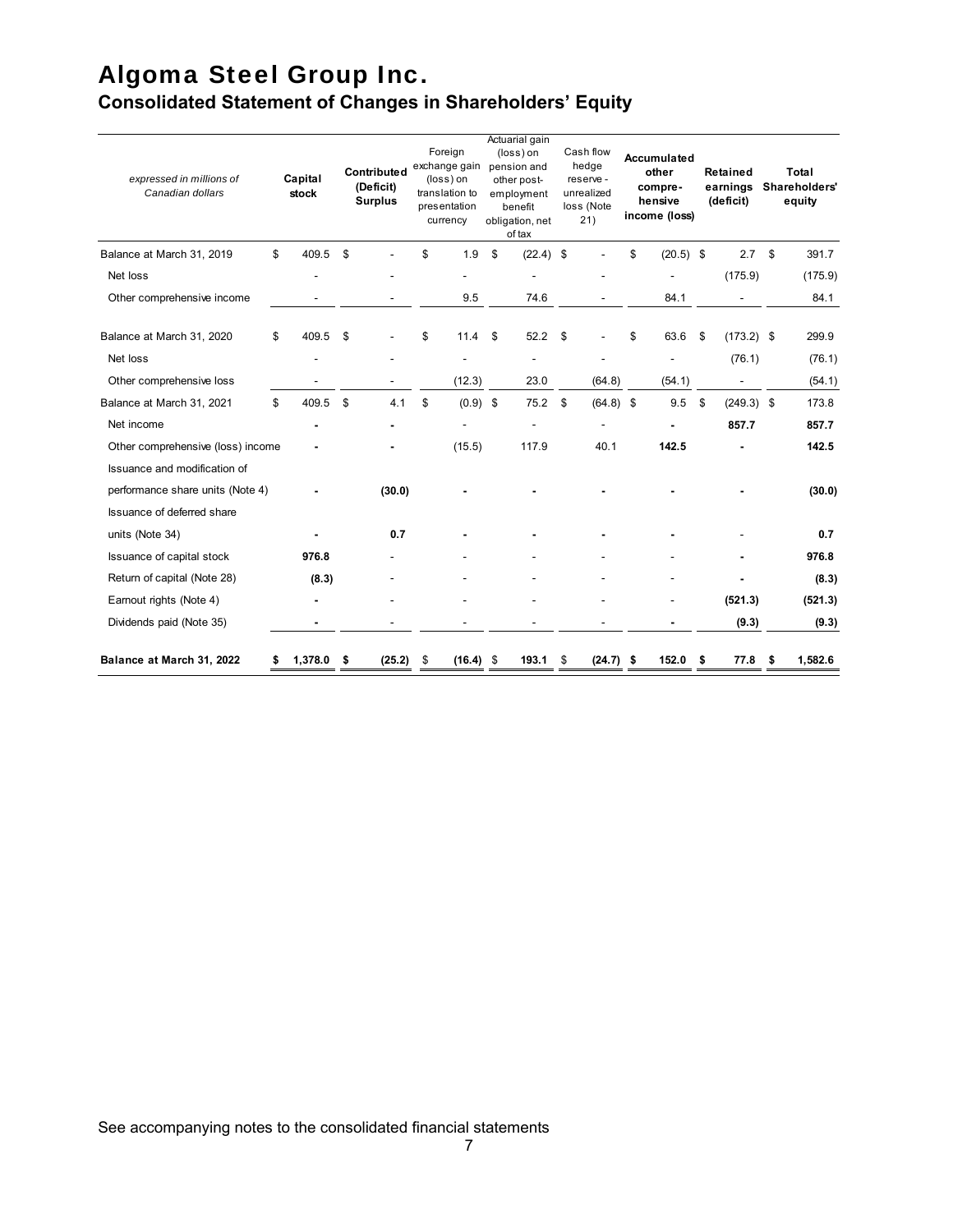# **Consolidated Statements of Cash Flows**

| Years ended,                                                                |               | March 31,<br>2022 | March 31,<br>2021 | March 31,<br>2020                         |                              |
|-----------------------------------------------------------------------------|---------------|-------------------|-------------------|-------------------------------------------|------------------------------|
| expressed in millions of Canadian dollars                                   |               |                   |                   |                                           |                              |
| <b>Operating activities</b>                                                 |               |                   |                   |                                           |                              |
| Net income (loss)                                                           | \$            | 857.7             | \$<br>(76.1)      | \$                                        | (175.9)                      |
| Items not affecting cash:                                                   |               |                   |                   |                                           |                              |
| Amortization of property, plant and equipment and intangible assets         |               | 87.0              | 87.2              |                                           | 128.1                        |
| Deferred income tax expense (Note 26)                                       |               | 101.7             | ä,                |                                           | (4.3)                        |
| Pension expense in excess of funding (pension funding in excess of expense) |               | 2.4               | (30.5)            |                                           | (28.2)                       |
| Post-employment benefit funding in excess of expense                        |               | (6.1)             | (7.8)             |                                           | (7.6)                        |
| Unrealized foreign exchange loss (gain) on:                                 |               |                   |                   |                                           |                              |
| accrued pension liability                                                   |               | 1.5               | 32.1              |                                           | (13.8)                       |
| post-employment benefit obligations                                         |               | 0.9               | 34.3              |                                           | (16.0)                       |
| Finance costs (Note 10)                                                     |               | 48.6              | 68.5              |                                           | 63.8                         |
| Loss on disposal of property, plant and equipment (Note 15)                 |               | 0.3               | 2.5               |                                           |                              |
| Interest on pension and other post-employment benefit obligations           |               | 11.6              | 17.0              |                                           | 17.3                         |
| Accretion of governmental loans and environmental liabilities               |               | 12.2              | 10.3              |                                           | 7.2                          |
| Unrealized foreign exchange loss (gain) on government loan facilities       |               | 0.6               | 9.0               |                                           | (4.3)                        |
| Increase in fair value of warrant liability (Note 4)                        |               | 6.4               |                   |                                           |                              |
| Decrease in fair value of earnout liability (Note 4)                        |               | (78.1)            |                   |                                           |                              |
| Listing expense (Note 4)                                                    |               | 235.6             |                   |                                           | $\qquad \qquad \blacksquare$ |
| Other                                                                       |               | 5.5               | 0.9               |                                           | (0.8)                        |
|                                                                             | \$            | 1,287.8           | \$<br>147.4       | \$                                        | (34.5)                       |
| Net change in non-cash operating working capital (Note 30)                  |               | (21.1)            | (137.7)           |                                           | 34.3                         |
| Environmental liabilities paid (Note 25)                                    |               | (3.3)             | (1.6)             |                                           | (4.5)                        |
| Cash generated by (used in) operating activities                            | \$            | 1,263.4           | \$<br>8.1         | \$                                        | (4.7)                        |
| <b>Investing activities</b>                                                 |               |                   |                   |                                           |                              |
| Acquisition of property, plant and equipment (Note 15)                      | \$            | (166.2)           | \$<br>(71.7)      | \$                                        | (113.3)                      |
| Acquisition of intangible asset                                             |               |                   | (0.1)             |                                           | (0.6)                        |
| Acquisition of right-of-use assets                                          |               | (1.7)             |                   |                                           |                              |
| Recovery (issuance) of related party receivable (Note 31)                   |               | 2.2               | (1.1)             |                                           | (1.2)                        |
| Cash used in investing activities                                           | \$            | (165.7)           | \$<br>(72.9)      | $\, \, \raisebox{12pt}{$\scriptstyle \$}$ | (115.1)                      |
| <b>Financing activities</b>                                                 |               |                   |                   |                                           |                              |
| Bank indebtedness (repaid) advanced, net (Note 16)                          | \$            | (86.8)            | \$<br>(145.2)     | \$                                        | 249.3                        |
| Repayment of term loans (Note 19)                                           |               | (457.8)           | (12.6)            |                                           | (10.3)                       |
| Governmental loans received, net of benefit (Note 20)                       |               | 1.1               | 6.5               |                                           | 42.4                         |
| Repayment of government loans (Note 20)                                     |               | (0.8)             |                   |                                           | $\frac{1}{2}$                |
| Restricted cash (Note 12)                                                   |               |                   |                   |                                           | 7.2                          |
| Interest paid                                                               |               | (36.3)            | (15.6)            |                                           | (42.0)                       |
| Proceeds from issuance of shares                                            |               | 393.5             |                   |                                           |                              |
| Dividends paid (Note 35)                                                    |               | (9.3)             |                   |                                           | $\overline{a}$               |
| Other                                                                       |               | (2.3)             | (0.5)             |                                           | 0.1                          |
| Cash (used in) generated by financing activities                            | $\frac{\$}{}$ | (198.7)           | \$<br>(167.4)     | \$                                        | 246.7                        |
| Effect of exchange rate changes on cash                                     | \$            | (4.9)             | \$<br>(11.6)      | \$                                        | 2.6                          |
| Cash<br>Increase (decrease) in cash                                         |               | 894.1             | (243.8)           |                                           | 129.5                        |
|                                                                             |               |                   |                   |                                           |                              |
| Opening balance                                                             |               | 21.2              | 265.0             |                                           | 135.5                        |
| Ending balance (Note 12)                                                    | \$            | 915.3             | \$<br>21.2        | \$                                        | 265.0                        |

See accompanying notes to the consolidated financial statements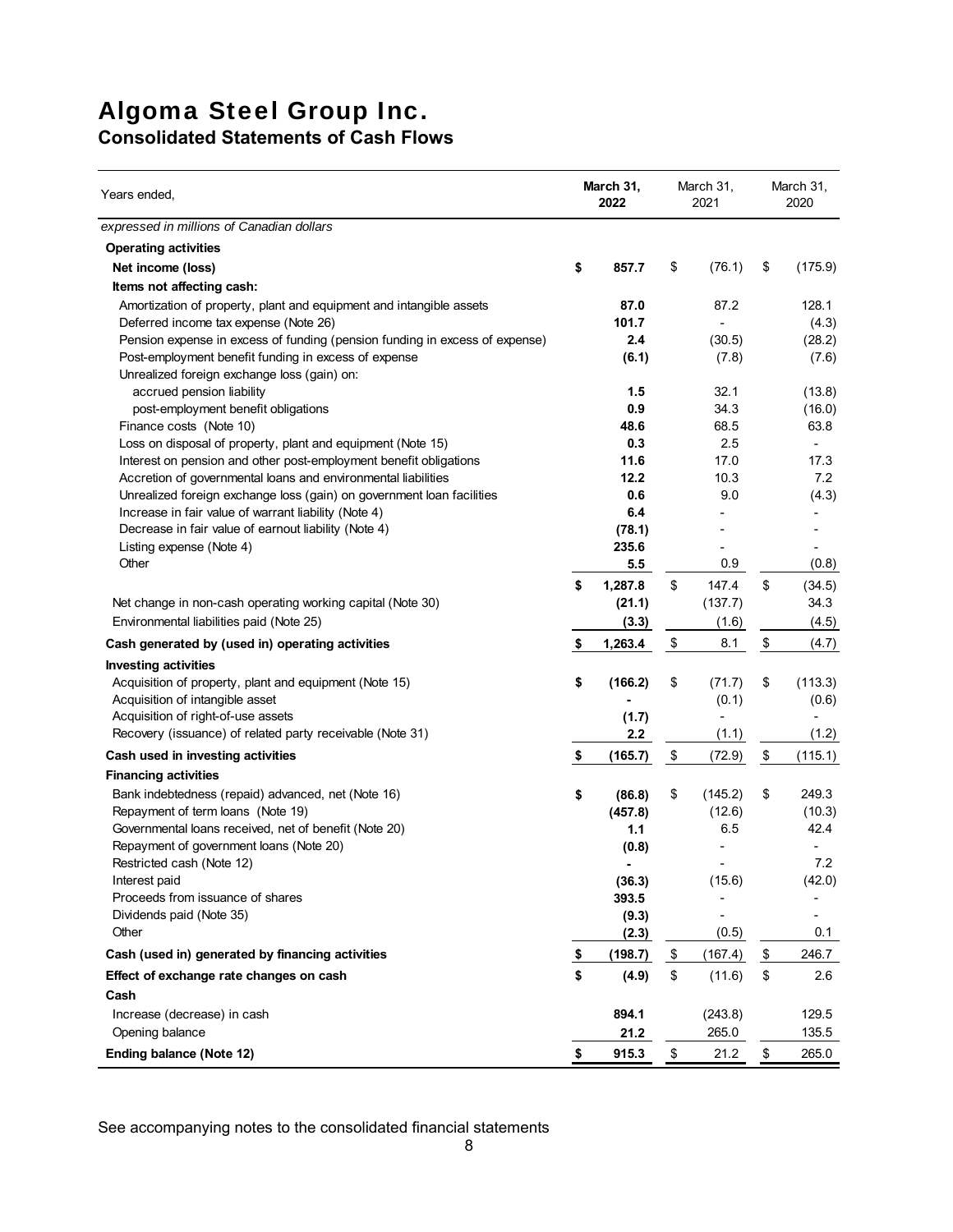#### **Notes to the Consolidated Financial Statements Tabular amounts expressed in millions of Canadian dollars**

### **1. GENERAL INFORMATION**

Algoma Steel Group Inc., formerly known as 1295908 B.C. Ltd. (the "Company"), was incorporated on March 23, 2021 under the Business Corporations Act of British Columbia solely for the purpose of purchasing Algoma Steel Holdings Inc. under section 85(1) of the Income Tax Act (Canada) effecting the purchase on an income tax-deferred basis. Algoma Steel Group Inc. is the ultimate parent holding company of Algoma Steel Inc. and does not conduct any business operations.

Algoma Steel Inc. ("ASI"), the operating company and a wholly-owned subsidiary of Algoma Steel Holdings Inc. was incorporated on May 19, 2016 under the Business Corporations Act of British Columbia. ASI was incorporated solely for the purpose of purchasing substantially all of the operating assets and liabilities in of Essar Steel Algoma Inc. ("Old Steelco Inc."). The purchase transaction was completed November 30, 2018. Prior to November 30, 2018, ASI had no operations, and was capitalized with 1 common share with a nominal value. ASI is an integrated steel producer with its active operations located entirely in Sault Ste. Marie, Ontario and Canada. ASI produces sheet and plate products that are sold primarily in Canada and the United States.

The registered address of the Company is 1055 West Hastings Street, Vancouver, British Columbia, Canada. The head office of the Company is located at 105 West Street, Sault Ste. Marie, Ontario, Canada.

On May 24, 2021, the Company entered into a Merger Agreement, by and among the Company, a wholly-owned subsidiary of the Company ("Merger Sub") and Legato Merger Corp. ("Legato"). On October 19, 2021 (the "Closing"), Algoma Steel Group Inc. completed its merger with Legato, listing its common shares and warrants under the symbol 'ASTL' and ASTLW', respectively, on the Toronto Stock Exchange (TSX) and the Nasdaq Stock Market (Nasdaq). Refer to Note 4.

The consolidated financial statements of the Company for the years ended March 31, 2022, March 31, 2021 and March 31, 2020 are comprised of the Company and its wholly-owned subsidiaries as follows:

- Algoma Steel Holdings Inc.
- Algoma Steel Intermediate Holdings Inc.
- Algoma Steel Inc.
- Algoma Steel Inc. USA
- Algoma Docks GP Inc.
- Algoma Docks Limited Partnership

Algoma Steel Holdings Inc., Algoma Steel Intermediate Holdings Inc. and Algoma Docks GP Inc. are holding companies and do not conduct any business operations.

#### **2. BASIS OF PRESENTATION**

#### **Statement of compliance**

These consolidated financial statements have been prepared in accordance with International Financial Reporting Standards ("IFRS") as issued by the International Accounting Standards Board (the "IASB").

These consolidated financial statements have been approved and authorized for issuance by the Board of Directors on June 13, 2022.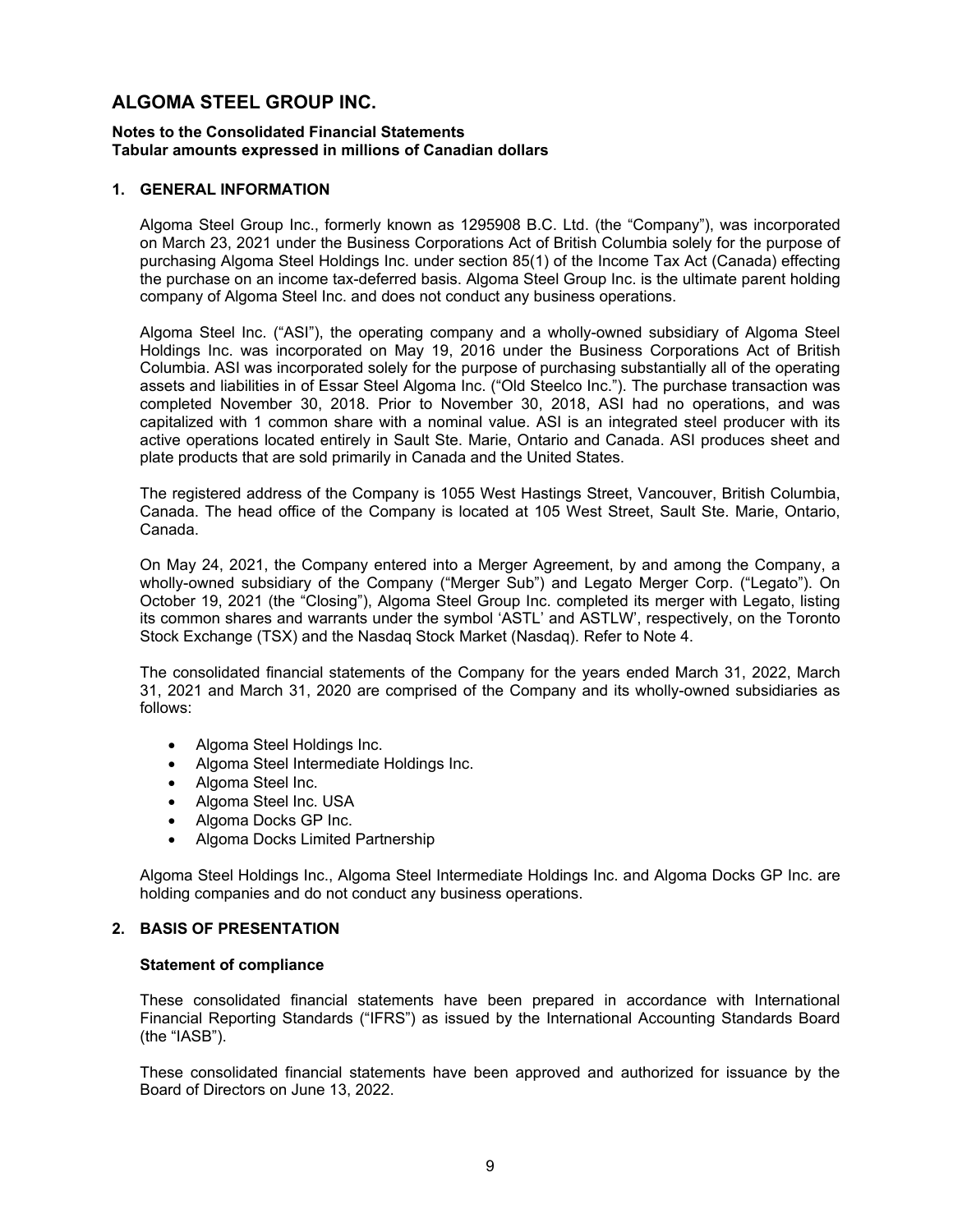#### **Notes to the Consolidated Financial Statements Tabular amounts expressed in millions of Canadian dollars**

#### **2. BASIS OF PRESENTATION** *(continued)*

#### **Entities under common control**

On March 29, 2021, the Company entered into an agreement with Algoma Steel Intermediate Parent S.A.R.L. to purchase all of the issued and outstanding Common shares (100,000,001) held in Algoma Steel Holdings Inc. in exchange for 100,000,000 additional Common shares in the Company.

This acquisition was deemed a transaction among entities under common control. The ultimate parent company at the time of the transaction, Algoma Steel Parent S.C.A. was unchanged. The transaction was among entities under common control and therefore did not result in a change in control at the ultimate parent level. Accordingly, the Company accounted for this transaction at the carrying amount of net assets. The difference between the share consideration received or transferred and the carrying amount of the net assets was considered immaterial, as such no gain or loss was recognized in the consolidated financial statements of the Company. Resultantly, the Company's financial position and results of operations are presented as though they were operating continuously from the beginning.

The consolidated financial statements have been prepared on a going concern assumption using historical cost basis, except for certain financial instruments that are measured at fair value, as explained in the accounting policies disclosed in Note 3. Historical cost is generally based on the fair value of the consideration given in exchange for assets. The going concern assumption assumes the realization of assets and the discharge of liabilities in the normal course of business.

#### **Functional and presentation currency**

The Company and its subsidiaries' functional currency is the United States dollar ("US dollar"). The US dollar is the currency of the primary economic environment in which the Company and subsidiaries operate.

For reporting purposes, the consolidated financial statements are presented in millions of Canadian dollars ("\$C"). The assets and liabilities are translated into the reporting currency using exchange rates prevailing at the end of each reporting period. Income and expense items are translated at average exchange rates for the reporting period. Exchange differences arising are recognized in other comprehensive (loss) income and accumulated in equity under the heading 'Foreign exchange on translation to presentation currency'.

Equity transactions, as disclosed in Note 28, are translated at the historical exchange rates. The resulting net translation adjustment has been recorded in other comprehensive income (loss) for the year.

### **3. SIGNIFICANT ACCOUNTING POLICIES**

#### **Foreign exchange transactions**

Transactions in currencies other than the Company's functional currency are recognized at the rates of exchange prevailing at the dates of the transactions. At the end of each reporting period, monetary items denominated in foreign currencies are translated at the rates prevailing at that date. Nonmonetary items that are measured in terms of historical cost are not re-translated. Exchange gains or losses arising from translations of foreign currency monetary assets, liabilities and transactions are recorded in foreign exchange loss (gain) in the consolidated statements of net income (loss).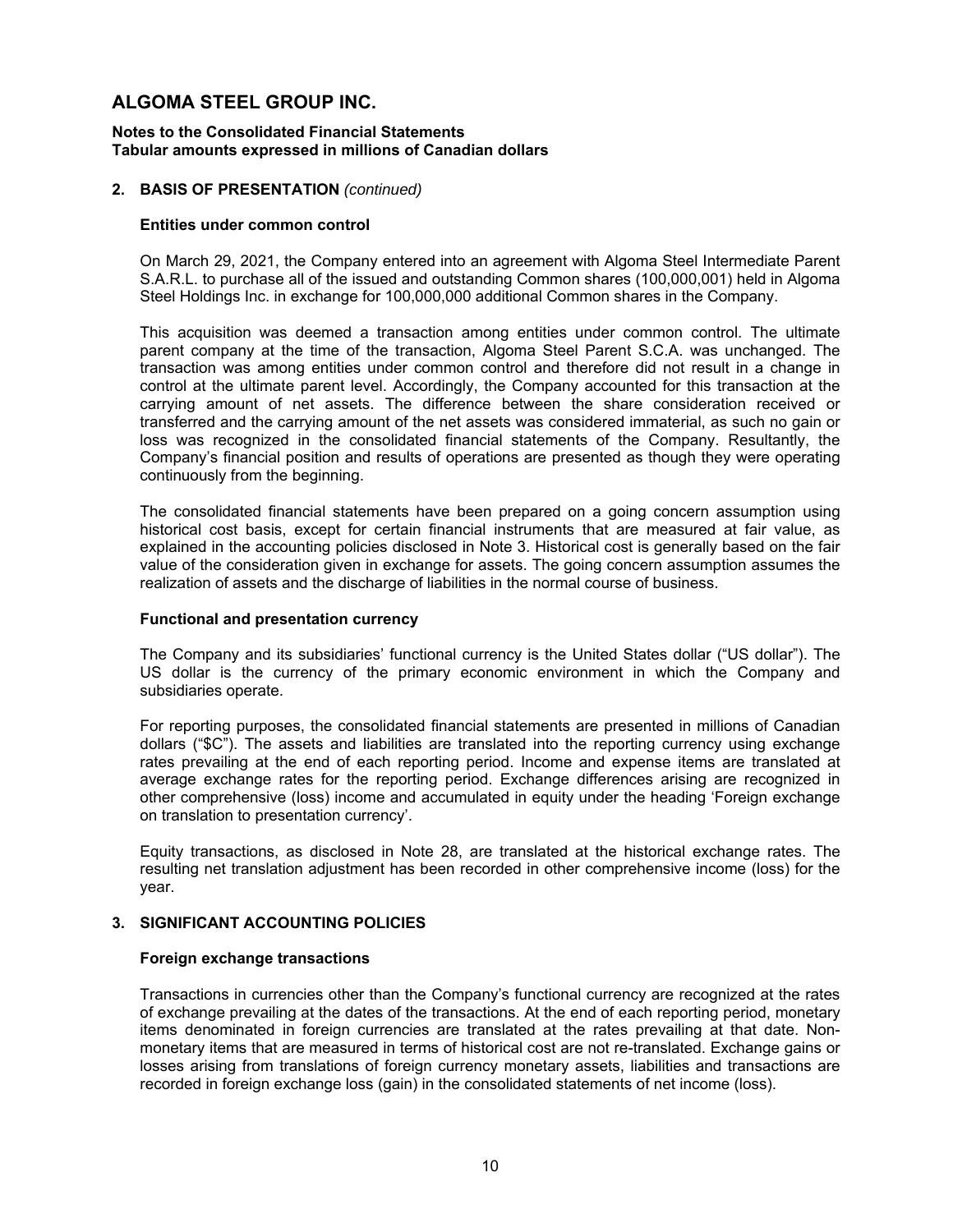#### **Notes to the Consolidated Financial Statements Tabular amounts expressed in millions of Canadian dollars**

#### **3. SIGNIFICANT ACCOUNTING POLICIES** *(continued)*

#### **Financial Instruments**

The Company's financial assets and liabilities (financial instruments) include cash, restricted cash, accounts receivable, margin payments, related party receivable, derivative financial instruments, bank indebtedness, accounts payable and accrued liabilities, warrant liability, earnout liability, debt and governmental loans.

#### *Recognition*

Financial assets and financial liabilities are recognised in the consolidated statements of financial position when the Company becomes party to the contractual provisions of the instrument, and they are initially measured at fair value. Financial assets are derecognized when the contractual rights to the cash flows expire or when the Company transfers substantially all the risks and rewards of ownership of the financial assets to another party. Financial liabilities are derecognized when the contractual obligations are discharged, cancelled, or expired.

A write-off of a financial asset (or a portion thereof) constitutes a derecognition event. Write-off occurs when the Company has no reasonable expectations of recovering the contractual cash flows associated with a financial asset.

#### *Classification and measurement*

The classification of financial instruments is determined at the time of initial recognition, within the following categories:

- Amortized cost
- Fair value through profit (loss) (FVTP(L))
- Fair value through other comprehensive (loss) income (FVTOCI(L))

Financial assets are classified and subsequently measured based on the business model in which they are managed and their cash flow characteristics. Financial assets are measured at amortized cost if they meet both of the following conditions and are not designated as FVTP(L):

- The financial asset is held within a business model with the objective of holding the financial asset in order to collect contractual cash flows; and
- The contractual terms give rise on specified dates to cash flows that are solely payments of principal and interest on the principal amount outstanding.

All other financial assets are measured at their fair values at each subsequent reporting period, with any changes recorded through profit and loss or through other comprehensive income, if the designation is made as an irrevocable election upon initial recognition.

Financial liabilities are classified as subsequently measured at amortized cost or FVTPL. A financial liability is classified as FVTPL if it is contingent consideration of an acquirer in a business combination, held-for-trading, or designated as FVTPL upon initial recognition, and is remeasured at its fair value at each subsequent reporting period, with any changes recorded through profit or loss. Other financial liabilities are subsequently measured at amortised cost using the effective interest method.

Derivative financial instruments are recognised initially at fair value on the date a derivative contract is entered into and are subsequently remeasured to fair value at each reporting date.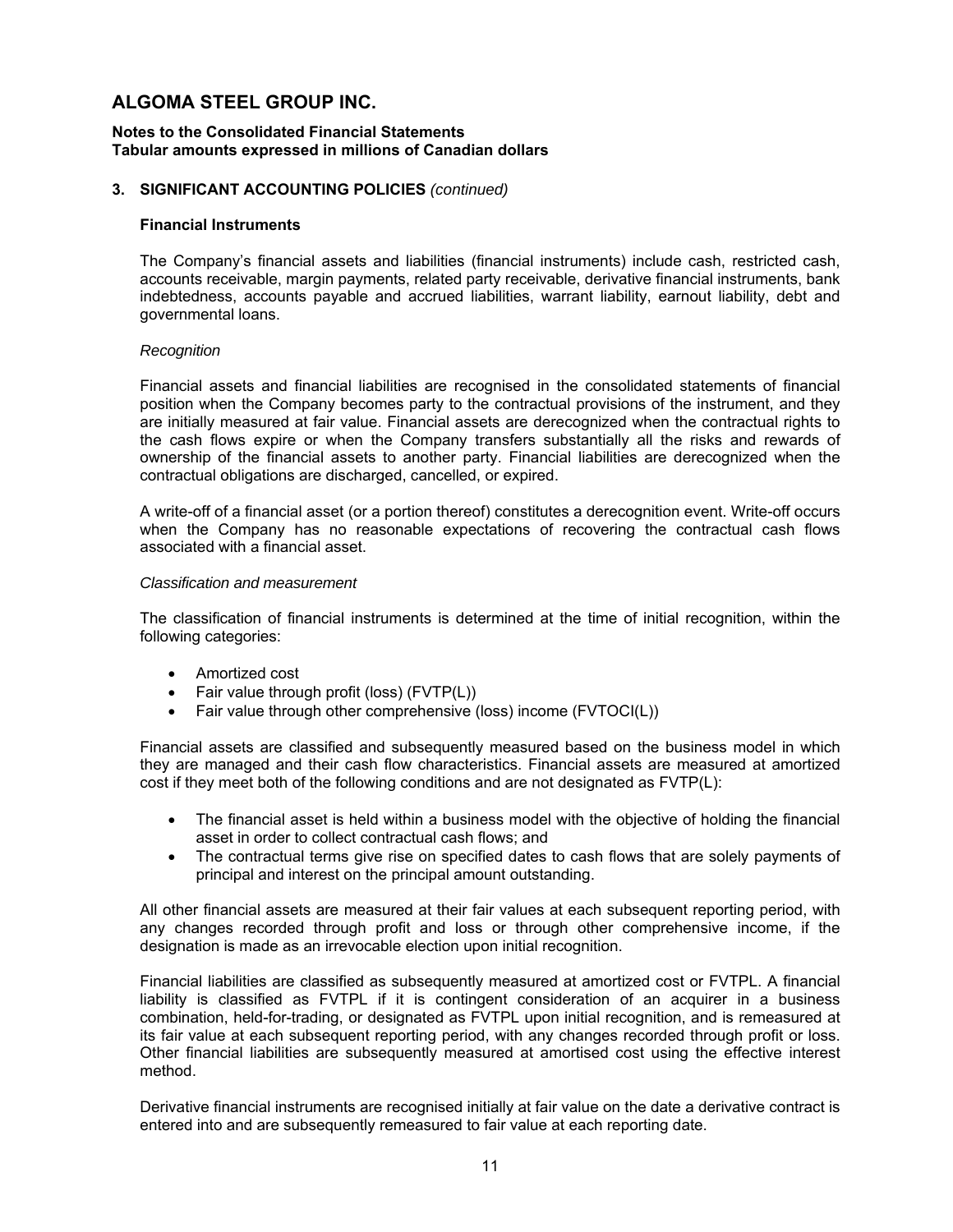#### **Notes to the Consolidated Financial Statements Tabular amounts expressed in millions of Canadian dollars**

## **3. SIGNIFICANT ACCOUNTING POLICIES** *(continued)*

#### *Impairment of financial assets carried at amortized cost*

The Company utilizes an 'expected credit loss' ("ECL") model, as required by IFRS 9 – *Financial Instruments*. Accounts receivable are subject to lifetime ECL which is measured as the difference in the present value of the contractual cash flows that are due under the contract, and the cash flows that are expected to be received.

The Company applies the simplified approach at each reporting date on its accounts receivable and considers both current and forward-looking macro-economic factors that may affect historical default rates when estimating ECL.

Accounts receivable, together with the associated allowance, are written off when there is no realistic prospect of future recovery and all collateral has been realized or has been transferred to the Company. If, in a subsequent year, the amount of the estimated impairment loss increases or decreases because of an event occurring after the impairment was recognized, the previously recognized impairment loss is increased or decreased by adjusting the carrying value of the loan or receivable. If a past write-off is later recovered, the recovery is recognized in the consolidated statements of net income (loss).

### **Fair value of financial instruments**

Fair value is the price that would be received when selling an asset or paid to transfer a liability in an orderly transaction between market participants at the measurement date. In assessing the fair value of a particular contract, the market participant would consider the credit risk of the counterparty to the contract. Consequently, when it is appropriate to do so, the Company adjusts the valuation models to incorporate a measure of credit risk. Fair value represents management's estimates of the current market value at a given point in time.

The Company has certain financial assets and liabilities that are measured at fair value. The fair value hierarchy establishes three levels to classify the inputs to valuation techniques used to measure fair value. Level 1 inputs are quoted prices (unadjusted) in active markets for identical assets or liabilities. Level 2 inputs are quoted prices in markets that are not active, quoted prices for similar assets or liabilities in active markets, inputs other than quoted prices that are observable for the asset or liability (for example, interest rate and yield curves observable at commonly quoted intervals, forward pricing curves used to value currency and commodity contracts), or inputs that are derived principally from or corroborated by observable market data or other means. Level 3 inputs are unobservable (supported by little or no market activity). The fair value hierarchy gives the highest priority to Level 1 inputs and the lowest priority to Level 3 inputs. There were no transfers among Levels 1, 2 and 3 during the years ended March 31, 2022, 2021 and 2020. The Company's policy is to recognize transfers into and transfers out of fair value hierarchy levels as of the date of the event or change in circumstances that caused the transfer.

The Company reclassifies financial assets only when its business model for managing those assets changes. Financial liabilities are not reclassified.

#### **Hedge accounting**

Derivatives are initially recognized at fair value on the date a derivative contract is entered into and are subsequently remeasured at their fair value. The method of recognizing the resulting gain and loss depends on whether the derivative is designated as a hedging instrument, and if so, the nature of the item being hedged. The derivatives are designated as hedges of a particular risk associated with a recognized asset or liability or highly probable forecasted transaction (cash flow hedge).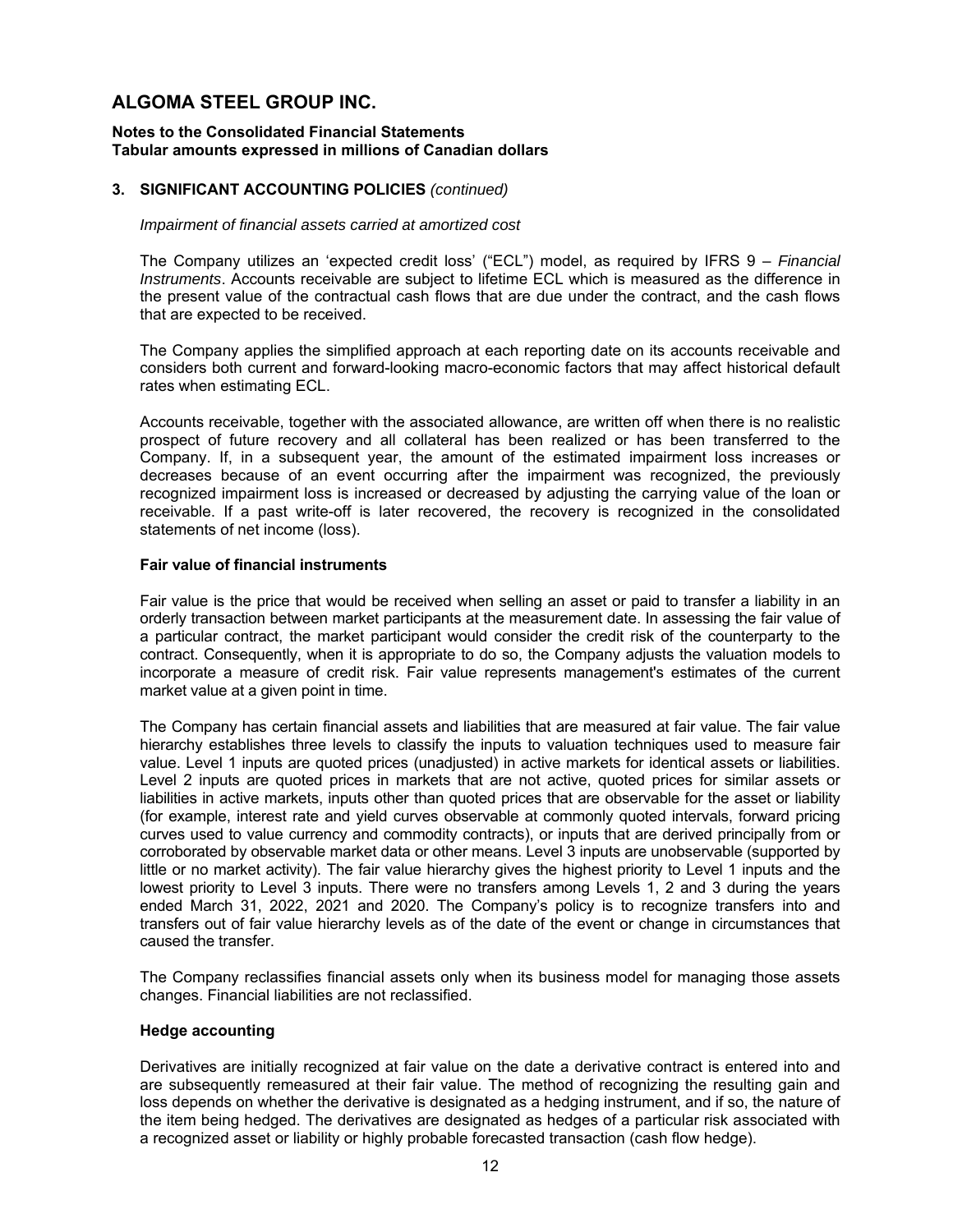#### **Notes to the Consolidated Financial Statements Tabular amounts expressed in millions of Canadian dollars**

## **3. SIGNIFICANT ACCOUNTING POLICIES** *(continued)*

The Company designates certain derivatives as hedging instruments in respect of commodity price risk, which are accounted for as cash flow hedges.

At the inception of the hedge relationship, the Company documents the relationship between the hedging instrument and hedged item, as well as its risk management objectives and its strategy for undertaking various hedge transactions. Furthermore, the Company documents its assessment, both at hedge inception and on an ongoing basis, as to whether the hedging instrument is effective in offsetting changes in fair values or cash flows of the hedged item attributable to the hedged risk. Hedge relationship meets effectiveness requirements when it meets all of the following:

- there is an economic relationship between the hedged item and the hedging instrument;
- the effect of credit risk does not dominate the value changes that result from that economic relationship; and
- the hedge ratio of the hedging relationship is the same as that resulting from the quantity of the hedged item that the Company actually hedges and the quantity of the hedging instrument that the Company actually uses to hedge that quantity of hedged item.

The full fair value of a derivative financial instrument is classified as a non-current asset or liability when the remaining life of the hedged item is more than 12 months and as a current asset or liability when the remaining life of the hedged item is less than 12 months.

#### **Cash flow hedges**

The effective portion of changes in the fair value of derivatives and other qualifying hedging instruments that are designated and qualify as cash flow hedge is recognized in other comprehensive income (loss) and accumulated under the heading of cash flow hedge reserve – unrealized loss, limited to the cumulative change in fair value of the hedged item from inception of the hedge. The gain or loss relating to the ineffective portion is recognized immediately in profit or loss, and is included in revenue (steel hedges) and cost of sales (natural gas hedge) line items.

When a hedging instrument expires or is sold, or when a hedge no longer meets the criteria for hedge accounting, any cumulative gain or loss in equity at that time remains in equity and is recognized when the forecasted transaction affects income (loss). When a forecasted transaction does not occur, the cumulative gain or loss that was reported in equity is immediately classified to the statement of profit and loss.

#### **Accounts receivable**

Accounts receivable are recognized initially at transaction price and are non-interest bearing. Management analyzes accounts receivable and notes receivable to determine the allowance for doubtful accounts by assessing the collectability of receivables owing from each individual customer.

This assessment takes into consideration certain factors including the age of outstanding receivable, customer operating performance, historical payment patterns and current collection efforts, relevant forward looking information and the Company's security interests, if any. Recoveries of accounts receivables previously provided for in the allowance for doubtful accounts are deducted from administrative and selling expenses in the consolidated statements of net income (loss).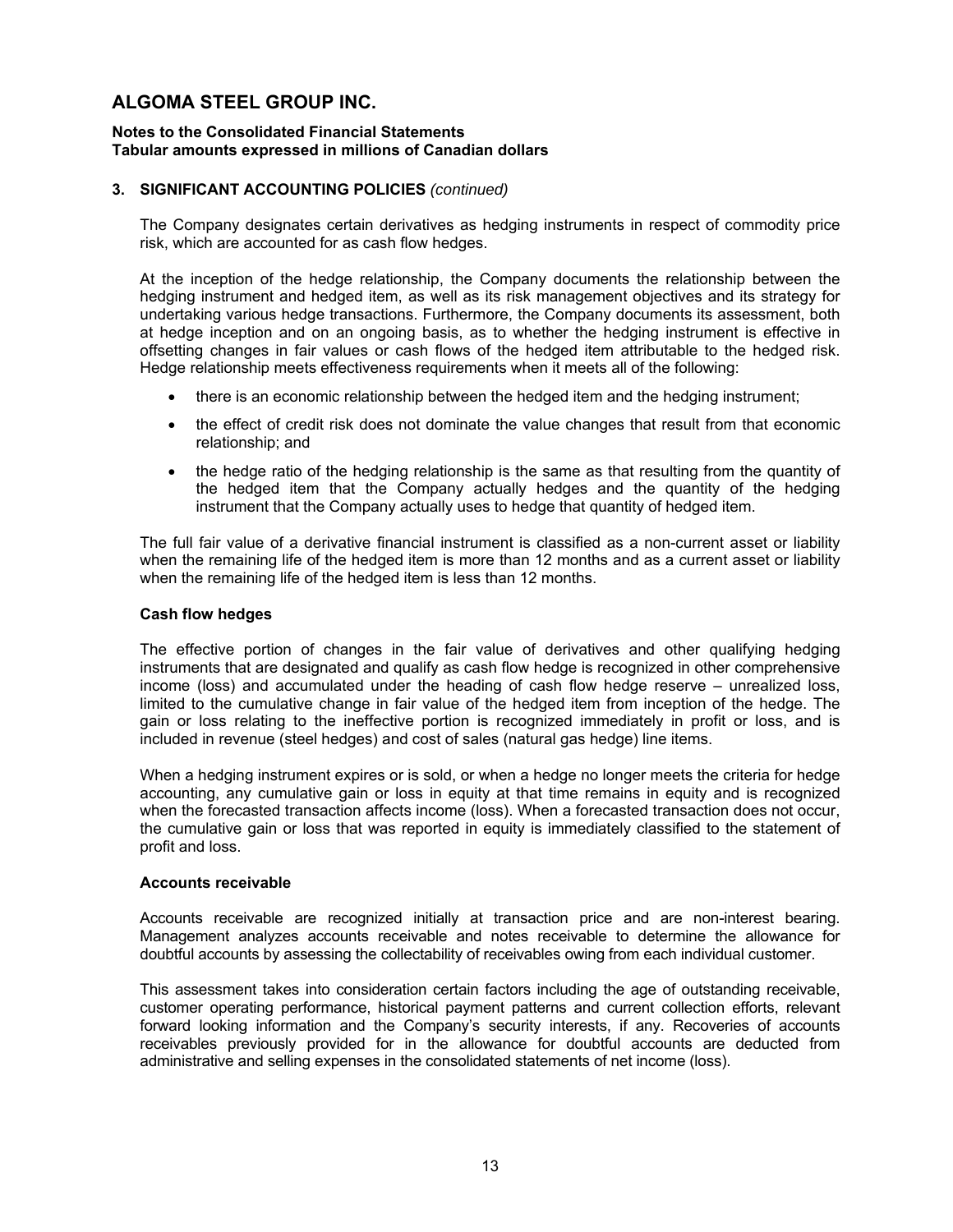#### **Notes to the Consolidated Financial Statements Tabular amounts expressed in millions of Canadian dollars**

#### **3. SIGNIFICANT ACCOUNTING POLICIES** *(continued)*

#### **Inventories**

Raw materials, work in process and finished products inventories are measured at the lower of average cost and net realizable value. Average cost for finished goods and work in process is comprised of direct costs and an allocation of production overheads, including depreciation expense. Supplies inventories are measured at the lower of average cost and net realizable value.

#### **Property, plant and equipment, net**

Items of property, plant and equipment are recorded at cost less accumulated amortization and impairment. The cost of an item of property or equipment comprises costs that can be directly attributed to its acquisition and to bringing the asset to a working condition for its intended use, including borrowing costs that meet the criteria for capitalization and initial estimates of the cost of dismantling and removing the item and restoring the site on which it is located. The cost of selfconstructed and self-installed assets includes the cost of direct labour in addition to the costs listed above.

Depreciation is calculated generally by the straight-line method based on estimated useful lives as follows:

| Category of Property, Plant and Equipment | Range of Estimated Useful Life |
|-------------------------------------------|--------------------------------|
| <b>Buildings</b>                          | 5 to 30 years                  |
| Machinery and equipment                   | 5 to 40 years                  |
| <b>Vehicles</b>                           | 6 to 12 years                  |
| Computer hardware                         | 3 to 5 years                   |
|                                           |                                |

The Company also separately recognizes the cost of replacement parts and major overhaul or inspection costs if the cost of the item can be reliably measured or estimated and it is probable that the future economic benefits will be realized by the Company. When such items are replaced the carrying amount of the replaced component is derecognized. The costs of maintenance and repairs of property, plant and equipment are recognized in profit or loss as incurred.

#### *Componentization*

When significant components of an item of property, plant and equipment have different useful lives, they are accounted for as separate items and depreciated over the respective useful lives.

#### *Useful life, depreciation method, residual value*

Estimates of the useful lives of items of property, plant and equipment are based on management's judgement as to the physical and economic useful lives of assets and as such are subject to change in future periods. Depreciation methods, useful lives and residual values are reviewed at each reporting date with the effect of any changes in estimate being accounted for on a prospective basis.

#### *Derecognition of property plant and equipment*

An item of property, plant and equipment is derecognized upon disposal or when no future economic benefits are expected to arise from the continued use of the asset. Any gain or loss arising on the disposal or retirement of an item of property, plant and equipment is determined as the difference between the sales proceeds and the carrying amount of the asset and is recognized in profit or loss.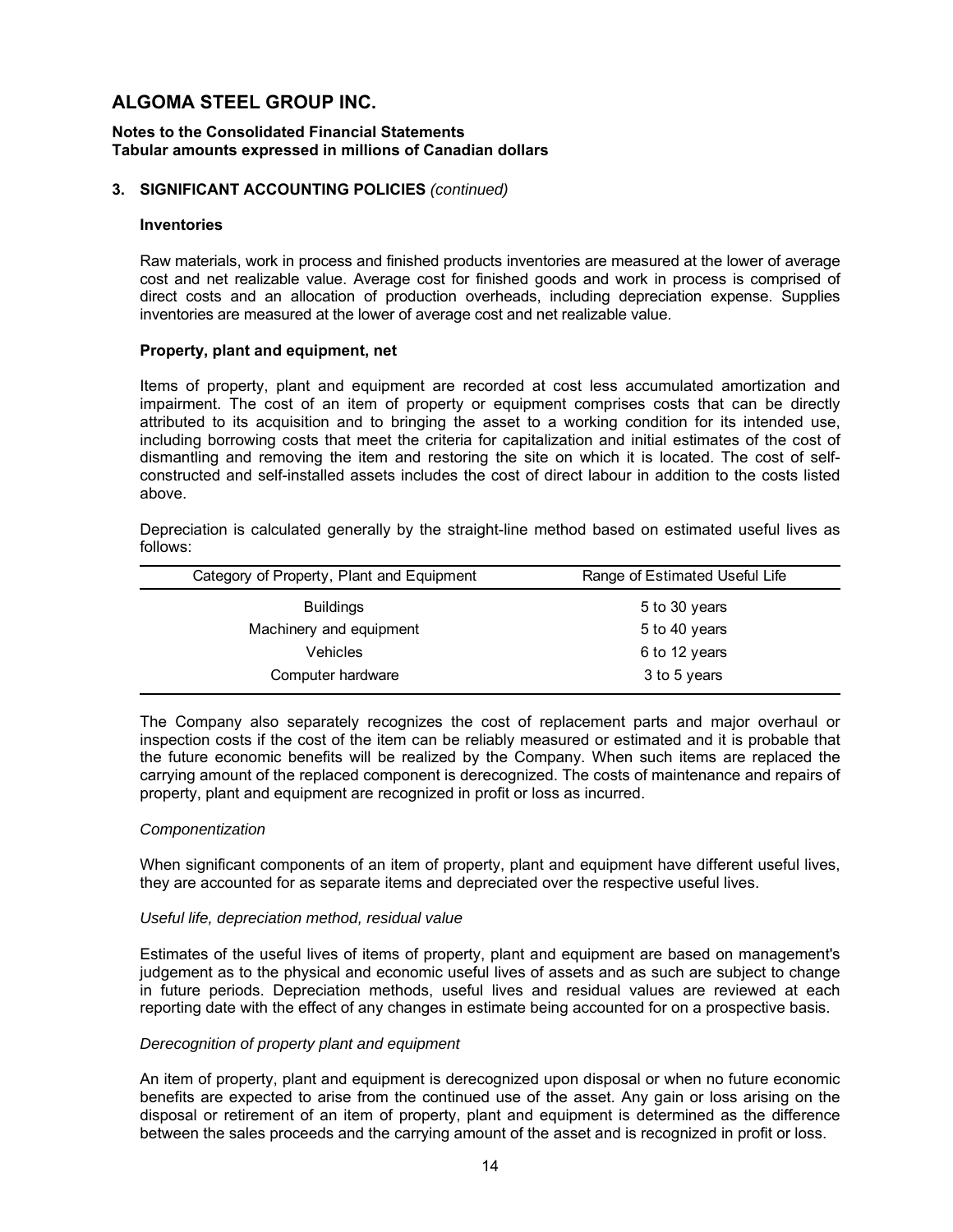#### **Notes to the Consolidated Financial Statements Tabular amounts expressed in millions of Canadian dollars**

## **3. SIGNIFICANT ACCOUNTING POLICIES** *(continued)*

#### *Accounting policies relevant to government funding*

The benefit of Government funding is not recognized until there is reasonable assurance that the Company will comply with the conditions attaching to it and that the funding will be received. Benefits related to Government funding in the form of low interest rate loans, interest free loans and grants for items of capital are presented in the consolidated statements of financial position as an offset to the carrying value of the property, plant and equipment to which the benefits relate. In the case of low interest rate loans and interest free loans, the benefit is calculated as the difference between the fair value amount of the low interest rate loan or the interest free loan and the proceeds received. Claims under government grant programs related to income are recorded within the consolidated statements of net income (loss) as a reduction of the related item the grant is intended to offset, in the period in which the eligible expenses were incurred or when the services have been performed.

#### **Intangible assets, net**

Intangible assets are measured and stated at cost, net of accumulated depreciation and any recognized impairment in value. The Company's intangible assets comprising computer software are amortized on a straight-line basis over their estimated useful lives ranging from 3 to 10 years.

#### *Derecognition of intangible assets*

An intangible asset is derecognized on disposal, or when no future economic benefits are expected from its use. Gains or losses arising from derecognition of an intangible asset measured as the difference between the net disposal proceeds and the carrying amount of the asset are recognized in profit or loss when the asset is derecognized.

#### **Impairment of tangible and intangible assets**

Property, plant and equipment and intangible assets are reviewed at the end of each reporting period to determine whether there is any indication of impairment. If any such indication exists then the recoverable amount of the asset is estimated. The recoverable amount of an asset is defined as the higher of its fair value less costs to sell and its value in use. Where it is not possible to estimate the recoverable amount of an individual asset, the Company estimates the recoverable amount of the Cash Generating Unit ("CGU") to which the asset belongs. The CGU corresponds to the smallest identifiable group of assets whose continuing use generates cash inflows that are largely independent of the cash flows from other groups of assets.

An impairment loss is recognized when the carrying amount of an asset, or of the CGU to which it belongs, exceeds the recoverable amount. In determining value in use, the Company estimates cash flows before taxes based on most recent actual results and forecasts and then determines the current value of future estimated cash flows.

Impairment losses are recognized in the consolidated statements of net income (loss). An impairment loss is reversed if there has been a change in the estimates used to determine the recoverable amount. The increased carrying amount of an asset attributable to a reversal of impairment loss may not exceed the carrying amount that would have been determined had no impairment loss been recognized in prior periods.

#### **Leases**

At inception of a contract, the Company assesses whether the contract is, or contains, a lease. A contract is, or contains, a lease if the contract conveys the right to control the use of an identified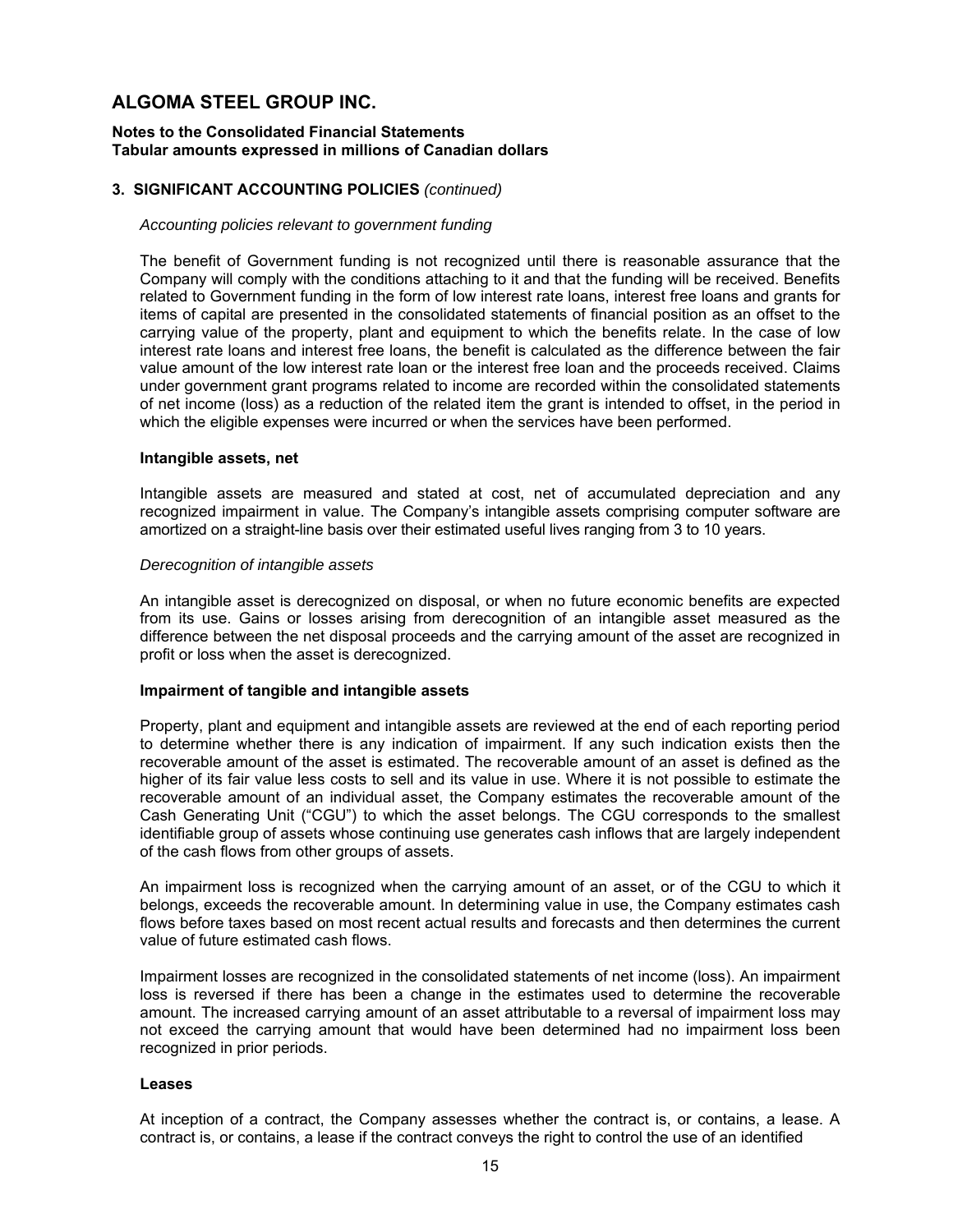#### **Notes to the Consolidated Financial Statements Tabular amounts expressed in millions of Canadian dollars**

## **3. SIGNIFICANT ACCOUNTING POLICIES** *(continued)*

asset for a period of time in exchange for consideration.

The Company, as a lessee, recognizes a right-of-use asset and lease liability at commencement of the lease at the present value of the future lease payments using the interest rate implicit in the lease (if readily determinable) or the Company's incremental rate of borrowing. Subsequent to initial measurement, the asset is depreciated using the straight-line method from the commencement date to the earlier of the end of its useful file or the end of the lease term. The lease liability is measured at amortized cost using the effective interest rate method. Lease related finance charges are recorded in finance costs in the consolidated statement of net income (loss).

The Company has elected not to recognize right-of-use assets and lease liabilities for short-term leases defined as leases with a lease term of 12 months or less and low-value assets. These types of leases are recorded in the consolidated statement of net income (loss) as incurred.

#### **Borrowing costs**

Borrowing costs directly attributable to the acquisition, construction or production of qualifying assets, which are assets that necessarily take a substantial period of time to get ready for their intended use or sale, are added to the cost of those assets, until such time as the assets are substantially ready for their intended use or sale.

All other borrowing costs are recognized in profit or loss in the period in which they are incurred.

#### **Retirement benefit costs**

The Company provides pensions and certain health care, dental care, life insurance and other benefits for certain retired employees pursuant to Company policy. For defined benefit pension plans and other post-employment benefits, the defined benefit cost is actuarially determined on an annual basis by independent actuaries using the projected unit credit method. Remeasurement comprising of actuarial gains and losses, the effect of the asset ceiling and the return on plan assets (excluding interest) are recognized immediately in the consolidated statements of financial position with a charge to other comprehensive income (loss) in the period in which they occur. The Company has elected to transfer those amounts recognized in other comprehensive income (loss) to a separate reserve within equity. Net-interest is calculated by applying the discount rate to the net defined benefit liability. Defined benefit and other post-employment benefit costs are split into three categories:

- service cost, past-service cost, gains and losses on curtailments and settlements;
- net interest expense; and
- remeasurement.

The Company recognizes the first two components of defined benefit costs in profit or loss in its consolidated statements of net income (loss): service cost, past service cost, gains and losses on curtailments and settlements in Cost of sales and Administrative and selling expenses; and net interest expense in Interest on pension and other post-employment benefit obligations. The determination of a benefit expense requires assumptions such as the discount rate, the expected mortality, the expected rate of future compensation increases and the expected healthcare cost trend rate. Actual results will differ from estimated results which are based on these assumptions.

The asset or liability recognized in the consolidated statements of financial position represents the actual plan situation in the Company's defined benefit and other post-employment benefit plans. All actuarial gains and losses that arise in calculating the present value of the defined benefit obligation and the plan assets, the remeasurement components, are recognized immediately in other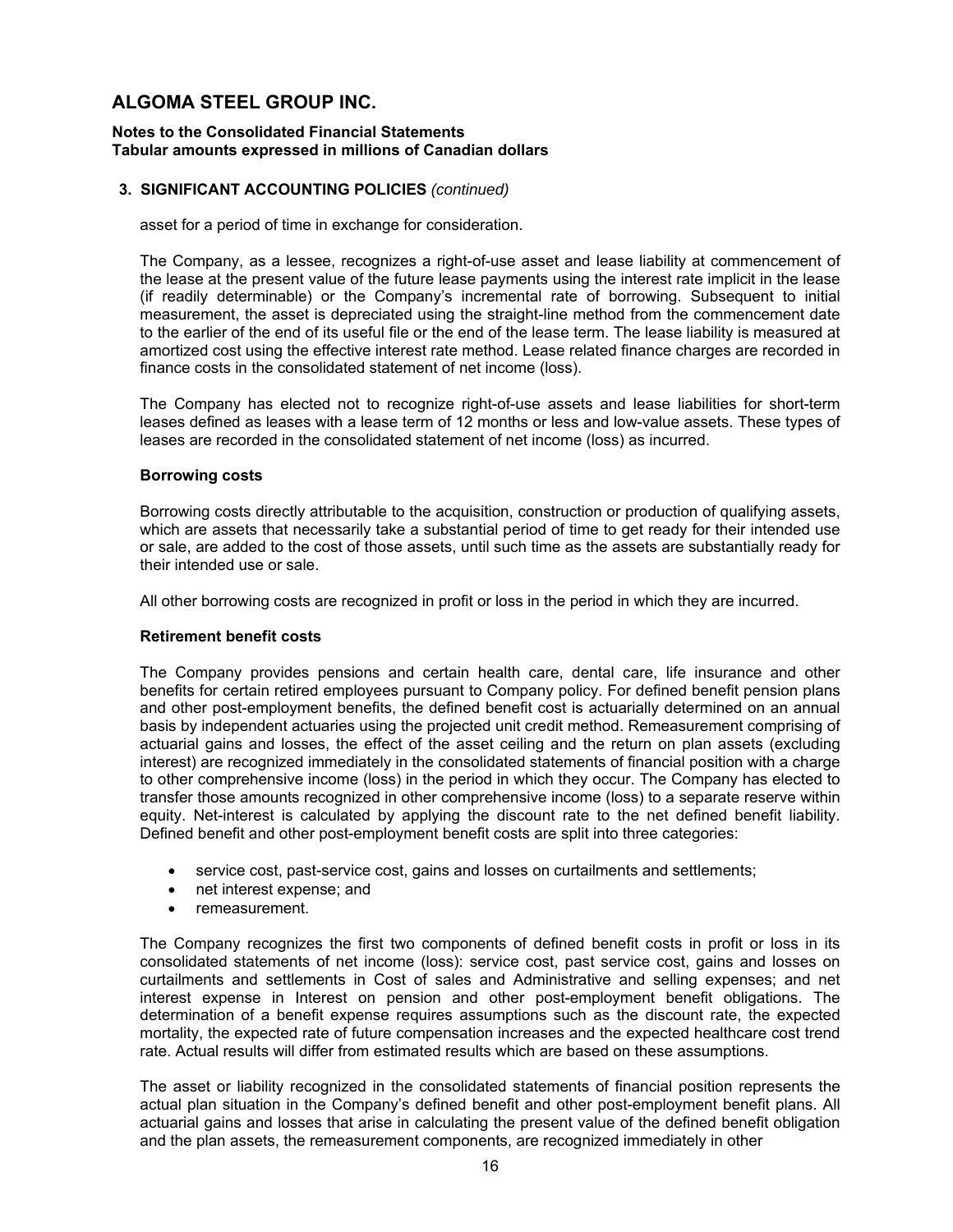#### **Notes to the Consolidated Financial Statements Tabular amounts expressed in millions of Canadian dollars**

### **3. SIGNIFICANT ACCOUNTING POLICIES** *(continued)*

comprehensive income (loss). Any defined benefit asset resulting from this calculation is limited to the present value of any economic benefit in the form of refunds from the plan or reduction in future contributions to the plan.

Payments to defined contribution retirement benefit plans are recognized as an expense when employees have rendered service entitling them to the contributions.

#### **Termination benefits**

Termination benefits are recognized as an expense when the Company is demonstrably committed, without realistic possibility of withdrawal, to a formal detailed plan to either terminate employment before the normal retirement date, or to provide termination benefits as a result of an offer made to encourage voluntary retirement. Termination benefits for voluntary retirements are recognized the earlier of the date when the Company recognizes related restructuring costs and the date when the Company can no longer withdraw the offer of the benefits related to the voluntary retirement.

#### **Short-term benefits**

Short-term employee benefit obligations are measured on an undiscounted basis and are expensed as the related service is provided. A liability is recognized for the amount expected to be paid under short-term cash bonus or profit-sharing plans if the Company has a present legal or constructive obligation to pay this amount as a result of past service provided by the employee and the obligation can be estimated reliably.

#### **Environmental liabilities**

An environmental liability is recognized if, as a result of an agreement, the Company has a present legal obligation that can be estimated reliably and it is probable that an outflow of economic benefits will be required to settle the obligation. The amount recognized as an environmental liability is the best estimate of the consideration required to settle the present obligation at the end of the reporting period, taking into account risks and uncertainty of cash flow. Where the effect of discounting is material, environmental liabilities are determined by discounting the expected future cash flows at a pre-tax rate that reflects current market assessments of the time value of money and the risks specific to the liability. The unwinding of the discount is recognized as finance cost.

#### **Long-term debt**

Long-term debt is recognized initially at fair value, net of transaction costs incurred. Borrowings are subsequently stated at amortized cost; transaction costs related to the Secured Term Loan Facility and the Algoma Docks Term Loan Facility are amortized in profit or loss using the effective interest method.

#### **Revenue recognition**

The Company's revenue is generated primarily from contracts to produce, ship and deliver steel products, and to a lesser extent, to deliver non-steel by-products of the steelmaking processes, such as tar, crude light oil and related freight revenue.

Revenue is measured at the fair value of the consideration received or receivable, net of returns and allowances, trade discounts, volume rebates and other incentives. Revenue from the sale of goods is recognized to the extent that it is probable that the economic benefits will flow to the Company, can be reliably measured, and at a point-in-time when the performance obligation is satisfied by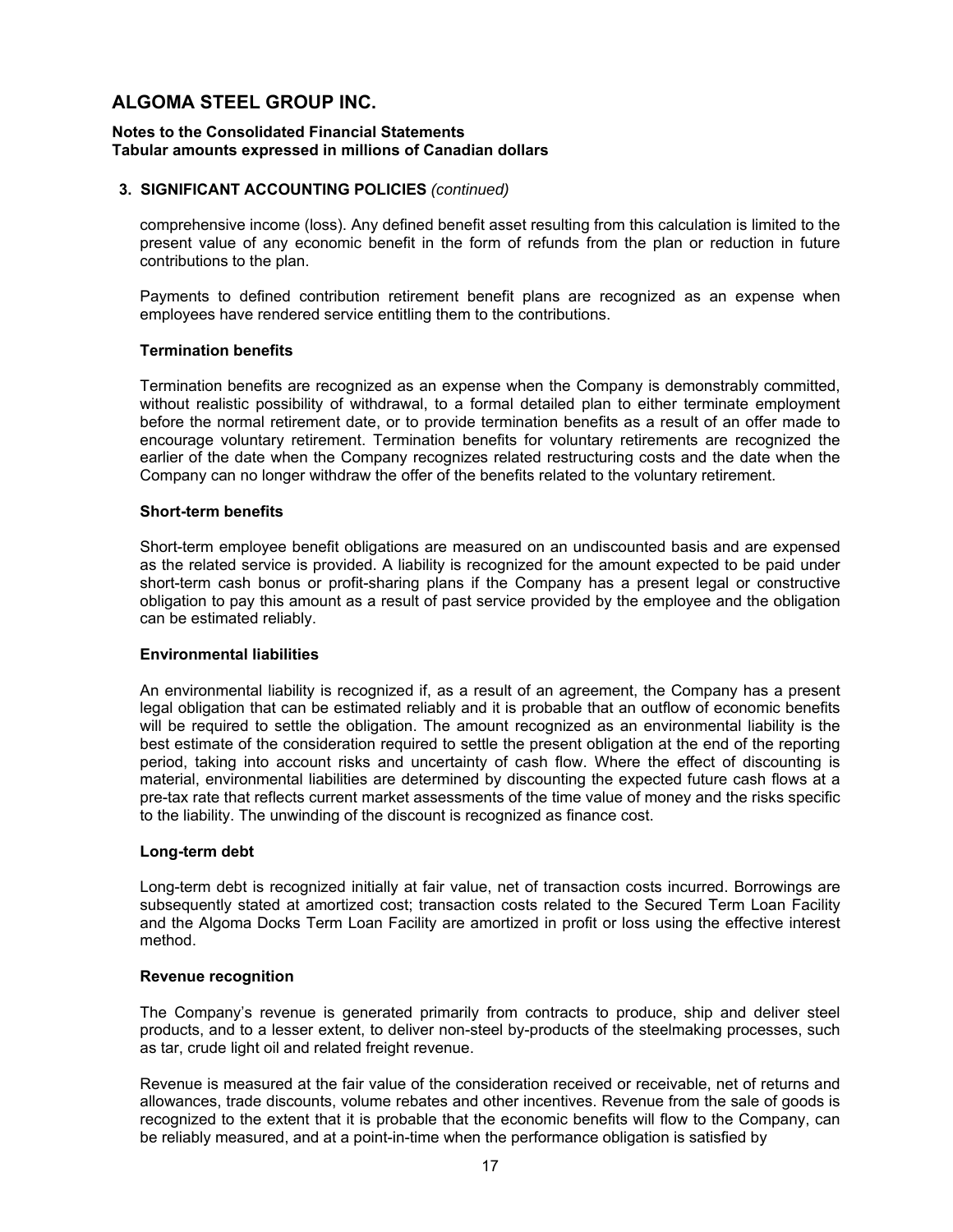#### **Notes to the Consolidated Financial Statements Tabular amounts expressed in millions of Canadian dollars**

### **3. SIGNIFICANT ACCOUNTING POLICIES** *(continued)*

transferring the promised good to a customer. A good is considered transferred when the customer obtains control, which is defined as the ability to direct the use of and obtain substantially all of the remaining benefits of an asset. Upon the fulfillment of these criteria, revenue and costs associated with such are included in the consolidated statements of net income (loss). Freight and other transportation costs billed to customers are recorded gross within revenue and cost of goods sold. The Company has pricing latitude in revenue arrangements and is also exposed to inventory and credit risks. The Company offers industry standard payment terms that typically requires payment from customers 30 days after title and control transfers.

#### **Research**

Research costs are charged to operations as incurred, due to the nature of the projects. Where government incentives in the form of investment tax credits and grants are received for research projects initiated by the Company for its own purposes, these incentives are deducted from the applicable category of expenditures.

#### **Finance income**

Finance income is comprised of interest income on short-term deposits.

#### *Interest income*

Interest income from financial assets is recognized when it is probable that the economic benefits will flow to the Company and the amount of income can be measured reliably. Interest income is accrued on a time basis, by reference to the principal outstanding and at the effective interest rate applicable.

#### **Finance cost**

Finance cost is comprised of interest expense on borrowings, amortization of issuance costs, and accretion of environmental liabilities. Borrowing costs that are not directly attributable to the acquisition, construction or production of a qualifying asset are recognized in profit or loss using the effective interest method.

Costs related to issuance of the Secured Term Loan Facility and the Algoma Docks Term Loan Facility are recorded as a component of the carrying amount of the related debt and are amortized to profit or loss using the effective interest method. Costs related issuance of the Revolving Credit Facility are recorded in other assets and are amortized to profit or loss on a straight line basis over the period of the facility.

Actuarially determined interest costs related to the defined benefit pension obligation and the other post-employment benefit obligation are recorded respectively as components of the carrying amount of the accrued pension liability and the accrued other post-employment benefit obligation.

#### **Taxation**

Current and deferred income tax are recognized in net income (loss), except when they relate to items that are recognized in other comprehensive income (loss) or directly in equity, in which case, the current and deferred income tax are also recognized in other comprehensive income (loss) or directly in equity, respectively.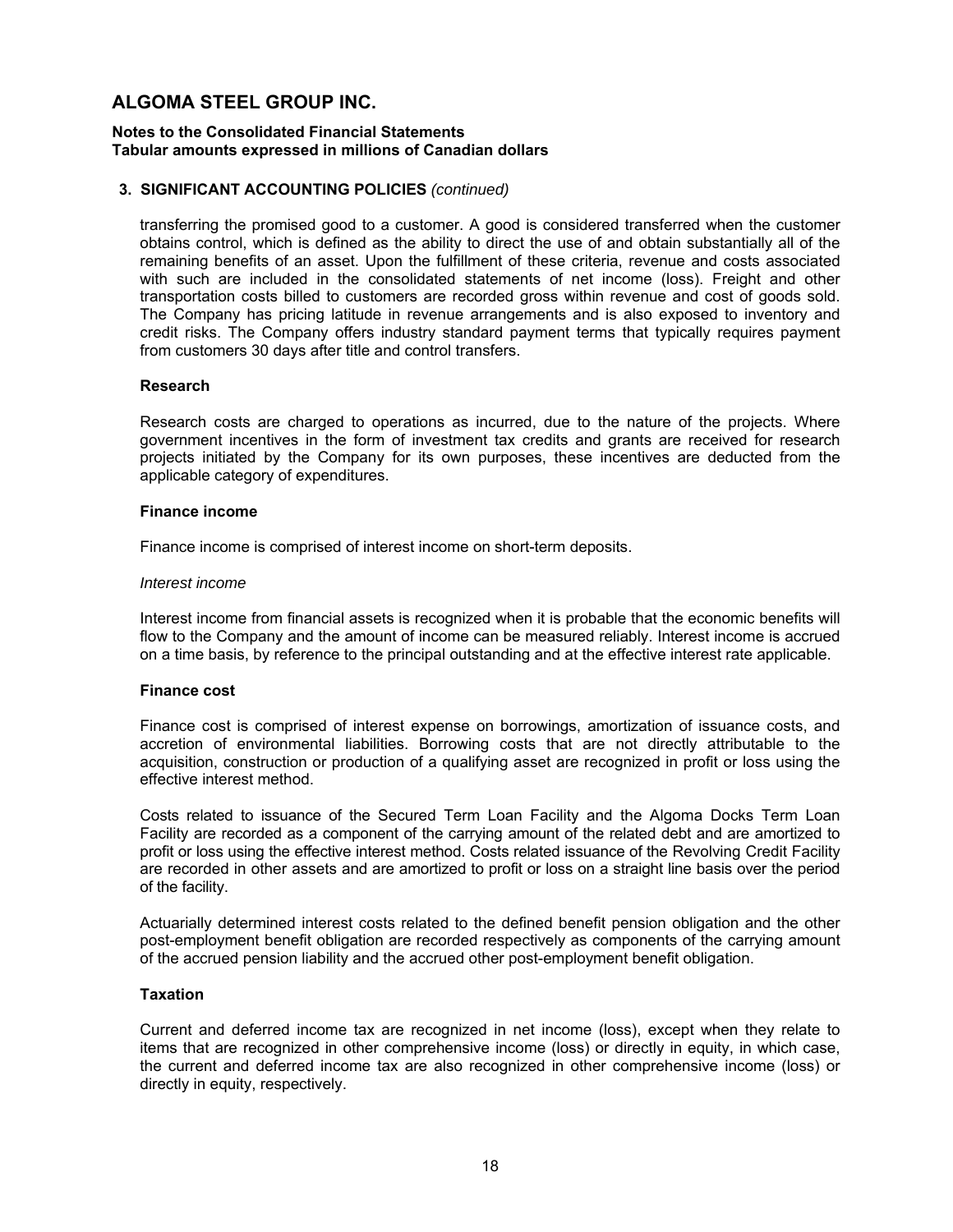#### **Notes to the Consolidated Financial Statements Tabular amounts expressed in millions of Canadian dollars**

### **3. SIGNIFICANT ACCOUNTING POLICIES** *(continued)*

#### *Current tax*

The current tax expense is based on taxable income for the year. Taxable income differs from net income (loss) before taxes as reported in the consolidated statements of net income (loss) because of items of income or expense that are taxable or deductible in other years and items that are never taxable or deductible. The Company's liability for current tax is calculated using tax rates that have been enacted or substantively enacted by the end of the reporting period.

#### *Deferred income tax*

Deferred income tax is recognized on temporary differences between the carrying amounts of assets and liabilities in the consolidated financial statements and the corresponding tax bases used in the computation of taxable income. Deferred income tax liabilities are generally recognized for all taxable temporary differences. Deferred income tax assets are generally recognized for all deductible temporary differences to the extent that it is probable that taxable income will be available against which those deductible temporary differences can be utilised.

The carrying amount of deferred income tax assets is reviewed at the end of each reporting period and reduced to the extent that it is no longer probable that sufficient taxable income will be available to allow all or part of the asset to be recovered. The Company had incurred net losses for the years ended March 31, 2021 and March 31, 2020. For the years ended March 31, 2021 and March 31, 2020, the Company did not have sufficient evidence to support a determination that sufficient future taxable income was probable. In accordance with IFRS, the Company did not recognize deferred tax assets. For the year ended March 31, 2022, the Company has utilized all non-capital losses carried forward and there is no balance recognized as a deferred tax asset associated with these losses.

Deferred income tax assets and liabilities are measured at the tax rates that are expected to apply in the period in which the asset is realised or the liability is settled, based on tax rates and tax laws that have been enacted or substantively enacted by the end of the reporting period. The measurement of deferred income tax assets and liabilities reflects the tax consequences, based on management's expectation at the end of the reporting period, that would follow from the recovery or settlement of the carrying amount of its assets and liabilities.

#### **Share-based payment**

The Company provides certain employees with long-term incentive awards. Equity-settled sharebased payments to employees and others providing similar services are measured at the fair value of the equity instruments at the grant date. The fair value includes the effect of market based vesting conditions but excludes the effect of non-market-based performance conditions. Details regarding the determination of the fair value of equity-settled share-based transactions are set out in Note 4 and Note 34.

The fair value determined at the grant date of the equity-settled share-based payments is expensed on a straight-line basis over the expected vesting period, which is determined based on the Company's expected timing on meeting the non-market performance condition. The impact of the revision of the original estimates, if any, is recognized in profit or loss such that the cumulative expense reflects the revised estimate, with a corresponding adjustment to equity.

For cash-settled share-based payments, a liability is recognized for the goods or services acquired, measured initially at the fair value of the liability. At each reporting date until the liability is settled, and at the date of settlement, the fair value of the liability is remeasured, with any changes in fair value recognized in profit or loss for the year.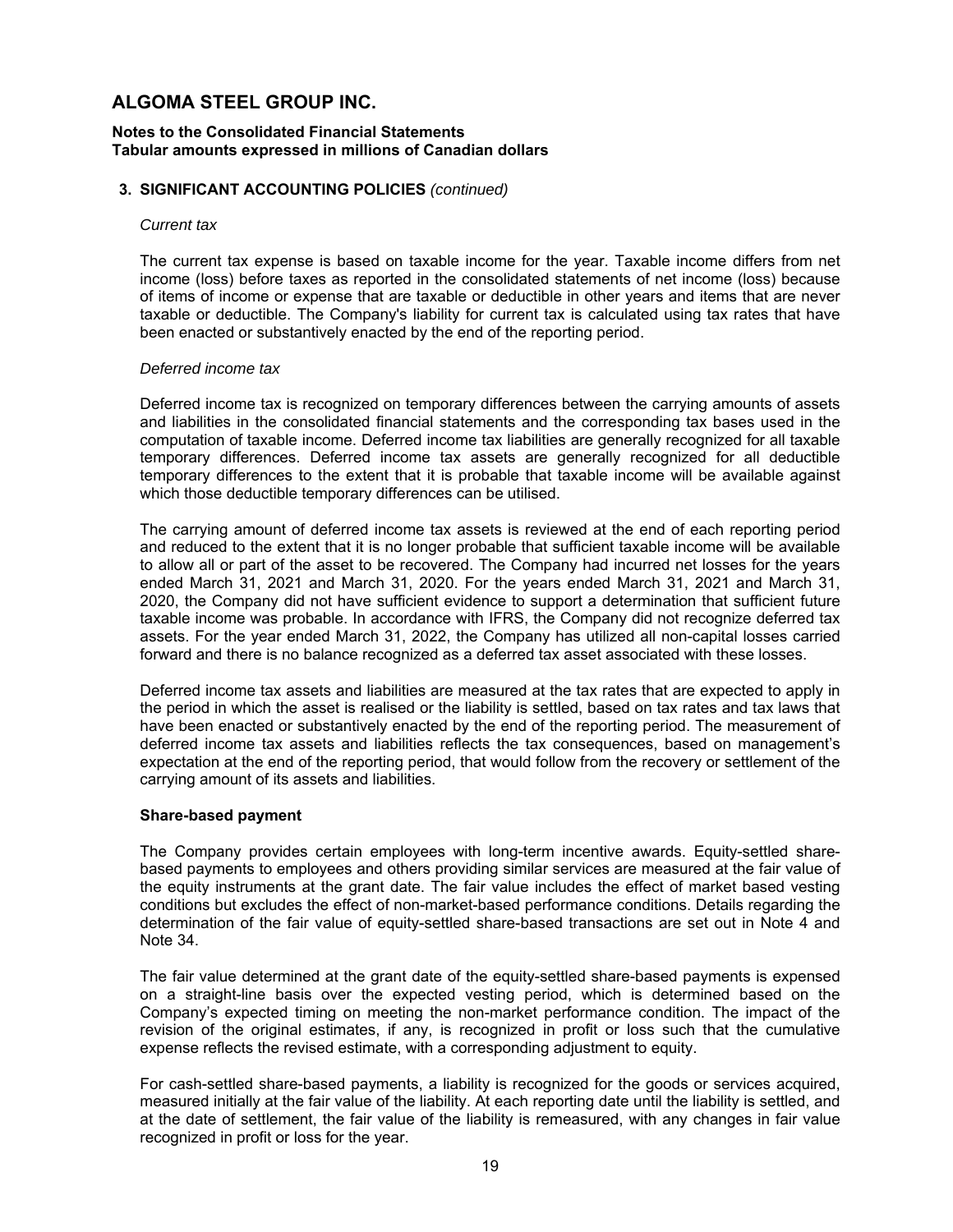#### **Notes to the Consolidated Financial Statements Tabular amounts expressed in millions of Canadian dollars**

### **3. SIGNIFICANT ACCOUNTING POLICIES** *(continued)*

#### **Comprehensive Income (Loss)**

Other comprehensive income (loss) ("OCI(L)") includes foreign exchange gain on translation to the Company's presentation currency from the US Dollar functional currency. OCI(L) includes actuarially determined gains and losses on post employment benefits offered to certain employees and the effect of any limits applied to the defined benefit asset. OCI(L) also includes unrealized loss on cash flow hedge reserve. Comprehensive income (loss) is composed of net income (loss) and OCI(L).

Accumulated OCI(L) is a separate component of Shareholders' Equity which includes the accumulated balances of all components of OCI(L) which are recognized in comprehensive income (loss) but excluded from net income (loss).

### **New IFRS Standards, Amendments and Interpretations adopted as of April 1, 2021 (effective January 1, 2021)**

The Company adopted the following amendments which did not have a material impact on its financial statements:

#### *Interest Rate Benchmark Reform – Phase 2*

In August 2020, the IFRS Board issued amendments that complemented those issued in 2019 and focus on the effects of the interest rate benchmark reform on a Company's financial statements that arise when, for example, an interest rate benchmark used to calculate interest on a financial asset is replaced with an alternative benchmark rate. The Phase 2 amendments address issues that might affect financial reporting during the reform of an interest rate benchmark, including the effects of changes to contractual cash flows or hedging relationships arising from the replacement of an interest rate benchmark with an alternative benchmark rate (replacement issues). The amendment is effective for annual reporting periods beginning on or after January 1, 2021. Although the Company has various debt instruments with interest rate benchmarked to LIBOR, these facilities were fully repaid before March 31, 2022. Further, the Company intends to renegotiate the related debt agreements before June 2023. Refer to Notes 16, 19 and 32.

#### **Standards and Interpretations issued and not yet adopted**

#### *Proceeds before Intended Use*

IAS 16 "Property, Plant and Equipment (PPE)" sets out an amendment prohibiting an entity from deducting from the cost of an item of PP&E any proceeds received from selling items produced while the entity is preparing the asset for its intended use. The application of this amendment is not expected to have a significant impact on the financial position and performance of the Company, or on the Company's financial reporting. The amendment is effective for annual reporting periods beginning on or after January 1, 2022.

#### *Cost of Fulfilling a Contract*

IAS 37 "Onerous Contracts" sets out an amendment clarifying the meaning of "costs to fulfil a contract". The amendment clarifies that, before a separate provision for an onerous contract is established, an entity recognizes any impairment loss that has occurred on assets used in fulfilling the contract, rather than on assets dedicated to that contract. The application of this amendment is not expected to have a significant impact on the financial position and performance of the Company, or on the Company's financial reporting. The amendment is effective for annual reporting periods beginning on or after January 1, 2022.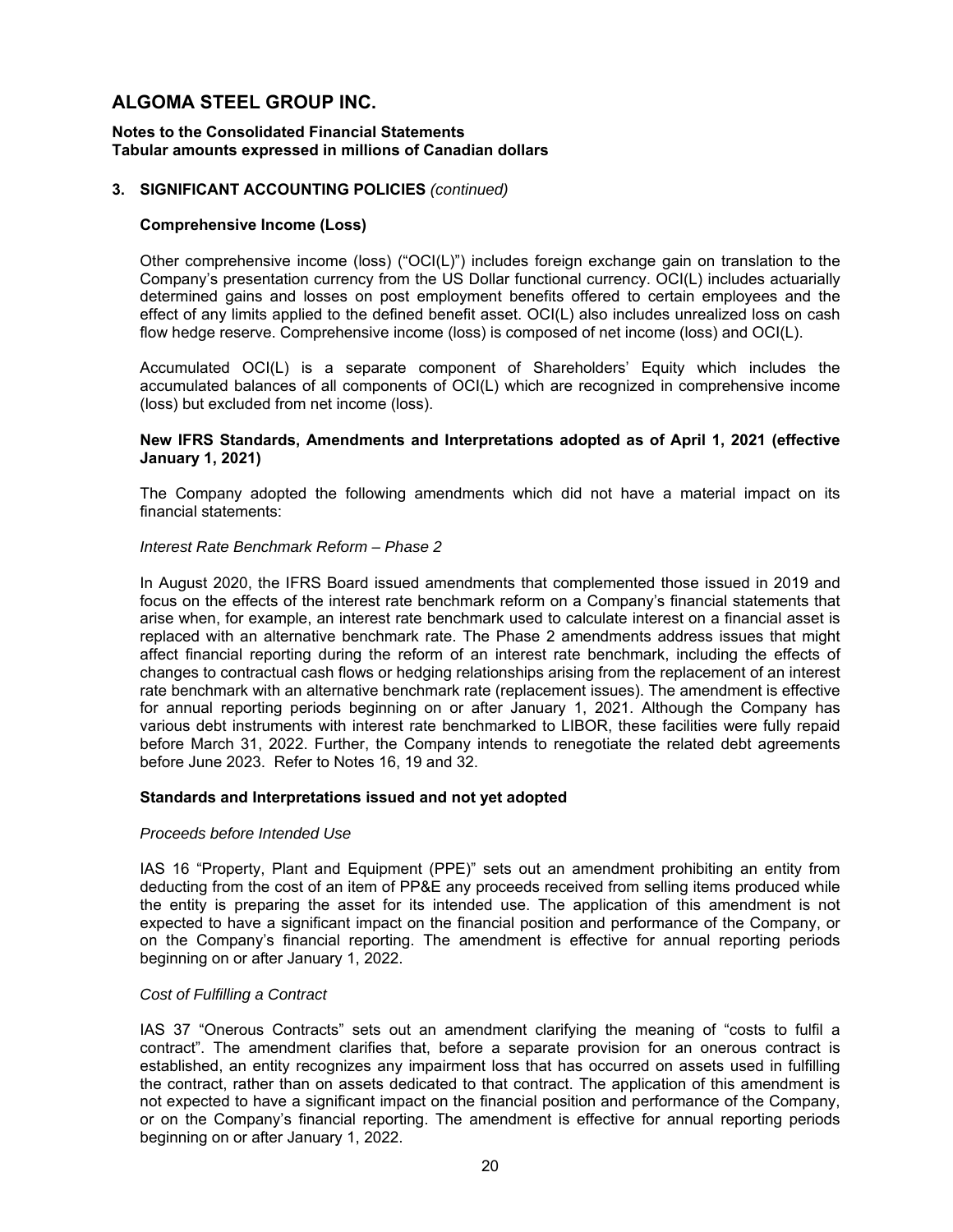#### **Notes to the Consolidated Financial Statements Tabular amounts expressed in millions of Canadian dollars**

### **3. SIGNIFICANT ACCOUNTING POLICIES** *(continued)*

#### *Amended Disclosure for Accounting Policies*

IAS 1 "Presentation of Financial Statements" sets out amendments that are intended to help preparers in deciding which accounting policies to disclose in their financial statements. The application of this amendment is not expected to have a significant impact on the financial position and performance of the Company, or on the Company's financial reporting. The amendments are effective for annual reporting periods beginning on or after January 1, 2023.

#### *Amended Scope of Recognition*

IAS 12 "Income Taxes" sets out amendments that narrow the scope of recognition exemption in paragraphs 15 and 24 (recognition exemption) so that it no longer applies to transactions that, on initial recognition, give rise to equal taxable and deductible temporary differences. The application of this amendment is not expected to have a significant impact on the financial position and performance of the Company, or on the Company's financial reporting. The amendments are effective for annual reporting periods beginning on or after January 1, 2023. Early adoption is permitted.

#### *Definition of Accounting Estimates*

IAS 8 "Accounting Policies, Changes in Accounting Estimates and Errors" sets out amendments introducing the definition of an accounting estimate and include other amendments to assist entities distinguish changes in accounting estimates from changes in accounting policies. The application of this amendment is not expected to have a significant impact on the financial position and performance of the Company, or on the Company's financial reporting. The amendment is effective for annual reporting periods beginning on or after January 1, 2023 and changes in accounting estimates that occur on or after the start of that period. Early adoption is permitted.

#### *Classification of Liabilities as Current or Non-current*

IAS 1 "Presentation of Financial Statements" sets out amendments to remove the requirement for a right to defer settlement or roll over of a liability for at least twelve months to be unconditional. Instead, such a right must have substance and exist at the end of the reporting period. The amendments also clarify how a company classifies a liability that includes a counterparty conversion option. The application of this amendment is not expected to have a significant impact on the financial position and performance of the Company, or on the Company's financial reporting. This amendment is effective for annual reporting periods beginning on or after January 1, 2023. Early adoption is permitted.

#### **4. MERGER TRANSACTION**

On October 19, 2021, the Merger between Merger Sub and Legato was completed, with Legato becoming a wholly-owned subsidiary of the Company and the shareholders of Legato becoming shareholders of the Company ("Closing"). Pursuant to the Merger Agreement, the Company effected a reverse stock split such that each outstanding common share became such number of common shares, as determined by the conversion factor of 71.76775% (as defined in the Merger Agreement). As a result of the Merger, the shares were dual listed on the TSX and NASDAQ and became publicly traded on October 20, 2021.

Pursuant to the Merger, each outstanding share of Legato common stock was converted into and exchanged for one newly issued common share of the Company. This resulted in the issuance of 30,306,320 common shares of the Company, after redemption by initial Legato shareholders. On Closing, the Company accounted for the Merger as a share-based payment transaction, with the fair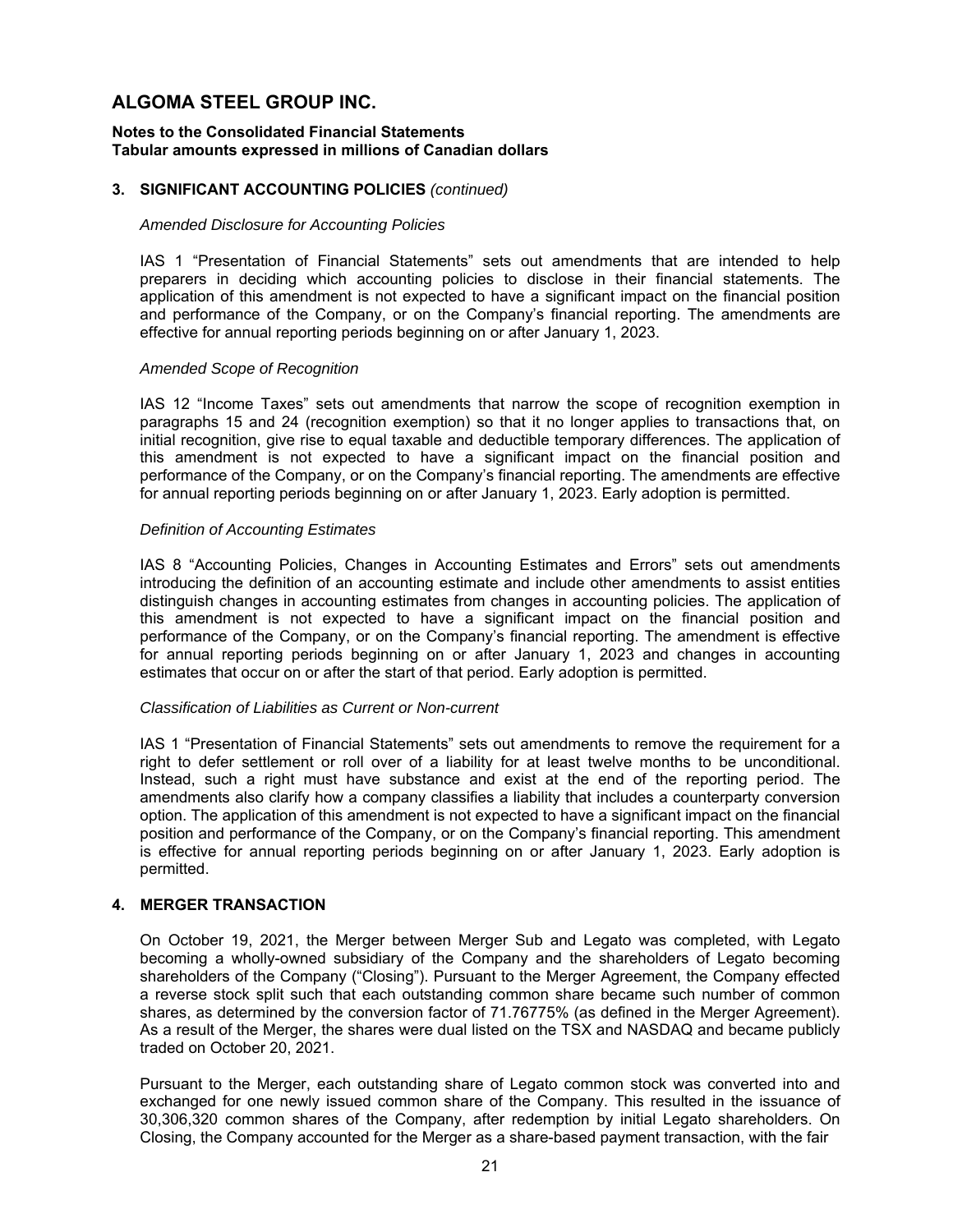#### **Notes to the Consolidated Financial Statements Tabular amounts expressed in millions of Canadian dollars**

## **4. MERGER TRANSACTION** *(continued)*

value of the Algoma common shares issued to the Legato shareholders measured at the market price of Legato's publicly traded common shares on October 19, 2021. The total fair value of the Algoma common shares issued to Legato shareholders was \$421.3 million (US \$340.9 million). As part of the Merger, Algoma acquired cash, a receivable previously owed between Legato and Algoma Steel Inc. ("ASI") and warrants, with the difference accounted for as a listing expense. The following table reconciles the elements of the Merger:

| <b>Merger transaction under IFRS 2</b> |        |
|----------------------------------------|--------|
|                                        |        |
| \$                                     | 421.3  |
|                                        |        |
| \$                                     | 261.2  |
|                                        | 20.0   |
|                                        | (92.0) |
|                                        | (3.5)  |
|                                        | 235.6  |
|                                        |        |

The listing expense is presented in the consolidated statement of net income (loss). Following the consummation of the Merger on Closing, Legato was dissolved and its assets and liabilities were distributed to the Company.

Concurrent with the execution of the Merger Agreement, the Company and Legato entered into subscription agreements with certain investors (the "PIPE Investors") pursuant to which the PIPE Investors agreed to purchase, and the Company and Legato agreed to issue to the PIPE Investors, an aggregate of 10,000,000 common shares of Legato common stock, for the purchase price of US\$10.00 per share and at an aggregate purchase price of US\$100.0 million (the "PIPE Investment") on closing. Those PIPE Investors that subscribed for Legato common stock exchanged their PIPE shares for common shares pursuant to the PIPE subscription agreements immediately prior to the Merger. After giving effect to such exchange 10,000,000 common shares of the Company were issued in the PIPE Investment.

The following table shows the number of common shares outstanding immediately following the consummation of the Merger:

|                                                              | Number of<br>Common<br><b>Shares</b> |
|--------------------------------------------------------------|--------------------------------------|
| Common shares outstanding prior to Merger (post stock-split) | 71,767,775                           |
| Common shares issued to Legato shareholders                  | 30,306,320                           |
| Common shares issued to PIPE investors                       | 10,000,000                           |
| Total                                                        | 112,074,095                          |

#### **Warrants**

Pursuant to the Merger Agreement, the previously outstanding Legato warrants were converted into an equal number of warrants issued by the Company. These warrants comprise 23,575,000 Public Warrants and 604,000 Private Warrants (collectively "Warrants"). In connection with this conversion, there were no substantial changes to the rights assigned to the holders of the warrants and assumed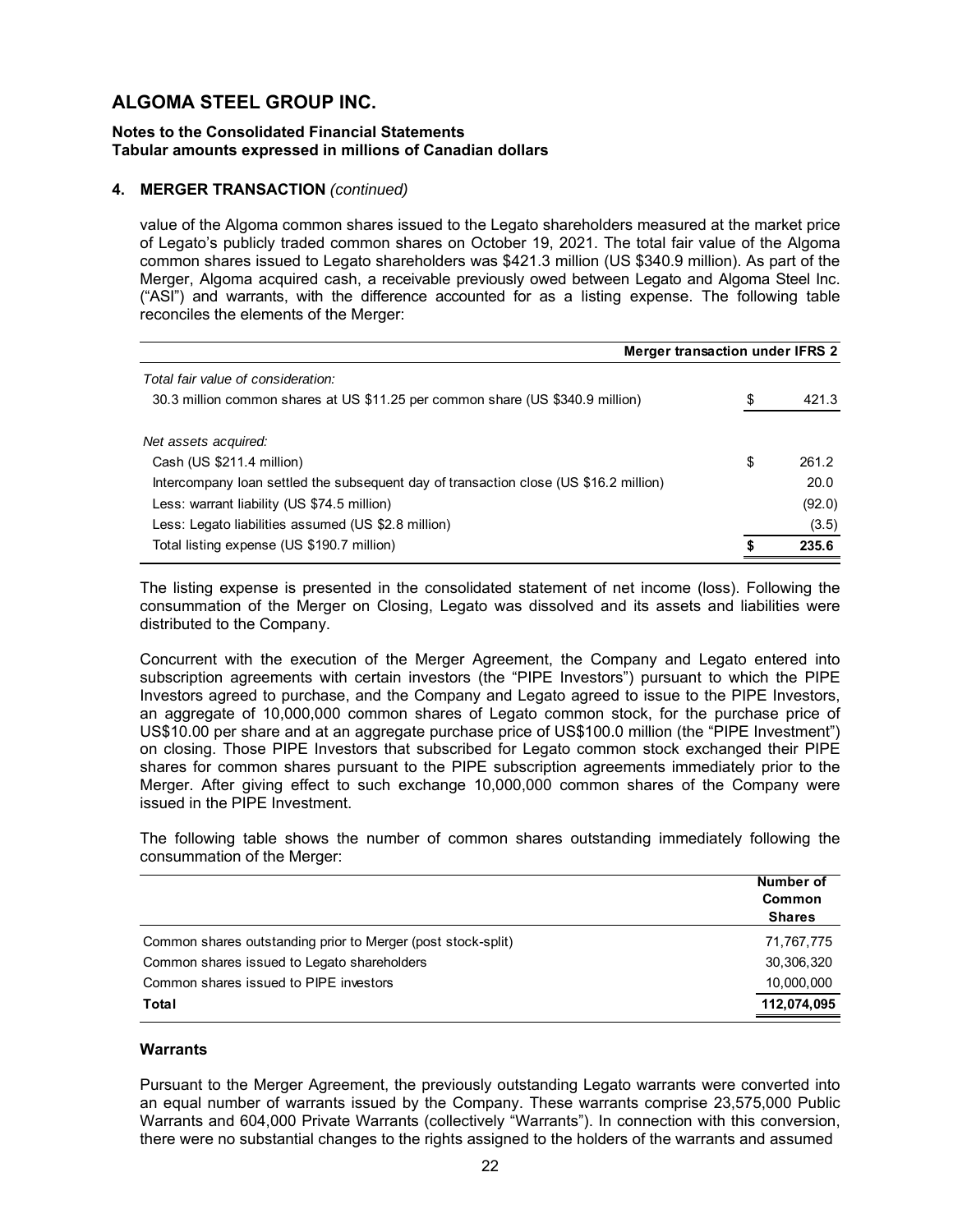#### **Notes to the Consolidated Financial Statements Tabular amounts expressed in millions of Canadian dollars**

### **4. MERGER TRANSACTION** *(continued)*

by the Company. Each of the Company's Warrants are exercisable for one common share in the Company at US\$11.50 per share, subject to adjustment, with the exercise period beginning on November 18, 2021.

#### *(i) Public Warrants*

The Public Warrants expire five years after the completion of the Merger, or earlier upon redemption or liquidation in accordance with the warrant terms. The Public Warrants are exercisable for cash or on a cashless basis at the Company's option.

#### *(ii) Private Warrants*

The Private Warrants are identical to the Public Warrants, except that the Private Warrants will be exercisable for cash or on a cashless basis, at the holder's option, and are non-redeemable so long as they are held by the initial purchasers.

Given the cash and cashless settlement options, the Company has accounted for the Warrants as a liability which are measured at fair value on initial recognition and at each reporting date with the changes in fair value recorded in the consolidated statement of net income (loss). On Closing, the Company recognized a liability in the amount of \$92.0 million (US \$74.5 million) using the market price of the Legato Warrants as an approximation of fair value for each Warrant.

As at March 31, 2022, the 24,179,000 Warrants remain outstanding with an estimated fair value of US\$3.29 per Warrant based on the market price of the Warrants, for which the Company recognized a liability of \$99.4 million (US \$79.6 million) in warrant liability on the consolidated statements of financial position. The loss for change in fair value of the warrant liability of \$6.4 million is presented in the consolidated statements of net income (loss).

## *Replacement Long Term Incentive Plan ("LTIP") Awards*

On Closing, the LTIP awards granted by Algoma Steel Holdings Inc. ("ASHI") became vested and were exchanged for replacement LTIP awards issued by the Company ("Replacement LTIP Awards") as determined by the conversion factor of 71.76775% (as defined in the Merger Agreement). Based on the conversion factor, 3,232,628 Replacement LTIP Awards were issued. Similar to the LTIP awards, each Replacement LTIP Award allows the holders to purchase one common share of Algoma. The Replacement LTIP Awards are considered fully vested and can be exercised for US\$0.013 per common share, pursuant to an LTIP exchange agreement with each holder, at the earlier of a significant disposal of Algoma common shares held by the Company's shareholders immediately prior to the Closing, or December 31, 2025. Should the participants' employment with the Company ceases, a cash-out option is available as an alternative method of settlement for a portion of the vested Replacement LTIP Awards based on the five-day volume-weighted average trading price of the Company's common shares, subjected to the approval of the Board of Directors.

On the day preceding the Closing, the Company remeasured the fair value of the original LTIP Awards as they become fully vested on the day before the Merger. Consequently, the Company recognized a liability in the amount of \$44.9 million (US \$36.4 million) using the market price of the Algoma common shares as an approximation of fair value for each unit of Replacement LTIP Awards. The gain on change in fair value of previously recognized LTIP awards accounted for as cash-settled share-based payments, including restricted share units and director units, were recognized in profit or loss in the amount of \$10.4 million. In addition, the Company had previously recognized an amount of \$5.2 million (US \$4.1 million) in contributed surplus relating to the fully vested performance share units issued under the original long-term incentive plan dated May 13, 2020. The fair value of these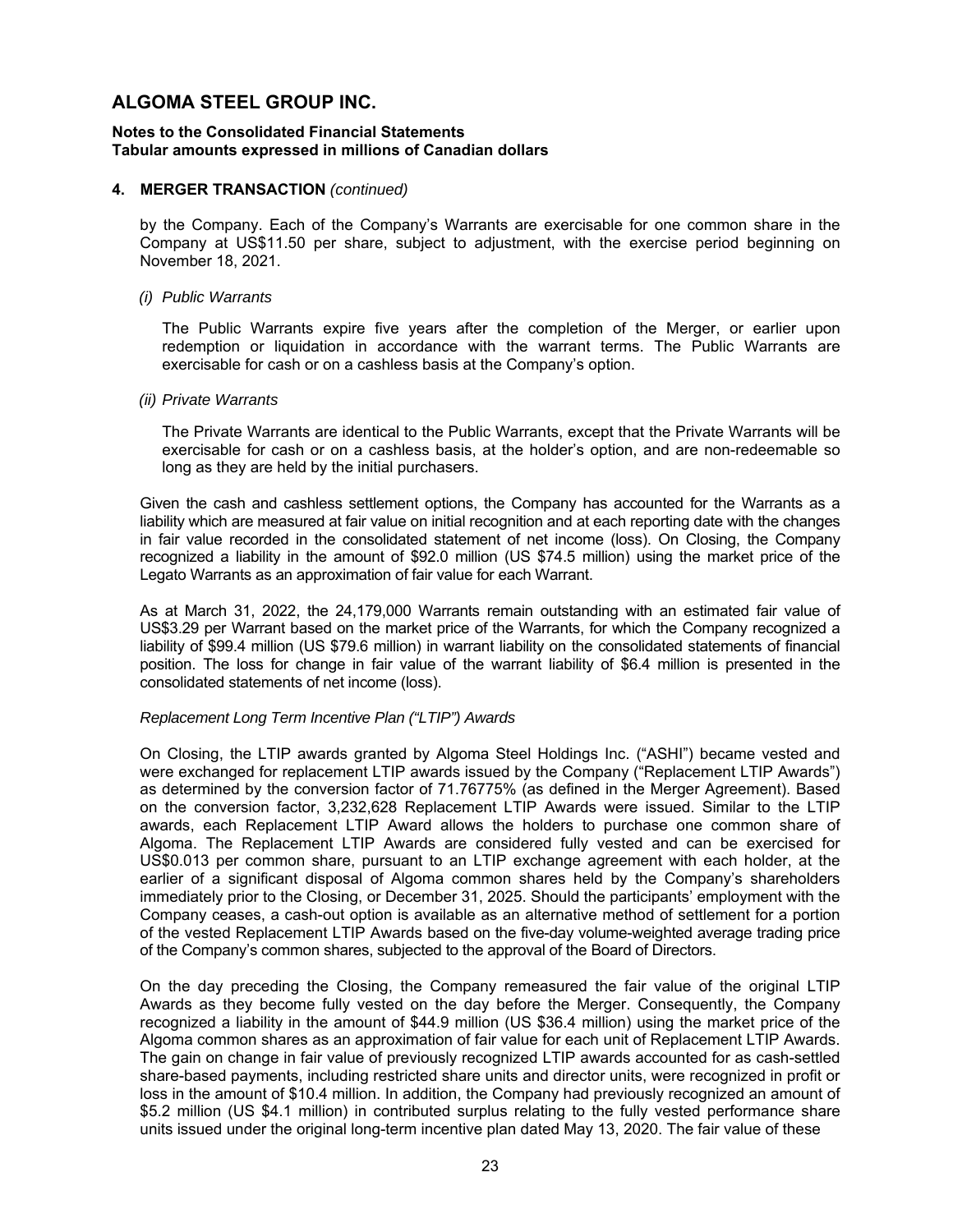#### **Notes to the Consolidated Financial Statements Tabular amounts expressed in millions of Canadian dollars**

### **4. MERGER TRANSACTION** *(continued)*

awards, which were previously accounted for as equity-settled share-based payments was recognized as a liability in the amount of \$35.2 million (US \$28.7 million) with an offsetting charge to equity to reflect the modification of these units to cash settled awards.

The Company accounted for the Replacement LTIP Awards as a modification of share-based payment as the LTIP awards and the Replacement LTIP Awards share similar terms and conditions, and were only replaced as a result of a liquidating event (the Merger) as described by the original long-term incentive plan. Given the alternative settlement options at the election of the participant, the Company has accounted for the Replacement LTIP Awards as cash-settled share-based transactions, which are measured at fair value on initial recognition and at each reporting date with the changes in fair value recorded in the consolidated statements of net income (loss). The Company applied modification accounting by remeasuring the fair value of the LTIP awards previously granted by ASHI as at the day prior to Closing and determined that there is no resulting gain or loss.

Upon the consummation of the Merger (refer to Note 34), the Company issued Replacement LTIP Awards to replace previously issued restricted share units, director units and performance share units. The Replacement LTIP Awards are accounted for as cash-settled share-based payment and are immediately vested on Closing. The previous long-term incentive plan established by Algoma Steel Holdings Inc. dated May 13, 2020 was cancelled on Closing and no additional awards can be granted under this plan.

On October 19, 2021, the Company approved an Omnibus Equity Incentive Plan ("October 2021 LTIP Plan") that would allow the Company to grant various awards to its employees. Refer to Note 34.

As at March 31, 2022, the 3,232,628 Replacement LTIP Awards remain outstanding with an estimated fair value of US\$11.25 per unit based on the market price of the Company's common shares, for which the Company recognized a liability of \$45.4 million (US \$36.4 million) in sharebased payment compensation liability on the consolidated statements of financial position.

## **Earnout Rights**

Pursuant to the Merger Agreement, holders of the Company's common shares and each holder of Replacement LTIP Awards were granted the contingent right to receive their pro rata portion of up to 37.5 million common shares of the Company if certain targets based on Earnout Adjusted EBITDA (as defined in the Merger Agreement) and the trading price of the Company's common shares were met as at December 31, 2021 and thereafter. The Company has accounted for the earnout rights as a derivative liability, which are measured at fair value on initial recognition and at each reporting date with the changes in fair value, recorded in the consolidated statements of net income (loss).

On Closing, the Company forecasted that the highest level of the Earnout Adjusted EBITDA would be achieved as at December 31, 2021. Accordingly, the Company recognized an earnout liability based on the expectation that all 37.5 million Algoma common shares underlying the earnout rights would become issuable. On October 19, 2021, the Company recorded an earnout liability in the amount of \$521.3 million (US \$421.9 million) using the market price of the Algoma common shares as an approximation of fair value for each unit of earnout rights. Given that the earnout rights were granted to all of the previous shareholders of the Company, the amount was recorded as a distribution through retained earnings.

As at December 31, 2021, all the conditions related to the earnout rights were satisfied and the Board of Directors subsequently approved the issuance of common shares to non-management holders of the earnout rights. On February 9, 2022, the Company issued 35,883,692 common shares related to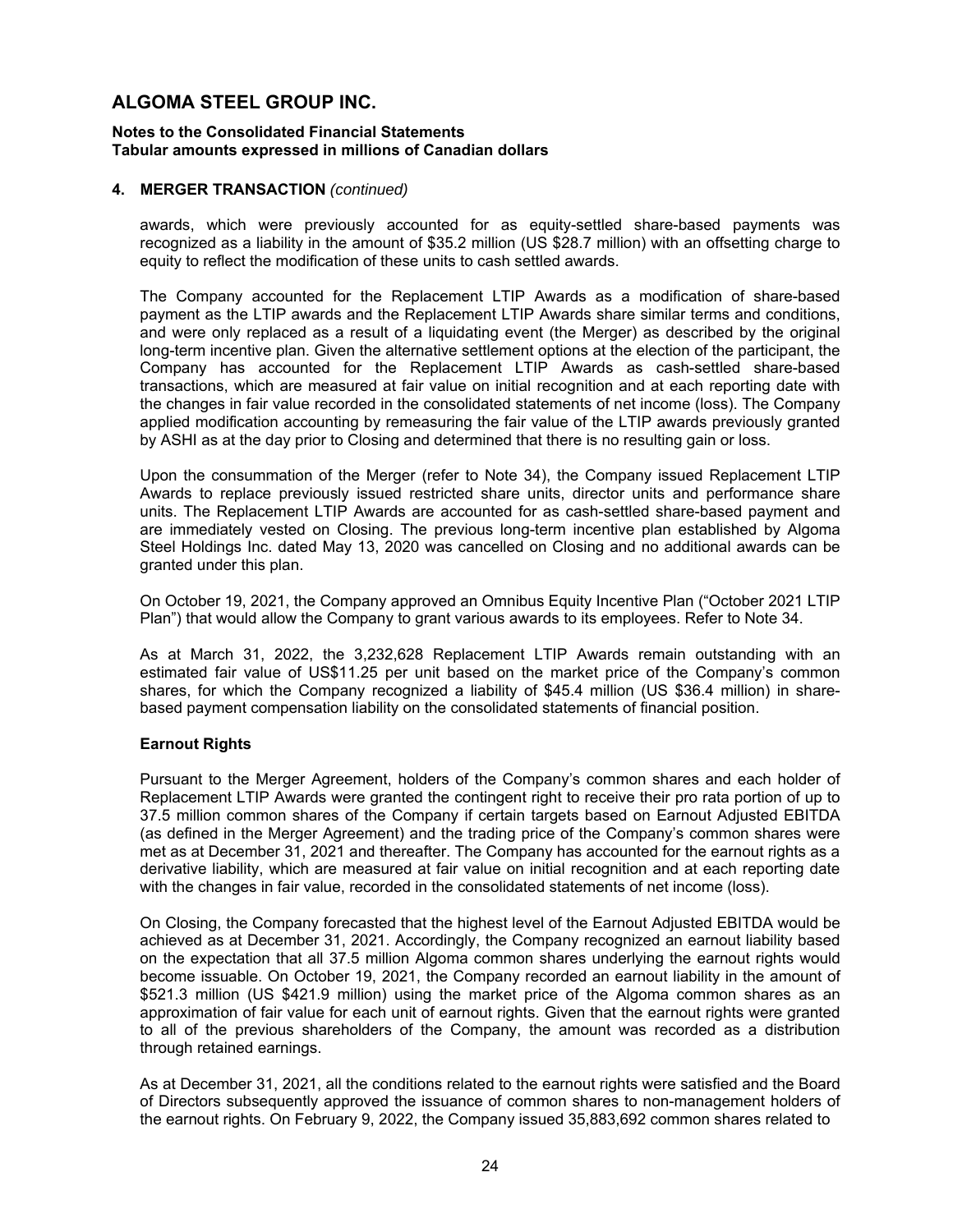#### **Notes to the Consolidated Financial Statements Tabular amounts expressed in millions of Canadian dollars**

#### **4. MERGER TRANSACTION** *(continued)*

the earnout rights at US\$9.54 per share. As a result, the Company derecognized the related earnout liability. Gain in the fair value of the earnout liability of \$78.1 million is presented in the consolidated statements of net income (loss).

As at March 31, 2022, 1,616,305 earnout rights remain outstanding with an estimated fair value of US\$11.25 per unit based on the market price of the Company's common shares, for which an earnout liability of \$22.7 million (US \$18.2 million) was recognized on the consolidated statements of financial position.

## **5. CRITICAL ESTIMATES AND JUDGEMENTS**

The preparation of these consolidated financial statements, in accordance with IFRS, requires management to make estimates and assumptions that affect the reported amounts of assets and liabilities and disclosure of contingent assets and liabilities at the date of the consolidated financial statements and the reported amounts of revenue and expenses during the reporting period. Actual results could differ from those estimates.

Judgement is used mainly in determining whether a balance or transaction should be recognized in the consolidated financial statements. Estimates and assumptions are used mainly in determining the measurement of recognized transactions and balances. However, judgement and estimates are often interrelated.

In the determination of cash generating units ("CGU"), the Company assessed its identifiable group of assets that generates cash inflows and concluded the Company has a single cash generating unit.

Judgements, estimates and assumptions are continually evaluated and are based on historical experience and other factors including expectations of future events that are believed to be reasonable under the circumstances.

Revisions to accounting estimates are recognized in the period in which the estimates are revised and in future periods affected.

The following discussion sets forth management's most critical estimates and assumptions in determining the value of assets, liabilities, revenue and expenses:

#### *Allowance for doubtful accounts*

Management analyzes accounts receivable to determine the allowance for doubtful accounts by assessing the collectability of receivables owing from each individual customer. This assessment takes into consideration certain factors including the age of outstanding receivable, customeroperating performance, historical payment patterns and current collection efforts, relevant forwardlooking information and the Company's security interests, if any.

#### *Useful lives of property, plant and equipment and Intangible assets*

The Company reviews the estimated useful lives of property, plant and equipment and intangible assets at the end of each annual reporting period, and whenever events or circumstances indicate a change in useful life. Estimated useful lives of items of property, plant and equipment and intangible assets are based on a best estimate and the actual useful lives may be different.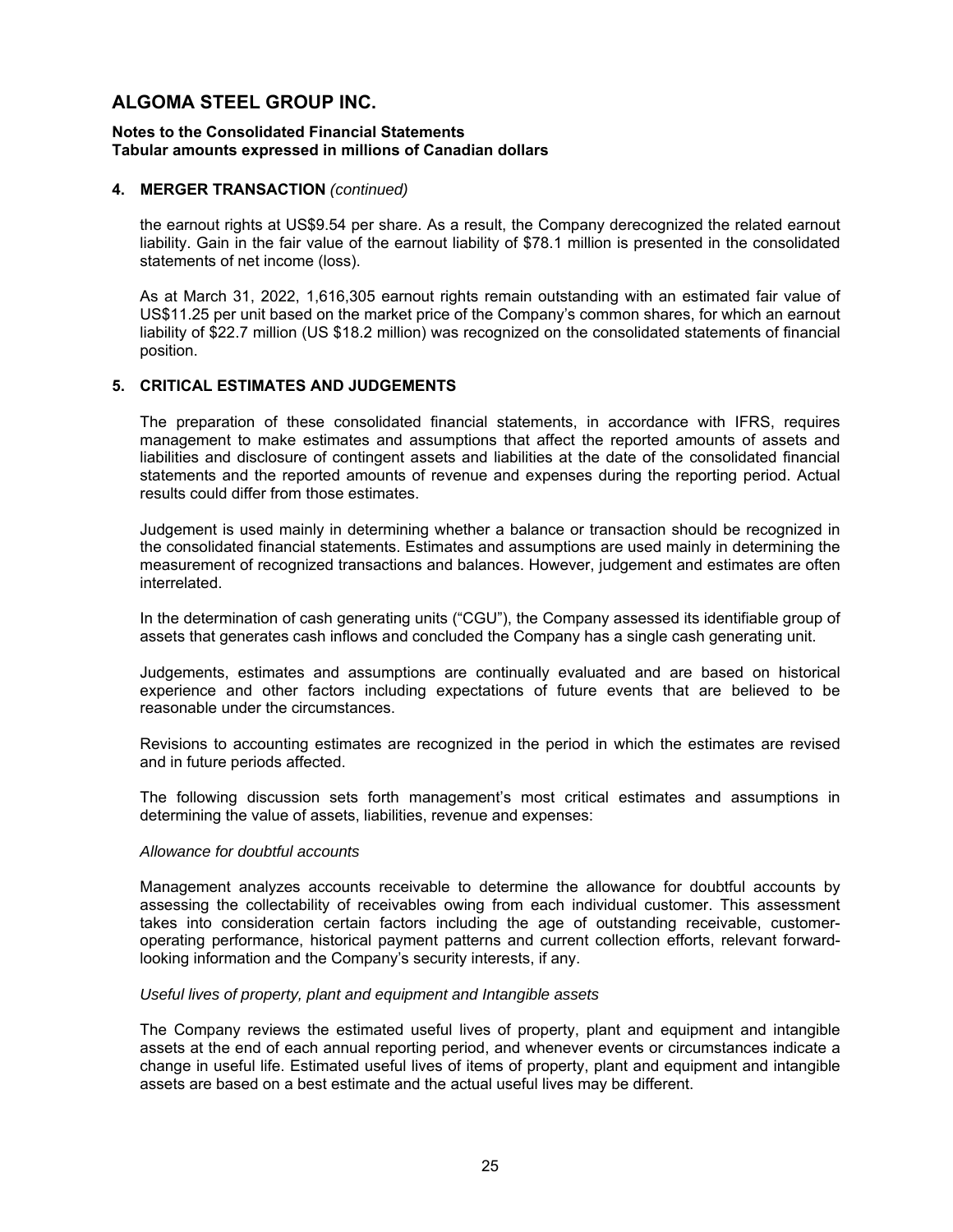#### **Notes to the Consolidated Financial Statements Tabular amounts expressed in millions of Canadian dollars**

### **5. CRITICAL ESTIMATES AND JUDGEMENTS** *(continued)*

## *Impairment of property, plant and equipment and Intangible assets*

Determining whether property, plant and equipment and intangible assets are impaired requires the Company to determine the recoverable amount of the CGU to which the asset is allocated. To determine the recoverable amount of the CGU, management is required to estimate its fair value. To calculate the value of the CGU in use, management determines expected future cash flows, which involves, among other items, realization rates on future steel output, costs and volume of production, growth rate, and the estimated selling costs, using an appropriate weighted average cost of capital.

#### *Defined Benefit Retirement Plans*

The Company's determination of employee benefit expense and obligations requires the use of assumptions such as the discount rate applied to determine the present value of all future cash flows expected in the plan. Since the determination of the cost and obligations associated with employee future benefits requires the use of various assumptions, there is measurement uncertainty inherent in the actuarial valuation process. Actual results could differ from estimated results which are based on assumptions.

#### *Taxation*

The Company computes and recognizes an income tax provision in each of the jurisdictions in which it operates. Actual amounts of income tax expense and scientific research and experimental development investment tax credits only become final upon filing and acceptance of the returns by the relevant authorities, which occur subsequent to the issuance of the consolidated financial statements.

Additionally, the estimation of income taxes includes evaluating the recoverability of deferred income tax assets based on an assessment of the ability to use the underlying future tax deductions before they expire against future taxable income. The assessment is based upon existing tax laws and estimates of future taxable income. To the extent estimates differ from the final tax return, net income (loss) will be affected in a subsequent period. The Company will file tax returns that may contain interpretations of tax law and estimates. Positions taken and estimates utilized by the Company may be challenged by the relevant tax authorities. Rulings that result in adjustments to tax returns filed will be recorded in the period where the ruling is made known to the Company.

#### **6. CAPITAL MANAGEMENT**

The Company's objectives when managing capital are:

- (a) to maintain a flexible capital structure which optimizes the cost of capital at acceptable risk;
- (b) to meet external capital requirements on debt and credit facilities;
- (c) to ensure adequate capital to support long-term growth strategy; and
- (d) to provide an adequate return to shareholders.

The Company continuously monitors and reviews the capital structure to ensure the objectives are met.

Management defines capital as the combination of its indebtedness, as disclosed in Note 16, its governmental loans, as disclosed in Note 20 and the equity balance, as disclosed in Note 28.The Company manages the capital structure within the context of the business strategy, general economic conditions, market conditions in the steel industry and the risk characteristics of assets.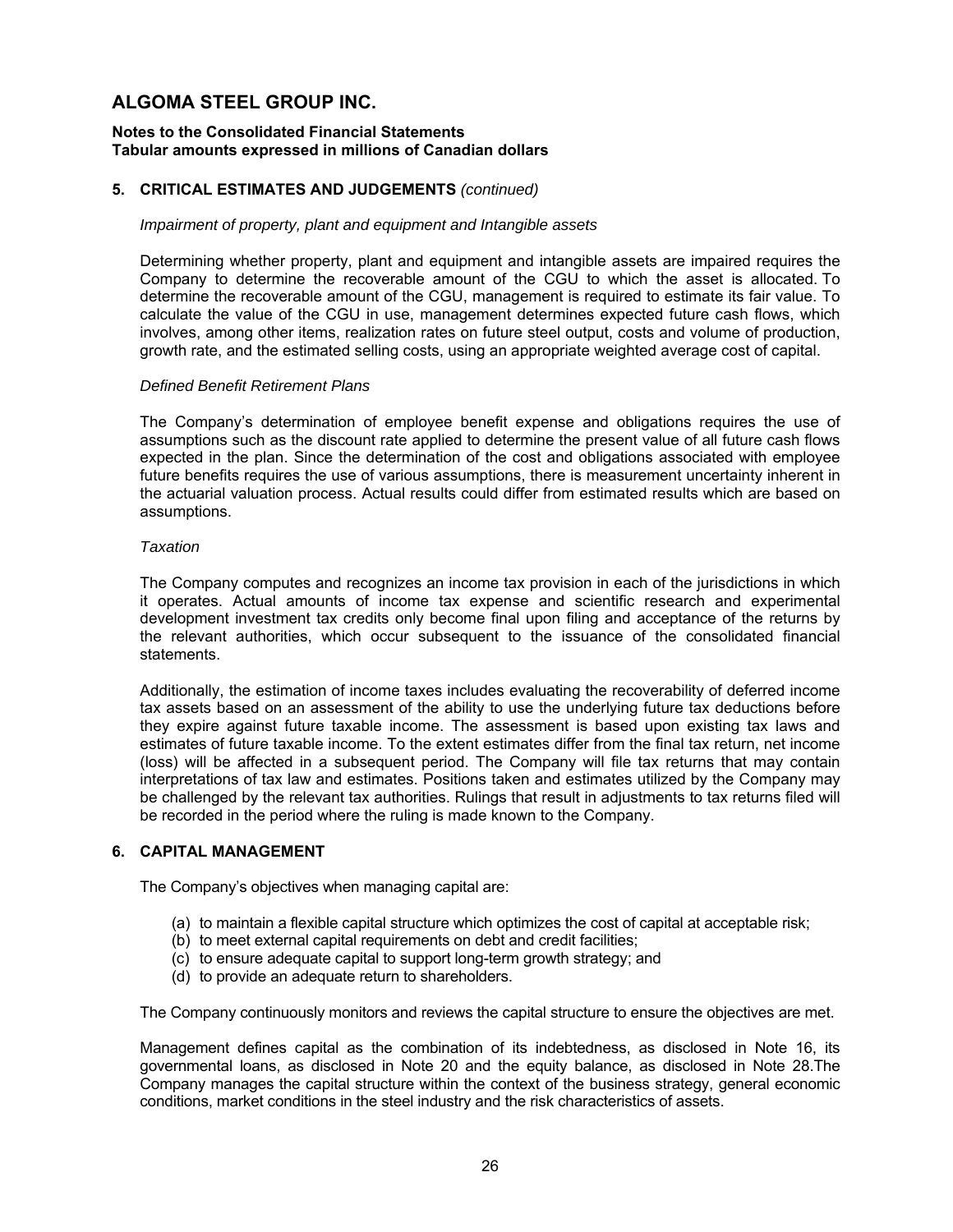#### **Notes to the Consolidated Financial Statements Tabular amounts expressed in millions of Canadian dollars**

### **6. CAPITAL MANAGEMENT** *(continued)*

The Company is in compliance with the covenants under its existing debt agreements at March 31, 2022 and March 31, 2021, as disclosed in Note 16.

## **7. REVENUE AND SEGMENTED INFORMATION**

The Company is viewed as a single business segment involving basic steel production for purposes of internal performance measurement and resource allocation. The Company's non-current assets at March 31, 2022 and March 31, 2021 are in Canada.

| Years ended,                                |    | March 31,<br>2022 |     | March 31,<br>2021 | March 31,<br>2020 |         |  |
|---------------------------------------------|----|-------------------|-----|-------------------|-------------------|---------|--|
| Total revenue is comprised of:              |    |                   |     |                   |                   |         |  |
| Sheet & Strip                               | \$ | 3,083.1           | \$  | 1,340.4           | S                 | 1,417.8 |  |
| Plate                                       |    | 465.7             |     | 274.7             |                   | 324.8   |  |
| Freight                                     |    | 172.9             |     | 150.4             |                   | 175.1   |  |
| Non-steel revenue                           |    | 84.3              |     | 29.4              |                   | 39.2    |  |
|                                             |    | 3,806.0           | \$  | 1,794.9           | \$                | 1,956.9 |  |
| The geographical distribution of total      |    |                   |     |                   |                   |         |  |
| revenue is as follows:                      |    |                   |     |                   |                   |         |  |
| Sales to customers in Canada                | \$ | 1,312.8           | -\$ | 748.3             | \$                | 845.7   |  |
| Sales to customers in the United States     |    | 2,398.5           |     | 1,024.5           |                   | 1,069.7 |  |
| Sales to customers in the rest of the world |    | 94.7              |     | 22.1              |                   | 41.5    |  |
|                                             |    | 3,806.0           | \$  | 1,794.9           | \$                | 1,956.9 |  |

For the year ended March 31, 2022, sales of \$409.5 million to one customer represented greater than 10% of total revenue. For the year ended March 31, 2021, the sales to any one customer did not represent greater than 10% of total revenue. For the year ended March 31, 2020, sales of \$203.5 million to one customer represented greater than 10% of total revenue.

The geographical distribution of revenue was derived from the shipping location of sales to customers.

## **8. COST OF SALES**

| Years ended,                                                                                                   | March 31,<br>2022 |    |         | March 31,<br>2020 |         |  |
|----------------------------------------------------------------------------------------------------------------|-------------------|----|---------|-------------------|---------|--|
| Total cost of sales is comprised of:                                                                           |                   |    |         |                   |         |  |
| Cost of steel revenue                                                                                          | \$<br>2,054.6     | \$ | 1,457.9 | S                 | 1,822.7 |  |
| Cost of freight revenue                                                                                        | 173.1             |    | 150.4   |                   | 175.1   |  |
| Cost of non-steel revenue                                                                                      | 64.3              |    | 29.4    |                   | 39.2    |  |
|                                                                                                                | 2,292.0           | \$ | 1,637.7 | \$                | 2,037.0 |  |
| Inventories recognized as cost of sales:                                                                       | $2,118.9$ \$      |    | 2.974.6 | \$                | 1,861.9 |  |
| Net inventory write-downs as a result of net<br>realizable value lower than cost included in<br>cost of sales: | \$<br>2.8         | \$ | 2.5     | \$                |         |  |
|                                                                                                                |                   |    |         |                   |         |  |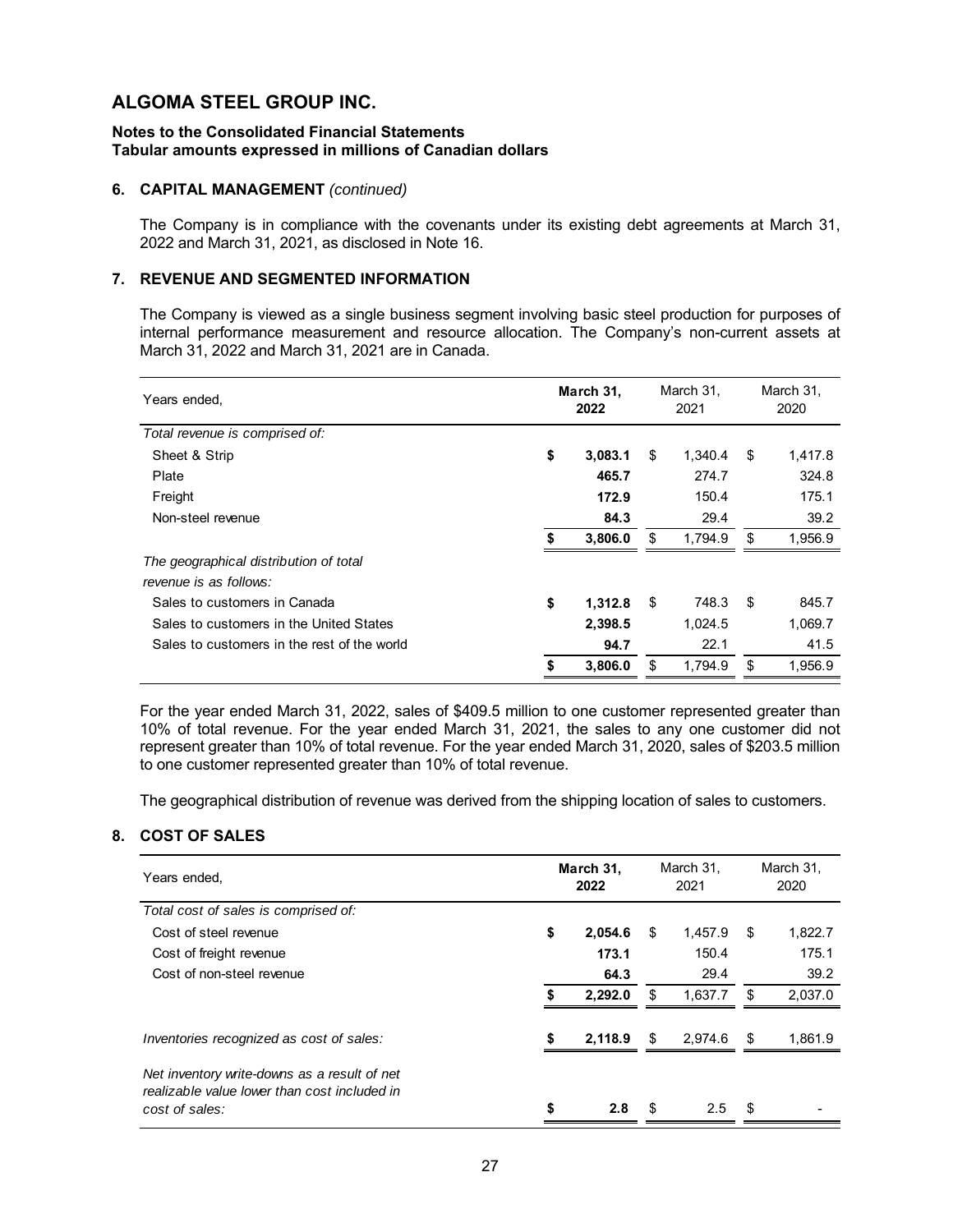#### **Notes to the Consolidated Financial Statements Tabular amounts expressed in millions of Canadian dollars**

### **8. COST OF SALES** *(continued)*

Amortization included in cost of steel revenue for the year ended March 31, 2022 was \$86.7 million (March 31, 2021 - \$86.8 million and March 31, 2020 - \$127.6 million). Wages and benefits included in cost of steel revenue for the year ended March 31, 2022 was \$305.6 million (March 31, 2021 - \$288.8 million and March 31, 2020 - \$325.1 million).

#### *Government Grant (Canada Emergency Wage Subsidy)*

The Government of Canada passed the CEWS (Canada Emergency Wage Subsidy) in response to the COVID-19 pandemic. For the year ended March 31, 2022, the Company did not receive CEWS funding. For the year ended March 31, 2021, the Company recorded a \$52.8 million reduction to cost of sales in connection with the CEWS (March 31, 2020 – nil).

## *Federal Greenhouse Gas Pollution Pricing Act*

On June 28, 2019, the Company became subject to the Federal Greenhouse Gas Pollution Pricing Act (the "Carbon Tax Act"). The Carbon Tax Act was enacted with retroactive effect to January 1, 2019. During the year ended March 31, 2022, total Carbon Tax recognized as a reduction in cost of sales was \$0.6 million. During the year ended March 31, 2021, total carbon tax recognized as an expense in cost of sales was \$13.4 million (March 31, 2020 – \$6.9 million).

#### *United States Steel Tariff*

On June 1, 2018, Canadian Steel producers became subject to 25% tariffs on all steel revenues earned on shipments made to the United States. On May 17, 2019, the United States announced a complete lifting of this tariff effective May 20, 2019. For the years ended March 31, 2022 and March 31, 2021, there were no tariff costs included in the cost of sales (March 31, 2020 – \$27.8 million).

## **9. ADMINISTRATIVE AND SELLING EXPENSES**

| Years ended.                                        | March 31,<br>2022 |       | March 31,<br>2021 |      |      | March 31,<br>2020 |
|-----------------------------------------------------|-------------------|-------|-------------------|------|------|-------------------|
| Administrative and selling expense is comprised of: |                   |       |                   |      |      |                   |
| Personnel expenses                                  | \$                | 54.2  | -S                | 39.6 | - \$ | 29.7              |
| Professional, consulting, legal and other fees      |                   | 36.2  |                   | 22.2 |      | 17.1              |
| Software licenses                                   |                   | 4.6   |                   | 3.1  |      | 2.7               |
| Amortization of intangible assets and non-          |                   |       |                   |      |      |                   |
| producing assets                                    |                   | 0.4   |                   | 0.4  |      | 0.5               |
| Other administrative and selling                    |                   | 7.6   |                   | 7.1  |      | 6.9               |
|                                                     |                   | 103.0 | -S                | 72.4 | S    | 56.9              |

*Government Grant (Canada Emergency Wage Subsidy)* 

For the year ended March 31, 2022, the Company did not receive CEWS funding. For the year ended March 31, 2021, the Company recorded a \$4.2 million reduction to personnel expenses in connection with the CEWS (March 31, 2020 – nil).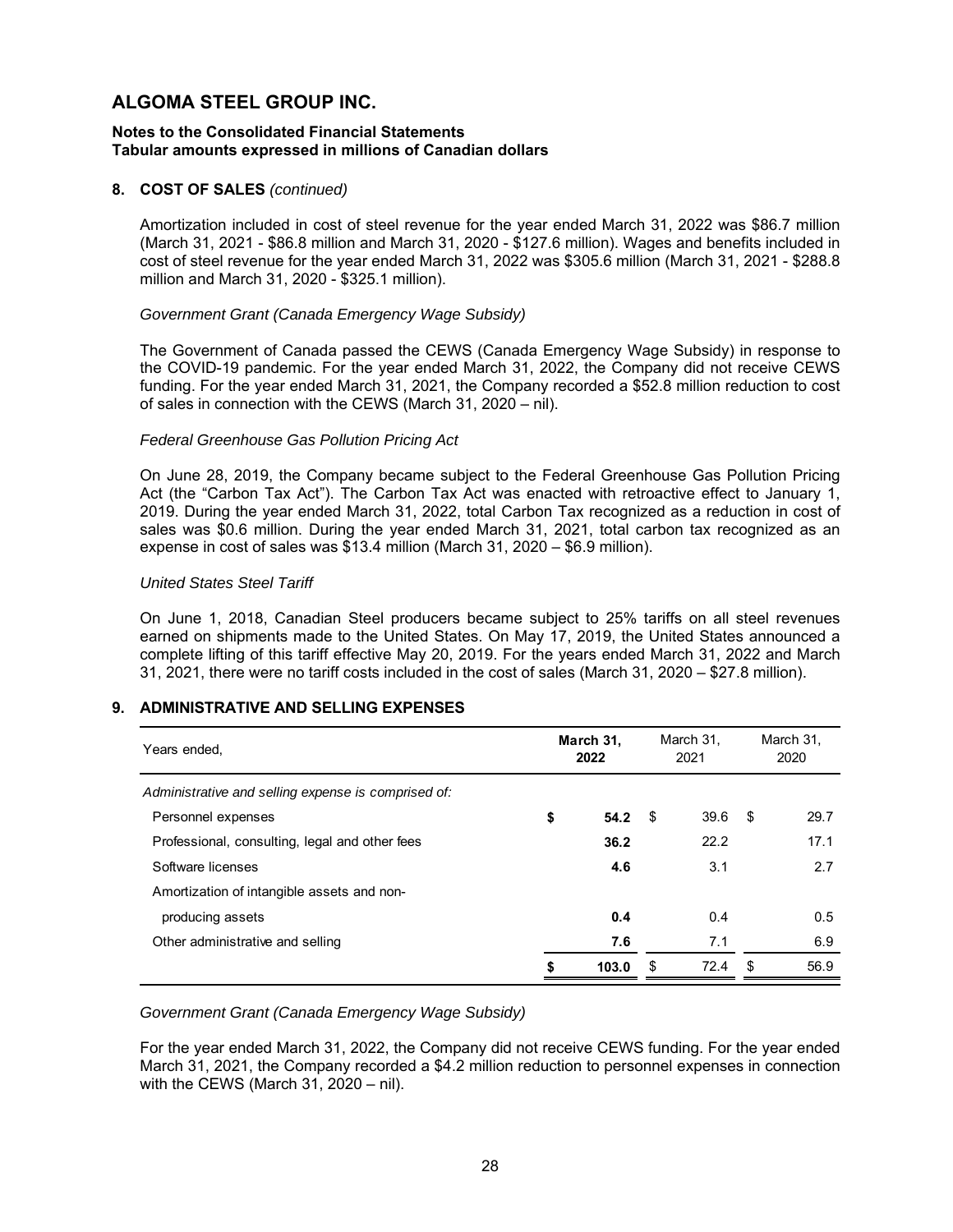#### **Notes to the Consolidated Financial Statements Tabular amounts expressed in millions of Canadian dollars**

## **10. FINANCE COSTS**

| Years ended.                                            | March 31,<br>2022 |     | March 31,<br>2021 | March 31.<br>2020 |      |  |
|---------------------------------------------------------|-------------------|-----|-------------------|-------------------|------|--|
| Finance costs are comprised of:                         |                   |     |                   |                   |      |  |
| Interest on the Revolving Credit Facility (Note 16)     | \$<br>0.1         | -\$ | 4.3               | - \$              | 2.1  |  |
| Interest on the Secured Term Loan Facility (Note 19)    | 24.1              |     | 43.0              |                   | 41.0 |  |
| Interest on the Algoma Docks Term Loan (Note 19)        | 2.5               |     | 4.7               |                   | 6.7  |  |
| Other interest expense                                  | 1.5               |     | 1.5               |                   | 1.5  |  |
| Revolving Credit Facility fees                          | 1.6               |     | 1.2               |                   | 2.2  |  |
| Unwinding of issuance costs of debt facilities (Note 16 |                   |     |                   |                   |      |  |
| and Note 19) and accretion of governmental loan         |                   |     |                   |                   |      |  |
| benefits and discounts on environmental liabilities     | 18.8              |     | 13.8              |                   | 10.3 |  |
|                                                         | 48.6              | £.  | 68.5              | \$.               | 63.8 |  |

As disclosed in Note 19, for the year ended March 31, 2021, management elected to pay the interest due on the Secured Term Loan Facility on April 1, 2020, July 1, 2020 and October 1, 2020 in kind for interest accrued during the period January to September 2020. The interest expense on the Secured Term Loan Facility in respect of this 1% premium was \$2.9 million (US \$2.1 million). For the years ended March 31, 2022 and March 31, 2020, interest was paid in cash, not in kind.

#### **11. INTEREST ON PENSION AND OTHER POST-EMPLOYMENT BENEFIT OBLIGATIONS**

| Years ended,                                                                                                                                                                                                        |  | March 31,<br>2022 |     | March 31,<br>2021 | March 31,<br>2020 |            |  |
|---------------------------------------------------------------------------------------------------------------------------------------------------------------------------------------------------------------------|--|-------------------|-----|-------------------|-------------------|------------|--|
| Interest on pension and other post-employment benefit obligations<br>is comprised of:<br>Interest on defined benefit pension obligation (Note 22)<br>Interest on other post-employment benefit obligation (Note 23) |  | 3.6<br>8.0        | \$. | 7.4<br>9.6        | \$.               | 8.4<br>8.9 |  |
|                                                                                                                                                                                                                     |  | 11.6              | \$  | 17.0              | \$.               | 17.3       |  |

## **12. CASH AND RESTRICTED CASH**

At March 31, 2022, the Company had \$915.3 million of cash (March 31, 2021 - \$21.2 million) and restricted cash of \$3.9 million (March 31, 2021 - \$3.9 million), held to provide collateral for letters of credit and other obligations of the Company.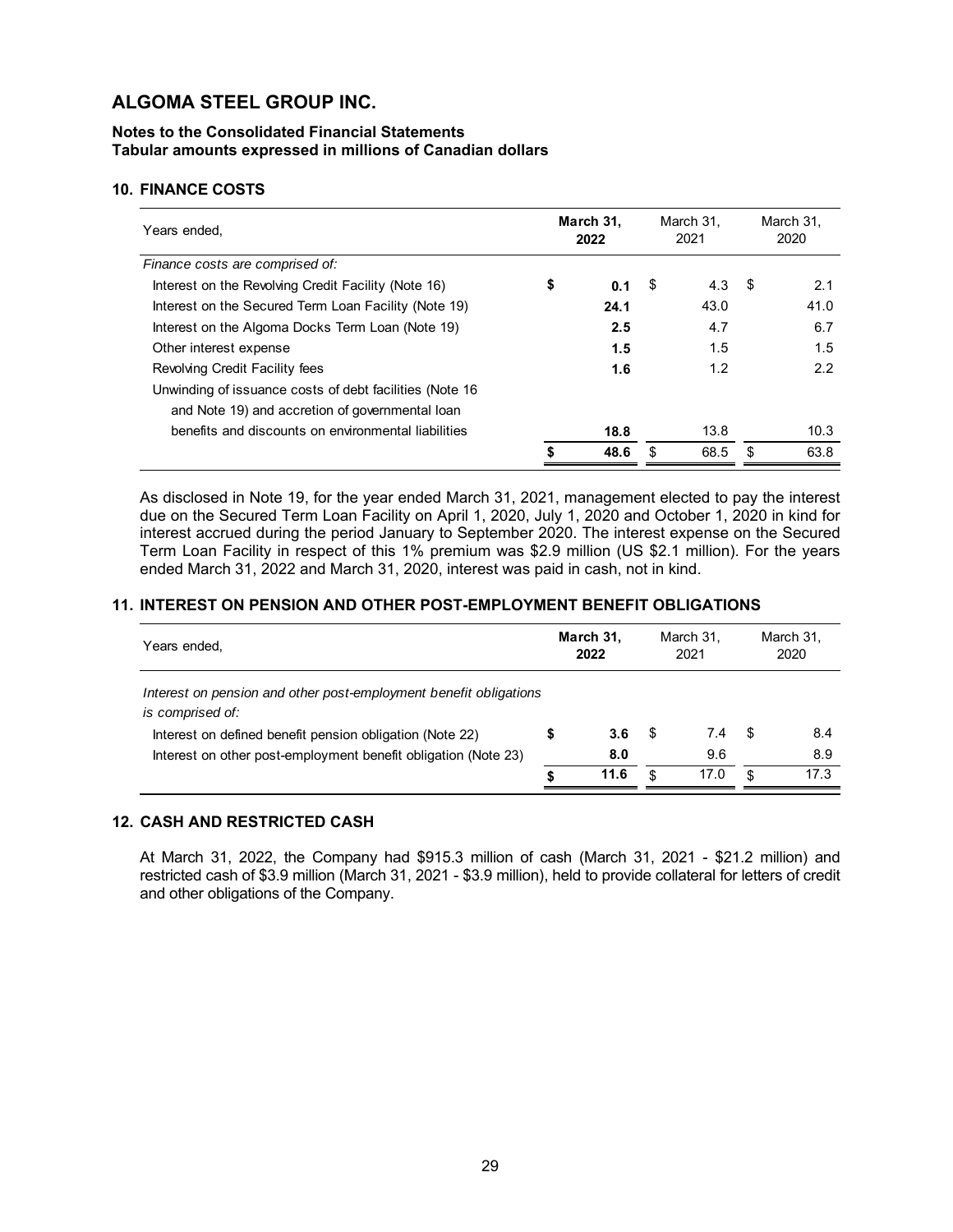### **Notes to the Consolidated Financial Statements Tabular amounts expressed in millions of Canadian dollars**

## **13. ACCOUNTS RECEIVABLE, NET**

| As at,                                                                  |    | March 31,<br>2022 |    | March 31,<br>2021 |
|-------------------------------------------------------------------------|----|-------------------|----|-------------------|
| The carrying amount of:                                                 |    |                   |    |                   |
| Trade accounts receivable                                               | \$ | 389.0             | -S | 259.3             |
| Allowance for doubtful accounts                                         |    | (2.4)             |    | (1.8)             |
| Governmental loan claims receivable                                     |    |                   |    |                   |
| Federal Advanced Manufacturing Fund ("Federal AMF") Loan                |    |                   |    | 6.0               |
| Federal Ministry of Industry, Strategic Innovation Fund ("Federal SIF") |    |                   |    |                   |
| Agreement                                                               |    | 5.2               |    | 3.0               |
| Canada Emergency Wage Subsidy receivable                                |    |                   |    | 0.5               |
| Northern Industrial Electricity Rate program rebate receivable          |    | 2.8               |    | 2.6               |
| Ontario Workplace Safety and Insurance Board New Experimental           |    |                   |    |                   |
| Experience Rating rebate receivable                                     |    |                   |    | 1.5               |
| Other accounts receivable                                               |    | 7.7               |    | 3.5               |
|                                                                         | \$ | 402.3             |    | 274.6             |

## *Allowance for doubtful accounts*

| As at,                          | March 31,<br>2022 |       |      |       |  |
|---------------------------------|-------------------|-------|------|-------|--|
| Opening balance                 | S                 | (1.8) | - \$ | (0.7) |  |
| Remeasurement of loss allowance |                   | (0.6) |      | (1.1) |  |
| Ending balance                  | S                 | (2.4) | \$.  | (1.8) |  |

## *Governmental loan claims receivable*

As disclosed in Note 20, the Company has entered into agreements together with the governments of Canada and Ontario for which the Company has applied for reimbursement of costs incurred related to specifically identified projects.

## **14. INVENTORIES, NET**

| As at,                        | March 31,<br>2022 | March 31,<br>2021 |   |       |  |
|-------------------------------|-------------------|-------------------|---|-------|--|
| The carrying amount of:       |                   |                   |   |       |  |
| Raw materials and consumables | \$                | 308.7             | S | 278.3 |  |
| Work in progress              |                   | 103.6             |   | 109.2 |  |
| Finished goods                |                   | 67.7              |   | 27.8  |  |
|                               | S                 | 480.0             | S | 415.3 |  |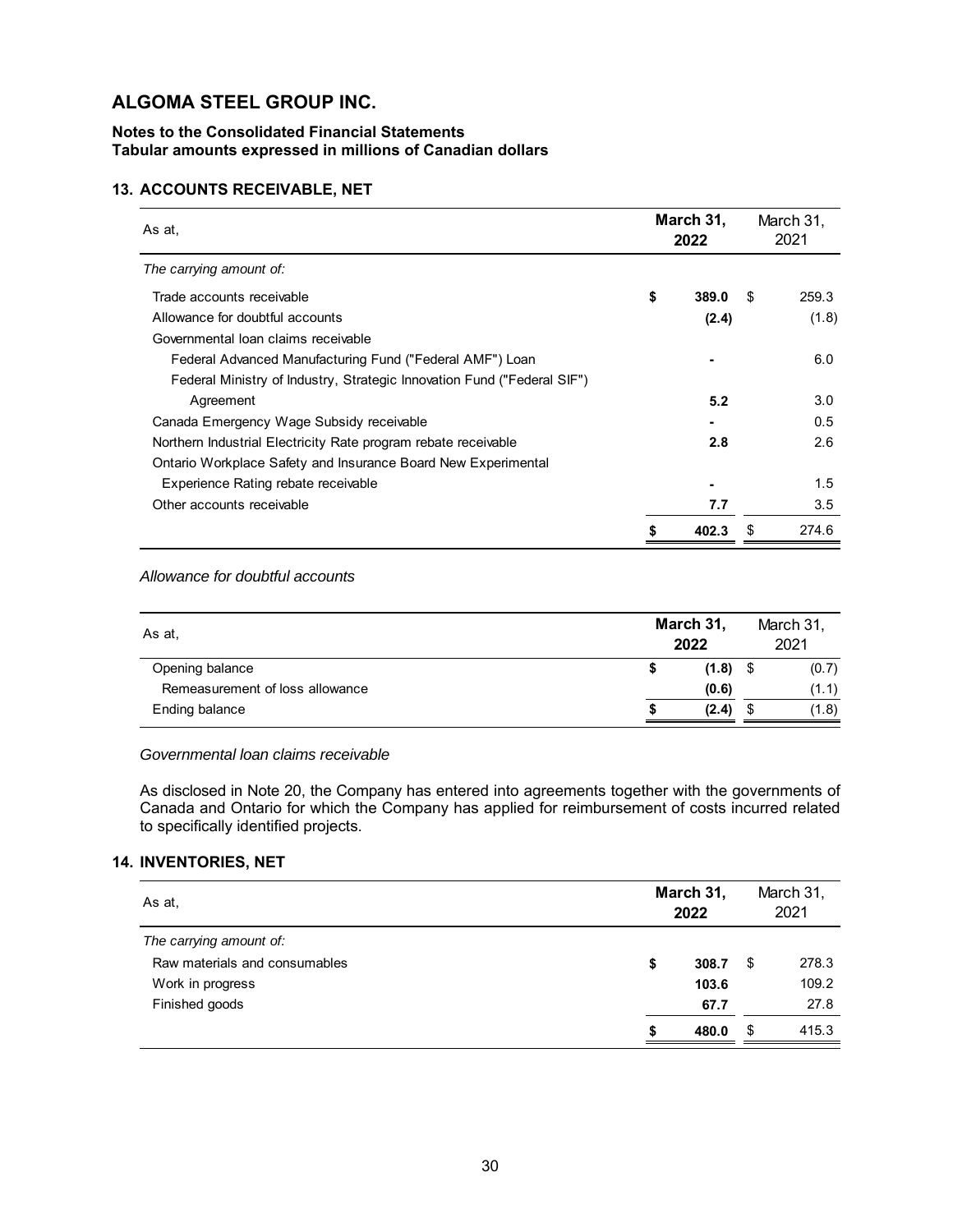**Notes to the Consolidated Financial Statements Tabular amounts expressed in millions of Canadian dollars** 

## **15. PROPERTY, PLANT AND EQUIPMENT, NET**

| As at,                      | March 31,<br>2022 |       |    |       |
|-----------------------------|-------------------|-------|----|-------|
| The carrying amount of:     |                   |       |    |       |
| Freehold land               | \$                | 6.1   | \$ | 6.2   |
| <b>Buildings</b>            |                   | 39.3  |    | 44.5  |
| Machinery and equipment     |                   | 605.5 |    | 614.7 |
| Computer hardware           |                   | 0.6   |    | 0.5   |
| Right-of-use assets         |                   | 3.4   |    | 1.6   |
| Property under construction |                   | 118.8 |    | 32.4  |
|                             | \$                | 773.7 | \$ | 699.9 |

The following table presents the changes to the cost of the Company's property, plant and equipment for the years ended March 31, 2022 and March 31, 2021:

| Cost                      |    | Freehold<br>Land         | <b>Buildings</b>         | Machinery<br>&<br>Equipment |    | Computer<br>Hardware use assets |      | Right-of-                |    | Property<br>under<br>construc-<br>tion |    | Total   |
|---------------------------|----|--------------------------|--------------------------|-----------------------------|----|---------------------------------|------|--------------------------|----|----------------------------------------|----|---------|
| Balance at March 31, 2020 | \$ | 6.9                      | \$<br>73.9               | \$<br>804.7                 | \$ | 1.2                             | \$   | 2.2                      | \$ | 83.6                                   | \$ | 972.5   |
| Additions                 |    | ٠                        | $\overline{\phantom{a}}$ | 3.8                         |    | $\overline{\phantom{a}}$        |      | $\overline{\phantom{a}}$ |    | 67.9                                   |    | 71.7    |
| Transfers                 |    |                          | 0.4                      | 107.2                       |    | 0.1                             |      | ٠                        |    | (107.7)                                |    | 0.0     |
| Disposals                 |    |                          | -                        | (0.2)                       |    | $\overline{\phantom{0}}$        |      |                          |    | (1.7)                                  |    | (1.9)   |
| Foreign exchange          |    | (0.8)                    | (7.8)                    | (87.4)                      |    | (0.1)                           |      | (0.3)                    |    | (9.6)                                  |    | (105.9) |
| Balance at March 31, 2021 | \$ | 6.1                      | \$<br>66.5               | \$<br>828.1                 | \$ | 1.2                             | - \$ | 1.9                      | \$ | 32.6                                   | \$ | 936.4   |
| Additions                 |    |                          | $\overline{\phantom{0}}$ | 3.3                         |    |                                 |      | $\overline{\phantom{0}}$ |    | 164.6                                  |    | 167.9   |
| <b>Transfers</b>          |    |                          | 0.2                      | 74.7                        |    | 0.2                             |      | 2.0                      |    | (77.1)                                 |    | ۰       |
| Disposals                 |    | $\overline{\phantom{a}}$ | (0.3)                    | (0.3)                       |    | ٠                               |      | ۰                        |    |                                        |    | (0.6)   |
| Foreign exchange          |    |                          | (0.5)                    | (5.5)                       |    |                                 |      | 0.1                      |    | (1.3)                                  |    | (7.2)   |
| Balance at March 31, 2022 | S  | 6.1                      | \$<br>65.9               | \$<br>900.3                 | S  | 1.4                             | \$   | 4.0                      | S  | 118.8                                  | S  | 1,096.5 |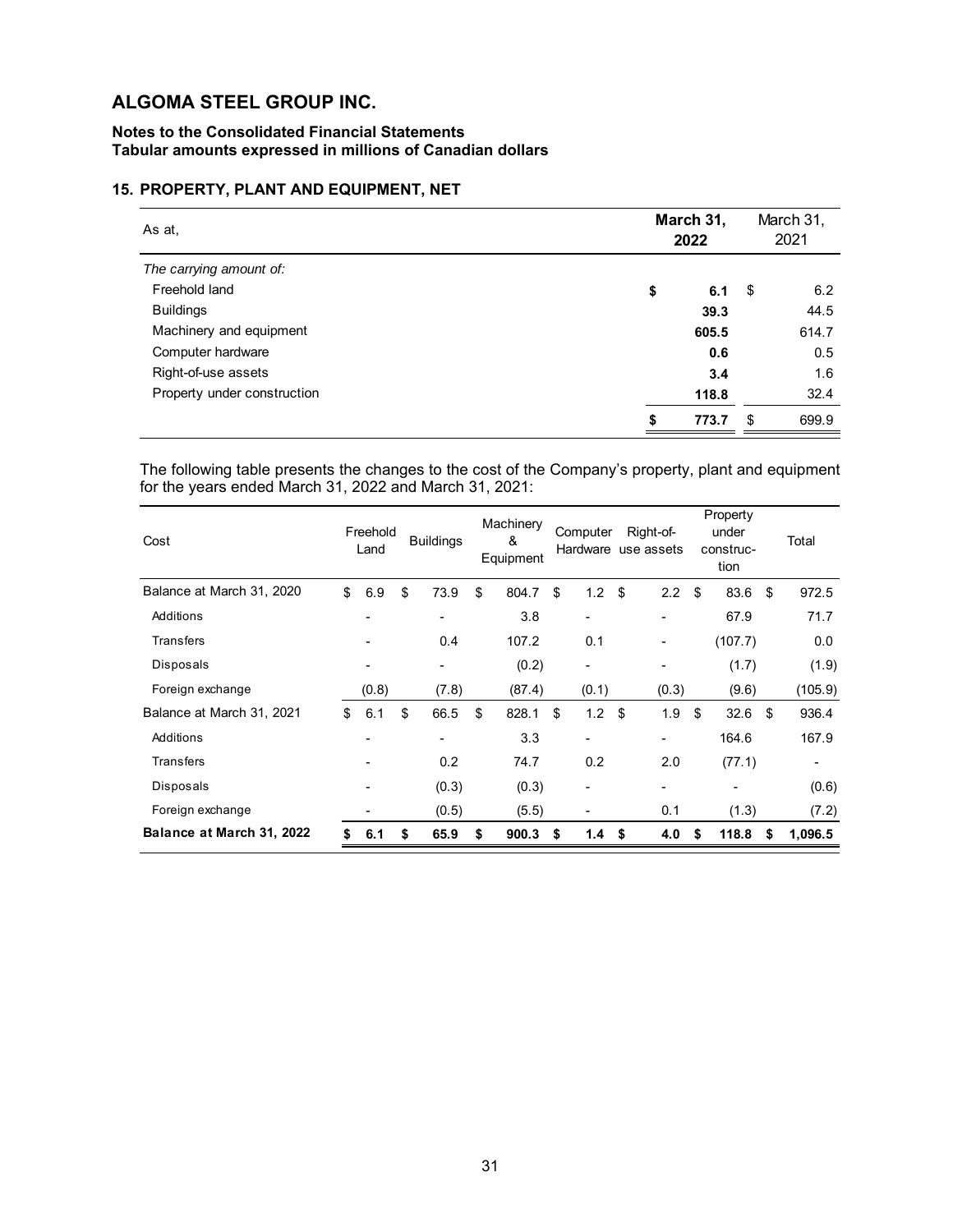#### **Notes to the Consolidated Financial Statements Tabular amounts expressed in millions of Canadian dollars**

## **15. PROPERTY, PLANT AND EQUIPMENT, NET** *(continued)*

The following table presents the changes to accumulated amortization on the Company's property, plant and equipment for the years ended March 31, 2022 and March 31, 2021:

| Accumulated Amortization: | Freehold<br>Land | <b>Buildings</b> | Machinery<br>&<br>Equipment |    | Computer<br>Hardware     | Right-of-<br>use assets  |      | Property<br>under<br>construc-<br>tion | Total       |
|---------------------------|------------------|------------------|-----------------------------|----|--------------------------|--------------------------|------|----------------------------------------|-------------|
| Balance at March 31, 2020 | \$               | \$<br>18.9       | \$<br>153.5                 | \$ | 0.4                      | -\$<br>0.2               | -\$  | ۰                                      | \$<br>173.0 |
| Amortization expense      |                  | 5.4              | 80.2                        |    | 0.2                      | 0.2                      |      | ۰                                      | 86.0        |
| Foreign exchange          | -                | (2.4)            | (20.2)                      |    | $\overline{\phantom{a}}$ | ۰                        |      | ۰                                      | (22.6)      |
| Balance at March 31, 2021 | \$               | \$<br>21.9       | \$<br>213.5                 | \$ | 0.6                      | \$<br>0.4                | \$   | ۰                                      | \$<br>236.5 |
| Amortization expense      |                  | 4.7              | 82.6                        |    | 0.2                      | 0.2                      |      | ۰                                      | 87.7        |
| Disposals                 | ۰                | ۰                | 0.3                         |    | $\overline{\phantom{0}}$ | $\overline{\phantom{0}}$ |      | $\overline{\phantom{a}}$               | 0.3         |
| Foreign exchange          |                  |                  | (1.6)                       |    | $\overline{\phantom{0}}$ |                          |      |                                        | (1.7)       |
| Balance at March 31, 2022 |                  | \$<br>26.6       | \$<br>294.8                 | S. | 0.8                      | 0.6<br>£.                | - \$ | $\blacksquare$                         | \$<br>322.8 |

#### *Acquisitions*

During the year ended March 31, 2022, the Company's net acquisition of property, plant and equipment totaled \$167.9 million (March 31, 2021 - \$71.7 million); comprised of property, plant and equipment acquired with a total cost of \$172.1 million (March 31, 2021 - \$81.5 million), against which the Company recognized benefits totalling \$4.2 million (March 31, 2021 - \$9.8 million) in respect of the governmental loans and grant, discussed below and in Note 20.

For the year ended March 31, 2022, property under construction includes prepaid progress payments of \$46.9 million for the transition from blast furnace steel production to electric arc furnace ("EAF") (March 31, 2021 – nil).

#### *Amortization of property, plant and equipment*

Amortization of property, plant and equipment for the year ended March 31, 2022, was \$87.7 million (March 31, 2021 - \$86.0 million, March 31, 2020 - \$120.2 million). Amortization included in inventories at March 31, 2022, was \$7.9 million (March 31, 2021 - \$5.6 million, March 31, 2020 - \$6.5 million).

#### *Government Funding Agreements*

On November 30, 2018, the Company, together with the governments of Canada and Ontario entered into agreements totaling up to \$120.0 million of modernization and expansion related capital expenditure support from the governments of Canada and Ontario. Additionally, on March 29, 2019, the Company, together with the government of Canada entered into an agreement totaling up to \$30.0 million of modernization and expansion related capital expenditure support from the government of Canada. On September 20, 2021, the Company, together with the government of Canada entered into an agreement for support up to \$420 million related to the transition from blast furnace steel production to electric arc furnace ("EAF"). The \$420 million of financial support consists of (i) a loan of up to \$200 million from the Innovation Science and Economic Development Canada's Strategic Innovation Fund ("SIF") and (ii) a loan of up to \$220 million from the Canada Infrastructure Bank ("CIB"). Each of these agreements are discussed below and additional disclosures are located in Note 20.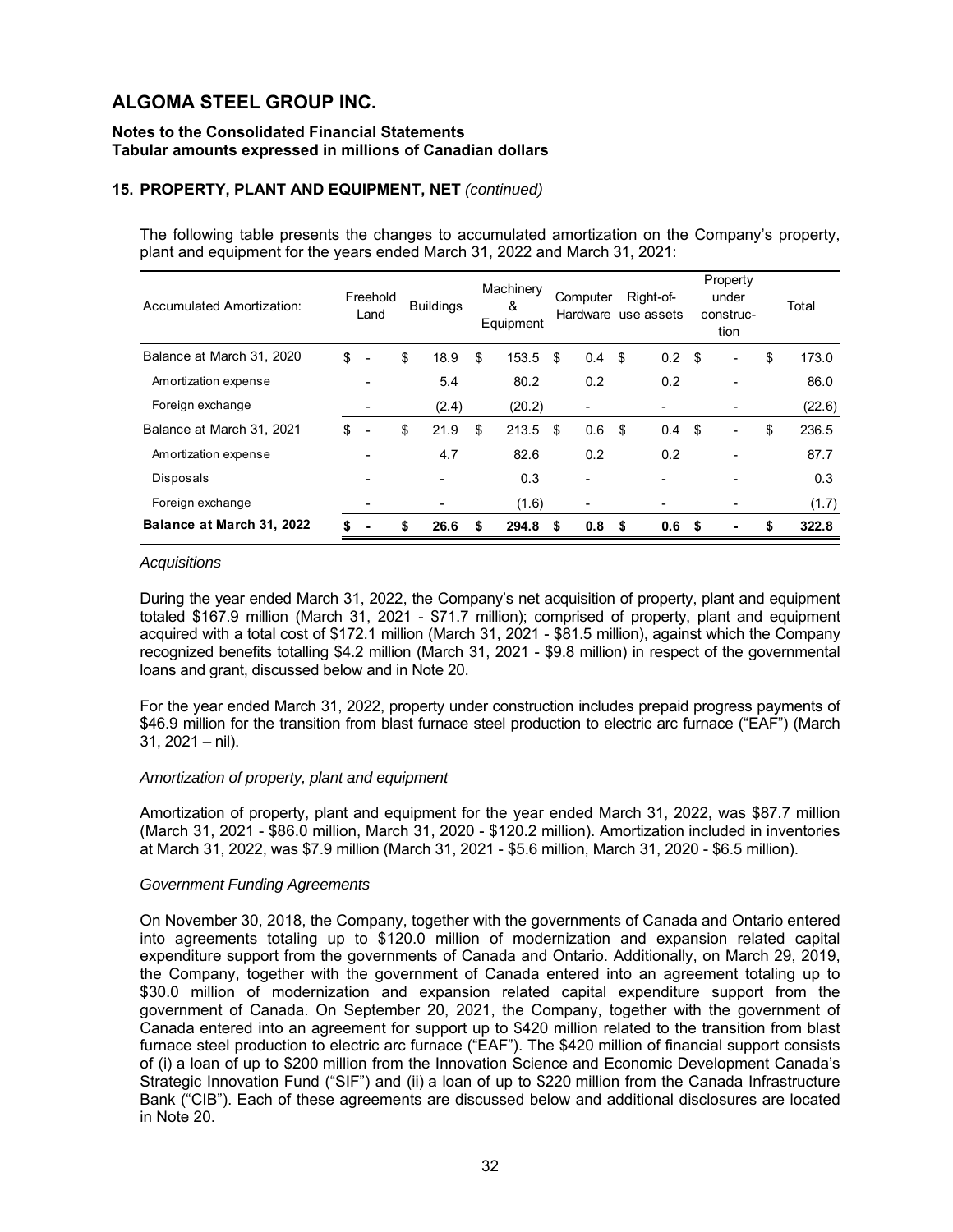#### **Notes to the Consolidated Financial Statements Tabular amounts expressed in millions of Canadian dollars**

## **15. PROPERTY, PLANT AND EQUIPMENT, NET** *(continued)*

Federal Economic Development Agency for Southern Ontario

On November 30, 2018, the Company, together with the government of Canada, entered into an agreement executed on December 19, 2018, whereby a benefit of \$60.0 million would flow to the Company in the form of an interest free loan from the Federal Economic Development Agency, through the Advanced Manufacturing Fund. Under this agreement, the Company may apply for reimbursement of costs incurred by Old Steelco Inc. between October 1, 2014 and November 30, 2018 and by the Company between December 1, 2018 and March 31, 2021, related to specifically identified projects.

As at March 31, 2022, the Company had applied for and received reimbursements of \$60.0 million. In accordance with IFRS, the benefit of the interest free loan has been presented in the consolidated statements of financial position as an offset to the carrying value of the property, plant and equipment to which it relates. During the year ended March 31, 2022, the Company recognized benefits in respect of this agreement of nil (March 31, 2021 - \$3.9 million). As at March 31, 2022, the total benefit recognized in respect of this agreement was \$26.5 million (March 31, 2021 - \$26.5 million).

Ministry of Energy, Northern Development and Mines

On November 30, 2018, the Company, together with the government of Ontario, entered into an agreement whereby a benefit of \$60.0 million would flow to the Company in the form of a low interest rate loan from the Ministry of Energy, Northern Development and Mines. Under this agreement, the Company may apply for reimbursement of costs incurred by Old Steelco Inc. between April 1, 2017 and November 30, 2018 and by the Company between December 1, 2018 and November 30, 2024, related to specifically identified projects.

As at March 31, 2022, the Company had applied for and received reimbursements of \$60.0 million. In accordance with IFRS, the benefit of the low interest rate loan has been presented in the consolidated statements of financial position as an offset to the carrying value of the property, plant and equipment to which it relates. During the year ended March 31, 2022, the Company recognized benefits in respect of this agreement of nil (March 31, 2021 - \$0.3 million). As at March 31, 2022, the total benefit recognized in respect of this agreement was \$26.4 million (March 31, 2021 - \$26.4 million).

#### Ministry of Industry

On March 29, 2019, the Company, together with the government of Canada, entered into an agreement of which a benefit of \$30.0 million would flow to the Company whereby 50% of the contribution (\$15.0 million) is repayable to the Ministry of Industry, Strategic Innovation Fund in the form of an interest free loan. Under this agreement, the Company may apply for reimbursement of costs incurred by Old Steelco Inc. between November 1, 2018 and November 30, 2018 and by the Company between December 1, 2018 and May 1, 2021, related to specifically identified projects.

As at March 31, 2022, the Company had applied for reimbursements of \$15.0 million under the grant portion and \$15.0 million under the loan portion of the agreement, and had a receivable of \$3.0 million. In accordance with IFRS, the benefit of the grant has been presented in the consolidated statements of financial position as an offset to the carrying value of the property, plant and equipment to which it relates. During the year ended March 31, 2022, the Company recognized benefits in respect of the loan portion of this agreement of nil (March 31, 2021 – \$3.9 million). As at March 31, 2022, the total benefit recognized in respect of this agreement was \$22.8 million (March 31, 2021 - \$22.8 million).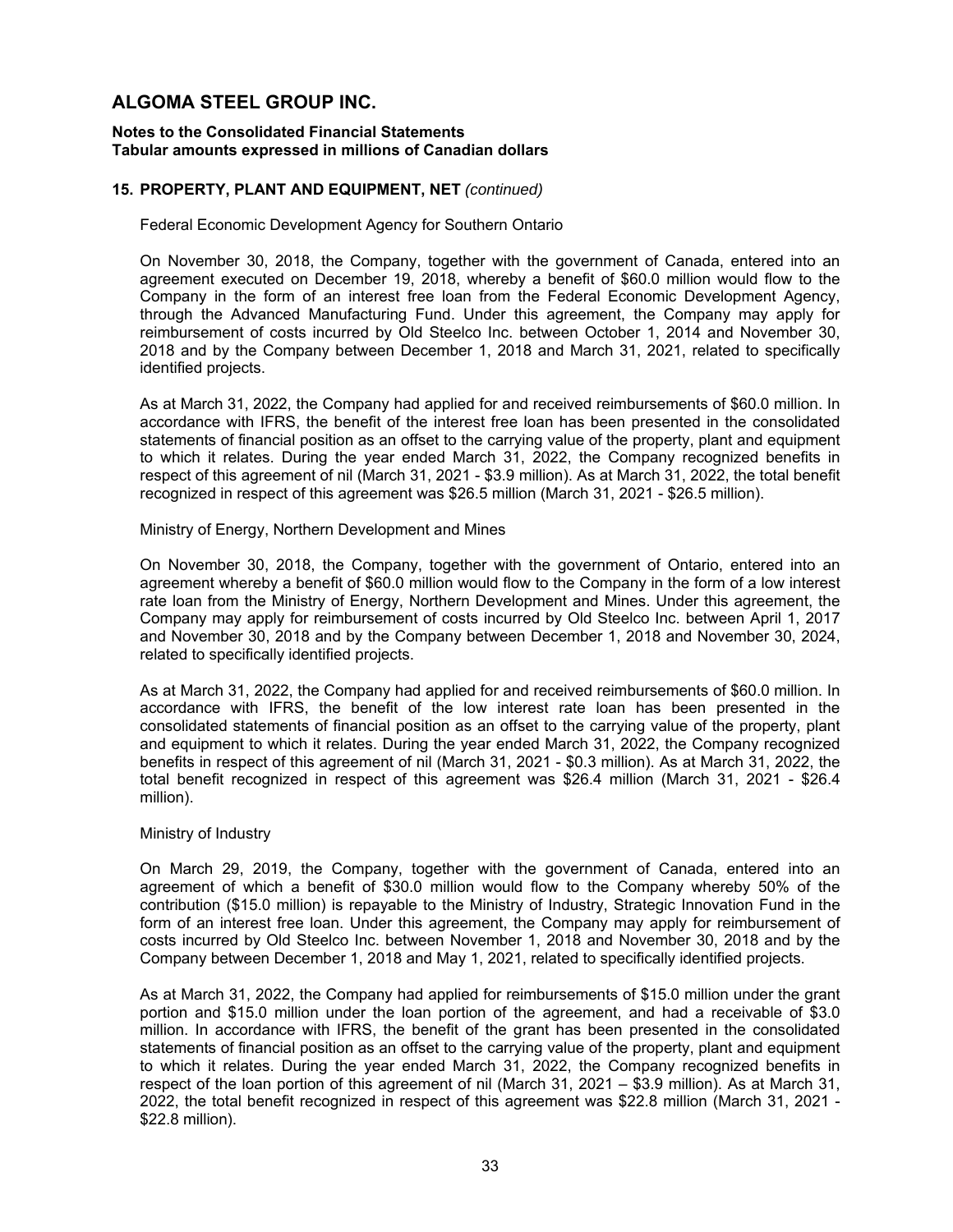#### **Notes to the Consolidated Financial Statements Tabular amounts expressed in millions of Canadian dollars**

## **15. PROPERTY, PLANT AND EQUIPMENT, NET** *(continued)*

On September 20, 2021, the Company, together with the government of Canada, entered into an agreement of which a benefit of up to \$200.0 million would flow to the Company in the form of a loan from the SIF. Under the terms of the SIF agreement, the Company will be reimbursed for certain defined capital expenditures incurred to transition from blast furnace steel production to EAF steel production between March 3, 2021 and March 31, 2025.

As at March 31, 2022, the Company had applied for reimbursements under the SIF loan agreement of \$2.2 million for which the amount is receivable (March 31, 2021 – nil). In accordance with IFRS, the benefit of the grant has been presented in the consolidated statements of financial position as an offset to the carrying value of the property, plant and equipment to which it relates. During the year ended March 31, 2022, the Company recognized benefits in respect of this agreement of \$1.1 million (March 31, 2021 – nil).

#### Canada Infrastructure Bank

On September 20, 2021, the Company, entered into an agreement of which a benefit of up to \$220.0 million would flow to the Company in the form of a loan from the CIB. CIB is a federal Crown corporation established under the Canada Infrastructure Bank Act which is not an agency of the government of Canada, but is accountable to the government of Canada through the Minister of Infrastructure and Communities. Under the terms of the CIB agreement, the Company may draw on a non-revolving construction credit facility to finance the transition from blast furnace steel production to EAF steel production. As at March 31, 2022, the Company has not drawn on this credit facility.

The Company has recognized the governmental loan claims receivable, governmental loan payable and benefit associated with these agreements because the Company has fulfilled its obligations under the respective agreements.

#### *Disposals*

During the year ended March 31, 2022, the Company disposed of property, plant and equipment with a cost of \$0.6 million (March 31, 2021 – \$1.9 million). The disposal of property, plant and equipment during the fiscal year ended March 31, 2022 resulted in a net loss of \$0.3 million (March 31, 2021 – loss of \$1.7 million).

#### **16. BANK INDEBTEDNESS**

On November 30, 2018, the Company obtained US \$250.0 million in the form of a traditional assetbased revolving credit facility (the "Revolving Credit Facility"). The Revolving Credit Facility is secured by substantially all of the Company's assets. Under the General Security Agreement, the Revolving Credit Facility has a priority claim on the accounts receivable and the inventories of the Company and a secondary claim on the rest of the Company's assets. The Revolving Credit Facility bears interest at a rate of London Inter-Bank Overnight Rate ("LIBOR") plus an applicable margin of 1.5%.

At March 31, 2022, the Company had drawn \$0.1 million (US \$0.09 million), and there was \$278.2 million (US \$222.6 million) of unused availability after taking into account \$34.1 million (US \$27.3 million) of outstanding letters of credit and borrowing base reserves. At March 31, 2021, the Company had drawn \$90.1 million (US \$71.7 million), and there was \$200.8 million (US \$156.5 million) of unused availability after taking into account \$27.4 million (US \$21.8 million) of outstanding letters of credit, and borrowing base reserves. The Revolving Credit Facility has an initial maturity date of November 30, 2023.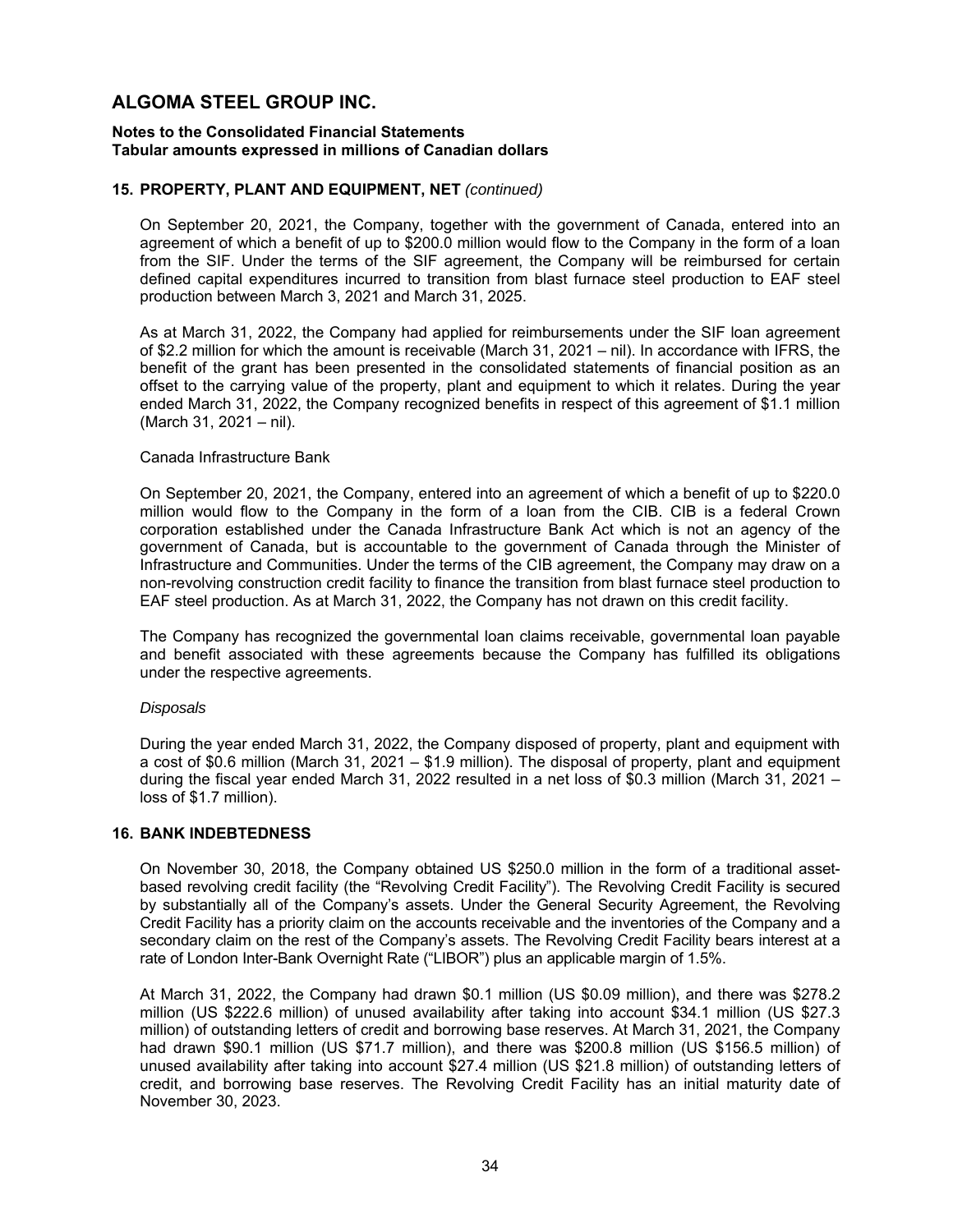#### **Notes to the Consolidated Financial Statements Tabular amounts expressed in millions of Canadian dollars**

### **16. BANK INDEBTEDNESS** *(continued)*

Transaction costs related to the Revolving Credit Facility amounted to \$7.0 million, and are disclosed as other assets in the consolidated statements of financial position, and have been amortized to net income (loss) on a straight line basis over the life of this facility. At March 31, 2022, the unamortized transaction costs related to the Revolving Credit Facility amounted to \$2.1 million (March 31, 2021 - \$3.5 million).

Under the terms of the Revolving Credit Facility the Company is required to be in compliance with various restrictive covenants which, among other things, limit the incurrence of additional indebtedness, limit investments and dividends, permitted acquisitions, asset sales, liens and encumbrances and other matters customarily restricted in such agreements. At March 31, 2022 and March 31, 2021, the Company was in compliance with these covenants.

The changes in the Company's bank indebtedness for the years ended March 31, 2022 and March 31, 2021 arising from financing activities are presented below:

| Balance at March 31, 2020              | \$<br>256.2 |
|----------------------------------------|-------------|
| Revolving Credit Facility drawn        | 173.3       |
| Repayment of Revolving Credit Facility | (318.4)     |
| Exchange                               | (21.0)      |
| Balance at March 31, 2021              | \$<br>90.1  |
| Revolving Credit Facility drawn        | 18.3        |
| Repayment of Revolving Credit Facility | (105.1)     |
| Foreign exchange                       | (3.2)       |
| Balance at March 31, 2022              | 0.1         |

#### **17. ACCOUNTS PAYABLE AND ACCRUED LIABILITIES**

| As at,                             |    | March 31,<br>2022 |    |       |  |
|------------------------------------|----|-------------------|----|-------|--|
| The carrying amount of:            |    |                   |    |       |  |
| Accounts payable                   | \$ | 54.6              | \$ | 43.3  |  |
| <b>Accrued liabilities</b>         |    | 54.3              |    | 58.3  |  |
| Wages and accrued vacation payable |    | 153.0             |    | 52.2  |  |
|                                    | S  | 261.9             |    | 153.8 |  |

#### **18. TAXES PAYABLE AND ACCRUED TAXES**

| As at,                  | March 31,<br>2022 |     | March 31,<br>2021 |      |  |  |
|-------------------------|-------------------|-----|-------------------|------|--|--|
| The carrying amount of: |                   |     |                   |      |  |  |
| Payroll taxes payable   | \$                | 3.7 | S                 | 3.5  |  |  |
| Sales taxes payable     |                   | 4.2 |                   | 3.5  |  |  |
| Carbon tax accrual      |                   | 3.1 |                   | 20.2 |  |  |
| Income taxes payable    | 53.3              |     |                   | ٠    |  |  |
|                         | 64.3<br>\$        |     | S                 | 27.2 |  |  |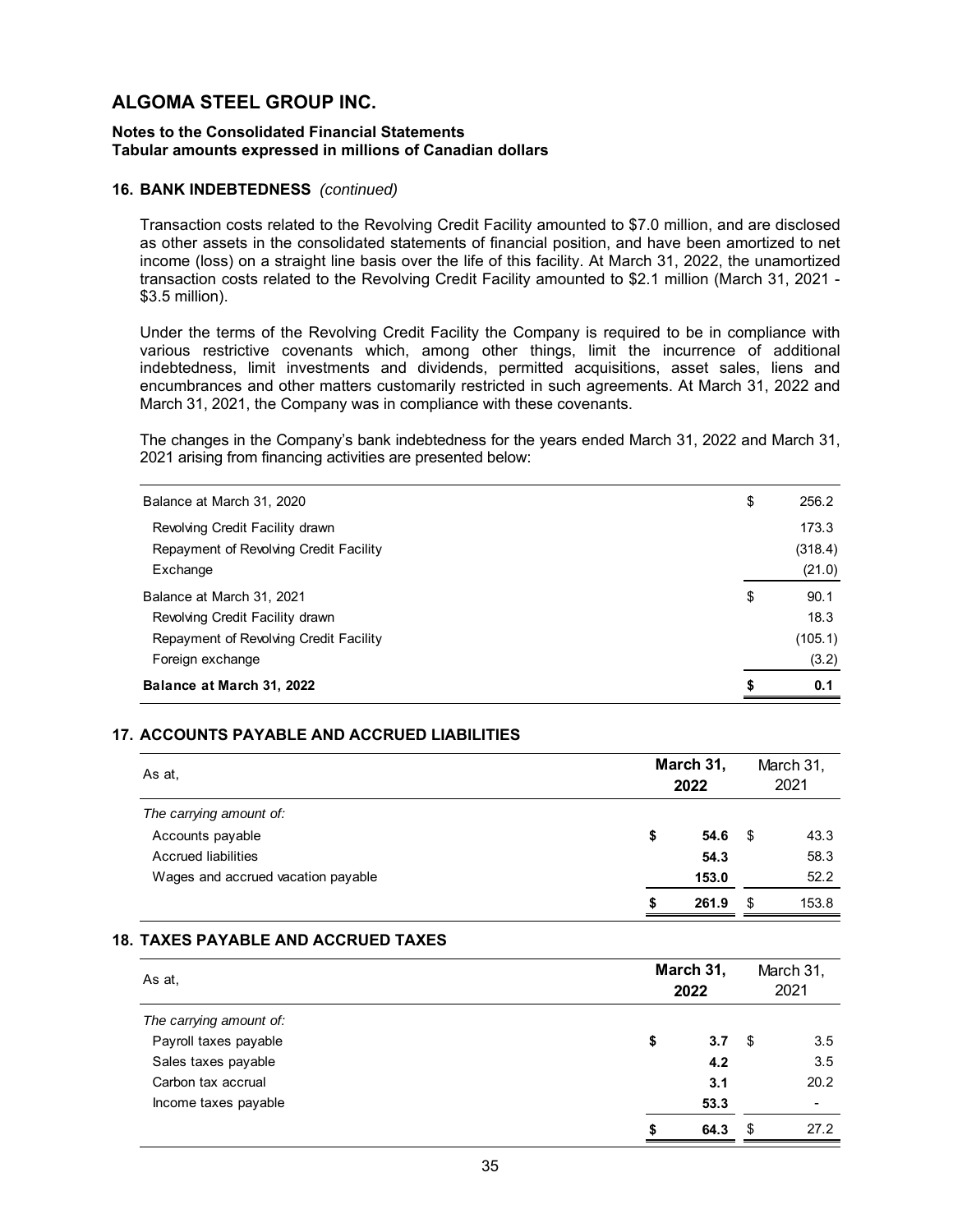# **Notes to the Consolidated Financial Statements Tabular amounts expressed in millions of Canadian dollars**

# **19. LONG-TERM DEBT**

| As at,                                           | March 31,<br>2022 |  | March 31,<br>2021 |       |
|--------------------------------------------------|-------------------|--|-------------------|-------|
| The carrying amount of:                          |                   |  |                   |       |
| Secured Term Loan Facility due November 30, 2025 |                   |  |                   |       |
| Current portion                                  | \$                |  | \$                | 3.6   |
| Long-term portion                                |                   |  |                   | 378.3 |
|                                                  |                   |  | \$                | 381.9 |
| Algoma Docks Term Loan Facility due May 31, 2025 |                   |  |                   |       |
| Current portion                                  | \$                |  | \$                | 11.1  |
| Long-term portion                                |                   |  |                   | 64.9  |
|                                                  | \$                |  | \$                | 76.0  |
| Less: unamortized financing costs                |                   |  |                   |       |
| Current portion                                  | \$                |  | \$                | 1.1   |
| Long-term portion                                |                   |  |                   | 3.9   |
|                                                  |                   |  | \$                | 5.0   |
|                                                  |                   |  |                   | 452.9 |
|                                                  |                   |  |                   |       |
| Current portion of long-term debt                | \$                |  | \$                | 13.6  |
| Long-term portion of long-term debt              |                   |  |                   | 439.3 |
|                                                  | S                 |  | \$                | 452.9 |

## *Secured Term Loan Facility*

On November 30, 2018, the Company secured \$378.8 million (US \$285.0 million) in the form of a Secured Term Loan Facility (the "Secured Term Loan Facility"). The Company repaid the Secured Term Loan Facility in November 2021. The Secured Term Loan Facility was secured by substantially all of the Company's assets. Under the General Security Agreement, the Secured Term Loan Facility had a second claim on the accounts receivable and the inventories of the Company and a priority claim on the rest of the Company's assets. The facility bore interest at LIBOR plus 8.5%. The Term Loan Facility had an initial maturity date of November 30, 2025.

For the year ended March 31, 2021, management elected to pay the interest due on the Secured Term Loan Facility on April 1, 2020, July 1, 2020 and October 1, 2020 in kind for interest accrued during the period April to September 2020. The interest expense on the Secured Term Loan Facility in respect of this 1% premium was \$2.9 million (US \$2.1 million). For the year ended March 31, 2022, interest paid on the Secured Term Loan Facility was paid in cash, not in kind.

Transaction costs related to the Secured Term Loan Facility amounted to \$7.8 million, and have been amortized to net (loss) income using the effective interest rate method over the life of this facility. At March 31, 2022, the unamortized transaction costs related to the Secured Term Loan Facility was nil (March 31, 2021 - \$5.0 million).

Under the terms of the Secured Term Loan Facility, the Company was required to be in compliance with various restrictive covenants and as at March 31, 2021, the Company was in compliance with these covenants. The Company repaid the Secured Term Loan Facility in full during the year ended March 31, 2022 and is no longer required to comply with such covenants.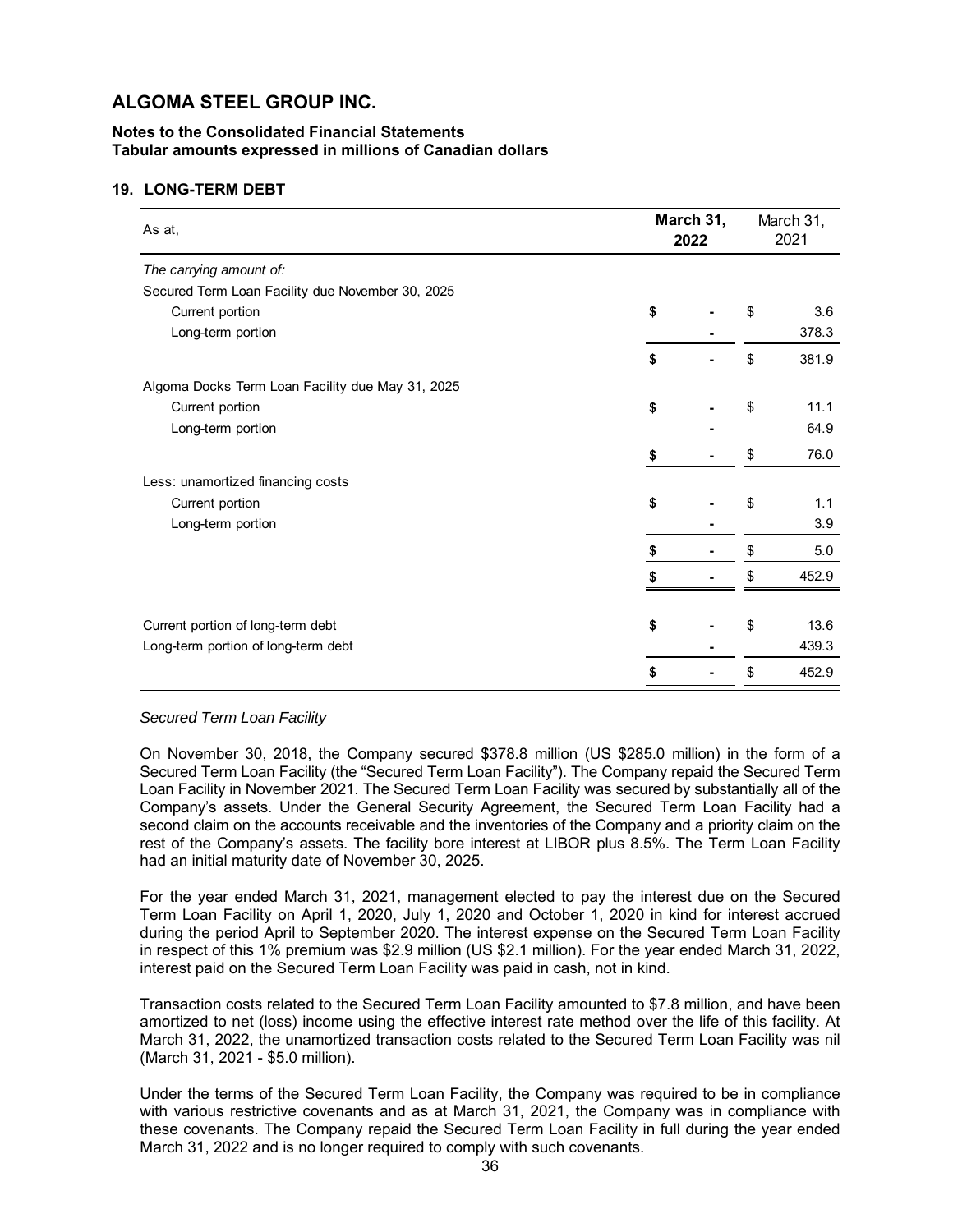#### **Notes to the Consolidated Financial Statements Tabular amounts expressed in millions of Canadian dollars**

#### **19. LONG-TERM DEBT**

As at March 31, 2021, substantially all of the Company's subsidiaries' net assets were deemed restricted from transfer to the Company. Algoma Steel Group Inc. has no stand-alone operations including no cash or assets; its only activities relate to owning a controlling interest in its subsidiaries. The Company's subsidiaries did not make any distributions to the Company during the year ended March 31, 2021.

#### *Algoma Docks Term Loan Facility*

On November 30, 2018, the Company secured \$97.0 million (US \$73.0 million) in the form of a Term Loan Facility (the "Algoma Docks Term Loan Facility"). The Company repaid the Algoma Docks Term Loan Facility in November 2021. At March 31, 2021, the carrying value of the Algoma Docks Term Loan was \$76.0 million (US \$60.4 million). The Algoma Docks Term Loan Facility was secured by certain of the Company's port assets. Under the General Security Agreement, the Term Loan Facility had a first priority claim over all present and future property of certain of the Company's subsidiaries. The facility bore interest at LIBOR plus 5%. The Algoma Docks Term Loan Facility had a maturity date of May 30, 2025.

Under the terms of the Algoma Docks Term Loan Facility, the Company was required to be in compliance with various restrictive covenants and as of March 31, 2021, the Company was in compliance with these covenants. The Company repaid the Algoma Docks Term Loan Facility in full during the year ended March 31, 2022 and is no longer required to comply with such covenants.

|                                              | Secured Term Loan<br>Facility | Algoma Docks Term<br>Loan Facility |
|----------------------------------------------|-------------------------------|------------------------------------|
| Balance at March 31, 2019                    | \$<br>372.9 \$                | 95.9                               |
| Facility repayment                           | (3.8)                         | (6.5)                              |
| Unwinding of issuance costs of debt facility | 1.2                           |                                    |
| Foreign exchange                             | 19.6                          | 5.0                                |
| Balance at March 31, 2020                    | \$<br>389.9                   | \$<br>94.4                         |
| Interest payment in kind                     | 33.2                          |                                    |
| Facility repayment                           | (3.8)                         | (8.8)                              |
| Unwinding of issuance costs of debt facility | 1.2                           |                                    |
| Foreign exchange                             | (43.4)                        | (9.6)                              |
| Balance at March 31, 2021                    | \$<br>377.0                   | \$<br>76.0                         |
| Facility repayment                           | (381.8)                       | (76.0)                             |
| Unwinding of issuance costs of debt facility | 5.2                           |                                    |
| Foreign exchange                             | (0.4)                         |                                    |
| Balance at March 31, 2022                    |                               |                                    |

#### *Reconciliation of liabilities arising from financing activities*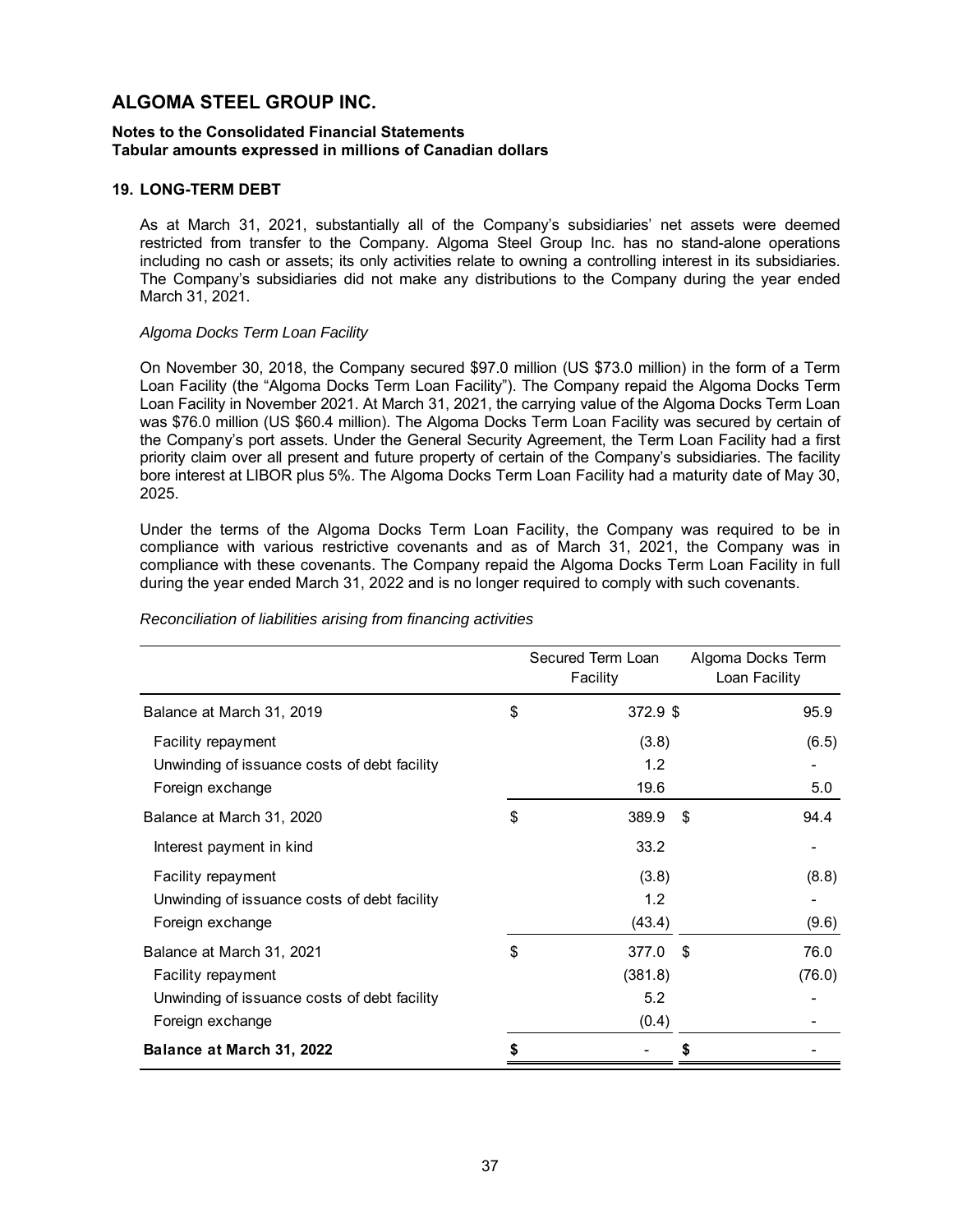## **Notes to the Consolidated Financial Statements Tabular amounts expressed in millions of Canadian dollars**

# **20. GOVERNMENTAL LOANS**

| As at,                                                       | March 31,<br>2022 |      | March 31,<br>2021 |      |
|--------------------------------------------------------------|-------------------|------|-------------------|------|
| The carrying amount of:                                      |                   |      |                   |      |
| Long-term portion                                            |                   |      |                   |      |
| Federal AMF Loan, denominated in Canadian dollars, due       |                   |      |                   |      |
| March 1, 2028                                                | \$                | 33.4 | S                 | 39.7 |
| Provincial MENDM Loan, denominated in Canadian dollars, due  |                   |      |                   |      |
| November 30, 2028                                            |                   | 41.9 |                   | 38.7 |
| Federal SIF Agreement Ioan, denominated in Canadian dollars, |                   |      |                   |      |
| due April 30, 2031                                           |                   | 8.8  |                   | 8.0  |
| Federal SIF Agreement Ioan, denominated in Canadian dollars, |                   |      |                   |      |
| due January 1, 2030                                          |                   | 1.1  |                   |      |
|                                                              |                   | 85.2 | S                 | 86.4 |
| Current portion                                              |                   |      |                   |      |
| Federal AMF Loan, denominated in Canadian dollars            | \$                | 10.0 | \$                |      |
|                                                              |                   | 95.2 | S                 | 86.4 |

# *Federal Economic Development Agency for Southern Ontario*

On November 30, 2018, the Company, together with the Federal Economic Development Agency, through the Advanced Manufacturing Fund ("Federal AMF Loan"), entered into an agreement executed on December 19, 2018, under which, the Company will receive a \$60.0 million interest free loan. Under the terms of the Federal AM Loan, the Company will be reimbursed for certain defined capital expenditures made by Old Steelco Inc. between October 1, 2014 and November 30, 2018 and by the Company between December 1, 2018 and March 31, 2021. The Company will repay the loan balance in equal monthly installments beginning on April 1, 2022 with the final installment payable on March 1, 2028. Under the General Security Agreement, this facility has a third priority claim on all of the Company's assets which is *pari passu* with the Provincial MENDM Loan, defined below.

As at March 31, 2022, the Company had applied for reimbursements of \$60.0 million (March 31, 2021 - \$60.0 million) and recognized a benefit, net of accretion, of \$15.8 million (March 31, 2021 - \$20.3 million). Accordingly, the carrying value of the Federal AMF Loan was \$43.4 million at March 31, 2022 (March 31, 2021 - \$39.7 million).

# *Ministry of Energy, Northern Development and Mines*

On November 30, 2018, the Company entered into an agreement with the Ministry of Energy, Northern Development and Mines (the "Provincial MENDM Loan") under which, the Company will receive a \$60.0 million low interest loan. Under the terms of this agreement, the Company will be reimbursed for certain defined capital expenditures made by Old Steelco Inc. between April 1, 2017 and November 30, 2018 and by the Company between December 1, 2018 and November 30, 2024. Following the completion of the projects to which these certain defined capital expenditures relate the Company will repay the loan in monthly blended payments of principal and interest beginning on December 31, 2024 and ending on November 30, 2028. This facility bears interest at an annual interest rate equal to the greater of 2.5% per annum; and the lenders cost of funds. Under the General Security Agreement, this facility has a third priority claim on all of the Company's assets which is *pari passu* with the Federal AMF Loan.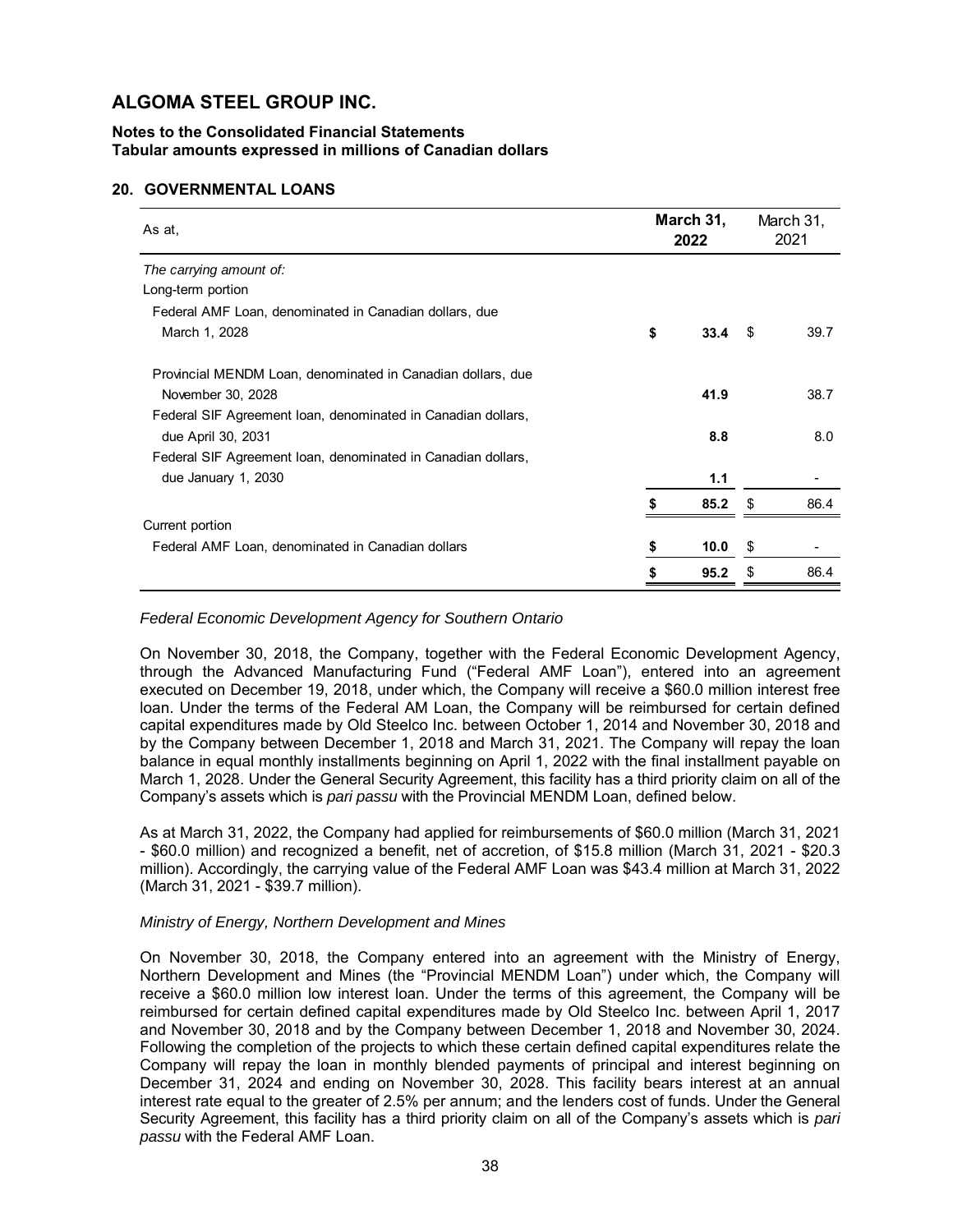#### **Notes to the Consolidated Financial Statements Tabular amounts expressed in millions of Canadian dollars**

# **20. GOVERNMENTAL LOANS** *(continued)*

The applicable interest rates since the inception of this agreement are as follows:

| December 1, 2019 to November 30, 2020 | 2.500% |
|---------------------------------------|--------|
| December 1, 2020 to November 30, 2021 | 2.500% |

As at March 31, 2022, the Company had applied for reimbursements of \$60.0 million (March 31, 2021 – \$60.0 million) and recognized a benefit, net of accretion, of \$18.1 million (March 31, 2021 - \$21.3 million). Accordingly, the carrying value of the Provincial MENDM Loan was \$41.9 million at March 31, 2022 (March 31, 2021 - \$38.7 million).

## *Ministry of Industry*

On March 29, 2019, the Company, together with the government of Canada, entered into an agreement whereby a benefit of \$30.0 million would flow to the Company; \$15.0 million in the form of a grant, and \$15.0 million in the form of an interest free loan; from the Ministry of Industry, Strategic Innovation Fund (the "SIF Agreement"). Under the terms of this agreement, the Company will be reimbursed for certain defined capital expenditures made by Old Steelco Inc. between November 1, 2018 and November 30, 2018 and by the Company between December 1, 2018 and May 1, 2021. Following the completion of the projects to which these certain defined capital expenditures relate the Company will repay the \$15.0 million interest free loan portion of this agreement in equal annual payments beginning on April 30, 2024 and ending on April 30, 2031. The agreement is guaranteed by the Company's parent, Algoma Steel Intermediate Holdings Inc.

At March 31, 2022, the Company had applied for reimbursements of \$15.0 million under the grant portion of the agreement (March 31, 2021 - \$15.0 million), and recognized a benefit of \$15.0 million (March 31, 2021 - \$15.0 million). Additionally, at March 31, 2022, the Company had applied for reimbursements of \$15.0 million under the loan portion of the agreement (March 31, 2021 – \$6.3 million), and had recognized a benefit, net of accretion, of \$6.2 million (March 31, 2021 – \$3.9 million). The carrying value of the Federal SIF Agreement was \$8.8 million at March 31, 2022 (March 31, 2021 – \$8.0 million).

On September 20, 2021, the Company, together with the government of Canada, entered into an agreement of which a benefit of up to \$200.0 million would flow to the Company in the form of a loan from the SIF. Under the terms of the SIF agreement, the Company will be reimbursed for certain defined capital expenditures incurred to transition from blast furnace steel production to EAF steel production between March 3, 2021 and March 31, 2025. Annual repayments of the SIF loan will be scalable based on the Company's greenhouse gas emission performance.

As at March 31, 2022, the Company had applied for reimbursements under the SIF loan agreement of \$2.2 million for which the amount is receivable (March 31, 2021 – nil), and recognized a benefit in respect of this agreement of \$1.1 million (March 31, 2021 – nil). As at March 31, 2022, the total benefit recognized in respect of this agreement was \$1.1 million (March 31, 2021 - nil). Accordingly, the carrying value of the SIF EAF Agreement was \$1.1 million (March 31, 2021 – nil).

## *Canada Infrastructure Bank*

On September 20, 2021, the Company, entered into an agreement of which a benefit of up to \$220.0 million would flow to the Company in the form of a loan from the CIB. CIB is a federal Crown corporation established under the Canada Infrastructure Bank Act which is not an agency of the government of Canada, but is accountable to the government of Canada through the Minister of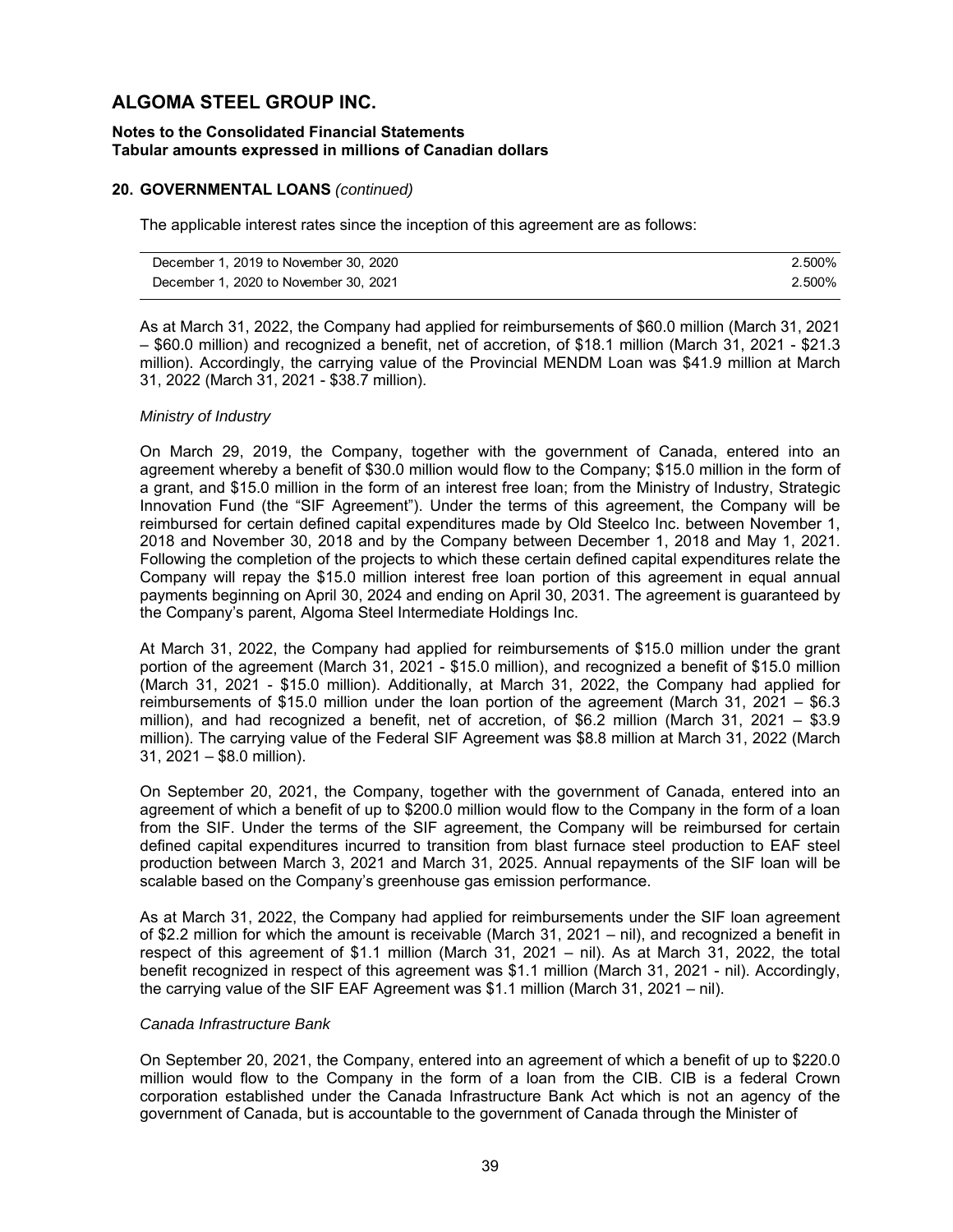#### **Notes to the Consolidated Financial Statements Tabular amounts expressed in millions of Canadian dollars**

# **20. GOVERNMENTAL LOANS** *(continued)*

Infrastructure and Communities. Further, on November 29, 2021, the CIB and the Company entered into a definitive agreement. Under the terms of the CIB agreement, the Company may draw on a nonrevolving construction credit facility. Following the completion of the project, quarterly payments including interest at a rate per annum equal to the base rate from the date of borrowing until November 27, 2031, then at a base rate plus 150 basis points until maturity of the loan are required prior to the loan maturity date, November 26, 2046. As of March 31, 2022, the Company has not drawn on this facility.

The changes in the Company's Long-term governmental loan facilities arising from financing activities are presented below:

|                                  | Governmental<br>Loan Issued<br>(Repaid) |    | Governmental<br>loan benefit<br>recognized<br>immediately |    | <b>Acretion of</b><br>governmental<br>loan benefit |    | <b>Carrying value</b> |
|----------------------------------|-----------------------------------------|----|-----------------------------------------------------------|----|----------------------------------------------------|----|-----------------------|
| <b>Federal AMF Loan</b>          |                                         |    |                                                           |    |                                                    |    |                       |
| Balance at March 31, 2021        | \$<br>60.2                              | \$ | (26.5)                                                    | \$ | 6.0                                                | \$ | 39.7                  |
|                                  | (0.8)                                   |    |                                                           |    | 4.5                                                |    | 3.7                   |
| Balance at March 31, 2022        | \$<br>59.4                              | \$ | (26.5)                                                    | \$ | 10.5                                               | \$ | 43.4                  |
| <b>Provincial MENDM Loan</b>     |                                         |    |                                                           |    |                                                    |    |                       |
| Balance at March 31, 2021        | \$<br>59.9                              | \$ | (26.4)                                                    | \$ | 5.2                                                | \$ | 38.7                  |
|                                  |                                         |    |                                                           |    | 3.2                                                |    | 3.2                   |
| Balance at March 31, 2022        | \$<br>59.9                              | \$ | (26.4)                                                    | \$ | 8.4                                                | \$ | 41.9                  |
| <b>Federal SIF Loan</b>          |                                         |    |                                                           |    |                                                    |    |                       |
| Balance at March 31, 2021        | \$<br>15.0                              | \$ | (7.8)                                                     | \$ | 0.8                                                | \$ | 8.0                   |
|                                  |                                         |    |                                                           |    | 0.8                                                |    | 0.8                   |
| Balance at March 31, 2022        | \$<br>15.0                              | \$ | $(7.8)$ \$                                                |    | 1.6                                                | \$ | 8.8                   |
| <b>Federal SIF Loan (EAF)</b>    |                                         |    |                                                           |    |                                                    |    |                       |
| Balance at March 31, 2021        | \$                                      | \$ |                                                           | \$ |                                                    | \$ |                       |
|                                  | 2.2                                     |    | (1.1)                                                     |    |                                                    |    | 1.1                   |
| Balance at March 31, 2022        | \$<br>2.2                               | \$ | (1.1)                                                     | \$ |                                                    | \$ | 1.1                   |
| <b>Total, Governmental Loans</b> |                                         |    |                                                           |    |                                                    |    |                       |
| Balance at March 31, 2021        | \$<br>135.1                             | \$ | (60.7)                                                    | \$ | 12.0                                               | \$ | 86.4                  |
|                                  | 1.4                                     |    | (1.1)                                                     |    | 8.5                                                |    | 8.8                   |
| Balance at March 31, 2022        | \$<br>136.5                             | \$ | (61.8)                                                    | \$ | 20.5                                               | \$ | 95.2                  |

## **21. DERIVATIVE FINANCIAL INSTRUMENTS**

The Company is party to an International Swaps and Derivatives Association, Inc. (ISDA) 2002 master agreement with an investment and financial services company to hedge the commodity price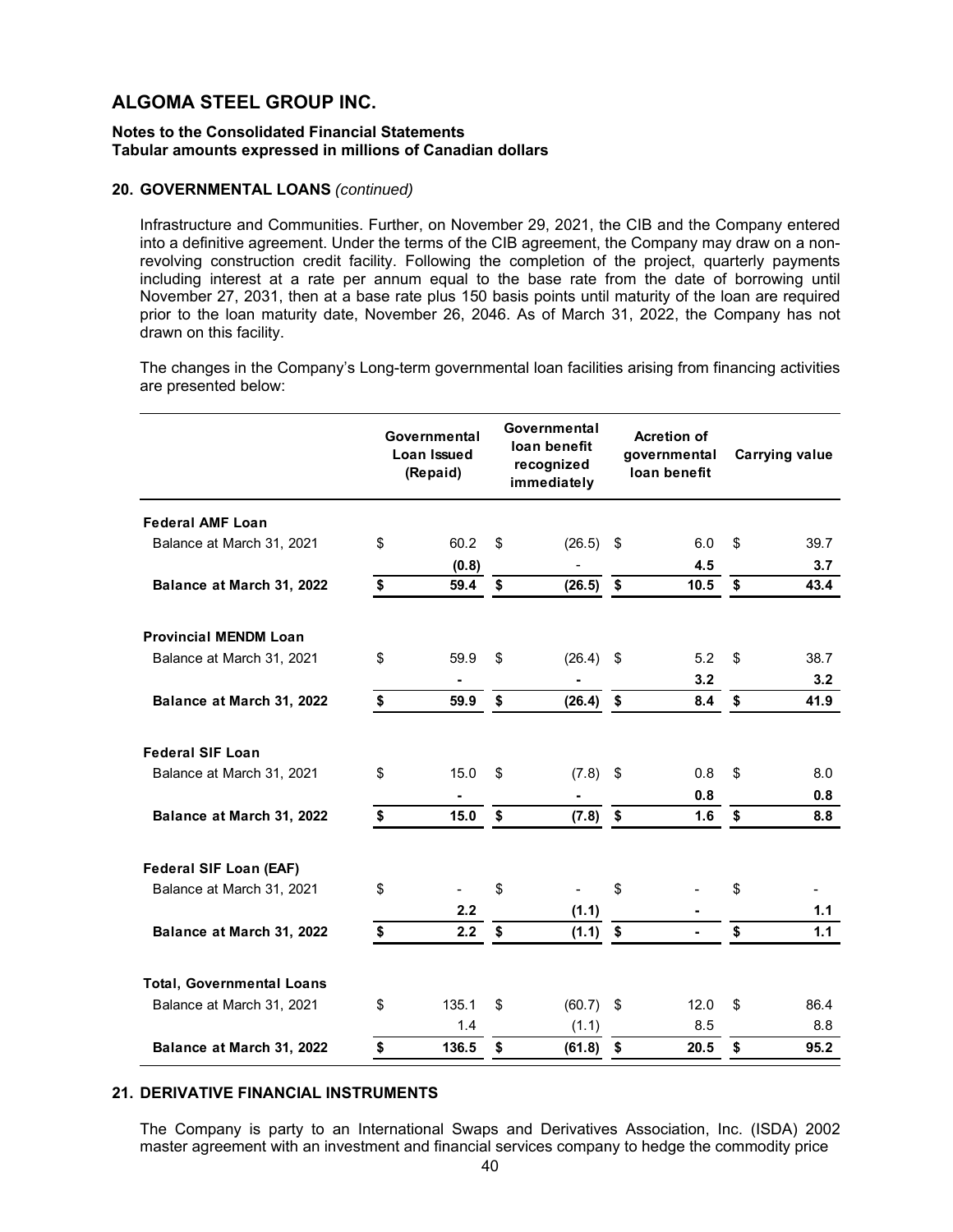#### **Notes to the Consolidated Financial Statements Tabular amounts expressed in millions of Canadian dollars**

# **21. DERIVATIVE FINANCIAL INSTRUMENTS** *(continued)*

risk associated with various commodities. At March 31, 2022, Algoma entered into agreements to hedge the revenue on the sale of steel and hedge the cost of the purchase of natural gas. The credit support annex to the master agreement requires the Company to make margin payments to satisfy collateral requirements based on Mark to Market (MTM) exposure of the commodity contracts in excess of US \$0.25 million. At March 31, 2022, the Company made margin payments totaling \$29.5 million (March 31, 2021 - \$49.4 million) as cash collateral, which does not meet the offsetting criteria in IAS 32.

The commodity contracts to hedge the NYMEX price of the hot rolled coil price of steel and to hedge the NGX Union-Dawn price of natural gas are derivatives, which are designated as cash flow hedges for which hedge effectiveness is measured for the duration of the agreements and therefore carried at fair value through other comprehensive income (loss). The steel derivative contracts as at March 31, 2022 terminate over the course of the year from April 2022 to December 31, 2022. The natural gas derivative contracts expired at March 31, 2022, as such, the fair value liability for natural gas derivative contracts totaled \$0.2 million for contracts expired March 31, 2022.

|                                            |                   | <b>Fair Value Liability</b> |                   |                          |                   | <b>Notional Amounts</b><br>(tons, in thousands) | Average Price (USD)<br>(per ton) |                          |                   |  |  |
|--------------------------------------------|-------------------|-----------------------------|-------------------|--------------------------|-------------------|-------------------------------------------------|----------------------------------|--------------------------|-------------------|--|--|
|                                            | March 31,<br>2022 |                             | March 31,<br>2021 |                          | March 31,<br>2022 | March 31,<br>2021                               | March 31,<br>2022                |                          | March 31,<br>2021 |  |  |
| Cash flow hedges -<br>commodity price risk |                   |                             |                   |                          |                   |                                                 |                                  |                          |                   |  |  |
| Natural gas swaps                          | \$                | 0.2                         | - \$              | $\overline{\phantom{a}}$ | $\blacksquare$    | $\blacksquare$                                  | \$                               | $\overline{\phantom{0}}$ |                   |  |  |
| Steel swaps                                |                   | 28.6                        |                   | 49.4                     | 90.0              | 117.0                                           | \$                               | 1.091.0                  | 728.7             |  |  |
|                                            |                   | 28.8                        | \$                | 49.4                     |                   |                                                 |                                  |                          |                   |  |  |

The fair value and notional amounts of these derivatives are as follows:

The cumulative amount of gains and losses on cash flow hedging instruments assessed as effective are presented in the cash flow hedge reserve through other comprehensive income (loss) and is recognized in profit or loss only when the hedged transaction impacts the profit or loss, or is included directly in the initial cost or other carrying amount of the hedged non-financial items (basis adjustment).

During the year ended March 31, 2022, the Company entered into an agreement to hedge the cost of natural gas that was consumed between January 1, 2022, and March 31, 2022. Management designated this hedge as a cash flow hedge, and accordingly measured the effectiveness of the hedge on a monthly basis throughout the life of the agreement. The realized loss resulting from this agreement of \$2.1 million (March 31, 2021 – \$1.7 million, March 31, 2020 - \$2.5 million), was initially recorded in the Cash Flow Hedge Reserve in Other Comprehensive Income (Loss), and was subsequently recognized in cost of sales.

During the year ended March 31, 2022, the unrealized loss resulting from the steel hedges of \$24.7 million (March 31, 2021 - \$64.8 million), was recognized in the Cash Flow Hedge Reserve in Other Comprehensive Income (Loss). During the year ended March 31, 2022, the realized loss resulting from the steel hedge of \$127.5 million (March 31, 2021 - \$4.2 million), was subsequently reclassified from Other Comprehensive Income (Loss) and recognized in revenue.

The movements in the cash flow hedge reserve for the years ended March 31, 2022 and March 31, 2021, as a component of Accumulated other comprehensive income (loss) is as follows: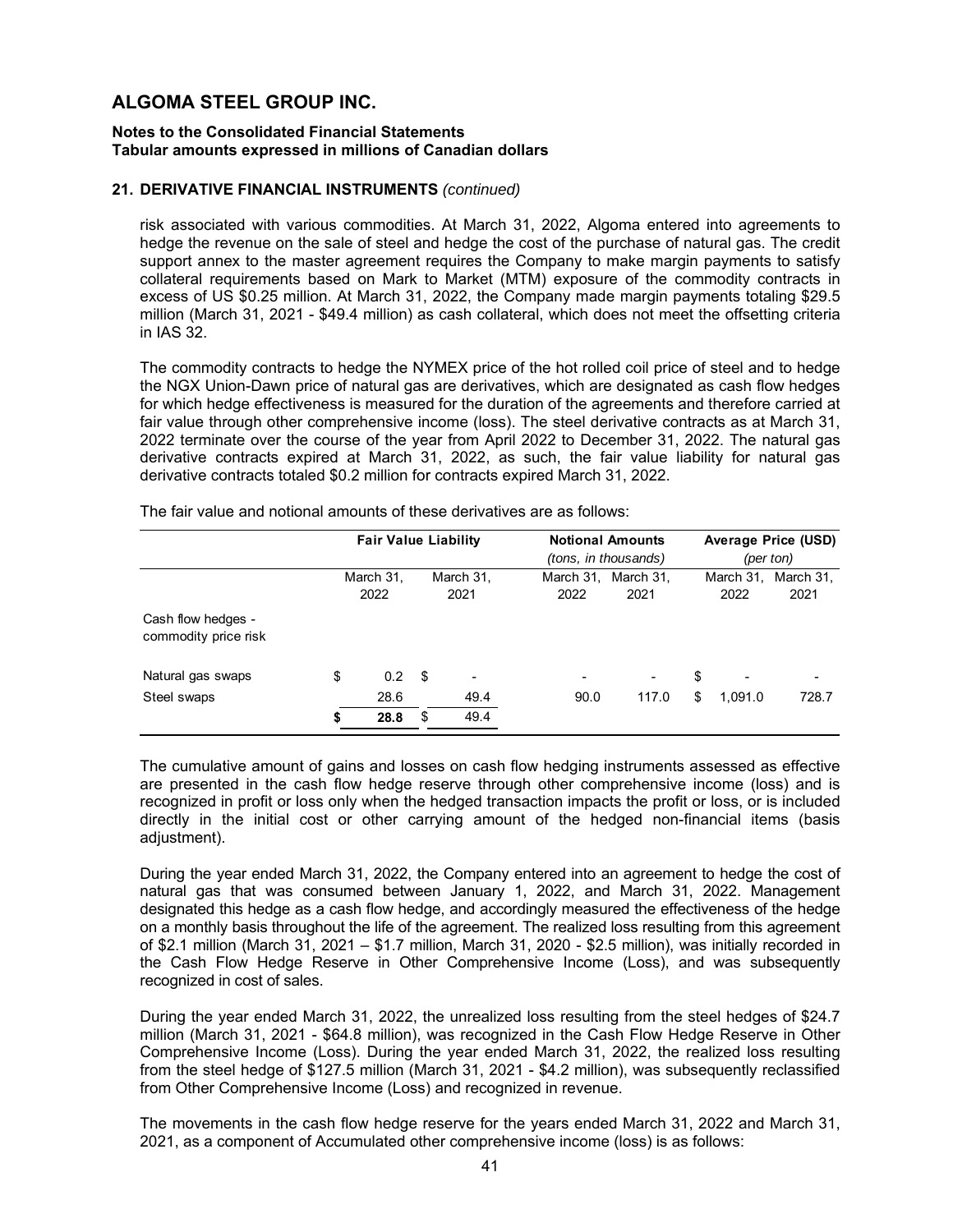#### **Notes to the Consolidated Financial Statements Tabular amounts expressed in millions of Canadian dollars**

# **21. DERIVATIVE FINANCIAL INSTRUMENTS** *(continued)*

| As at,                                                            | March 31,<br>2022 |         | March 31,<br>2021 |       | March 31,<br>2020 |       |
|-------------------------------------------------------------------|-------------------|---------|-------------------|-------|-------------------|-------|
| Opening balance                                                   | S                 | 64.8    | - \$              |       | S                 |       |
| Loss arising on changes in fair value of cash flow hedges,        |                   |         |                   |       |                   |       |
| net of tax of \$7.8 million, \$16.1 million and nil, respectively |                   | 89.5    |                   | 70.7  |                   | 2.5   |
| Loss reclassified to net income (loss)                            |                   | (129.6) |                   | (5.9) |                   | (2.5) |
| Net unrealized (income) loss on cash flow hedges                  |                   | (40.1)  |                   | 64.8  |                   |       |
| Ending balance                                                    |                   | 24.7    | S.                | 64.8  | \$.               |       |

# **22. PENSION BENEFITS**

## **Defined contribution plan**

The Company maintains a defined contribution pension plan established by Old Steelco Inc.'s predecessor in 2004 for non-unionized employees in Canada joining the Company after January 1, 2003. As part of Old Steelco Inc.'s contract negotiations with its locals which concluded on July 31, 2010, the locals and Old Steelco Inc. agreed to include in this plan all unionized employees hired subsequent to August 1, 2010 and to offer to all the current employees the option to move to the Defined Contribution Pension Plan. The plan was revised by Old Steelco Inc. during the year ended March 31, 2011; these revisions went into effect March 1, 2011. Based on this revision, the Company is obligated to provide a base contribution of 5% of salary and also match employee contributions to a maximum of 2%, depending on years of service for non-unionized employees. Additionally, the Company is obligated to provide a contribution for unionized employees per qualified hour worked of \$2.85.

The pension expense under this plan is equal to the Company's contribution. The pension expense for the year ended March 31, 2022 was \$9.0 million (March 31, 2021 was \$8.7 million).

## **Defined benefit plans**

The Company maintains non-contributory defined benefit pension plans that are closed to new entrants and cover all employees in Canada not covered under the Defined Contribution Pension Plan. The benefits are based on years of service and average earnings for a defined period prior to retirement.

The Company also maintains a closed plan for pensioners who retired prior to January 1, 2002, that provides the pensioners with a pension benefit in excess of the limits provided by the Ontario Pension Benefit Guarantee Fund (the "Closed Retiree Plan").

These defined benefit pension plans are registered under the Pension Benefits Act (Ontario), and are legally separated from the Company. The Pension Benefits Act (Ontario) is a regulatory framework that has jurisdiction over the administration and funding of defined benefit pension plans. Within this framework, the Company has fiduciary responsibility over the administration of the defined benefit pension plans, including the development and oversight of the investment policy for pension funds and the selection and oversight of pension fund investment managers.

The defined benefit pension plans expose the Company to various risks such as: investment risk, interest rate risk, foreign currency risk, price risk, credit risk and liquidity risk.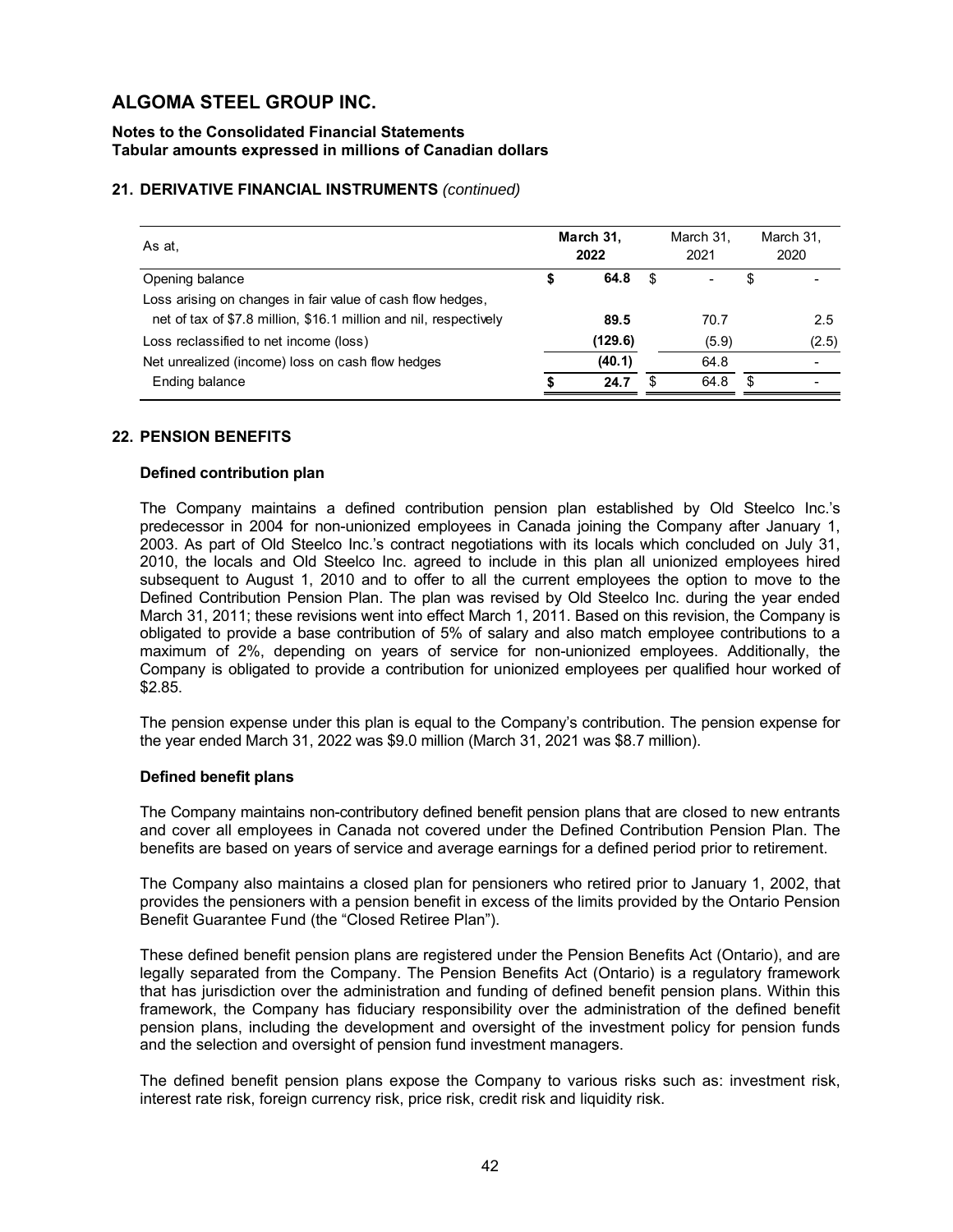# **Notes to the Consolidated Financial Statements Tabular amounts expressed in millions of Canadian dollars**

# **22. PENSION BENEFITS** *(continued)*

The most recent actuarial valuations of plan assets and the present value of the defined benefit obligation were carried out at March 1, 2021 for salaried and hourly plans and at April 1, 2021 for the wrap plan.

The principal assumptions used for the purposes of the actuarial valuations were as follows:

| Years ended,                                                              | March 31,<br>2022                                                      | March 31,<br>2021                                 |
|---------------------------------------------------------------------------|------------------------------------------------------------------------|---------------------------------------------------|
| Assumptions for determination of defined benefit cost:                    |                                                                        |                                                   |
| Defined obligation and past service cost                                  | 3.28%                                                                  | 4.03%                                             |
| Net interest cost                                                         | 2.53%                                                                  | 3.47%                                             |
| Current service cost                                                      | 3.55%                                                                  | 4.25%                                             |
| Interest cost on current service cost                                     | 3.13%                                                                  | 3.92%                                             |
| Discount rate for determination of defined benefit obligation             | 4.16%                                                                  | 3.16%                                             |
| Assumptions for determination of defined benefit cost and defined benefit |                                                                        |                                                   |
| obligation:                                                               |                                                                        |                                                   |
| Ultimate rate of compensation increase                                    | $2.00\%$                                                               | 2.00%                                             |
| Mortality                                                                 | 105%<br><b>CPM2014</b><br><b>Private</b><br><b>Projection</b><br>CPM-B | 105%<br>CPM2014<br>Private<br>Projection<br>CPM-B |

The components of amounts recognized in the consolidated statements of net income (loss) in respect of these defined benefit plans are presented below:

| Years ended,                                             |    | March 31,<br>2022 | March 31,<br>2021 |                   | March 31,<br>2020 |      |
|----------------------------------------------------------|----|-------------------|-------------------|-------------------|-------------------|------|
| Amounts recognized in net income (loss) were as follows: |    |                   |                   |                   |                   |      |
| Current service cost                                     | \$ | 20.8              | - \$              | 20.0 <sup>5</sup> |                   | 23.0 |
| Net interest cost                                        |    | 3.6               |                   | 7.6               |                   | 8.4  |
|                                                          |    | 24.4              | \$                | 27.6              | \$                | 31.4 |
| Defined benefit costs recognized in:                     |    |                   |                   |                   |                   |      |
| Cost of sales                                            | \$ | 18.8              | -\$               | 18.0 <sup>5</sup> |                   | 20.6 |
| Administrative and selling expense                       |    | 2.0               |                   | 2.0               |                   | 2.4  |
| Interest on pension liability                            |    | 3.6               |                   | 7.6               |                   | 8.4  |
|                                                          |    | 24.4              | -\$               | 27.6              | \$                | 31.4 |
|                                                          |    |                   |                   |                   |                   |      |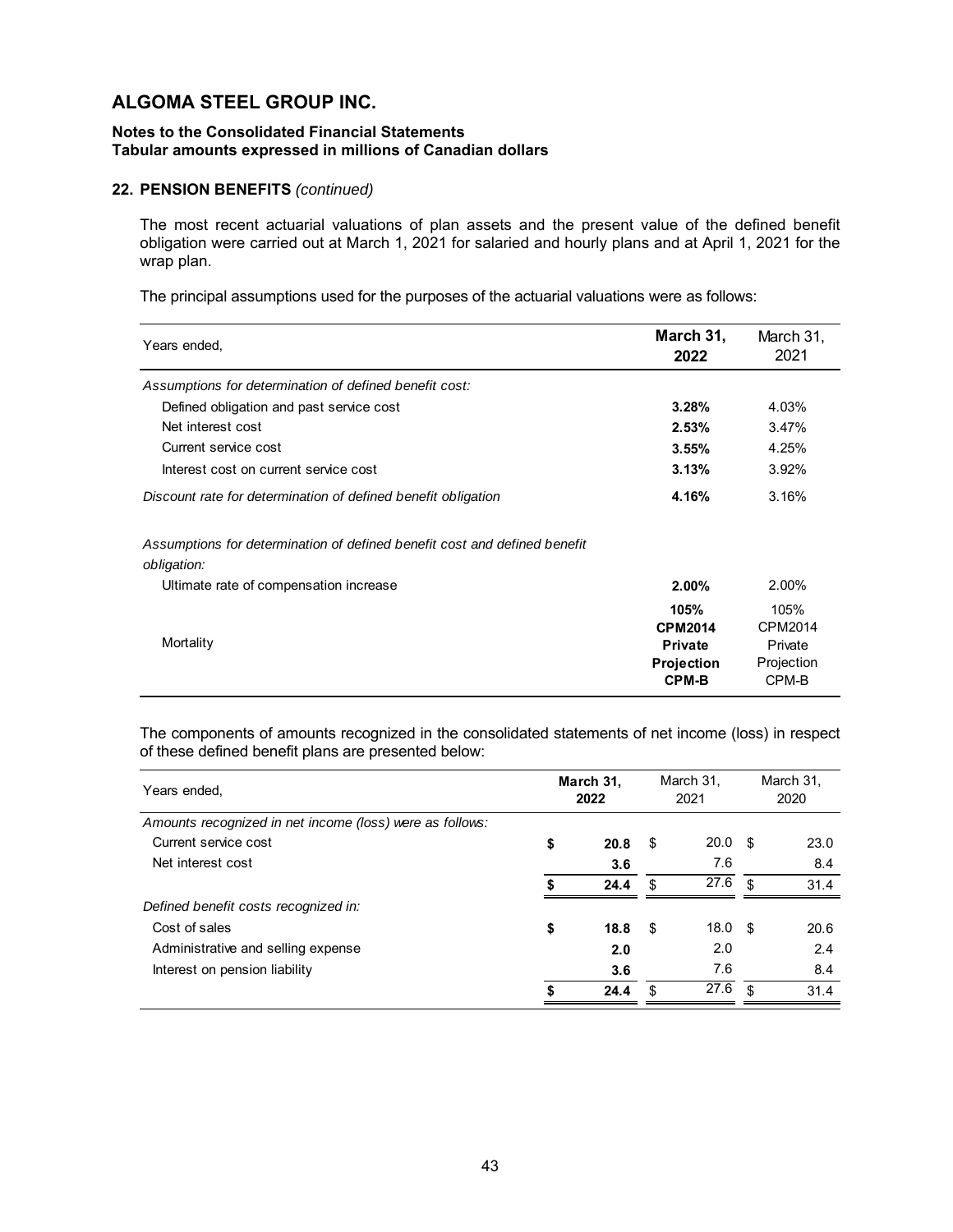### **Notes to the Consolidated Financial Statements Tabular amounts expressed in millions of Canadian dollars**

# **22. PENSION BENEFITS** *(continued)*

The components of amounts recognized in the consolidated statements of comprehensive income (loss) in respect of these defined benefit plans are presented below:

| Years ended,                                                                 | March 31,<br>2022 |                |   | March 31.<br>2021 |     | March 31,<br>2020 |
|------------------------------------------------------------------------------|-------------------|----------------|---|-------------------|-----|-------------------|
| Amounts recognized in other comprehensive income<br>(loss), were as follows: |                   |                |   |                   |     |                   |
| Actuarial gain on accrued pension liability                                  |                   | (57.9)         | S | (51.8)            | -\$ | (48.6)            |
| Less tax effect                                                              |                   | $\blacksquare$ |   |                   |     | 4.6               |
|                                                                              |                   | (57.9)         | S | (51.8)            | \$  | (44.0)            |

The amounts included in the consolidated statements of financial position in respect of the Company's net obligation in respect of its defined benefit plans are as follows:

| As at.                                      | March 31,<br>2022 |         |    | March 31,<br>2021 |
|---------------------------------------------|-------------------|---------|----|-------------------|
| Present value of defined benefit obligation |                   | 1.343.6 |    | 1,504.3           |
| Fair value of plan assets                   |                   | 1,225.5 |    | 1,334.2           |
| Net accrued pension liability               |                   | 118.1   | .S | 170.1             |

Continuities of the defined benefit plan assets and obligations are as follows:

#### Years ended,

| Movements in the present value of the plan assets were as follows:                |               |               |
|-----------------------------------------------------------------------------------|---------------|---------------|
| Fair value of plan assets at beginning of year                                    | \$<br>1,334.2 | \$<br>1,155.8 |
| Actual return (net of investment management expenses)                             | (46.5)        | 209.5         |
| Administration expenses                                                           | (1.5)         | (1.2)         |
| <b>Employer contributions</b>                                                     | 18.4          | 50.3          |
| Benefits paid                                                                     | (79.1)        | (80.2)        |
| Fair value of plan assets at end of the year,                                     |               |               |
| March 31, 2022 and March 31, 2021, respectively                                   | 1,225.5       | \$<br>1,334.2 |
| Movements in the present value of the defined benefit obligation were as follows: |               |               |
| Defined benefit obligation at the beginning of the year                           | \$<br>1,504.3 | \$<br>1,400.8 |
| Current service cost                                                              | 19.8          | 18.7          |
| Interest cost                                                                     | 37.0          | 47.2          |
| Actuarial (gains) losses arising from financial assumptions                       | (154.6)       | 127.3         |
| Effect of experience adjustments                                                  | 16.2          | (8.3)         |
| Effect of demographic assumptions                                                 |               | (1.2)         |
| Benefits paid                                                                     | (79.1)        | (80.2)        |
| Defined benefit obligation at end of the year,                                    |               |               |
| March 31, 2022 and March 31, 2021, respectively                                   | \$<br>1,343.6 | \$<br>1,504.3 |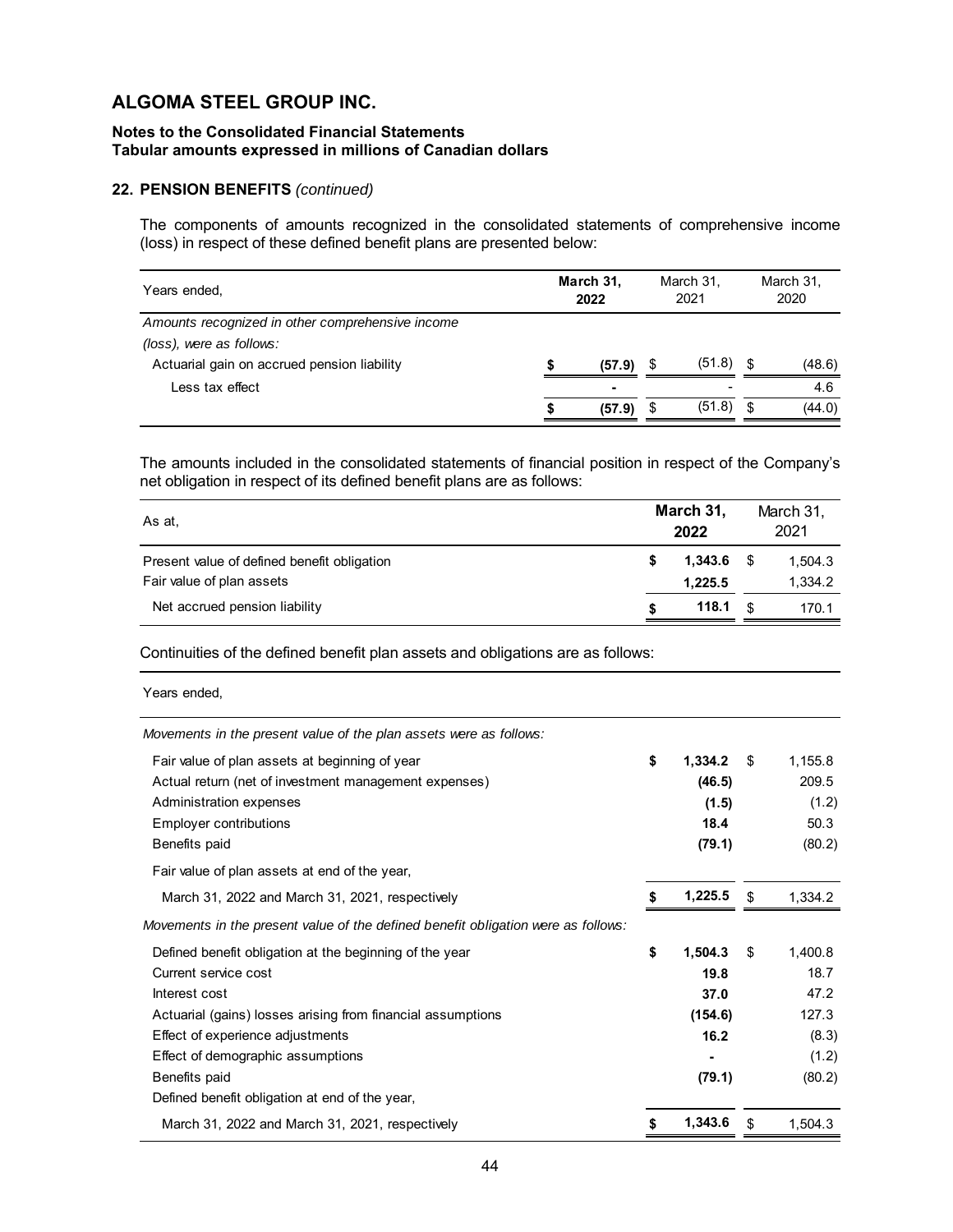#### **Notes to the Consolidated Financial Statements Tabular amounts expressed in millions of Canadian dollars**

# **22. PENSION BENEFITS** *(continued)*

Reconciliation of the amounts recognized in accumulated other comprehensive income (loss) in the consolidated statements of changes in shareholders' equity were as follows:

|                                       | Actuarial gain<br>immediately<br>recognized |              |  | Tax<br>effect |  | Actuarial<br>qain<br>immediately<br>recognized,<br>net of tax |  |
|---------------------------------------|---------------------------------------------|--------------|--|---------------|--|---------------------------------------------------------------|--|
| Balance at March 31, 2020             | \$                                          | $(29.1)$ \$  |  | $(0.3)$ \$    |  | (29.4)                                                        |  |
| Actuarial gain immediately recognized |                                             | (51.8)       |  |               |  | (51.8)                                                        |  |
| Balance at March 31, 2021             | \$                                          | $(80.9)$ \$  |  | $(0.3)$ \$    |  | (81.2)                                                        |  |
| Actuarial gain immediately recognized |                                             | (57.9)       |  |               |  | (57.9)                                                        |  |
| Balance at March 31, 2022             |                                             | $(138.8)$ \$ |  | $(0.3)$ \$    |  | (139.1)                                                       |  |

The major categories of plan assets were as follows:

| As at                     | March 31,<br>2022 | March 31,<br>2021 |
|---------------------------|-------------------|-------------------|
| Cash and cash equivalents | 1%                | 1%                |
| Equity instruments        | 45%               | 51%               |
| Debt instruments          | 43%               | 42%               |
| Other                     | 11%               | 6%                |
|                           | 100%              | 100%              |

## **Cash flow information**

The Company is required to make contributions equal to current service cost. Contributions for the year ended March 31, 2022 under these regulations were \$18.4 million (March 31, 2021 - \$50.3 million, March 31, 2020 - \$51.4 million).

The Company's expected future contributions in respect of its defined benefit pension plans for the fiscal year ending March 31, 2023 is \$18.9 million.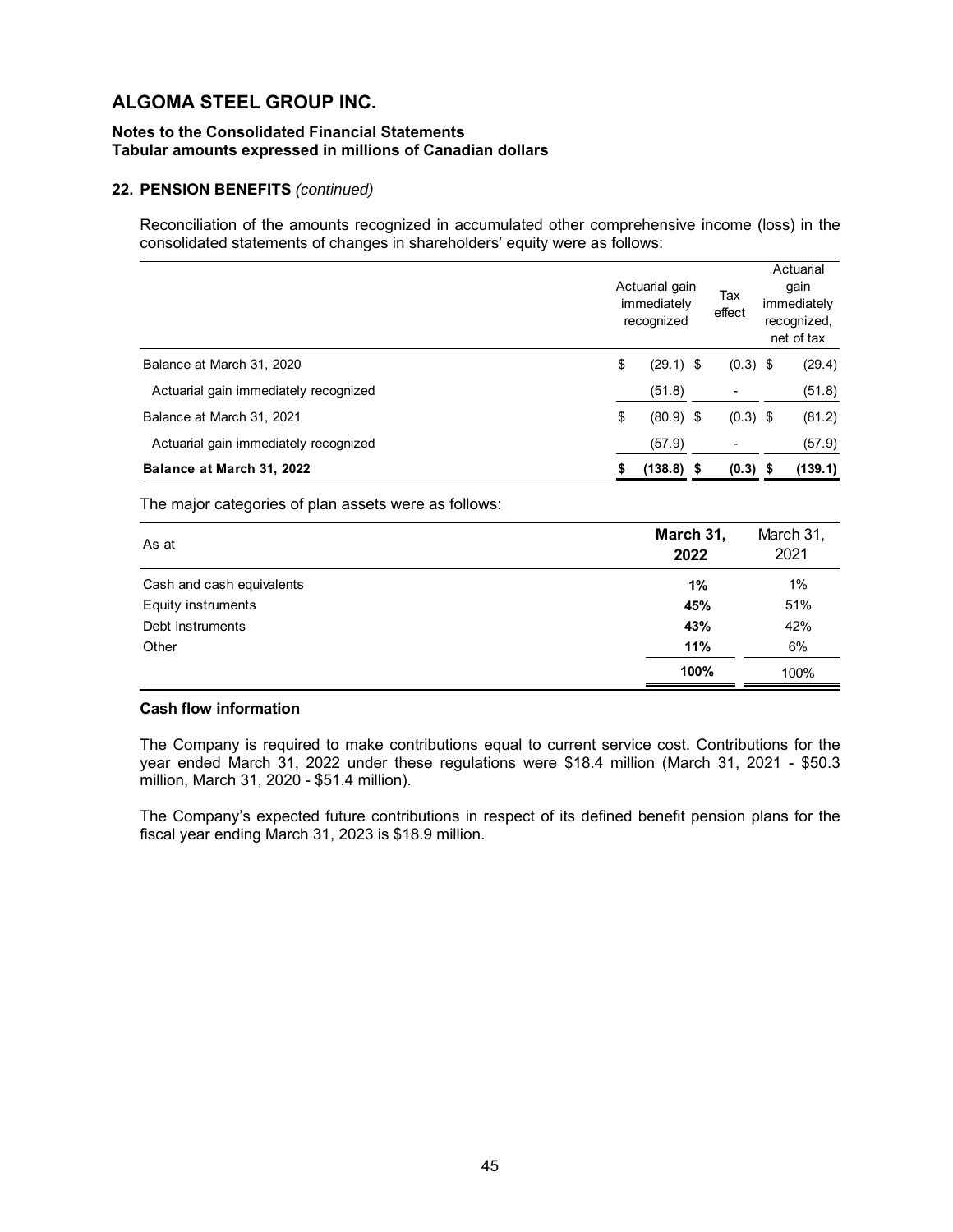#### **Notes to the Consolidated Financial Statements Tabular amounts expressed in millions of Canadian dollars**

## **22. PENSION BENEFITS** *(continued)*

#### **Sensitivity of results to actuarial assumptions**

The sensitivity of the defined benefit obligation to the key actuarial assumptions is as follows:

| Years ended,                                 | March 31,<br>2022 |         |      | March 31,<br>2021 |
|----------------------------------------------|-------------------|---------|------|-------------------|
| Effect of change in discount rate assumption |                   |         |      |                   |
| One percentage point increase                | \$                | (134.5) | - \$ | (164.4)           |
| One percentage point decrease                | \$                | 162.7   | - \$ | 202.0             |
| Effect of change in salary scale             |                   |         |      |                   |
| One percentage point increase                | \$                | 19.4    | \$   | 25.2              |
| One percentage point decrease                | \$                | (17.5)  | - \$ | (22.6)            |
| Effect of change in mortality assumption     |                   |         |      |                   |
| Set forward one year                         | \$                | 34.4    | - \$ | 41.4              |
| Set back one year                            | \$                | (33.6)  | - \$ | (40.6)            |

The discount rate sensitivities presented above are estimates based on plan durations. The defined benefit obligation and the current service cost have an implied duration of 10 and 17 years, respectively at current discount rates.

If the returns on plan assets had been 10% lower than the actual returns of plan assets experienced in the year ended March 31, 2022, the actuarial loss immediately recognized in other comprehensive income (loss) would have increased by approximately \$130.0 million (March 31, 2021 - \$114.0 million).

## **23. OTHER POST-EMPLOYMENT BENEFITS**

The Company offers post-employment life insurance, health care and dental care to some of its retirees. These obligations are not pre-funded.

The most recent actuarial valuations of the present value of the other post-employment benefit obligation were carried out at November 1, 2021.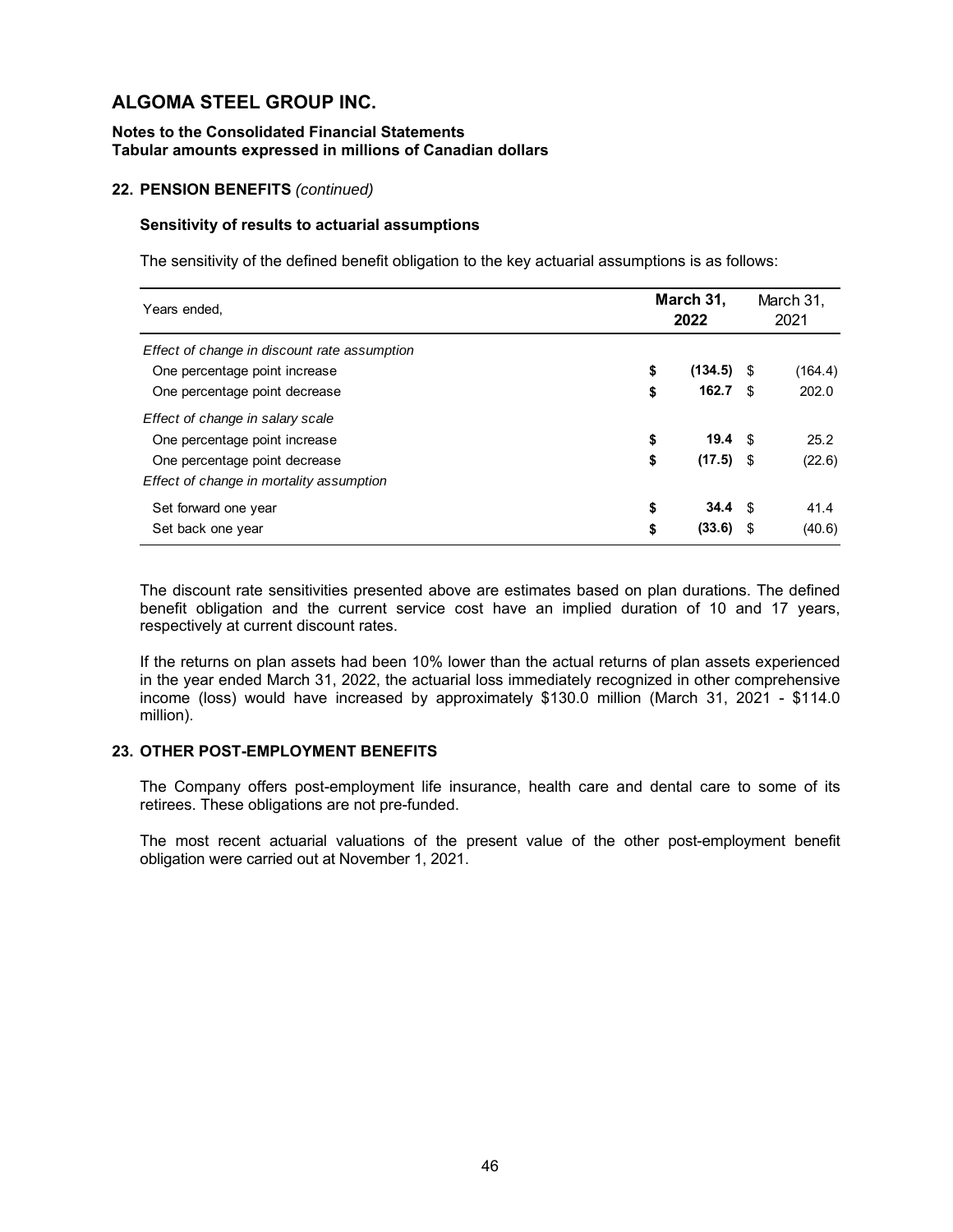## **Notes to the Consolidated Financial Statements Tabular amounts expressed in millions of Canadian dollars**

# **23. OTHER POST-EMPLOYMENT BENEFITS** *(continued)*

The principal assumptions used for the purposes of the actuarial valuations were as follows:

| As at and for the years ended,                                                           | March 31,<br>2022          | March 31,<br>2021   |
|------------------------------------------------------------------------------------------|----------------------------|---------------------|
| Assumptions for determination of defined benefit cost:                                   |                            |                     |
| Discount rate                                                                            |                            |                     |
| Defined benefit obligation                                                               | 3.41%                      | 4.15%               |
| Current service cost                                                                     | 3.68%                      | 4.43%               |
| Interest cost on benefit obligation                                                      | 2.79%                      | 3.65%               |
| Interest cost on current service cost                                                    | 3.58%                      | 4.31%               |
| Health care cost immediate trend rate                                                    | 5.04%                      | 5.09%               |
| Assumptions for determination of defined benefit obligation:                             |                            |                     |
| <b>Effective discount rate</b>                                                           | 4.31%                      | 3.41%               |
| Health care cost immediate trend rate                                                    | 5.04%                      | 5.04%               |
| Assumptions for determination of defined benefit cost and defined benefit<br>obligation: |                            |                     |
| Health care cost ultimate trend rate                                                     | 4.00%                      | 4.00%               |
| Year ultimate health care cost trend rate reached                                        | 2040                       | 2040                |
| Salary Increases per annum                                                               | $2.00\%$                   | 2.00%               |
|                                                                                          | 105%CPM                    | 105%CPM             |
|                                                                                          | 2014                       | 2014                |
| Mortality                                                                                | <b>Private</b>             | Private             |
|                                                                                          | Projection<br><b>CPM-B</b> | Projection<br>CPM-B |

The components of amounts recognized in the consolidated statements of net income (loss) in respect of these other post-employment benefit plans are presented below:

| Years ended,                                 | March 31,<br>2022 |      | March 31,<br>2021 |                  |     | March 31,<br>2020 |
|----------------------------------------------|-------------------|------|-------------------|------------------|-----|-------------------|
| Amounts recognized in net income (loss) were |                   |      |                   |                  |     |                   |
| as follows:                                  |                   |      |                   |                  |     |                   |
| Current service cost                         | \$                | 4.0  | -\$               | 3.2 <sup>5</sup> |     | 4.0               |
| Net interest cost                            |                   | 8.0  |                   | 9.6              |     | 8.9               |
|                                              | \$                | 12.0 | -\$               | 12.8             | -\$ | 12.9              |
| Post employment benefit costs recognized in: |                   |      |                   |                  |     |                   |
| Cost of sales                                | \$                | 3.6  | -\$               | 2.8 <sub>5</sub> |     | 3.6               |
| Administrative and selling expense           |                   | 0.4  |                   | 0.4              |     | 0.4               |
| Interest on pension liability                |                   | 8.0  |                   | 9.6              |     | 8.9               |
|                                              | \$                | 12.0 | \$                | 12.8             | \$  | 12.9              |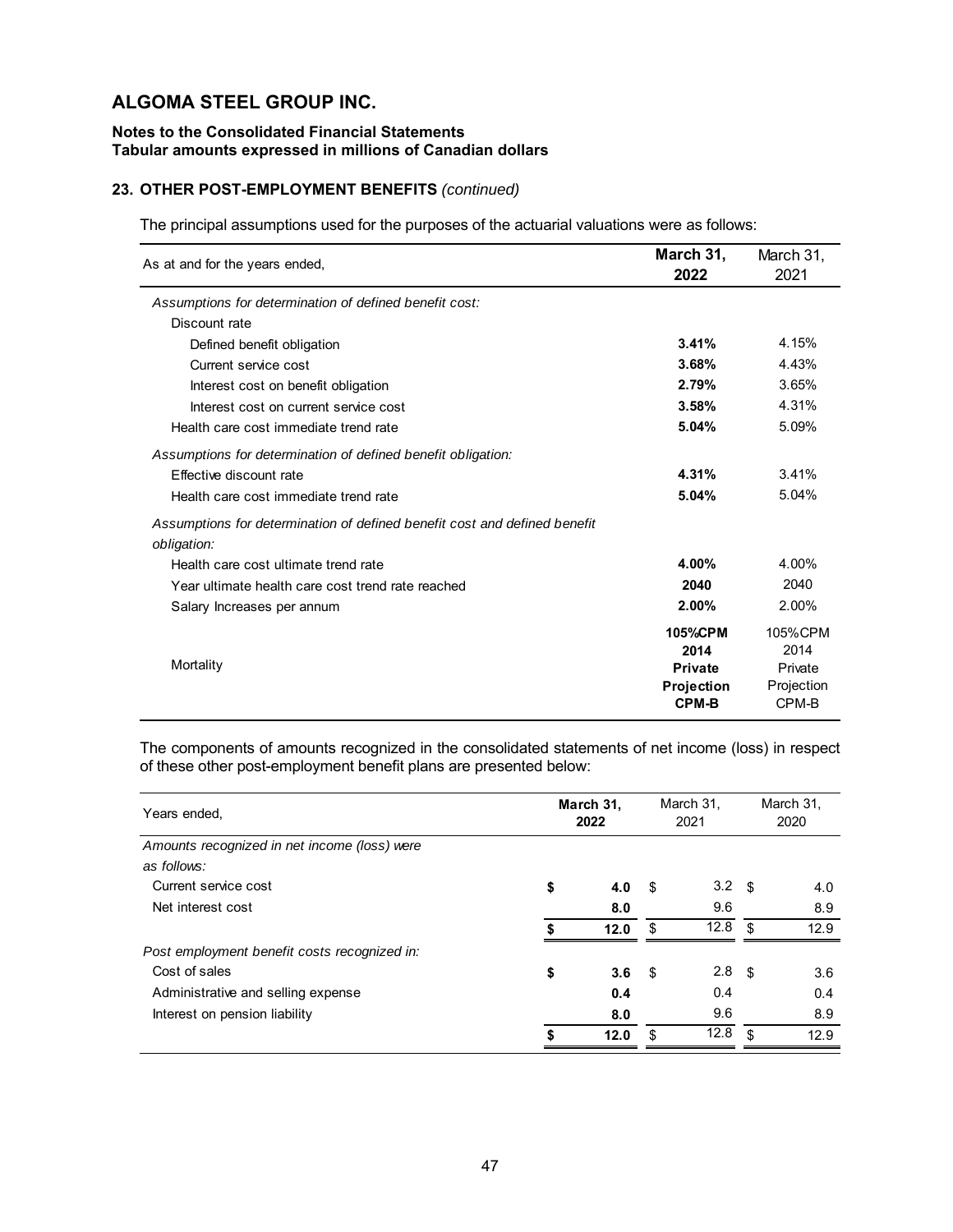## **Notes to the Consolidated Financial Statements Tabular amounts expressed in millions of Canadian dollars**

# **23. OTHER POST-EMPLOYMENT BENEFITS** *(continued)*

The components of amounts recognized in the consolidated statements of comprehensive income (loss) in respect of these other post-employment benefit plans are presented below:

| Years ended,                                         | March 31,<br>2022 |                |      |                   |    |        |  |  |  |  |  |  |  |  |  |  |  |  |  |  |  |  |  |  |  |  | March 31,<br>2021 |  |  |  |  |  |  | March 31,<br>2020 |
|------------------------------------------------------|-------------------|----------------|------|-------------------|----|--------|--|--|--|--|--|--|--|--|--|--|--|--|--|--|--|--|--|--|--|--|-------------------|--|--|--|--|--|--|-------------------|
| Amounts recognized in other comprehensive            |                   |                |      |                   |    |        |  |  |  |  |  |  |  |  |  |  |  |  |  |  |  |  |  |  |  |  |                   |  |  |  |  |  |  |                   |
| (income) loss, were as follows:                      |                   |                |      |                   |    |        |  |  |  |  |  |  |  |  |  |  |  |  |  |  |  |  |  |  |  |  |                   |  |  |  |  |  |  |                   |
| Actuarial (income) losses on accrued post employment |                   |                |      |                   |    |        |  |  |  |  |  |  |  |  |  |  |  |  |  |  |  |  |  |  |  |  |                   |  |  |  |  |  |  |                   |
| benefit liability                                    | S                 | (60.0)         | - \$ | 28.8 <sup>5</sup> |    | (33.2) |  |  |  |  |  |  |  |  |  |  |  |  |  |  |  |  |  |  |  |  |                   |  |  |  |  |  |  |                   |
| Less tax effect                                      |                   | $\blacksquare$ |      |                   |    | 2.6    |  |  |  |  |  |  |  |  |  |  |  |  |  |  |  |  |  |  |  |  |                   |  |  |  |  |  |  |                   |
|                                                      | S                 | (60.0)         | \$   | 28.8              | -S | (30.6) |  |  |  |  |  |  |  |  |  |  |  |  |  |  |  |  |  |  |  |  |                   |  |  |  |  |  |  |                   |

The amounts included in the consolidated statements of financial position arising from the Company's obligation in respect of its other post-retirement benefit plans were as follows:

| As at,                                                                           | March 31,<br>2022 |                                   |  | March 31,<br>2021 |  |  |
|----------------------------------------------------------------------------------|-------------------|-----------------------------------|--|-------------------|--|--|
| Present value of post-employment benefit obligation<br>Fair value of plan assets |                   | 239.8<br>$\overline{\phantom{0}}$ |  | 297.8             |  |  |
| Accrued other post-employment benefit obligation                                 |                   | 239.8                             |  | 297.8             |  |  |

Reconciliation of the amounts recognized in accumulated other comprehensive income (loss) in the consolidated statements of changes in shareholder's equity were as follows:

|                                       | Actuarial<br>(gain) loss<br>immediately<br>recognized |             |    | Tax<br>effect            | Actuarial<br>(gain) loss<br>immediately<br>recognized,<br>net of tax |        |
|---------------------------------------|-------------------------------------------------------|-------------|----|--------------------------|----------------------------------------------------------------------|--------|
| Balance at March 31, 2020             | \$                                                    | $(22.8)$ \$ |    | $\overline{\phantom{a}}$ | \$                                                                   | (22.8) |
| Actuarial loss immediately recognized |                                                       | 28.8        |    | $\overline{\phantom{a}}$ |                                                                      | 28.8   |
| Balance at March 31, 2021             | \$                                                    | 6.0         | \$ |                          | \$                                                                   | 6.0    |
| Actuarial gain immediately recognized |                                                       | (60.0)      |    |                          |                                                                      | (60.0) |
| Balance at March 31, 2022             |                                                       | $(54.0)$ \$ |    | $\blacksquare$           |                                                                      | (54.0) |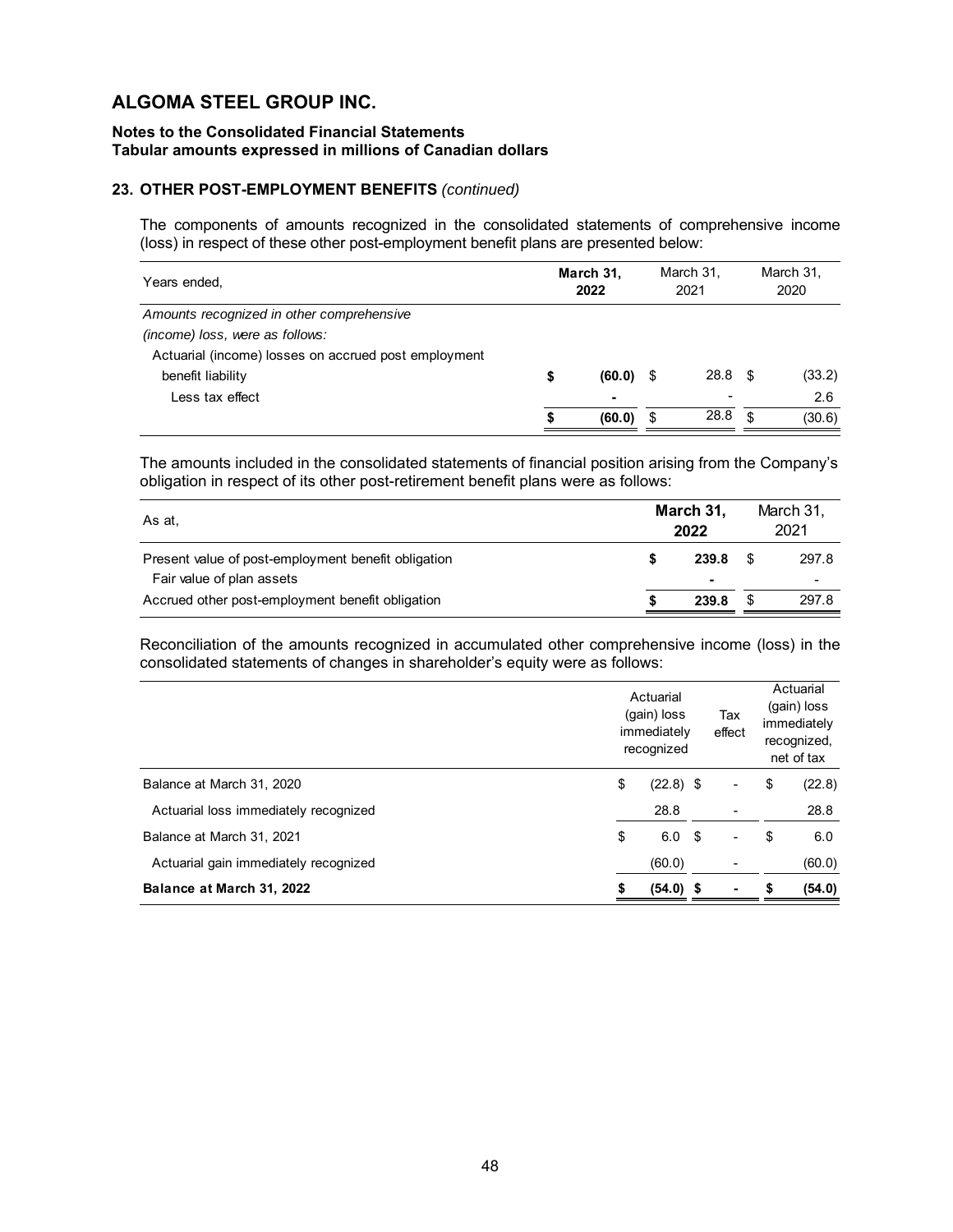# **Notes to the Consolidated Financial Statements Tabular amounts expressed in millions of Canadian dollars**

# **23. OTHER POST-EMPLOYMENT BENEFITS** *(continued)*

Continuities of the other post-employment benefit plan assets and obligations are as follows:

| Movements in the present value of the post-employment benefit plan assets |             |    |        |
|---------------------------------------------------------------------------|-------------|----|--------|
| were as follows:                                                          |             |    |        |
| Fair value of plan assets at beginning of year                            | \$          | \$ |        |
| <b>Employer contributions</b>                                             | 10.3        |    | (11.0) |
| Benefits paid                                                             | (10.3)      |    | 11.0   |
| Fair value of plan assets at end of the year,                             |             |    |        |
| March 31, 2022 and March 31, 2021, respectively                           |             | \$ |        |
| Movements in the present value of the other post-employment benefit       |             |    |        |
| obligation were as follows:                                               |             |    |        |
| Defined benefit obligation at the beginning of the year                   | \$<br>297.8 | S  | 267.3  |
| Current service cost                                                      | 4.0         |    | 3.2    |
| Interest cost                                                             | 8.0         |    | 9.6    |
| Actuarial (gains) losses arising from financial assumptions               | (31.6)      |    | 30.9   |
| Actuarial gains arising from demographic assumptions                      | (20.2)      |    |        |
| Actuarial gains from experience adjustments                               | (7.8)       |    | (2.2)  |
| Benefits paid                                                             | (10.3)      |    | (11.0) |
| Defined benefit obligation at end of the year,                            |             |    |        |
| March 31, 2022 and March 31, 2021, respectively                           | 239.8       | S  | 297.8  |

# **Cash flow information**

For the year ended March 31, 2022, the amounts included in the consolidated statements of cash flows in respect of these other post-employment benefit plans was \$10.3 million (March 31, 2021 - \$11.0 million, March 31, 2020 - \$11.6 million). The Company's expected contributions for the fiscal year ending March 31, 2023 is \$12.6 million.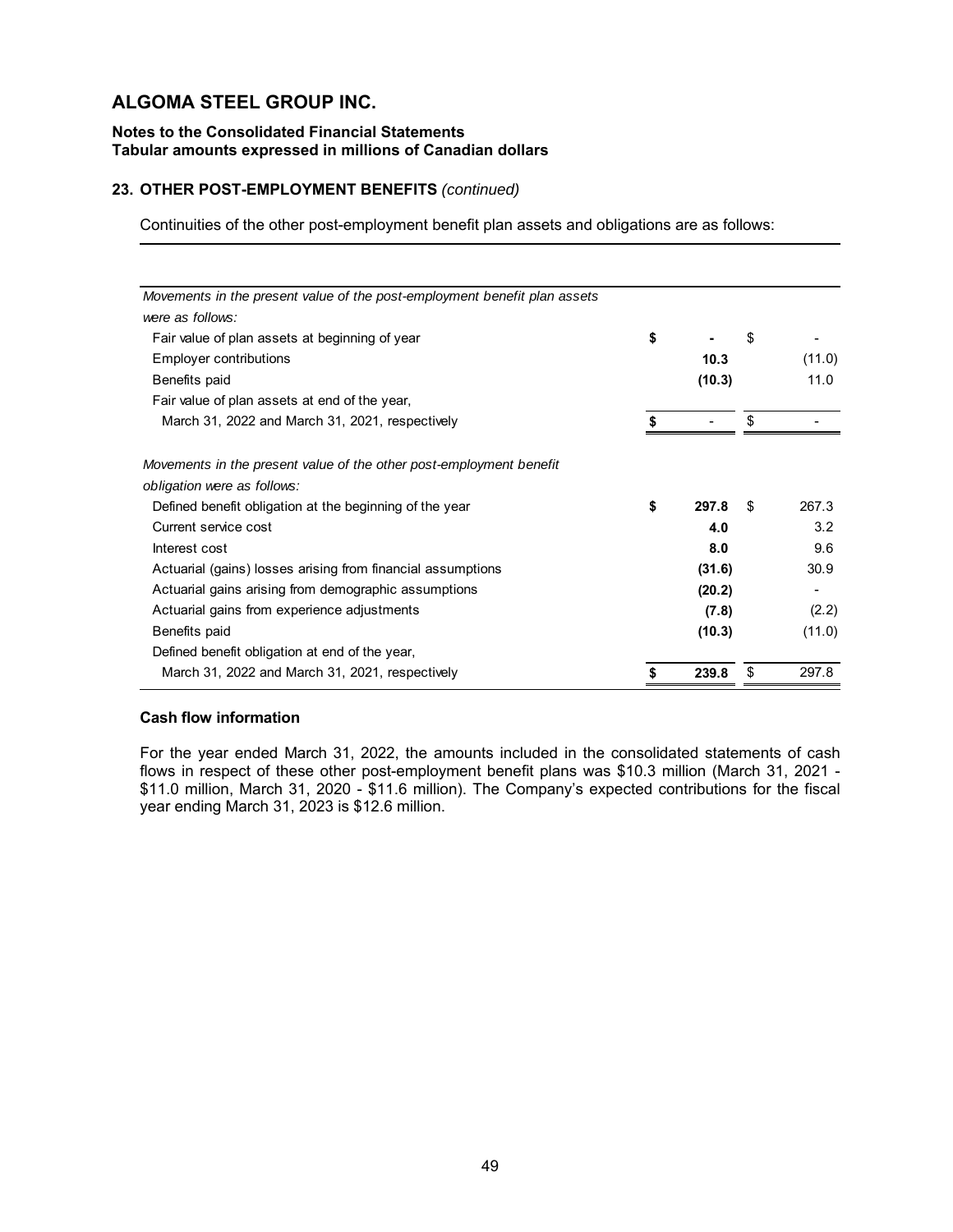#### **Notes to the Consolidated Financial Statements Tabular amounts expressed in millions of Canadian dollars**

# **23. OTHER POST-EMPLOYMENT BENEFITS** *(continued)*

#### **Sensitivity of results to actuarial assumptions**

The sensitivity of the other post-employment benefit obligation to changes in the discount rate, health care cost trend rate and mortality assumptions are as follows:

| Years ended.                                     | March 31,<br>2022 |             |      | March 31,<br>2021 |
|--------------------------------------------------|-------------------|-------------|------|-------------------|
| Effect of change in discount rate assumption     |                   |             |      |                   |
| One percentage point increase                    | \$                | (29.9)      | -S   | (38.8)            |
| One percentage point decrease                    | \$                | 37.7        | \$   | 49.8              |
| Effect of change in health care cost trend rates |                   |             |      |                   |
| One percentage point increase                    | \$                | 29.6        | - \$ | 41.2              |
| One percentage point decrease                    | \$                | $(24.9)$ \$ |      | (32.9)            |
| Effect of change in mortality assumption         |                   |             |      |                   |
| Set forward one year                             | \$                | 9.5         | -S   | 14.0              |
| Set back one year                                | \$                | (9.3)       | \$   | (13.6)            |

The discount rate sensitivities presented above are estimates based on plan durations. The other post-employment benefit obligation and the current service cost have an implied duration of 14.4 and 30 years, respectively at current discount rates.

# **24. OTHER LONG-TERM LIABILITIES**

| As at,                                                            | March 31,<br>2022 |     |    | March 31,<br>2021 |
|-------------------------------------------------------------------|-------------------|-----|----|-------------------|
| The carrying amount of the following other long term liabilities: |                   |     |    |                   |
| Accrued interest payable, Provincial MENDM Loan                   | S                 | 2.3 | \$ | 1.4               |
| Long-term disability plan obligation                              |                   | 0.8 |    | 1.1               |
| Long-term portion of lease liability                              |                   | 0.9 |    |                   |
|                                                                   |                   | 4.0 | S  | 2.5               |

*Long-term disability plan obligation* 

The Company maintains a long-term disability plan. Under this plan, the Company offers continuation of medical and dental benefits for employees on long-term disability leaves of absence. The Company recognizes the present value of the long-term disability benefit obligation based on the number of employees on long-term disability. The most recent actuarial determination of the Company's longterm disability obligation was carried out at March 31, 2022. At March 31, 2022, the long-term disability plan had a carrying value of \$0.8 million (March 31, 2021 - \$1.1 million).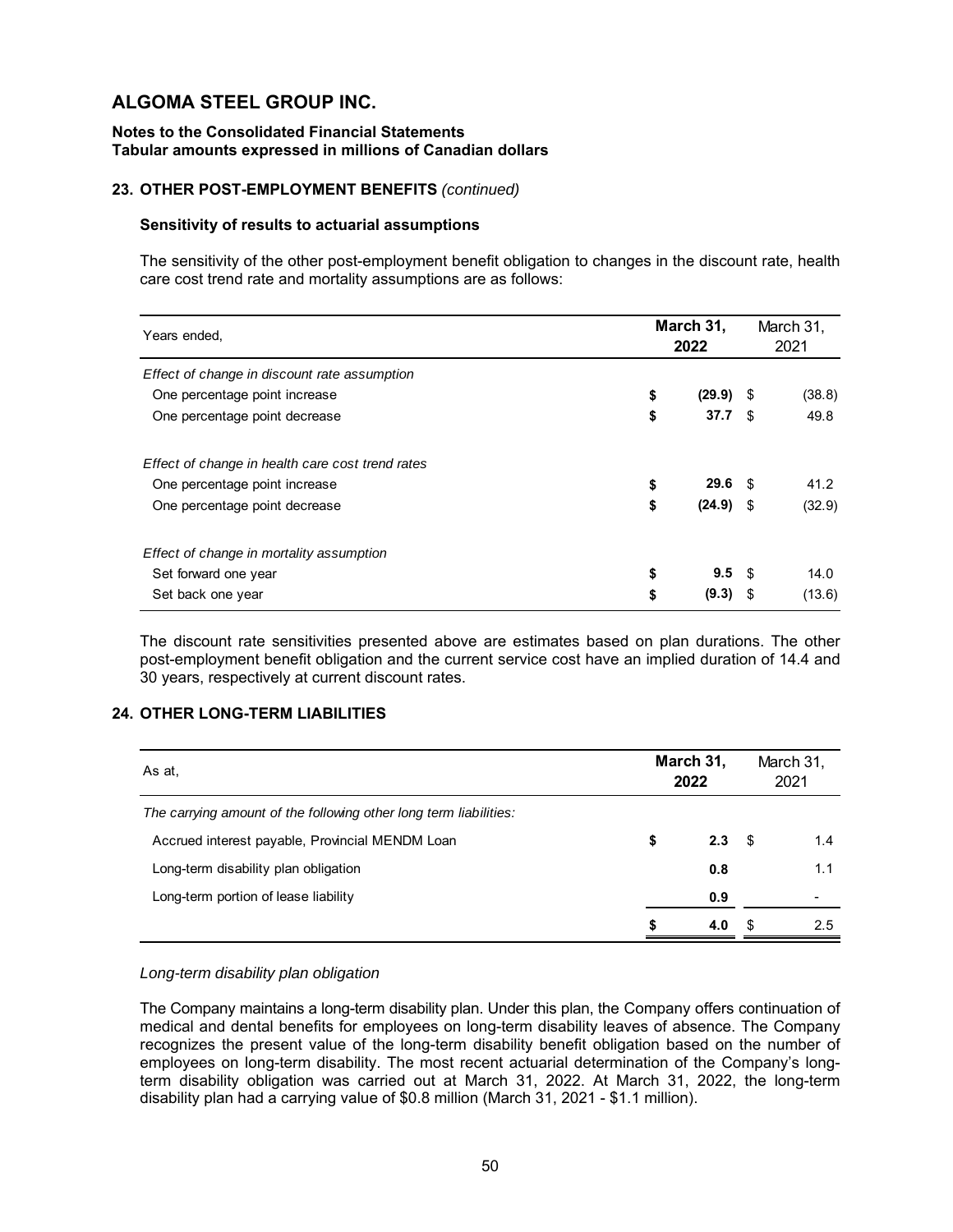#### **Notes to the Consolidated Financial Statements Tabular amounts expressed in millions of Canadian dollars**

# **24. OTHER LONG-TERM LIABILITIES**

#### *Accrued interest payable, Provincial MENDM Loan*

As disclosed in Note 20, the Company has entered into an agreement with the Ministry of Energy, Northern Development and Mines under which the Company will receive a \$60.0 million low interest loan. At March 31, 2022, the accrued interest payable under this agreement was \$2.3 million (March 31, 2021 – \$1.4 million).

# **25. ENVIRONMENTAL LIABILITIES**

| As at,                                                          | March 31,<br>2022 | March 31,<br>2021 |      |      |
|-----------------------------------------------------------------|-------------------|-------------------|------|------|
| The carrying amount of Environmental liabilities in respect of: |                   |                   |      |      |
| The Company's Operation Site                                    | \$                | 33.7              | \$   | 35.0 |
| Northern Ontario mine sites owned by Old Steelco Inc.           |                   | 4.3               |      | 4.9  |
|                                                                 | \$                | 38.0              | - \$ | 39.9 |
| Current portion                                                 | \$                | 4.5               | - \$ | 4.5  |
| Long-term portion                                               |                   | 33.5              |      | 35.4 |
|                                                                 | \$                | 38.0              | S    | 39.9 |

On November 30, 2018, the Company entered into agreements with the Province of Ontario, through the Ministry of the Environment, Conservation and Parks and the Ministry of Energy, Northern Development and Mines. These agreements relate to the Company's operation site, and certain Northern Ontario mine sites owned by Old Steelco Inc., and not purchased by the Company. These agreements limit the Company's obligations with respect to legacy environmental contamination, and impose certain risk management, risk mitigation, site remediation and funding obligations on the Company. The Company recognizes the present value of these environmental liabilities over 20 years commencing November 2018 at a discount rate of 9.0%.

At March 31, 2022, the Company has provided letters of credit totalling of \$16.1 million (March 31, 2021 - \$17.2 million) to the Ministry of Energy, Northern Development and Mines; \$13.7 million in respect of the Company's operation site (March 31, 2021 - \$13.7 million) and \$2.4 million (March 31, 2021 - \$3.5 million) in respect of certain Northern Ontario mine sites owned by Old Steelco Inc. Letters of credit are disclosed in Note 12 and Note 16.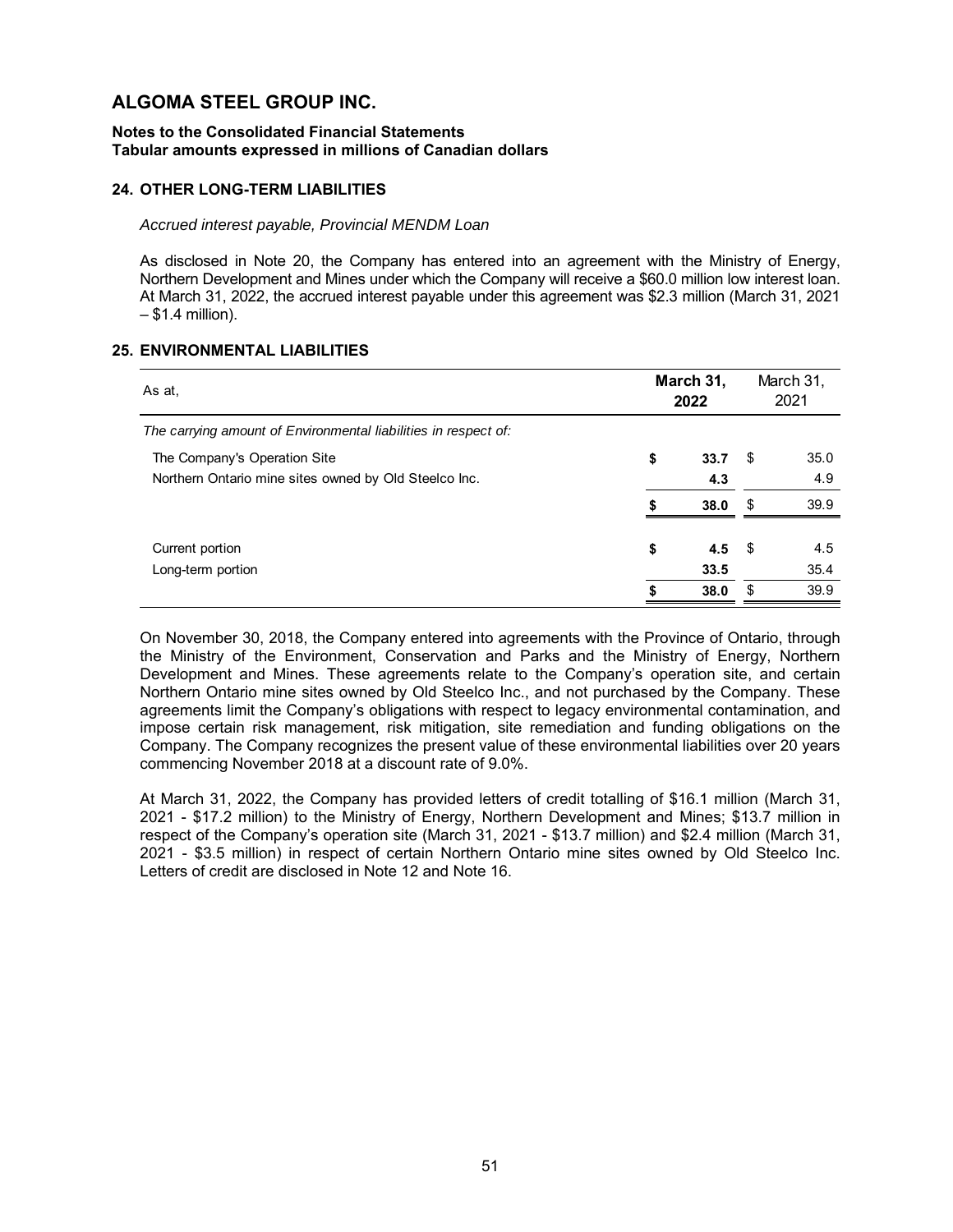## **Notes to the Consolidated Financial Statements Tabular amounts expressed in millions of Canadian dollars**

# **25. ENVIRONMENTAL LIABILITIES** *(continued)*

*Reconciliation of Environmental liabilities* 

|                           | The<br>Company's<br>Operation<br>Site |     | Northern<br>Ontario mine<br>sites owned<br>by Old<br>Steelco Inc. |      | Total |
|---------------------------|---------------------------------------|-----|-------------------------------------------------------------------|------|-------|
| Balance at March 31, 2020 | \$<br>34.3                            | \$  | 4.6                                                               | - \$ | 38.9  |
| Payments                  | (1.6)                                 |     | $\overline{\phantom{a}}$                                          |      | (1.6) |
| Accretion of discount     | 2.3                                   |     | 0.3                                                               |      | 2.6   |
| Balance at March 31, 2021 | \$<br>35.0                            | -\$ | 4.9 <sup>5</sup>                                                  |      | 39.9  |
| Payments                  | (4.6)                                 |     | (1.0)                                                             |      | (5.6) |
| Accretion of discount     | 3.3                                   |     | 0.4                                                               |      | 3.7   |
| Balance at March 31, 2022 | 33.7                                  | \$  | 4.3 <sup>5</sup>                                                  |      | 38.0  |

# **26. TAX MATTERS**

The components of income tax (recovery) expense for the years ended March 31, 2022, March 31, 2021, and March 31, 2020 are as follows:

| Years ended,                                                                                                                                          | March 31,<br>2022 | 2021 | March 31, | March 31,<br>2020 |       |  |
|-------------------------------------------------------------------------------------------------------------------------------------------------------|-------------------|------|-----------|-------------------|-------|--|
| Income tax expense (recovery) recognized in net income (loss):                                                                                        |                   |      |           |                   |       |  |
| Current tax expense                                                                                                                                   | \$<br>197.2       | -\$  |           | \$                |       |  |
| Deferred income tax expense                                                                                                                           | 101.7             |      |           |                   | (4.3) |  |
|                                                                                                                                                       | 298.9             | \$   |           | \$                | (4.3) |  |
| Income tax expense recognized in other comprehensive<br><i>income (loss):</i><br>Tax effect of net unrealized loss on cash flow hedges flow<br>hedges | \$<br>7.8         | -\$  |           | - \$              |       |  |
| Tax effect of actuarial gains on defined benefit pension<br>obligation<br>Tax effect of actuarial gains on other post-employment                      |                   |      |           |                   | 4.6   |  |
| benefits                                                                                                                                              |                   |      |           |                   | 2.6   |  |
|                                                                                                                                                       | 7.8               | \$   |           | \$.               | 7.2   |  |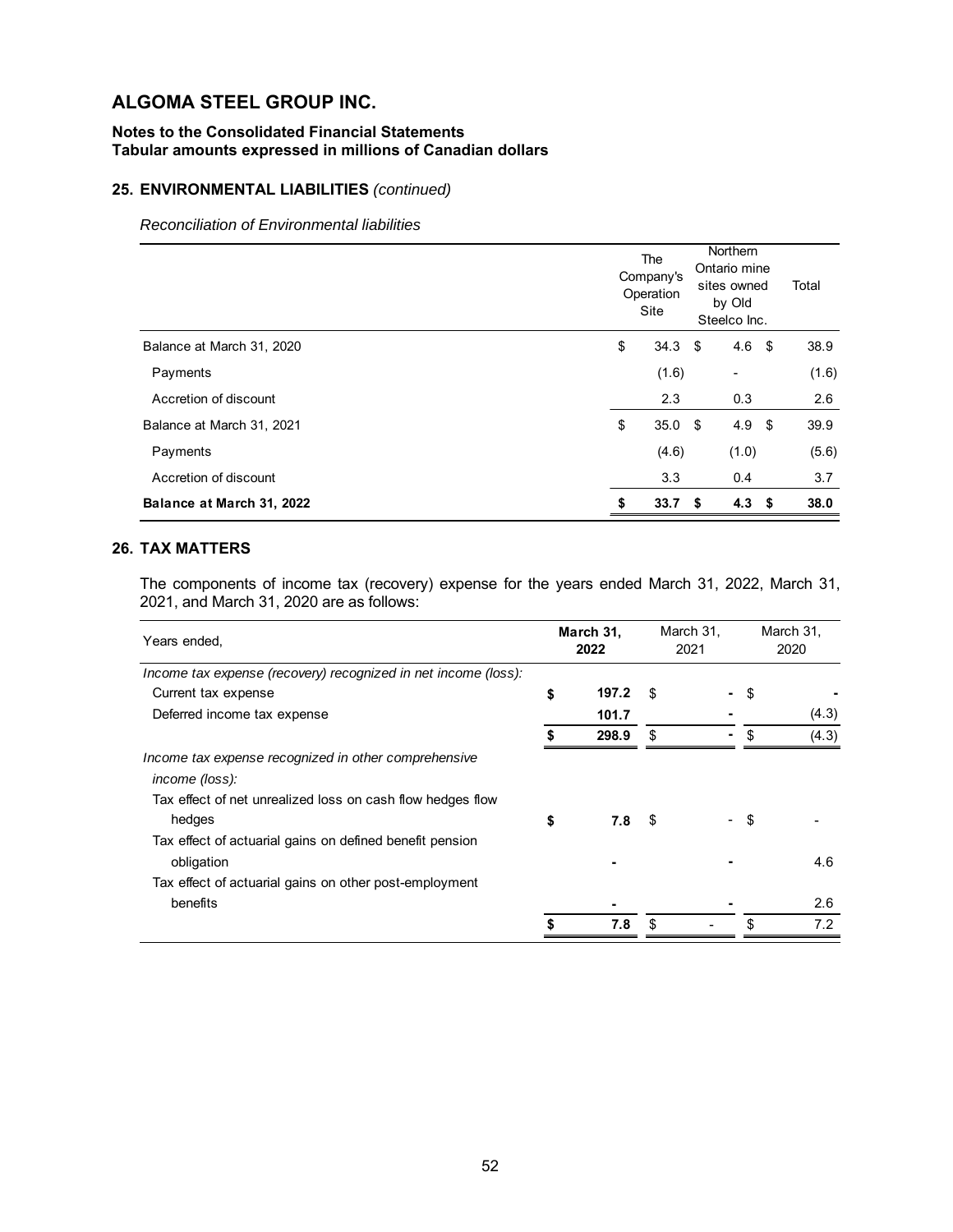# **Notes to the Consolidated Financial Statements Tabular amounts expressed in millions of Canadian dollars**

# **26. TAX MATTERS** *(continued)*

Income taxes in the consolidated statements of net income (loss) for the years ended March 31, 2022, March 31, 2021 and March 31, 2020 vary from amounts that would be computed by applying statutory income tax rates for the following reason:

| Years ended,                                          |    | March 31,<br>2022 |    | March 31,<br>2021 | March 31,<br>2020 |         |  |
|-------------------------------------------------------|----|-------------------|----|-------------------|-------------------|---------|--|
| Income (loss) before income taxes                     |    | 1,156.6           | \$ | (76.1)            | \$                | (180.2) |  |
| Income tax expense (recovery) based on the applicable |    |                   |    |                   |                   |         |  |
| tax rate of 25%                                       | \$ | 289.1             | S  | $(19.0)$ \$       |                   | (45.1)  |  |
| Add / (deduct):                                       |    |                   |    |                   |                   |         |  |
| Non-deductible post-employment benefits payments      |    | 3.0               |    | 3.2               |                   | 3.1     |  |
| Non-deductible pension contributions                  |    | 4.7               |    | 3.3               |                   | 3.8     |  |
| Non-deductible accretion of financial obligations     |    | 0.8               |    | 2.7               |                   | 1.7     |  |
| Change in unrecognized tax benefits                   |    | (45.1)            |    | 2.7               |                   | 45.9    |  |
| Adjustment in respect of prior years                  |    | 2.2               |    | 7.2               |                   | (13.7)  |  |
| Share-based payment compensation                      |    | 1.4               |    |                   |                   |         |  |
| Listing expense                                       |    | 58.9              |    |                   |                   |         |  |
| Changes in fair value of warrant liability            |    | 1.6               |    |                   |                   |         |  |
| Changes in fair value of earnout liability            |    | (19.2)            |    |                   |                   |         |  |
| Other                                                 |    | 1.5               |    |                   |                   |         |  |
| Income tax expense (recovery) based on the applicable |    | 298.9             | \$ |                   |                   | (4.3)   |  |

The applicable tax rate is the aggregate of the Canadian federal income tax rate of 15.0% and the Canadian provincial income tax rate of 10.0%.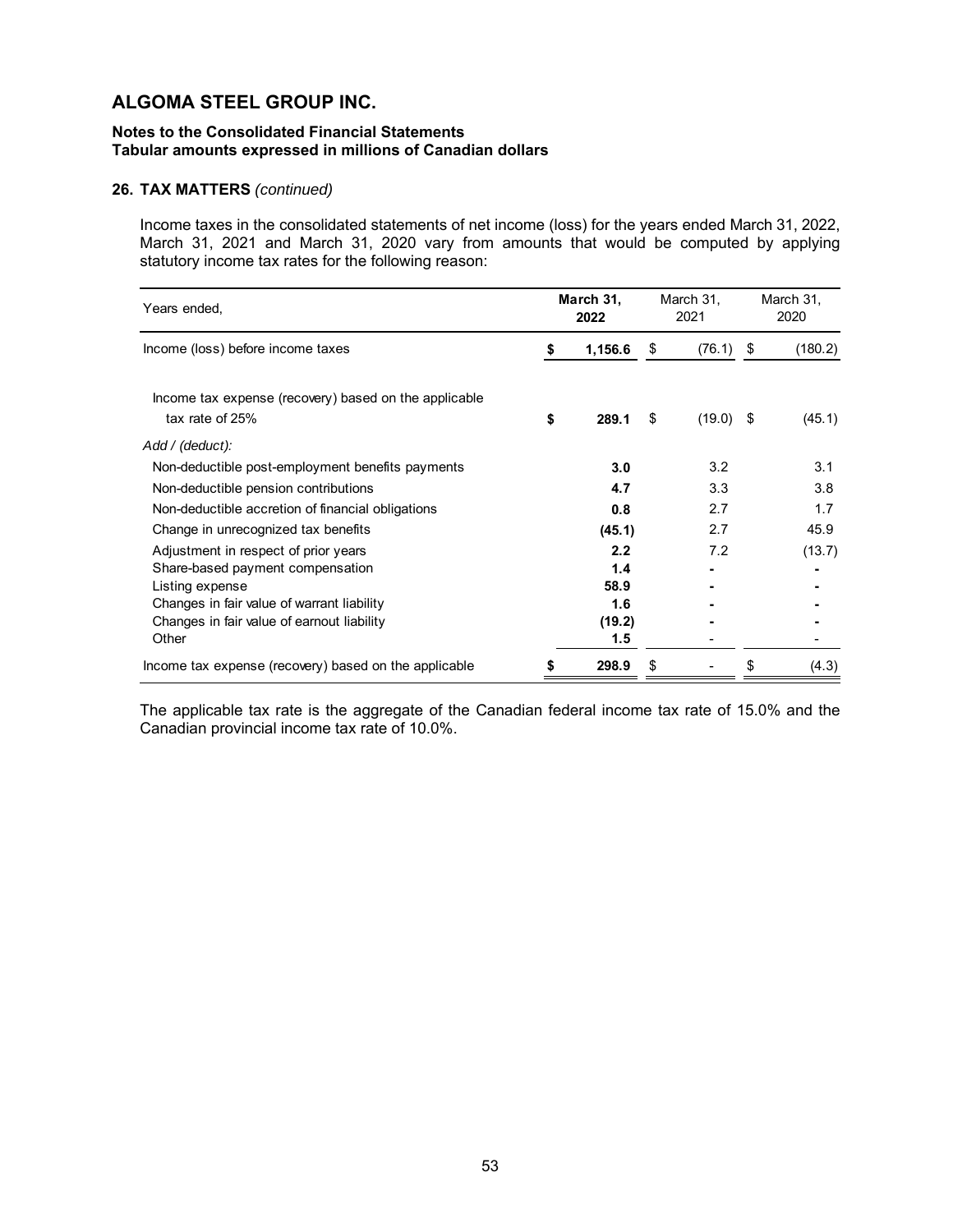#### **Notes to the Consolidated Financial Statements Tabular amounts expressed in millions of Canadian dollars**

# **26. TAX MATTERS** *(continued)*

The tax-effected temporary differences which result in deferred income tax assets and (liabilities) and the amount of deferred income taxes recognized in the consolidated statements of comprehensive income (loss) for the year ended March 31, 2022 are as follows:

|                                            | Balance                 |               |                                   | <b>Balance</b> |                                        |    |                         |
|--------------------------------------------|-------------------------|---------------|-----------------------------------|----------------|----------------------------------------|----|-------------------------|
|                                            | at<br>March 31,<br>2021 | Profit (loss) | Other<br>Comprehen<br>sive Income |                | Unrecogniz<br>ed deferred<br>tax asset |    | at<br>March 31,<br>2022 |
| Accounting reserves                        | \$<br>4.0               | \$<br>(1.4)   | \$                                | \$             |                                        | \$ | 2.6                     |
| Inventory reserve                          | (4.1)                   | 0.6           |                                   |                |                                        |    | (3.5)                   |
| Non-capital tax loss carryforward          | 98.2                    | (98.2)        |                                   |                |                                        |    | (0.0)                   |
| Capital tax loss carryforward              | 0.2                     | 1.7           |                                   |                |                                        |    | 1.9                     |
| Property, plant and equipment              |                         |               |                                   |                |                                        |    |                         |
| and intangible assets                      | (151.3)                 | 6.9           |                                   |                |                                        |    | (144.4)                 |
| Unrealized exchange gain on US dollar debt | 1.2                     | (0.3)         |                                   |                |                                        |    | 0.9                     |
| Governmental loans benefit                 |                         | (10.3)        |                                   |                |                                        |    | (10.3)                  |
| Financing expenses                         | (1.0)                   | 1.0           |                                   |                |                                        |    |                         |
| Deferred revenue                           | 50.2                    | (1.5)         |                                   |                |                                        |    | 48.7                    |
| <b>SRED</b> expenditures                   | 2.4                     | (2.5)         |                                   |                |                                        |    | (0.1)                   |
| <b>Transaction costs</b>                   |                         | 5.1           |                                   |                |                                        |    | 5.1                     |
| Unrealized loss on cash flow hedges        |                         | (1.3)         | 7.8                               |                |                                        |    | 6.5                     |
| Other                                      | 0.2                     | (0.5)         |                                   |                |                                        |    | (0.3)                   |
|                                            |                         | \$<br>(100.7) | \$<br>7.8                         | \$             |                                        | S  | (92.9)                  |

At March 31, 2022, the Company has fully utilized non-capital tax losses available of \$306.5 million.

The tax-effected temporary differences which result in deferred income tax assets and (liabilities) and the amount of deferred income taxes recognized in the consolidated statements of comprehensive income (loss) for the year ended March 31, 2021 are as follows:

|                                            |                         | <b>Balance</b> |    |               | Movements in:                   |    |                                        | <b>Balance</b>          |  |
|--------------------------------------------|-------------------------|----------------|----|---------------|---------------------------------|----|----------------------------------------|-------------------------|--|
|                                            | at<br>March 31,<br>2020 |                |    | Profit (loss) | Other<br>Comprehen<br>sive Loss |    | Unrecogniz<br>ed deferred<br>tax asset | at<br>March 31,<br>2021 |  |
| Accounting reserves                        | \$                      | 2.9            | \$ | 1.1           | \$                              | \$ |                                        | \$<br>4.0               |  |
| Inventory reserve                          |                         | (2.9)          |    | (1.2)         |                                 |    |                                        | (4.1)                   |  |
| Non-capital tax loss carryforward          |                         | 110.2          |    | (9.3)         |                                 |    | (2.7)                                  | 98.2                    |  |
| Capital tax loss carryforward              |                         | 0.2            |    | -             |                                 |    |                                        | 0.2                     |  |
| Property, plant and equipment              |                         |                |    |               |                                 |    |                                        |                         |  |
| and intangible assets                      |                         | (167.1)        |    | 15.8          |                                 |    |                                        | (151.3)                 |  |
| Unrealized exchange gain on US dollar debt |                         | 0.6            |    | 0.6           |                                 |    |                                        | 1.2                     |  |
| Financing expenses                         |                         | (1.3)          |    | 0.3           |                                 |    |                                        | (1.0)                   |  |
| Deferred revenue                           |                         | 57.4           |    | (7.2)         |                                 |    |                                        | 50.2                    |  |
| <b>SRED</b> expenditures                   |                         |                |    | 2.4           |                                 |    |                                        | 2.4                     |  |
| Other                                      |                         |                |    | 0.2           |                                 |    |                                        | 0.2                     |  |
|                                            |                         |                | \$ | 2.7           | \$                              | S  | $(2.7)$ \$                             |                         |  |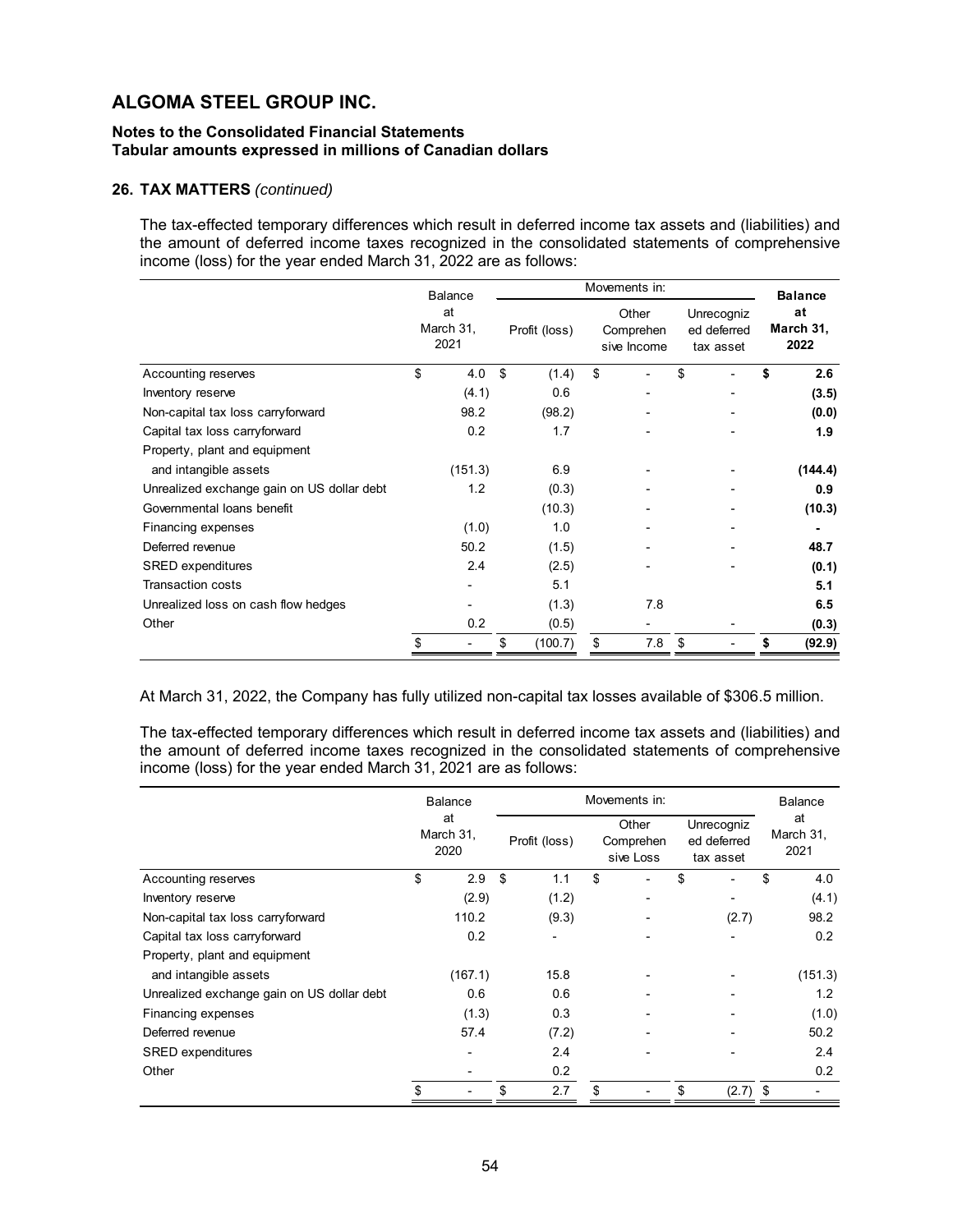#### **Notes to the Consolidated Financial Statements Tabular amounts expressed in millions of Canadian dollars**

# **26. TAX MATTERS** *(continued)*

#### *Deferred income tax assets*

As of March 31, 2021, net deferred tax assets of \$60.1 million were not recognized as a result of Management's assessment of whether sufficient future taxable income would be generated to permit use of the deferred tax assets. Management assessed the available positive and negative evidence. A significant piece of objective evidence was the cumulative loss the Company had incurred over the previous two years of its operations. Such objective evidence limited the ability to consider other subjective evidence, such as Management's projections for future growth.

# **27. COMMITMENTS AND CONTINGENCIES**

#### *Property, plant and equipment*

In the normal course of business operations the Company has certain commitments for capital expenditures related to the maintenance and acquisition of property, plant and equipment.

#### *Key inputs to production*

The Company requires large quantities of iron ore, coal, oxygen, electricity and natural gas in order to satisfy the demands of the steel manufacturing operation. The Company makes most of its purchases of these principal raw materials at negotiated prices under annual and multi-year agreements. These agreements provide the Company with comfort that an adequate supply of these key raw materials will be available to the Company at a price acceptable to the Company.

## *Legal Matters*

Additionally, from time to time, in the ordinary course of business, the Company is a defendant or party to a number of pending or threatened legal actions and proceedings. Although such matters cannot be predicted with certainty, management currently considers the Company's exposure to such ordinary course claims and litigation, to the extent not covered by the Company's insurance policies or otherwise provided for, not to have a material adverse effect on these consolidated financial statements. In addition, the Company is involved in and potentially subject to regular audits from federal and provincial tax authorities relating to income, capital and commodity taxes and, as a result of these audits, may receive assessments and reassessments.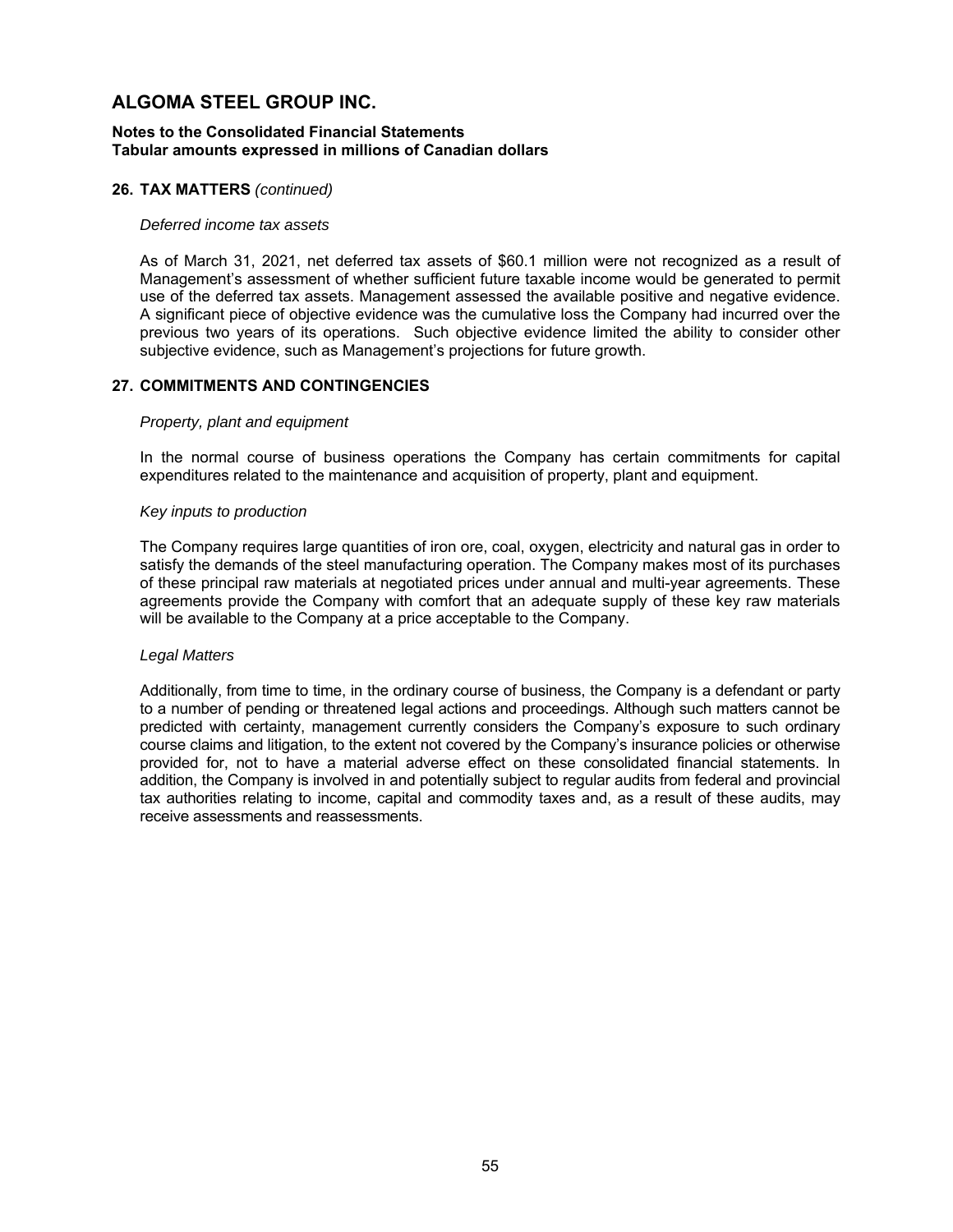#### **Notes to the Consolidated Financial Statements Tabular amounts expressed in millions of Canadian dollars**

# **28. CAPITAL STOCK**

|                                                           | Number of<br>shares<br>issued and<br>outstanding |    | Stated<br>capital value |
|-----------------------------------------------------------|--------------------------------------------------|----|-------------------------|
| Balance at March 31, 2021 and March 31, 2020 <sup>1</sup> | 71,767,775                                       | \$ | 409.5                   |
| Issuance of capital stock:                                |                                                  |    |                         |
| Merger transaction                                        | 40,306,320                                       |    | 542.7                   |
| Earnout rights                                            | 35,883,692                                       |    | 434.1                   |
| Return of capital                                         |                                                  |    | (8.3)                   |
| Balance at March 31, 2022                                 | 147,957,787                                      | S  | 1,378.0                 |

1. Retrospectively adjusted to reflect the reverse stock split, described below.

On March 23, 2021, the Company was incorporated with one share. On March 29, 2021, the Company entered into an agreement with Algoma Steel Intermediate Parent S.A.R.L. to purchase all of the issued and outstanding Common shares (100,000,001) held in Algoma Steel Holdings Inc. in exchange for 100,000,000 additional Common shares in the Company.

On October 18, 2021, the Company executed a return of capital to Algoma Steel Intermediate Parent S.a.r.l., a former related party and commonly controlled affiliate of Algoma Steel Parent S.C.A., the Company's former ultimate parent company. The Company's subsidiary, Algoma Steel Inc. provided a loan to facilitate the payment totalling \$8.3 million (US \$6.7 million) (refer to Note 31).

Pursuant to the Merger Agreement with Legato (refer to Note 4), on October 19, 2021, the Company effected a reverse stock split, such that each outstanding common share became such number of common shares as determined by the conversion factor of 71.76775% (as defined in the Merger Agreement). As a result, the 100,000,001 common shares outstanding on the day prior to the Merger were split into 71,767,775 common shares. Further, the Company issued an additional 30,306,320 and 10,000,000 common shares to the Legato common shareholders and certain investors ("PIPE Investors"), respectively, in accordance with the Merger Agreement. As a result, capital stock was increased by \$542.7 million, net of share issuance costs of \$2.2 million (US \$439.1 million).

On February 9, 2022, the Company issued 35,883,692 common shares in connection with the earnout rights granted to non-management shareholders that existed prior to the Merger (refer to Note 4).

On March 3, 2022, the Company announced a normal course issuer bid (the "NCIB") after receiving v regulatory approval from the Toronto Stock Exchange. Pursuant to the NCIB, the Company is authorized to acquire up to a maximum of 7,397,889 of its shares, or 5% of its 147,957,790 issued and outstanding shares as of February 18, 2022, subject to a daily maximum of 16,586 shares. The common shares are available for purchase and cancellation commencing on March 3, 2022 until no later than March 2, 2023. No shares were repurchased by the Company under the NCIB during the year ended March 31, 2022.

On March 31, 2022, a dividend payment of \$9.3 million (US \$7.4 million) was paid and recorded as a distribution through retained earnings (refer to Note 35).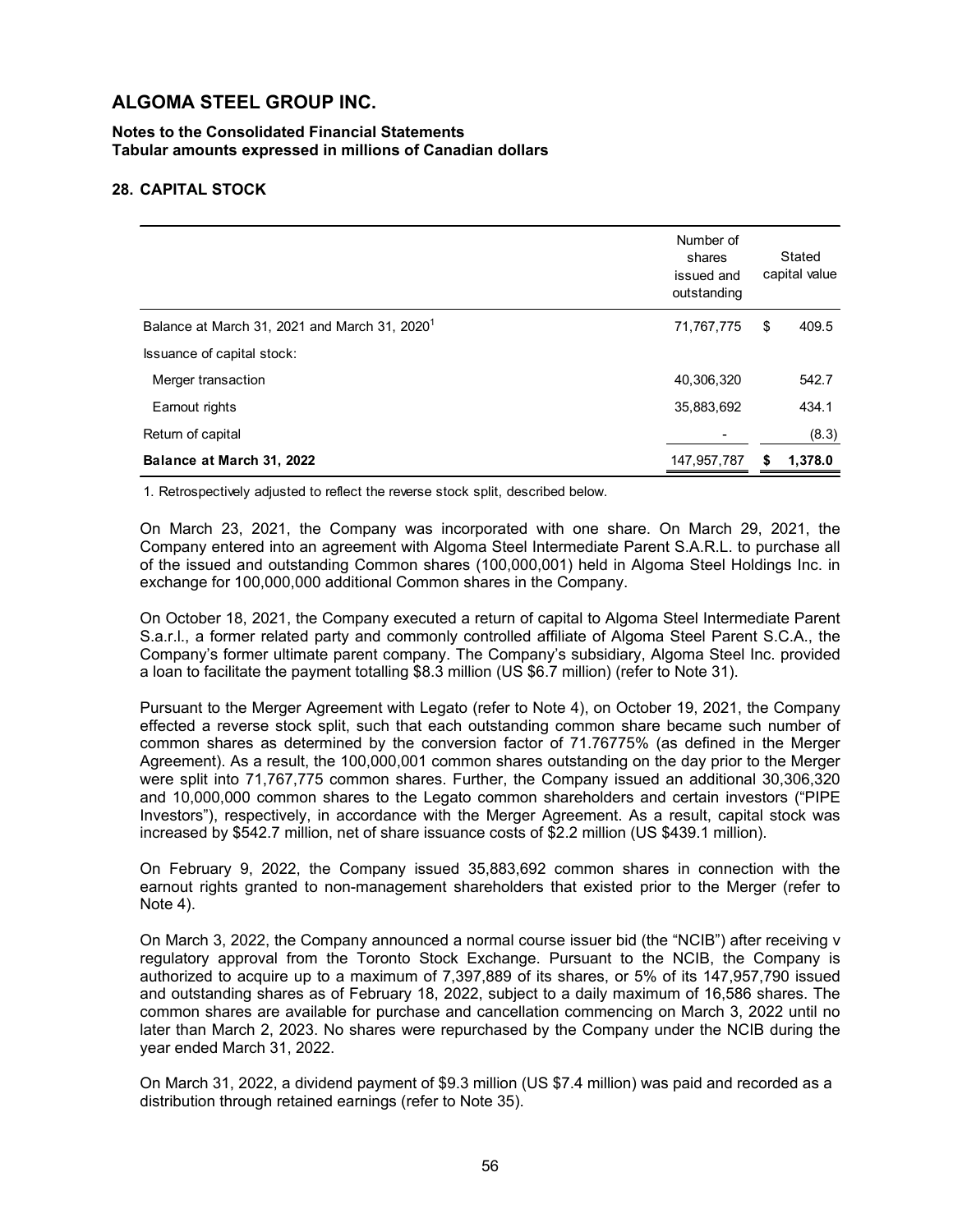#### **Notes to the Consolidated Financial Statements Tabular amounts expressed in millions of Canadian dollars**

# **29. NET INCOME (LOSS) PER SHARE**

The following table sets forth the computation of basic and diluted net income (loss) per common share:

|                                                            |    | March 31,<br>2022 |    | March 31,<br>2021 | March 31,<br>2020 |         |  |
|------------------------------------------------------------|----|-------------------|----|-------------------|-------------------|---------|--|
| (in millions)                                              |    |                   |    |                   |                   |         |  |
| Net income (loss) attributable to ordinary                 |    |                   |    |                   |                   |         |  |
| shareholders                                               | \$ | 857.7             | -S | (76.1)            | \$                | (175.9) |  |
| Loss on change in fair value of warrants <sup>(1)</sup>    |    | 6.4               |    |                   |                   |         |  |
| Net income (loss) attributable to ordinary                 |    |                   |    |                   |                   |         |  |
| shareholders (diluted)                                     | S  | 864.1             | \$ | (76.1)            | \$                | (175.9) |  |
| (in thousands)                                             |    |                   |    |                   |                   |         |  |
| Weighted average common shares outstanding <sup>(ii)</sup> |    | 100.6             |    | 71.8              |                   | 71.8    |  |
| Dilutive effect of warrants <sup>(i)</sup>                 |    | 10.9              |    |                   |                   |         |  |
| Dilutive weighted average common shares                    |    |                   |    |                   |                   |         |  |
| outstanding                                                |    | 111.5             |    | 71.8              |                   | 71.8    |  |
| Net income (loss) per common share:                        |    |                   |    |                   |                   |         |  |
| <b>Basic</b>                                               | \$ | 8.53              | \$ | (1.06)            | -\$               | (2.46)  |  |
| <b>Diluted</b>                                             | \$ | 7.75              | \$ | (1.06)            | \$                | (2.46)  |  |

(i) In connection with the Merger, 24,179,000 units of the previously outstanding Legato warrants were converted into an equal number of warrants issued by the Company. For the purposes of determining diluted net income (loss) per common share, net income (loss) was adjusted for the change in the fair value of the warrants in the amount of \$6.4 million as the warrants were determined to be dilutive.

(ii) Pursuant to the Merger, on October 19, 2021, the Company effected a reverse stock split, such that each outstanding common share became such number of common shares as determined by the conversion factor of 71.76775%. As a result, 71,767,775 common shares of the Company were issued in replacement of the 100,000,001 common shares previously outstanding. The reverse stock split is also accounted for in the comparative periods for which net income (loss) per common share is presented.

Concurrently, the Company issued an additional 30,306,320 and 10,000,000 common shares to the Legato common shareholders and PIPE Investors, respectively. These common shares have been included in the weighted average common shares outstanding.

Further, upon the consummation of the Merger, the Company cancelled the previous longterm incentive plan ("LTIP" or "Plan") and all outstanding awards under the Plan were replaced with Replacement LTIP awards (refer to Note 4). The 3,232,628 units of Replacement LTIP Awards granted to the former shareholders and LTIP award holders of the Company are also included within the weighted average common shares outstanding, as the Replacement LTIP Awards are fully vested and exercisable for a nominal price.

Subsequent to the cancellation of the Plan, the Company introduced an Omnibus Equity Incentive Plan ("Omnibus Plan"). On February 9, 2022, the Board of Directors granted 38,577 deferred share units. The deferred share units are included within the weighted average common shares outstanding, as the units are exercisable for little or no consideration.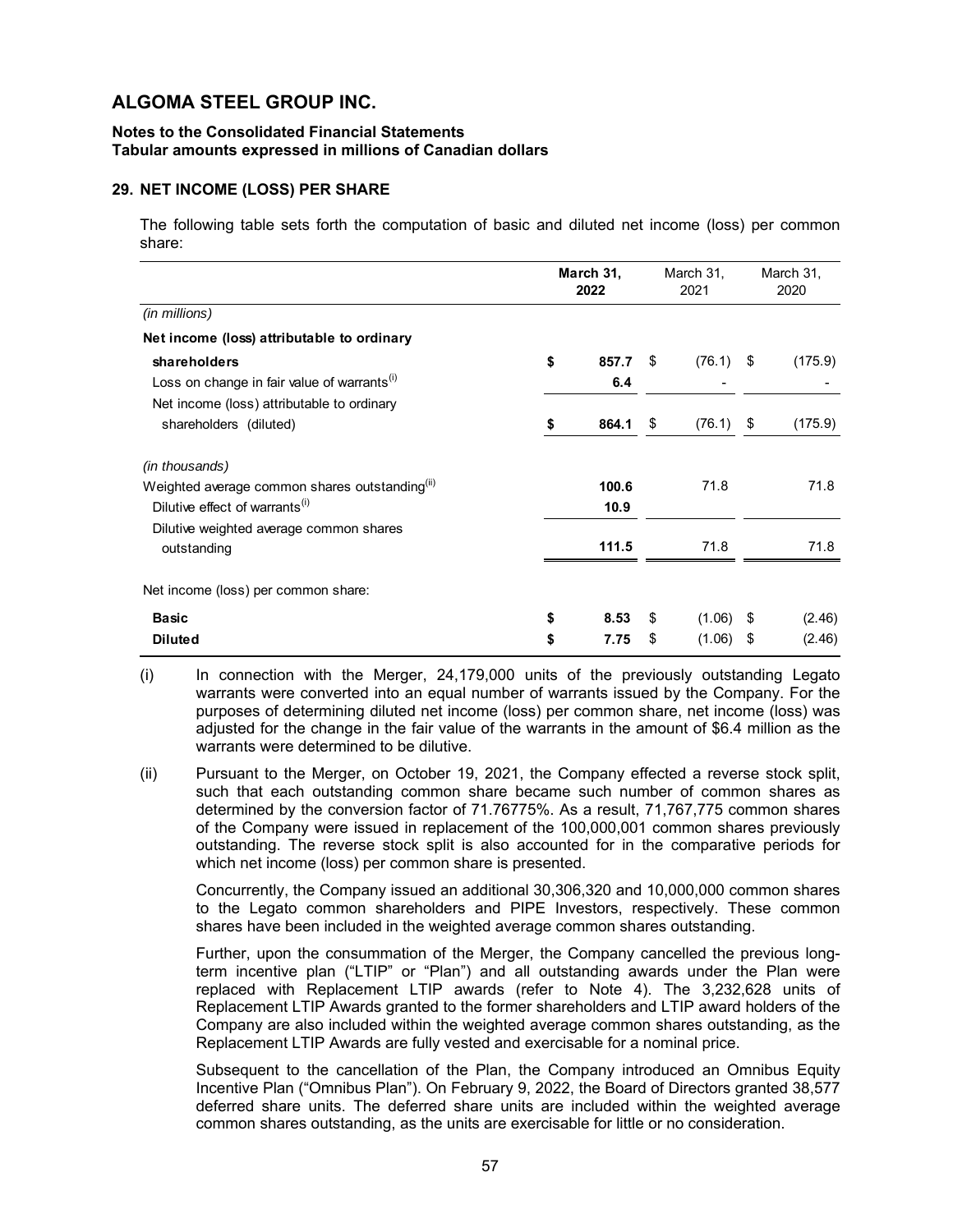#### **Notes to the Consolidated Financial Statements Tabular amounts expressed in millions of Canadian dollars**

# **29. NET INCOME (LOSS) PER SHARE** *(continued)*

As part of the Merger, a maximum of 37,500,000 earnout rights were granted to all of the previous shareholders of the Company, including LTIP award holders, and become issuable when specific financial targets are met within a prescribed timeframe. The required financial targets were achieved on December 31, 2021 and have been included in the calculation of basic and diluted net income (loss) per common share as if they were issued on that day.

Refer to Note 4 for further details on the common shares, warrants, Replacement LTIPs and earnout rights related to the Merger.

## **30. NET CHANGE IN NON-CASH OPERATING WORKING CAPITAL**

| Years ended.                               | March 31,<br>2022 | March 31,<br>2021 |      | March 31,<br>2020 |
|--------------------------------------------|-------------------|-------------------|------|-------------------|
| Accounts receivable                        | \$<br>(127.0)     | \$<br>(47.2)      | - \$ | 88.4              |
| Taxes payable and accrued taxes            | (22.1)            | 16.7              |      | 3.7               |
| Inventories                                | (63.6)            | (33.6)            |      | (36.8)            |
| Prepaid expenses and other current assets  | 12.5              | (70.3)            |      | 20.2              |
| Accounts payable and accrued liabilities   | 166.6             | (21.2)            |      | (42.4)            |
| Derivative financial instruments (net)     | 12.5              | (15.3)            |      | 1.2               |
| Secured term loan interest payment in kind | $\blacksquare$    | 33.2              |      |                   |
|                                            | (21.1)            | \$<br>(137.7)     | \$   | 34.3              |

## **31. RELATED PARTY TRANSACTIONS AND BALANCES**

#### *Former parent company promissory note receivable*

Due to the merger transaction described in Note 4, the Company is no longer a related party of Algoma Steel Parent S.C.A., and its commonly controlled affiliates. Further, Algoma Steel Parent S.C.A. settled its promissory note payable to the Company for \$2.2 million (US \$1.7 million) by receiving a net amount of \$6.5 million (US \$5.0 million) in exchange for settling this note payable with the return of capital of \$8.3 million (US \$6.7 million), as explained in Note 28. To facilitate this payment, the Company entered an agreement with its subsidiary, Algoma Steel Inc. to pay the net amount of \$6.5 million (US \$5.0 million) on its behalf. The Company settled the loan to its subsidiary, Algoma Steel Inc. with net proceeds from the merger transaction.

## **32. FINANCIAL INSTRUMENTS**

#### **Fair value of financial instruments**

The fair value of cash, restricted cash, accounts receivable, margin payments, bank indebtedness and accounts payable and accrued liabilities approximates their carrying value due to the short-term nature of these instruments. The fair value of the Revolving Credit Facility, disclosed in Note 16 approximates the respective carrying value due to variable interest rates.

The fair value of natural gas and steel commodity swaps are classified as Level 2 and is calculated using the mark-to-market forward prices of NYMEX natural gas and hot rolled coil steel based on the applicable settlement dates of the outstanding swap contracts.

The fair values of the warrant liability, earnout liability and the share-based payment compensation liability are classified as Level 1 and is calculated using the quoted market price of the Company's common shares at the end of each reporting period.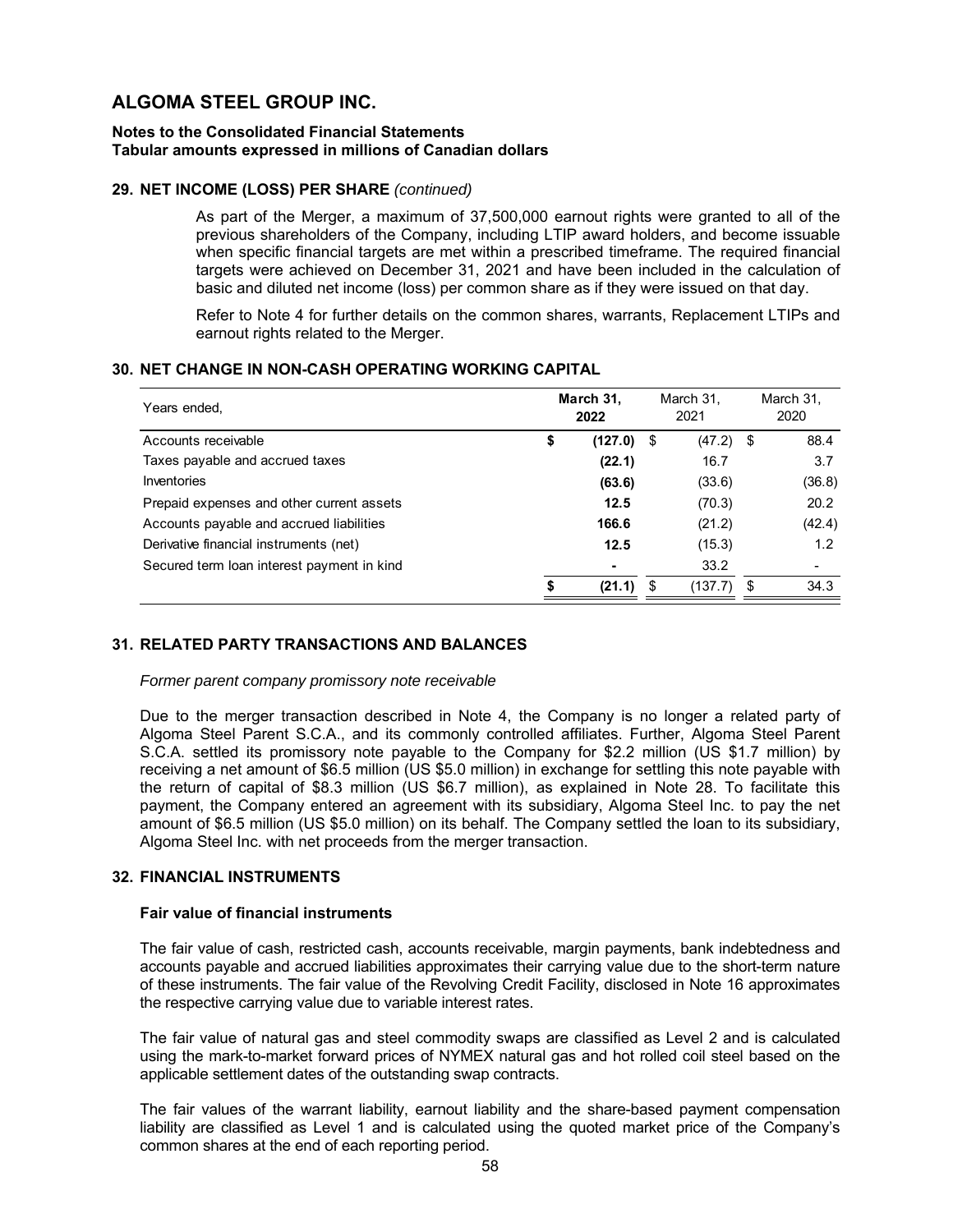#### **Notes to the Consolidated Financial Statements Tabular amounts expressed in millions of Canadian dollars**

# **32. FINANCIAL INSTRUMENTS** *(continued)*

The Company's financial assets and financial liabilities are classified and measured as follows:

| As at,                                      |                                            | March 31, 2022 |                    |                   |    |                          | March 31, 2021                 |  |  |
|---------------------------------------------|--------------------------------------------|----------------|--------------------|-------------------|----|--------------------------|--------------------------------|--|--|
|                                             | Category                                   |                | Carrying           | Fair              |    | Carrying                 | Fair                           |  |  |
|                                             |                                            |                | Value              | Value             |    | Value                    | Value                          |  |  |
| <b>Financial assets</b>                     |                                            |                |                    |                   |    |                          |                                |  |  |
| Cash <sup>(1)</sup>                         | Financial assets at amortized cost         | \$             | 915.3 <sup>5</sup> | $915.3$ \$        |    | $21.2$ \$                | 21.2                           |  |  |
| Restricted cash (1)                         | Financial assets at amortized cost         | \$             | 3.9 <sup>5</sup>   | 3.9 <sup>5</sup>  |    | 3.9 <sup>5</sup>         | 3.9                            |  |  |
| Accounts receivable (2)                     | Financial assets at amortized cost         | \$             | $402.3$ \$         | 402.3 $$$         |    | 274.6 \$                 | 274.6                          |  |  |
| Margin payments <sup>(1)</sup>              | Financial assets at amortized cost         | \$             | 29.5 <sup>°</sup>  | 29.5~\$           |    | 49.4 \$                  | 49.4                           |  |  |
| Related party<br>receivable (1)             | Financial assets at amortized cost         | \$             | S                  |                   |    | 2.2                      | 2.2                            |  |  |
| <b>Financial liabilities</b>                |                                            |                |                    |                   |    |                          |                                |  |  |
| Bank indebtedness <sup>(1)</sup>            | Financial liabilities at amortized cost \$ |                | 0.1 <sup>5</sup>   | $0.1$ \$          |    | $90.1$ \$                | 90.1                           |  |  |
| Accounts payable and accrued                |                                            |                |                    |                   |    |                          |                                |  |  |
| liabilities $(1)$                           | Financial liabilities at amortized cost    | Ŝ.             | $261.9$ \$         | $261.9$ \$        |    | 153.8 \$                 | 153.8                          |  |  |
| Current portion of governmental             |                                            |                |                    |                   |    |                          |                                |  |  |
| loans $(1)$                                 | Financial liabilities at amortized cost    | \$             | 10.0 <sup>5</sup>  | 10.0 S            |    | $\overline{\phantom{0}}$ | \$                             |  |  |
| Long-term debt (1)                          | Financial liabilities at amortized cost    | Ŝ.             | \$<br>۰            |                   | \$ | 439.3 \$                 | 439.3                          |  |  |
| Long-term governmental loans <sup>(1)</sup> | Financial liabilities at amortized cost    | \$             | 85.2 <sup>5</sup>  | 85.2 <sup>°</sup> |    | 86.4 \$                  | 86.4                           |  |  |
| Derivative instruments (3)                  | Financial instruments at FVTOCI(L)         | \$             | 28.8 <sup>5</sup>  | 28.8 <sup>°</sup> |    | 49.4 \$                  | 49.4                           |  |  |
| Warrant liability <sup>(4)</sup>            | Financial instruments at FVTP(L)           | \$             | 99.4 <sup>5</sup>  | $99.4$ \$         |    | $\overline{\phantom{a}}$ | \$<br>$\overline{\phantom{a}}$ |  |  |
| Earnout liability <sup>(4)</sup>            | Financial instruments at FVTP(L)           | \$             | 22.7 <sup>5</sup>  | 22.7 <sup>°</sup> |    | $\overline{\phantom{0}}$ | \$                             |  |  |

*<sup>1</sup> ‐ Initial measurment at fair value and subsequent remeasurement at amortized cost.*

*<sup>2</sup> ‐ Initial measurement at transaction price and subsequent remeasurement at amortized cost.*

*<sup>3</sup> ‐ Level 2; Initial measurement at fair value and subsequent remeasurement at FVTOCI(L)*

*<sup>4</sup> ‐ Level 1; Initial measurement at fair value and subsequent remeasurement at FVTP(L)*

#### **Financial risk management**

The Company's activities expose it to a variety of financial risks including credit risk, liquidity risk, interest rate risk and market risk. The Company may use derivative financial instruments to hedge certain of these risk exposures. The use of derivatives is based on established practices and parameters, which are subject to the oversight of the Board of Directors. The Company does not utilize derivative financial instruments for trading or speculative purposes.

## **Credit risk**

Credit risk is the risk of financial loss to the Company if a customer or counterparty to a financial instrument fails to meet its contractual obligations, and arises primarily from the Company's receivables from customers. The Company has an established credit policy under which each new customer is analyzed individually for creditworthiness before the Company's standard payment and delivery terms and conditions are offered. The Company's review includes a review of the potential customer's financial information, external credit ratings and bank and supplier references. Credit limits are established for each new customer and customers that fail to meet the Company's credit requirements may transact with the Company only on a prepayment basis.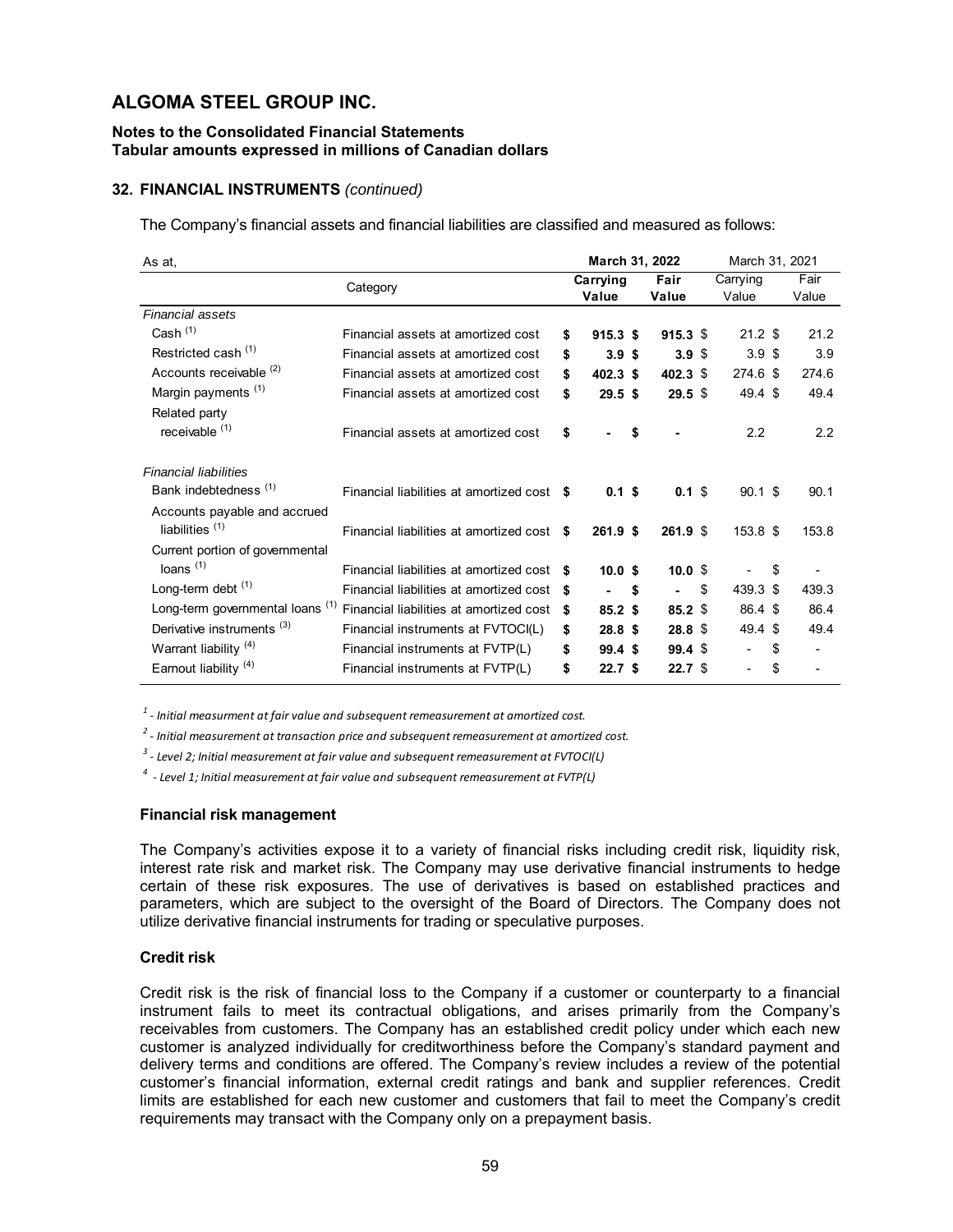#### **Notes to the Consolidated Financial Statements Tabular amounts expressed in millions of Canadian dollars**

# **32. FINANCIAL INSTRUMENTS** *(continued)*

The maximum credit exposure at March 31, 2022 is the carrying amount of accounts receivable of \$402.3 million (March 31, 2021 - \$274.6 million). At March 31, 2022 and March 31, 2021, there was no customer account greater than 10% of the carrying amount of accounts receivable. As at March 31, 2022, \$2.1 million, or 0.5% (March 31, 2021 - \$2.3 million, or 0.9%), of accounts receivable were more than 90 days old.

The Company establishes an allowance for doubtful accounts that represents its estimate of losses in respect of accounts receivable. The main components of this allowance are a specific provision that relates to individual exposures and a provision for expected losses that have been incurred but not yet identified. The allowance for doubtful accounts at March 31, 2022 was \$2.4 million (March 31, 2021 - \$1.8 million), as disclosed in Note 13.

The Company may be exposed to certain losses in the event of non-performance by counterparties to derivative financial instruments such as commodity price contracts and foreign exchange contracts. The Company mitigates this risk by entering into transactions with highly rated major financial institutions.

## **Liquidity risk**

Liquidity risk is the risk that the Company will not be able to meet its financial obligations as they come due. The Company manages liquidity risk by maintaining adequate cash balances. The Company continuously monitors and reviews actual and forecasted cash flows to ensure adequate liquidity and anticipate liquidity requirements. The Company's objectives and processes for capital management, including the management of long-term debt, are described in Note 6.

The following table discloses the Company's contractually agreed (undiscounted) cash flows payable under financial liabilities, as at March 31, 2022:

|                                          | Carrying<br>Amount |    | Contractual<br>Cash<br><b>Flows</b> | Year 1                    | Year 2     | Years 3<br>to $5$ | Greater<br>than 5<br>Years |
|------------------------------------------|--------------------|----|-------------------------------------|---------------------------|------------|-------------------|----------------------------|
| Revolving Credit Facility                | \$<br>0.1          | \$ | $(0.1)$ \$                          | $(0.1)$ \$                |            | \$                | \$                         |
| Accounts payable and accrued liabilities | 261.9              |    | (261.9)                             | (261.9)                   |            |                   |                            |
| Taxes payable                            | 64.3               |    | (64.3)                              | (64.3)                    | ۰          |                   |                            |
| Governmental Loans                       | 95.2               |    | (136.5)                             | (9.9)                     | (9.9)      | (71.5)            | (45.2)                     |
| Interest on Provincial MENDM Loan        | 2.3                |    | (2.3)                               | (2.3)                     | ٠          |                   |                            |
| Derivative financial instruments         | 28.8               |    | (28.8)                              | (28.8)                    |            |                   |                            |
|                                          | 452.6              | S  |                                     | $(493.9)$ \$ $(367.3)$ \$ | $(9.9)$ \$ | $(71.5)$ \$       | (45.2)                     |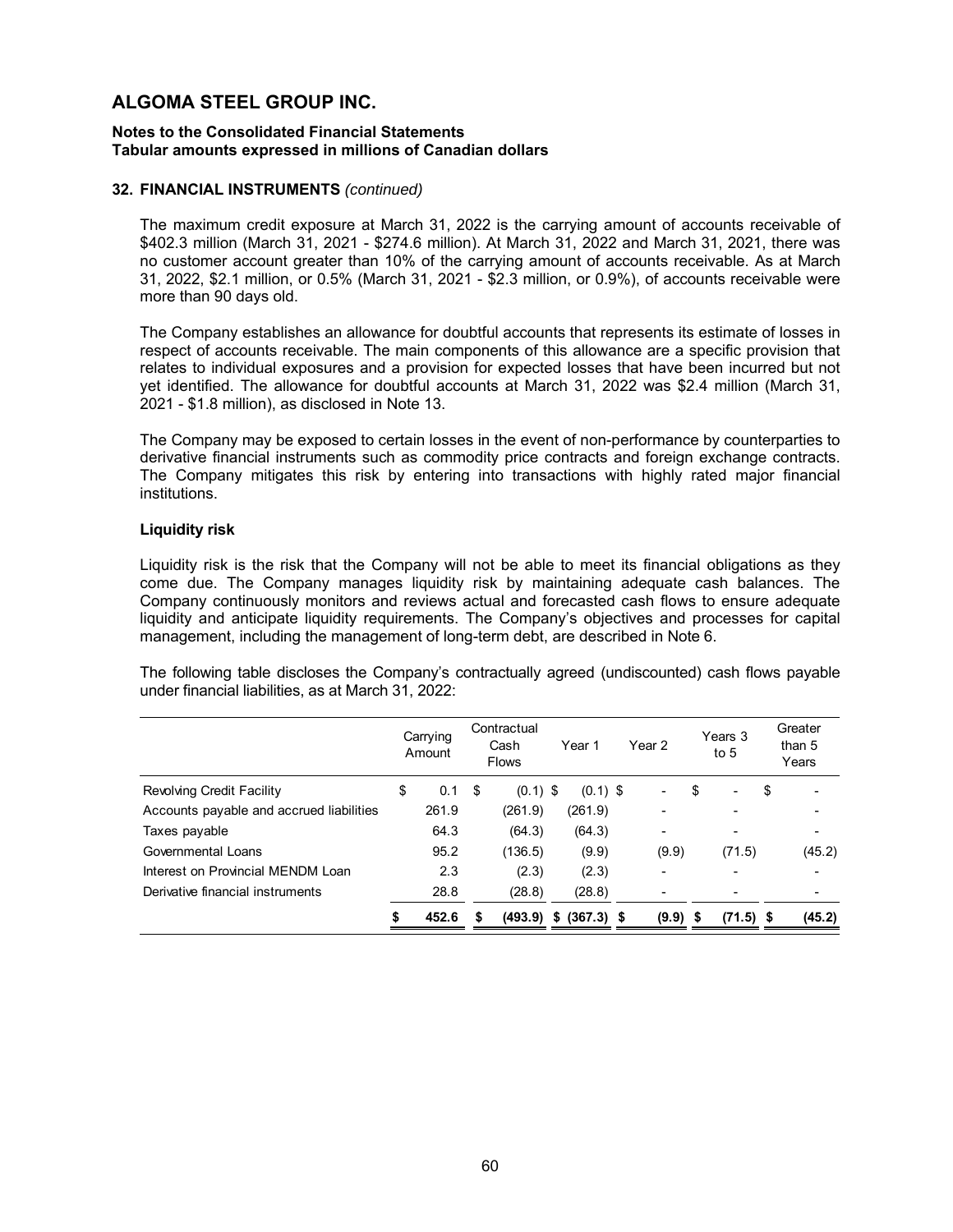#### **Notes to the Consolidated Financial Statements Tabular amounts expressed in millions of Canadian dollars**

## **32. FINANCIAL INSTRUMENTS** *(continued)*

The following table discloses the Company's contractually agreed (undiscounted) cash flows payable under financial liabilities as at March 31, 2021:

|                                          | Carrying<br>Amount | Contractual<br>Cash<br><b>Flows</b> | Year 1        |    | Year 2 |    | Years 3<br>to $5$ | Greater<br>than 5<br>Years |
|------------------------------------------|--------------------|-------------------------------------|---------------|----|--------|----|-------------------|----------------------------|
| <b>Revolving Credit Facility</b>         | \$<br>90.1         | \$<br>$(90.1)$ \$                   | $(90.1)$ \$   |    |        | \$ |                   | \$                         |
| Accounts payable and accrued liabilities | 144.3              | (144.3)                             | (144.3)       |    |        |    |                   |                            |
| Taxes payable                            | 27.2               | (27.2)                              | (27.2)        |    |        |    |                   |                            |
| Secured Term Loan Facility               | 381.9              | (381.9)                             | (3.6)         |    | (3.6)  |    | (374.7)           |                            |
| Interest on Secured Term Loan            | 9.1                | (176.4)                             | (38.5)        |    | (38.1) |    | (99.8)            |                            |
| Algoma Docks Term Loan                   | 76.0               | (76.0)                              | (11.1)        |    | (13.2) |    | (51.7)            |                            |
| Interest on Algoma Docks Term Loan       | 0.4                | (10.8)                              | (3.5)         |    | (3.1)  |    | (4.2)             |                            |
| Governmental Loans                       | 86.4               | (135.1)                             | ٠             |    | (10.0) |    | (55.0)            | (70.1)                     |
| Interest on Provincial MENDM Loan        | 1.4                |                                     |               |    |        |    |                   |                            |
| Available for use asset costs            | 49.4               | (49.4)                              | (49.4)        |    |        |    |                   |                            |
|                                          | 866.2              | \$<br>(1,091.2)                     | \$<br>(367.7) | -S | (68.0) | S  | $(585.4)$ \$      | (70.1)                     |

#### **Market risk**

Market risk is the risk that changes in market prices, such as foreign exchange rates, interest rates and commodity prices, will affect the Company's income or the value of its holdings of financial instruments. The objective of market risk management is to manage and control market risk exposures within acceptable parameters, while optimizing the return on risk. As disclosed in Note 21, during the year ended March 31, 2022, the Company was a party to agreements to hedge the commodity price risk associated with the cost of natural gas and the revenue on the sale of steel. These activities are carried out under the oversight of the Company's Board of Directors.

## **Currency risk**

The Company is exposed to currency risk on purchases, labour costs and pension and other post retirement employment benefits liabilities that are denominated in Canadian dollars. The prices for steel products sold in Canada are derived mainly from price levels in the US market in US dollars converted into Canadian dollars at the prevailing exchange rates. As a result, a stronger US dollar relative to the Canadian dollar increases the Company's Canadian dollar selling prices for sales within Canada.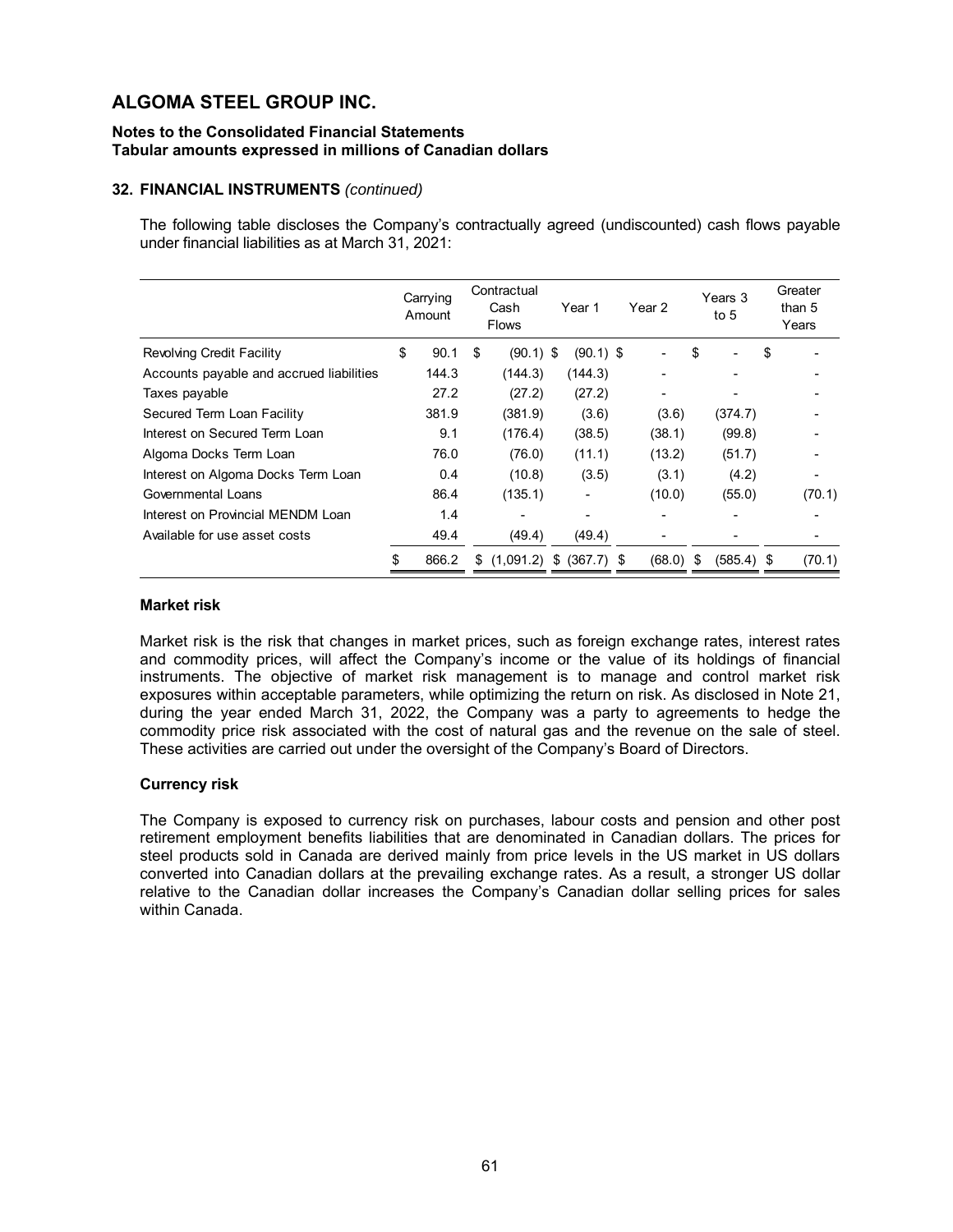#### **Notes to the Consolidated Financial Statements Tabular amounts expressed in millions of Canadian dollars**

## **32. FINANCIAL INSTRUMENTS** *(continued)*

The Company's Canadian dollar denominated financial instruments as at March 31, 2022, and March 31, 2021, were as follows:

| As at,                                                |    | March 31,<br>2022 |    | March 31,<br>2021 |
|-------------------------------------------------------|----|-------------------|----|-------------------|
| Cash                                                  | \$ | 25.0              | \$ | 5.6               |
| Restricted cash                                       |    | 3.9               |    | 3.9               |
| Accounts receivable                                   |    | 164.1             |    | 111.2             |
| Bank indebtedness                                     |    | (0.1)             |    | (42.1)            |
| Accounts payable and accrued liabilities              |    | (204.5)           |    | (131.6)           |
| Governmental loans                                    |    | (95.2)            |    | (87.8)            |
| Net Canadian dollar denominated financial instruments | \$ | (106.8)           | S  | (140.8)           |

A \$0.01 decrease (or increase) in the US dollar relative to the Canadian dollar for the year ended March 31, 2022 would have decreased (or increased) income (loss) from operations by \$1.9 million (March 31, 2021 - \$0.1 million).

## **Interest rate risk**

Interest rate risk is the risk that the value of the Company's assets and liabilities will be affected by a change in interest rates. The Company's interest rate risk mainly arises from the interest rate impact on its banking facilities and debt. The Company may manage interest rate risk through the periodic use of interest rate swaps.

For the years ended March 31, 2022 and March 31, 2021, a one percent increase (or decrease) in interest rates would have decreased (or increased) net income (loss) by approximately nil and \$6.4 million, respectively.

The Company is exposed to interest rate benchmark, LIBOR, which is subject to interest rate benchmark reform. The exposure arises on financial liabilities bearing interest at LIBOR plus basis points including the Company's Revolving Credit Facility, Secured Term Loan Facility and Algoma Docks Term Loan Facility, as disclosed in Notes 16 and 19. The Company paid the Secured Term Loan and Algoma Docks Term Loan Facilities in full in November 2021. The Company is closely monitoring the market and the output from the various industry working groups managing the transition to new benchmark interest rates including announcements made by Interbank Offered Rate (IBOR).

The referenced benchmark rates applicable to the Company are expected to be published until at least June of 2023 and prior to their expiry Algoma will work with the administrative agent of its various LIBOR exposed credit agreements to replace LIBOR with a fallback reference rate at similar commercial terms to today's rates.

## **Commodity price risk**

The Company is subject to price risk from fluctuations in the market prices of commodities, including natural gas, iron ore and coal. The Company enters into supply agreements for certain of these commodities as disclosed in Note 27. To manage risks associated with future variability in cash flows attributable to certain commodity purchases, the Company may use derivative instruments with maturities of 12 months or less as disclosed in Note 21 to hedge the commodity price risk associated with the cost of natural gas and the revenue on the sale of steel.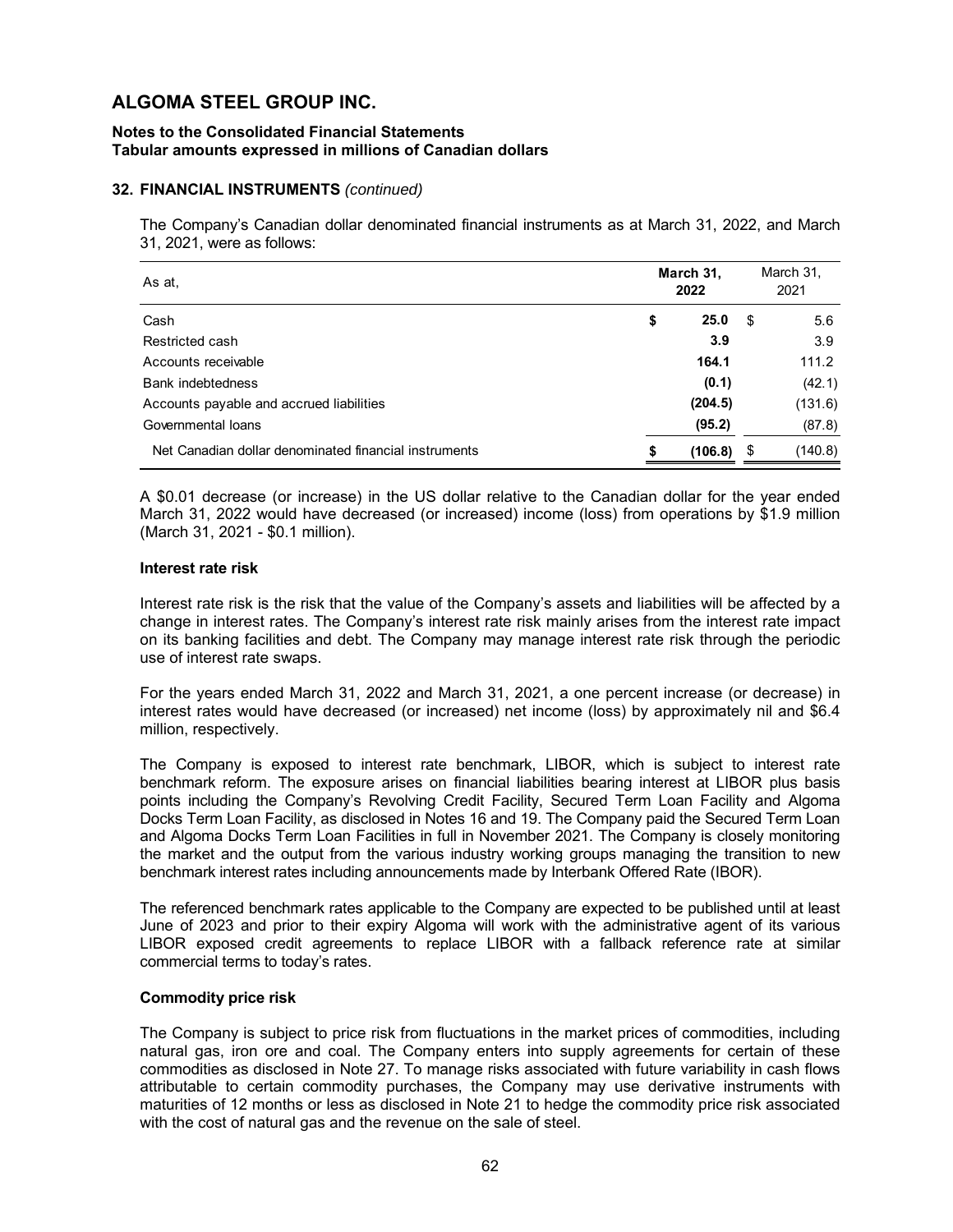#### **Notes to the Consolidated Financial Statements Tabular amounts expressed in millions of Canadian dollars**

# **32. FINANCIAL INSTRUMENTS** *(continued)*

At March 31, 2022, the Company had commodity-based swap contracts with an aggregate notional quantity of 90,000 net tons (March 31, 2021 - 117,000 net tons) outstanding, and a 10% increase in the price of hot-rolled coil (U.S. Midwest Domestic Hot-Rolled Coil Steel (CRU) Index), assuming foreign exchange remains unchanged, would result in approximately \$15.6 million (March 31, 2021 - \$16.8 million) decrease in the Company's profit or loss.

# **33. KEY MANAGEMENT PERSONNEL**

The Company's key management personnel, and persons connected with them, are also considered to be related parties for disclosure purposes. Key management personnel are defined as those individuals having authority and responsibility for planning, directing and controlling the activities of the Company and include the executive leadership team (ELT) and the Board of Directors.

Remuneration of the Company's Board of Directors and ELT for the respective periods is as follows:

|                                    | March 31,<br>2022 |      | March 31,<br>2021 | March 31,<br>2020 |     |  |
|------------------------------------|-------------------|------|-------------------|-------------------|-----|--|
| Salaries and benefits              | 5.2               | - \$ | 3.9               | \$.               | 3.1 |  |
| Director fees                      | 0.6               |      | 0.3               |                   | 0.3 |  |
| Share-based compensation (Note 34) | 5.7               |      | 14.1              |                   |     |  |
|                                    | 11.5              | S    | 18.3              | S                 | 3.4 |  |

# **34. SHARE BASED COMPENSATION**

Long-term incentive plan

On May 13, 2020, Algoma Steel Holdings Inc. established a long-term incentive plan ("LTIP" or "Plan"), which was approved by the Board of Directors. The LTIP was designed to promote the alignment of senior management and employees of the Company with long-term shareholder interests.

Upon the consummation of the Merger on October 19, 2021, the Company cancelled the previous Plan and all outstanding awards under the Plan were replaced with Replacement LTIP awards (refer to Note 4). Subsequent to the cancellation of the Plan, the company introduced an Omnibus Equity Incentive Plan ("Omnibus Plan"). Under the terms of the Omnibus Plan, the maximum number of common shares that may be subjected to awards is 8.8 million common shares. The awards issuable under the Plan consists of Restricted Share Units ("RSU"), Deferred Share Units ("DSU") Performance Share Units ("PSU") and stock options.

## *Deferred share units*

Under the terms of the Omnibus Plan, DSUs may be issued to members of the Board of Directors as may be designated by the Board of Directors from time-to-time in satisfaction of all or a portion of Director fees. The number of DSUs to be issued in satisfaction of a payment of Director fees shall be equal to the amount of the Director fees divided by the given day volume weighted average price of the Company's common shares preceding the grant date. DSUs are share-based payments measured at fair value at the date of grant and expensed immediately as the underlying services have been rendered. The grant date fair value takes into account the Company's estimation of the DSUs that will eventually vest and adjusts for the effect of non-market based performance conditions. DSUs do not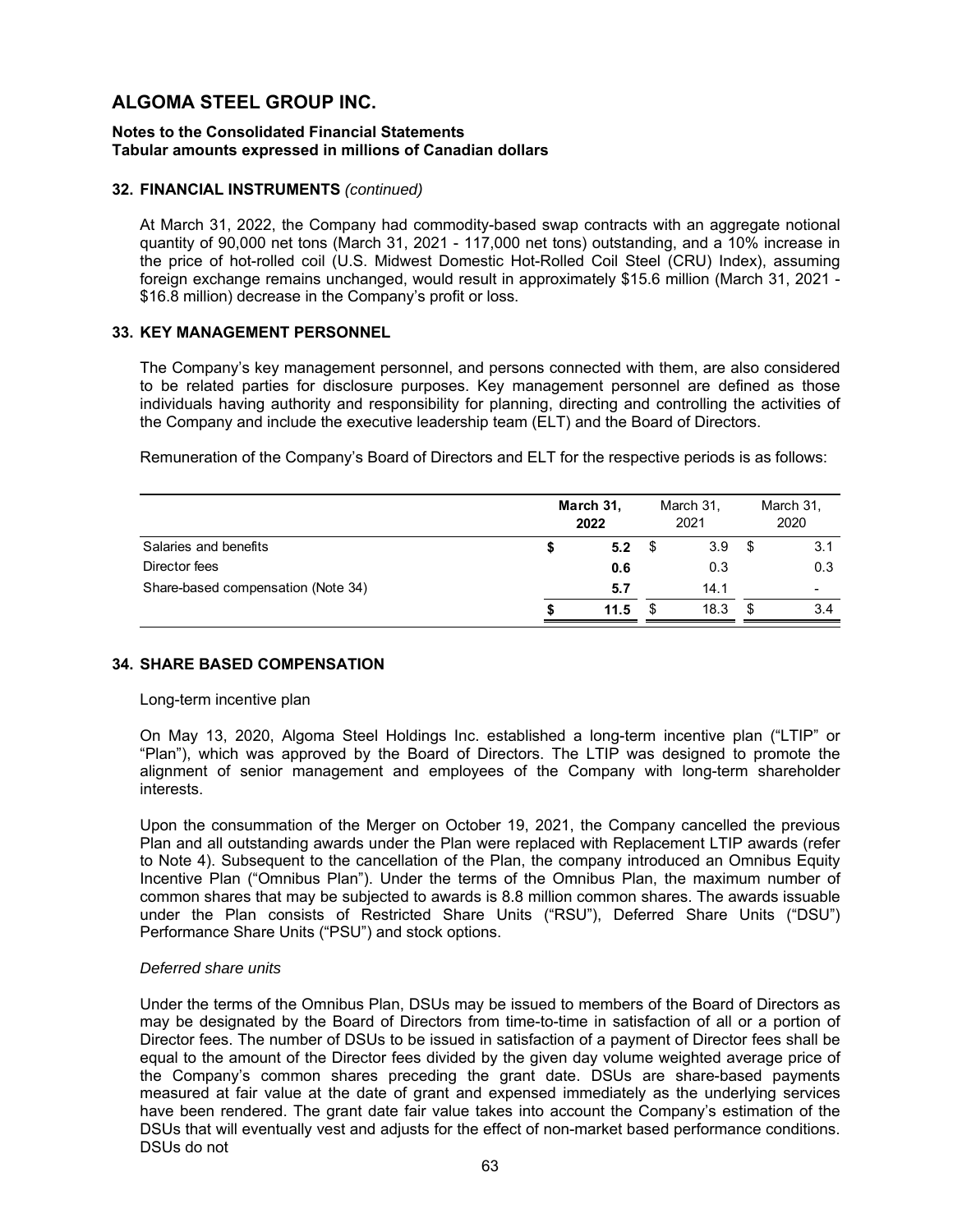#### **Notes to the Consolidated Financial Statements Tabular amounts expressed in millions of Canadian dollars**

## **34. SHARE BASED COMPENSATION** *(continued)*

have an exercise price and become exercisable for one common share of the Company upon the retirement of the Director, or in the event of incapacity. The price of the Company's common shares on the grant date is used to approximate the grant date fair value of each unit of DSUs.

As of March 31 2022, 54,558 DSUs under the Omnibus Plan were granted to certain Directors of the Company, with a grant date fair value of US \$9.54 per DSU based on the market price of the Company's common shares. The DSUs vested immediately upon issuance. Accordingly, the Company recorded a share-based payment compensation expense of \$0.7 million (March 31, 2021 - \$14.1 million) in administrative and selling expenses on the consolidated statement of net income (loss) and contributed surplus on the consolidated statements of financial position. No exercises or forfeiture of DSUs have been recorded to date.

## *Restricted share units and performance share units*

On March 28, 2022, the Board of Directors approved the resolution to grant RSUs and PSUs in accordance with the Omnibus Plan during the first quarter of the year ending March 31, 2023. Grant agreements will be issued to certain employees with specific terms and conditions, as well as certain performance targets that will need to be met during the year ending March 31, 2023 in order for the awards to vest.

# **35. DIVIDENDS**

On March 31, 2022, the Company made a dividend payment of US\$0.05 per common share for shareholders of record at market close on February 28, 2022. A total of \$9.3 million (US \$7.4 million) was paid and recorded as a distribution through retained earnings.

## **36. SUBSEQUENT EVENTS**

On June 9, 2022, the Company experienced an incident where an oil-based lubricant was released from our hot mill in Sault Ste. Marie. The oil entered our water treatment facility, and some quantity of the oil was discharged into the St. Mary's River. We may be subject to regulatory fines and other public and private actions in the future as a result of the incident but the financial and other impact of this incident is currently unknown.

On June 13, 2022, the Board of Directors approved the Company's intention to pursue a Substantial Issuer Bid in Canada, as well as Tender Offer in the United States (collectively, the "Share Repurchase") using a "Modified Dutch Auction" to repurchase its common shares and aggregate value of the Share Repurchase of US \$400 million. The Company will fund the purchase of tendered shares from cash on hand.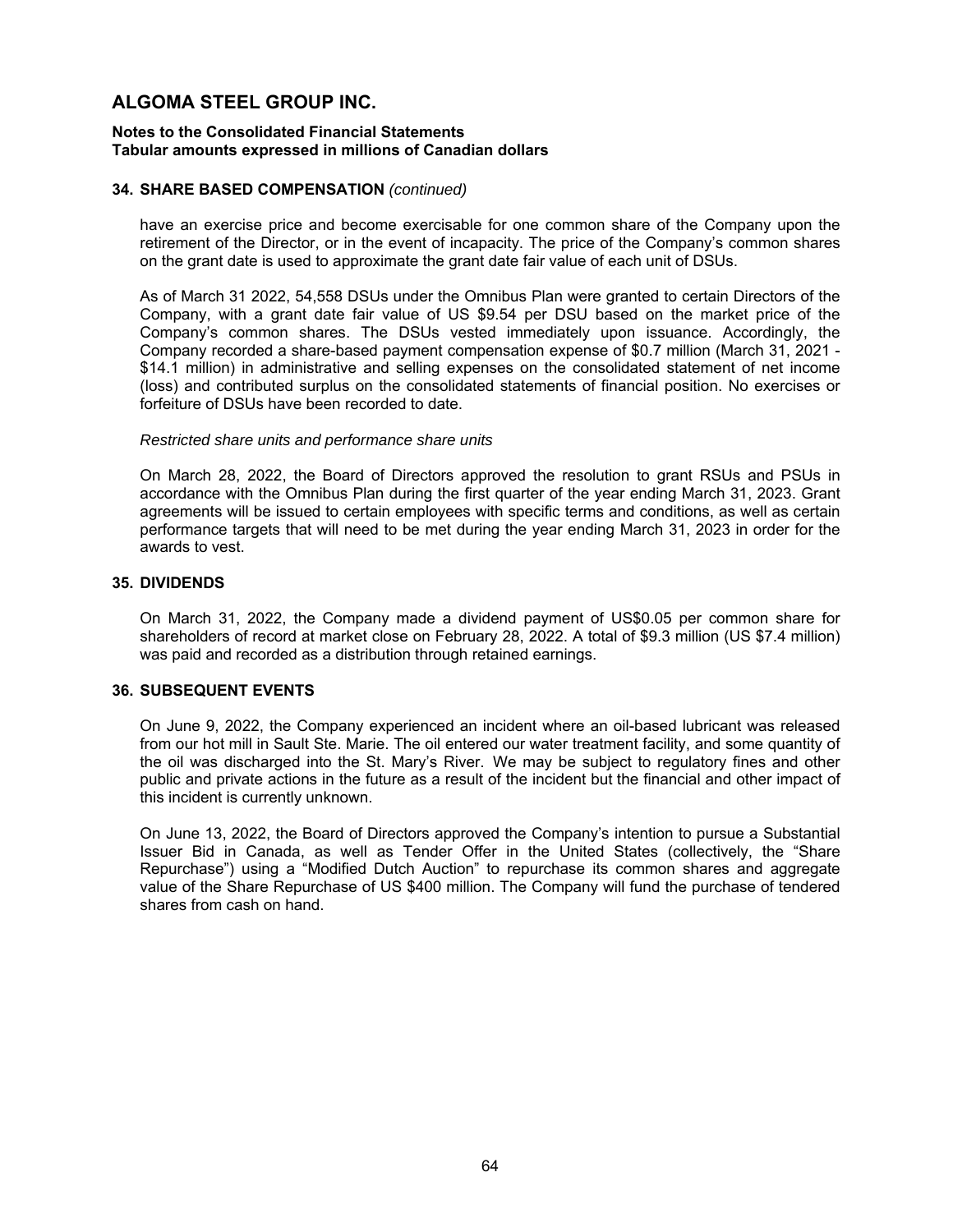# **Schedule I - Combined Condensed Financial Information of Algoma Steel Group Inc. (Parent Company)**

All operating activities of Algoma Steel Group Inc. (the "Parent Company") are conducted by its operating subsidiaries, Algoma Steel Holdings Inc., Algoma Steel Intermediate Holdings Inc., Algoma Steel Inc. and Algoma Steel Inc. USA. The Parent Company holds a direct 100% ownership interest in Algoma Steel Holdings Inc., which holds the Parent Company's interest in its operating subsidiaries. The Parent Company is a holding company that does not conduct any substantive business operations and does not have any assets other than investments in its subsidiaries.

The Combined Condensed Parent Company financial information has been prepared using the same accounting principles and policies described in the notes to the Consolidated Financial Statements. Refer to the consolidated financial statements and notes presented above for additional information and disclosure with respect to the combined condensed financial information.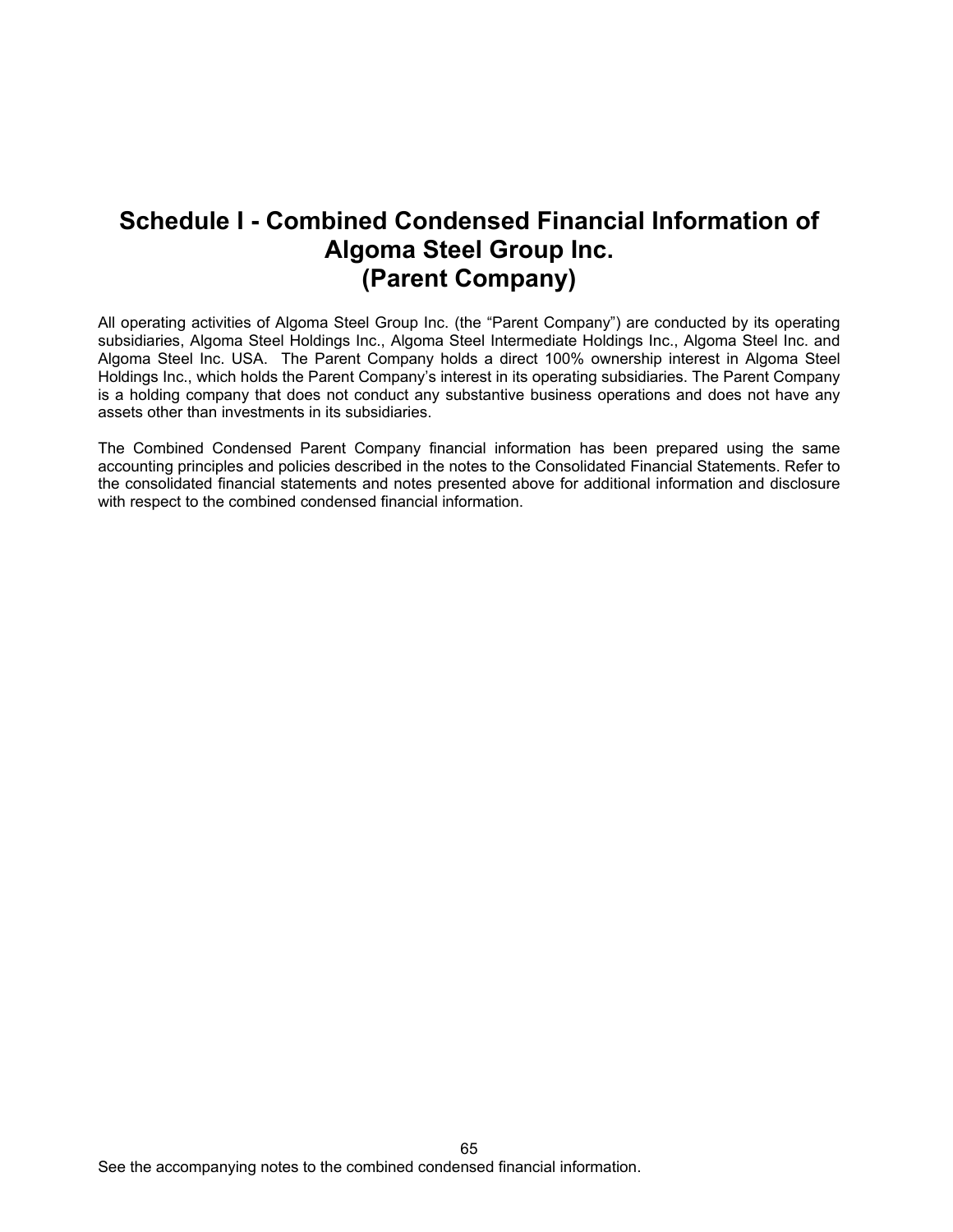# **Schedule I – Combined Condensed Statements of Net Income (loss)**

| Years ended,                              | March 31,<br>2022 |         |    | March 31,<br>2021 | March 31,<br>2020 |         |  |
|-------------------------------------------|-------------------|---------|----|-------------------|-------------------|---------|--|
| expressed in millions of Canadian dollars |                   |         |    |                   |                   |         |  |
| Equity in income (loss) of subsidiary     | \$                | 1,028.9 | \$ | (62.0)            | \$                | (175.9) |  |
| <b>Operating expenses</b>                 |                   |         |    |                   |                   |         |  |
| Administrative and selling expenses       |                   | 7.8     |    | 14.1              |                   |         |  |
| Income (loss) from operations             | \$                | 1,021.1 | \$ | (76.1)            | \$                | (175.9) |  |
| Other (income) and expenses               |                   |         |    |                   |                   |         |  |
| Listing expense                           | \$                | 235.6   | \$ |                   | \$                |         |  |
| Change in fair value of warrant liability |                   | 6.4     |    |                   |                   |         |  |
| Change in fair value of earnout liability |                   | (78.1)  |    |                   |                   |         |  |
|                                           | \$                | 164.0   | \$ |                   | \$                |         |  |
| Income (loss) before income taxes         | \$                | 857.2   | \$ | (76.1)            | \$                | (175.9) |  |
| Income tax recovery                       |                   | (0.5)   |    |                   |                   |         |  |
| Net income (loss)                         | \$                | 857.7   | \$ | (76.1)            | \$                | (175.9) |  |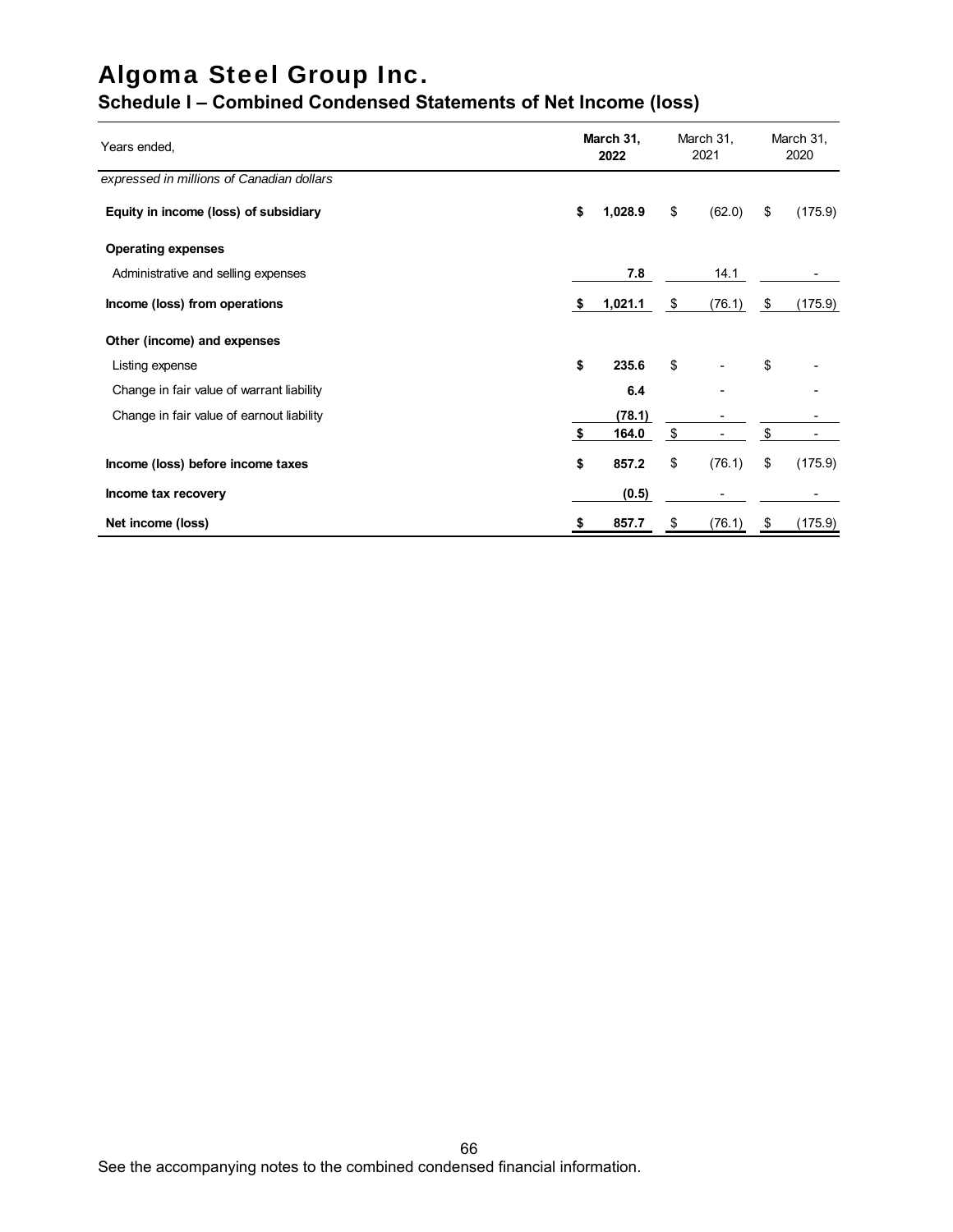# **Schedule I – Combined Condensed Statements of Comprehensive Income (loss)**

| Years ended.                                                                            | March 31.<br>2022 |         |    | March 31.<br>2021 | March 31.<br>2020 |         |  |
|-----------------------------------------------------------------------------------------|-------------------|---------|----|-------------------|-------------------|---------|--|
| expressed in millions of Canadian dollars                                               |                   |         |    |                   |                   |         |  |
| Net income (loss)                                                                       | \$                | 857.7   | \$ | (76.1)            | S                 | (175.9) |  |
| Other comprehensive loss that wil not be reclassified<br>subsequently to profit or loss |                   |         |    |                   |                   |         |  |
| Foreign exchange loss on translation to presentation currency                           | \$                | (15.1)  | \$ |                   | S                 |         |  |
| Equity (deficit) in other comprehensive income of subsidiary                            |                   | 157.6   |    | (54.1)            |                   | 84.1    |  |
|                                                                                         |                   | 142.5   |    | (54.1)            |                   | 84.1    |  |
| Total comprehensive income (loss)                                                       |                   | 1,000.2 |    | (130.2)           |                   | (91.8)  |  |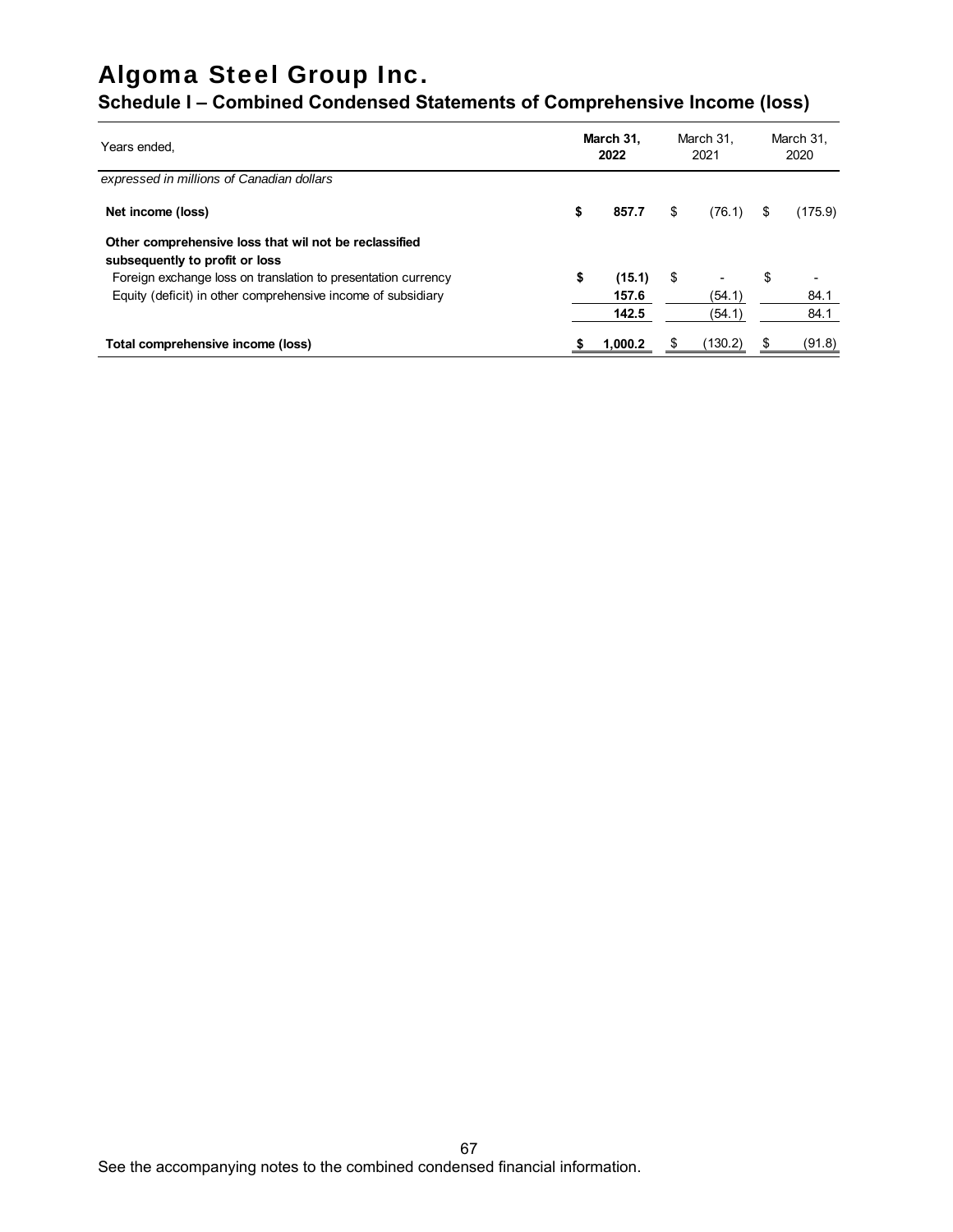**Schedule I - Combined Condensed Statements of Financial Position** 

| As at,                                      | March 31.<br>2022 |         | March 31,<br>2021 |         |  |
|---------------------------------------------|-------------------|---------|-------------------|---------|--|
| expressed in millions of Canadian dollars   |                   |         |                   |         |  |
| <b>Assets</b>                               |                   |         |                   |         |  |
| Investment in subsidiaries                  |                   | 1,761.0 | \$                | 183.8   |  |
| <b>Total assets</b>                         | S                 | 1,761.0 | \$                | 183.8   |  |
| <b>Liabilities and Shareholders' Equity</b> |                   |         |                   |         |  |
| Accounts payable and accrued liabilities    | \$                | 0.7     | \$                |         |  |
| Due to related party                        |                   | 10.2    |                   |         |  |
| Warrant liability                           |                   | 99.4    |                   |         |  |
| Earnout liability                           |                   | 22.7    |                   |         |  |
| Share-based payment compensation liability  |                   | 45.4    |                   | 10.0    |  |
| <b>Total liabilities</b>                    | £.                | 178.4   | \$                | 10.0    |  |
| Shareholders' equity                        |                   |         |                   |         |  |
| Capital stock                               | \$                | 1,378.0 | \$                | 409.5   |  |
| Accumulated other comprehensive income      |                   | 152.0   |                   | 9.5     |  |
| Retained earnings (deficit)                 |                   | 77.8    |                   | (249.3) |  |
| Contributed (deficit) surplus               |                   | (25.2)  |                   | 4.1     |  |
| <b>Total shareholders' equity</b>           |                   | 1,582.6 | \$                | 173.8   |  |
| Total liabilities and shareholders' equity  | \$                | 1,761.0 | \$                | 183.8   |  |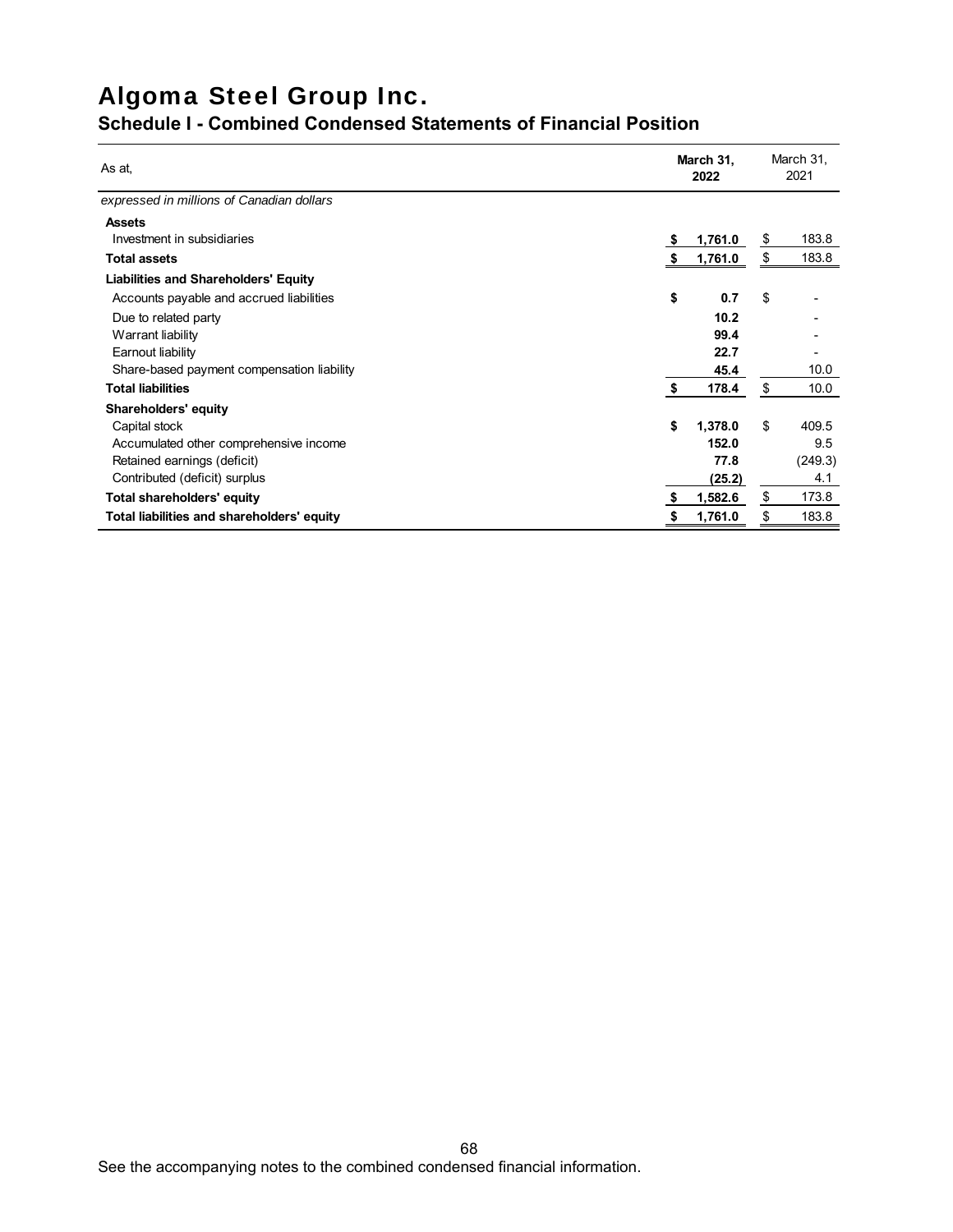**Schedule I - Combined Condensed Statement of Changes in Shareholders' Equity** 

| expressed in millions of<br>Canadian dollars           | <b>Capital stock</b> |         | Contributed<br>(Deficit)<br><b>Surplus</b> |             | Foreign<br>exchange<br>loss on<br>translation to<br>presentation<br>currency |             | Equity<br>(Deficit) in<br>Other<br>Compre-<br>hensive<br>income of<br>subsidiary | Accumulated<br>other<br>compre-<br>hensive<br>income (loss) | Retained<br>earnings<br>(Deficit) | Total<br>Shareholders'<br>equity |
|--------------------------------------------------------|----------------------|---------|--------------------------------------------|-------------|------------------------------------------------------------------------------|-------------|----------------------------------------------------------------------------------|-------------------------------------------------------------|-----------------------------------|----------------------------------|
| Balance at March 31, 2019                              | \$                   | 409.5   | \$                                         |             | ፍ                                                                            |             | (20.5)<br>\$                                                                     | $(20.5)$ \$<br><b>S</b>                                     | 2.7                               | \$<br>391.7                      |
| Net loss                                               |                      |         |                                            |             |                                                                              |             |                                                                                  |                                                             | (175.9)                           | (175.9)                          |
| Equity in other comprehensive income of subsidiary     |                      |         |                                            |             |                                                                              |             | 84.1                                                                             | 84.1                                                        |                                   | 84.1                             |
| Balance at March 31, 2020                              |                      | 409.5   |                                            |             |                                                                              |             | 63.6                                                                             | 63.6                                                        | (173.2)                           | 299.9                            |
| Net loss                                               |                      |         |                                            |             |                                                                              |             |                                                                                  |                                                             | (76.1)                            | (76.1)                           |
| Deficit in other comprehensive income of subsidiary    |                      |         |                                            |             |                                                                              |             | (54.1)                                                                           | (54.1)                                                      |                                   | (54.1)                           |
| Exercise of performance share units and director units |                      |         |                                            | 4.1         |                                                                              | ٠           |                                                                                  | ٠                                                           | $\blacksquare$                    | 4.1                              |
| Balance at March 31, 2021                              | \$                   | 409.5   | \$                                         | 4.1         | \$                                                                           |             | 9.5                                                                              | \$<br>9.5                                                   | \$<br>$(249.3)$ \$                | 173.8                            |
| Net income                                             |                      |         |                                            |             |                                                                              |             |                                                                                  |                                                             | 857.7                             | 857.7                            |
| Equity in other comprehensive income of subsidiary     |                      |         |                                            |             |                                                                              |             | 157.6                                                                            | 157.6                                                       |                                   | 157.6                            |
| Other comprehensive loss                               |                      |         |                                            |             |                                                                              | (15.1)      |                                                                                  | (15.1)                                                      |                                   | (15.1)                           |
| Issuance and modification of performance share units   |                      |         |                                            | (30.0)      |                                                                              |             |                                                                                  |                                                             |                                   | (30.0)                           |
| Issuance of deferred share units                       |                      |         |                                            | 0.7         |                                                                              |             |                                                                                  |                                                             |                                   | 0.7                              |
| Issuance of capital stock                              |                      | 976.8   |                                            |             |                                                                              |             |                                                                                  |                                                             |                                   | 976.8                            |
| Return of capital                                      |                      | (8.3)   |                                            |             |                                                                              |             |                                                                                  |                                                             |                                   | (8.3)                            |
| Earnout rights                                         |                      |         |                                            |             |                                                                              |             |                                                                                  |                                                             | (521.3)                           | (521.3)                          |
| Dividends paid                                         |                      |         |                                            |             |                                                                              |             |                                                                                  |                                                             | (9.3)                             | (9.3)                            |
| Balance at March 31, 2022                              |                      | 1.378.0 |                                            | $(25.2)$ \$ |                                                                              | $(15.1)$ \$ | 167.1                                                                            | 152.0<br>\$                                                 | 77.8<br>s                         | 1.582.6                          |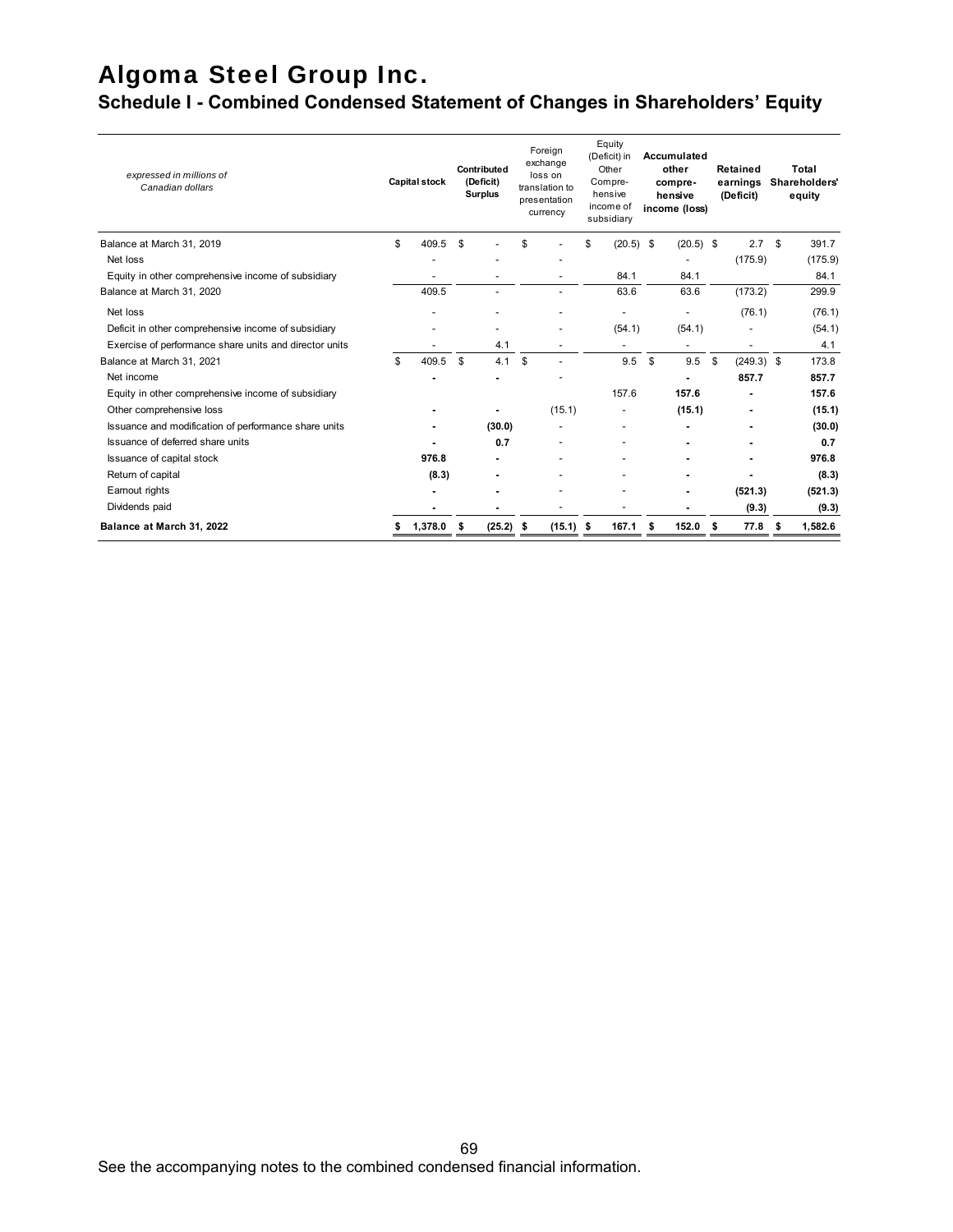# **Schedule I – Combined Condensed Statements of Cash Flows**

| Years ended,                                | March 31.<br>2022 |           |    | March 31,<br>2021 | March 31,<br>2020 |         |
|---------------------------------------------|-------------------|-----------|----|-------------------|-------------------|---------|
| expressed in millions of Canadian dollars   |                   |           |    |                   |                   |         |
| <b>Operating activities</b>                 |                   |           |    |                   |                   |         |
| Net income (loss)                           | \$                | 857.7     | \$ | (76.1)            | \$                | (175.9) |
| Items not affecting cash:                   |                   |           |    |                   |                   |         |
| Increase in fair value of warrant liability |                   | 6.4       |    |                   |                   |         |
| Decrease in fair value of earnout liability |                   | (78.1)    |    |                   |                   |         |
| Listing expense                             |                   | 235.6     |    |                   |                   |         |
| Share-based payment compensation liability  |                   | 5.7       |    | 14.1              |                   |         |
| Investment in shares of subsidiary          |                   | (1,028.9) |    | 62.0              |                   | 175.9   |
|                                             |                   | (1.6)     |    |                   |                   |         |
| Changes in assets and liabilities           |                   | 0.7       |    |                   |                   |         |
| Related party payable                       |                   | 10.2      |    |                   |                   |         |
| Cash generated by operating activities      | \$                | 9.4       | \$ |                   | \$                |         |
| Cash used in investing activities           |                   |           | \$ |                   | \$                |         |
| <b>Financing activities</b>                 |                   |           |    |                   |                   |         |
| Dividends paid                              | \$                | (9.3)     | \$ |                   | \$                |         |
| Cash used in financing activities           | \$                | (9.3)     | \$ |                   | \$                |         |
| Cash                                        |                   |           |    |                   |                   |         |
| Decrease in cash                            | \$                |           | \$ |                   | \$                |         |
| Opening balance                             |                   |           |    |                   |                   |         |
| <b>Ending balance</b>                       | S                 |           | \$ |                   | \$                |         |